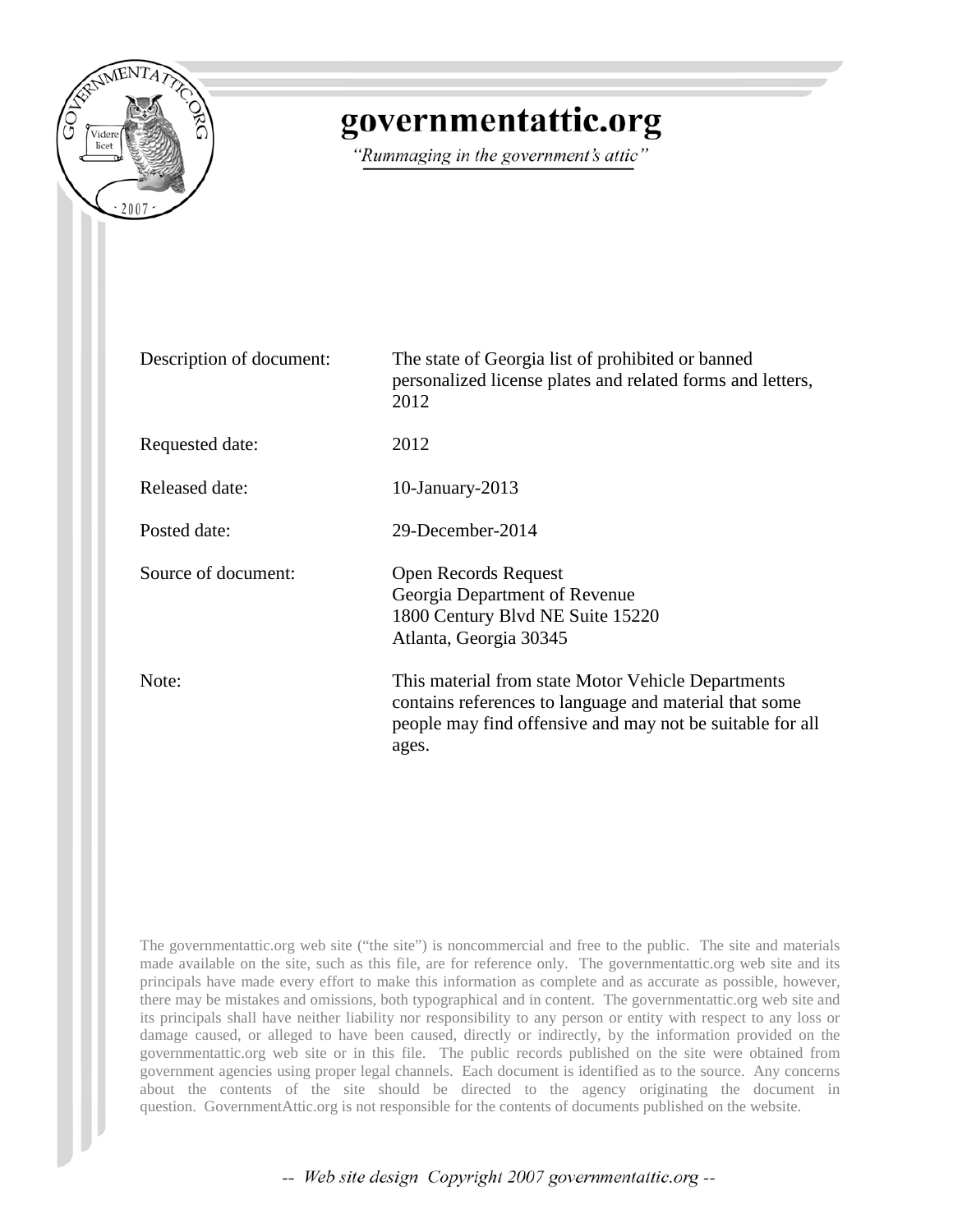From: Jud Seymour Date: Jan 10, 2013 3:09:49 PM Subject: RE: Open Records Request

Please find your records attached.

Jud Seymour Communications Director Georgia Department of Revenue 1800 Century Blvd NE Suite 15220 Atlanta, Georgia 30345

FASTER. FRIENDLIER. EASIER.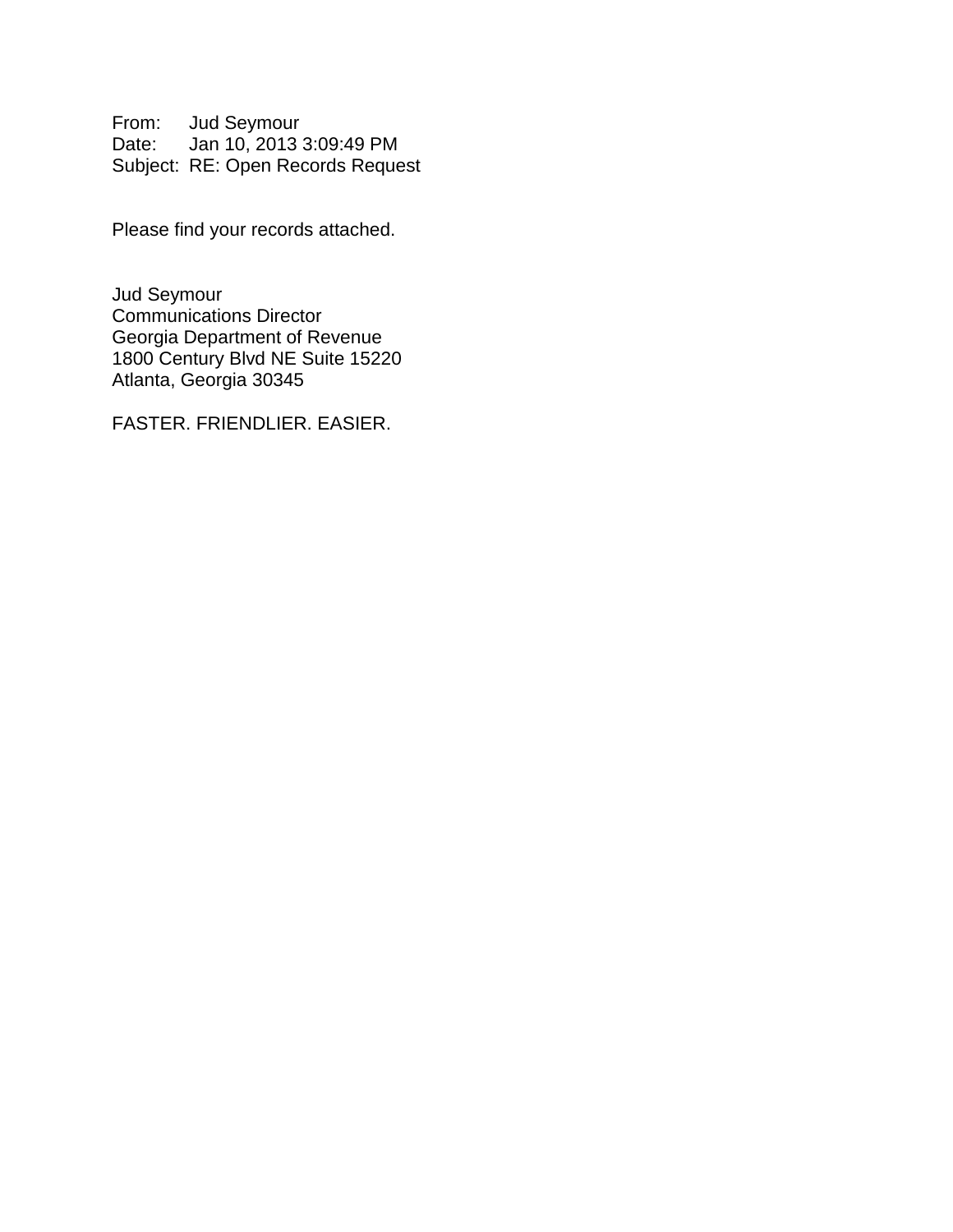| AAF00L            | AGGLO          | ALLBAY         | ANZZZZ          | <b>ASKGODU</b> | <b>AZHOMES</b>  |
|-------------------|----------------|----------------|-----------------|----------------|-----------------|
| AA555             | AGGL0          | <b>ALLBS</b>   | AN <sub>0</sub> | <b>ASKICKR</b> | AZI1747         |
| ABADMF            | <b>AHARDN</b>  | <b>ALLCOCK</b> | APC69           | <b>ASKIKR</b>  | <b>AZJOE</b>    |
| ABAD69            | <b>AHARDO</b>  | ALL4Q          | <b>APESHT</b>   | ASNF611        | <b>AZKIKER</b>  |
| ABAZGRL           | AHARD1         | <b>ALPHAQ</b>  | <b>APIECE</b>   | <b>ASOLE</b>   | <b>AZKIKR</b>   |
| ABBAZ             | AHARD2         | ALPHA08        | <b>APISHR</b>   | <b>ASPIS</b>   | <b>AZKKR</b>    |
| ABEECH            | AHARD3         | <b>ALTHIST</b> | API689          | <b>ASRX</b>    | AZK1KR          |
| <b>ABIGIO</b>     | AHARD4         | <b>AMACKSS</b> | APPARAT         | ASS            | <b>AZN</b>      |
| <b>ABITCH</b>     | AHARD5         | AMAH0          | <b>APPYSI</b>   | <b>ASSAAD</b>  | <b>AZTRAY</b>   |
| ABL0228           | AHARD6         | AMAJIG         | <b>APUCI</b>    | ASSAL          | <b>AZUL</b>     |
| ABL7338           | AHARD7         | AMAN           | APUGA           | ASSASIN        | <b>AZUSA</b>    |
| ABM0108           | AHARD8         | AMENA          | AP0A            | ASSASSIN       | <b>AZW</b>      |
| ABUD4U            | AHARD9         | AMF            | AQAZ            | <b>ASSATE</b>  | AZZ             |
| <b>ABOMB</b>      | AHEAD          | AMFA           | <b>AQUEER</b>   | ASSA9          | AZZHO           |
| <b>ABORT</b>      | <b>AHEDJB</b>  | AMFW           | <b>AQUIKY</b>   | ASSEND         | <b>AZZHOE</b>   |
| <b>ABOSSB</b>     | <b>AHFART</b>  | <b>AMFY0Y</b>  | <b>AQWIKY</b>   | ASSES          | AZZJEZ          |
| AB00DE            | <b>AHFRRT</b>  | AMFY0Y0        | ARA             | ASSEZ          | <b>AZZKCKR</b>  |
| ACDC51            | <b>AHOLE</b>   | AMF1           | ARAB            | <b>ASSHOLE</b> | AZZKEKR         |
| ACDC78            | AHOT69         | <b>AMINGO</b>  | ARABBI          | ASSHOLE5       | <b>AZZKICR</b>  |
| ACENHO            | <b>AHSHT</b>   | AMING0         | ARABEI          | <b>ASSHUR</b>  | <b>AZZKIKER</b> |
| <b>ACEU</b>       | AHSIT          | <b>AML121</b>  | ARDON           | <b>ASSHOL</b>  | <b>AZZKIKN</b>  |
| <b>ACID</b>       | <b>AHSOUL</b>  | AMM0AFK        | AREUI2          | <b>ASSHOLE</b> | <b>AZZKIKR</b>  |
| <b>ACIDJ</b>      | AHS69          | AMOK69         | AREU12          | <b>ASSI</b>    | <b>AZZKKR</b>   |
| ACID <sub>0</sub> | <b>AHTITI</b>  | AMOR69         | ARMYMP          | <b>ASSKIKR</b> | AZZZHO          |
| AC69DC            | <b>AHOTSS</b>  | <b>AMSUCS</b>  | ARNPIG          | <b>ASSKISS</b> | AZ4FUN          |
| <b>ADDICT</b>     | AIFAM          | <b>AMSUKS</b>  | <b>ARNSUKS</b>  | ASSMA          | AZ4HER          |
| ADE5606           | AIFAM1         | AM2H0T         | ARSH            | ASSMAN         | AZ4HIM          |
| <b>ADICKO</b>     | <b>AINOFU</b>  | ANAL           | ARSHO           | ASSMAN1        | AZ4U2NV         |
| <b>ADICTED</b>    | AIRGASM        | <b>ANALC</b>   | <b>ARSHOK</b>   | <b>ASSN</b>    | A0PGA           |
| <b>ADIDASS</b>    | <b>AISHT</b>   | <b>ANALSOB</b> | ARSI            | <b>ASSOCI</b>  | A1PUTZ          |
| <b>ADIOSMF</b>    | <b>AITAMA</b>  | <b>ANAS</b>    | ARSI1           | <b>ASSONI</b>  | A1STUD          |
| <b>ADOOKY</b>     | AJAYI          | <b>ANASTY</b>  | ARSNAL          | ASSON1         | A169SS          |
| ADW8052           | AJAY7I         | ANASUS         | ARTFAY          | <b>ASSOUL</b>  | A4QDMV          |
| AD0SE4U           | <b>AJESUSO</b> | ANESDR         | <b>ARTFRT</b>   | <b>ASSOUT</b>  | A55TAPT         |
| <b>AENIMA</b>     | AJIZZLE        | <b>ANGPOT</b>  | <b>ARYAN</b>    | ASSP           | A7XR0KS         |
| AERO69            | <b>AKAPIG</b>  | ANIGAV         | ASBOMB          | <b>ASSSOLE</b> | A7XSNPR         |
| AEZ69             | AKK9574        | ANIL1          | <b>ASBOTL</b>   | <b>ASSSOUL</b> | <b>BAADWMN</b>  |
| <b>AFASMF</b>     | <b>AKSHITA</b> | <b>ANNUS</b>   | <b>ASCREW</b>   | ASSY01         | BAAD69          |
| <b>AFATMF</b>     | <b>AKWIKY</b>  | <b>ANOREO</b>  | ASESH1          | <b>ASSOLE</b>  | BAAZ34          |
| <b>AFETUS</b>     | <b>ALBSTA</b>  | ANORE0         | <b>ASHIT</b>    | <b>ASSONI</b>  | <b>BABINE</b>   |
| AFFAIR            | ALB2400        | ANQ6517        | <b>ASHITA</b>   | <b>ASSOUL</b>  | <b>BABYBM</b>   |
| AFLNF4L           | <b>ALCHY</b>   | ANTIJEW        | <b>ASHOL</b>    | <b>ASSOUT</b>  | <b>BAD</b>      |
| <b>AFMUCK</b>     | ALDO69         | <b>ANTINDP</b> | <b>ASHTWO</b>   | ASS1           | <b>BADAAZ</b>   |
| AFRDZAC           | ALEWD1         | <b>ANTIPC</b>  | ASHTW0          | ASS4HIR        | <b>BADACE</b>   |
| <b>AFRTS</b>      | <b>ALICKR</b>  | <b>ANTIWCC</b> | <b>ASHOLE</b>   | <b>ASTUD</b>   | BADAN1          |
| <b>AFUCK</b>      | <b>ALILSX</b>  | <b>ANTIWOP</b> | ASH01           | AST4532        | <b>BADAS</b>    |
| <b>AGENO</b>      | <b>ALKI</b>    | ANTJEW         | ASH69           | AST7660        | <b>BADASH</b>   |
| AGEN0             | <b>ALKY</b>    | ANUS           | <b>ASIDI</b>    | ASU4087        | BADASH1         |
| AGFAY             | ALLAH          | ANUS69         | <b>ASIDS</b>    | ASU69          | <b>BADASI</b>   |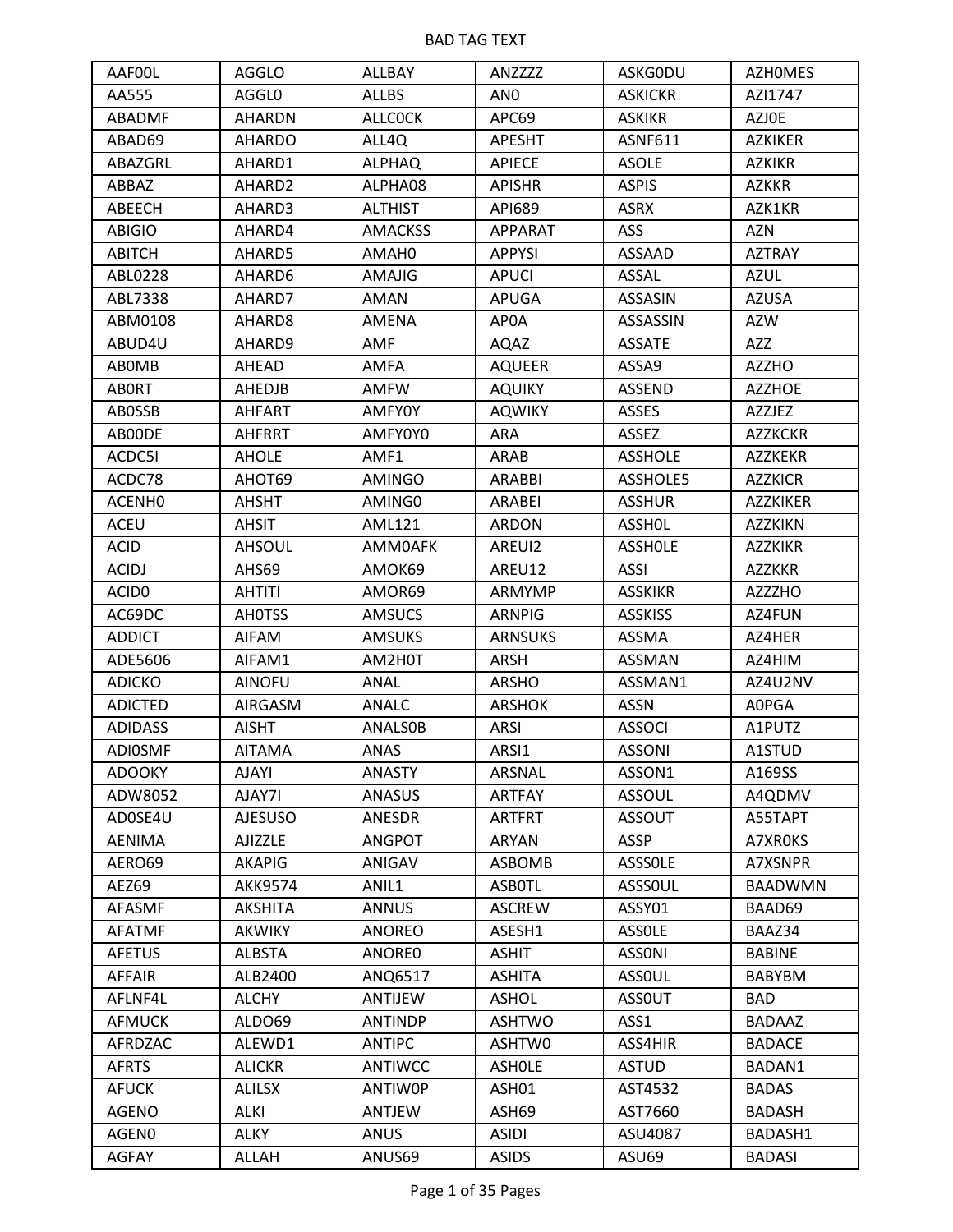| <b>BADASK</b>   | <b>BADSOB</b>  | <b>BANDER</b>  | <b>BCHVET</b>  | <b>BGYRL</b>        | <b>BIGMEAT</b> |
|-----------------|----------------|----------------|----------------|---------------------|----------------|
| <b>BADASS</b>   | <b>BADSSS</b>  | <b>BANGME</b>  | BCH4ME         | <b>BGOUFN</b>       | <b>BIGMEX</b>  |
| <b>BADASSRT</b> | <b>BADSOB</b>  | <b>BANGTY</b>  | BC4P0T         | <b>BIAATCH</b>      | <b>BIGMF</b>   |
| <b>BADAST</b>   | <b>BADTWIN</b> | BANG9          | BDB1279        | <b>BIACH</b>        | <b>BIGMFR</b>  |
| <b>BADASZ</b>   | <b>BADXDSL</b> | <b>BANSEX</b>  | BDM0F0         | <b>BIAS</b>         | <b>BIGMOFO</b> |
| BADAS1          | BAD20T         | <b>BAREIT</b>  | <b>BEACHIT</b> | <b>BIASS</b>        | <b>BIGNIG</b>  |
| <b>BADAZ</b>    | BAD27          | <b>BARF</b>    | BEACHN1        | <b>BIATCH</b>       | <b>BIGNIG1</b> |
| <b>BADAZCK</b>  | BAD68SS        | <b>BARFIE</b>  | <b>BEACHU</b>  | BIATCH <sub>3</sub> | <b>BIGNUT</b>  |
| <b>BADAZQ</b>   | BAD69          | <b>BARFS</b>   | <b>BEASHT</b>  | <b>BIBIMF</b>       | <b>BIGNUTS</b> |
| <b>BADAZS</b>   | <b>BAFNGU</b>  | BARIS1         | <b>BEATCH</b>  | <b>BIBISX</b>       | <b>BIGOT</b>   |
| <b>BADAZZ</b>   | <b>BAGBAH</b>  | <b>BARPHH</b>  | <b>BEATCOX</b> | <b>BIBLE</b>        | <b>BIGPO</b>   |
| <b>BADAZZL</b>  | BAH0           | <b>BARPHY</b>  | <b>BEATR</b>   | <b>BICH</b>         | <b>BIGPRC</b>  |
| BADAZZT         | <b>BAISE</b>   | BARR69         | <b>BECOSE</b>  | <b>BICHEN</b>       | <b>BIGPUS</b>  |
| <b>BADAZZZ</b>  | <b>BAISER</b>  | <b>BASSR</b>   | <b>BEDBOY</b>  | <b>BICHI</b>        | BIGP0          |
| BADAZZ1         | <b>BAKAIS</b>  | <b>BASSTR</b>  | <b>BEDHER</b>  | <b>BICHIME</b>      | <b>BIGROD</b>  |
| BADAZ06         | <b>BAKAIZ</b>  | <b>BASTARD</b> | <b>BEEEOCH</b> | <b>BICHIN</b>       | <b>BIGSEX</b>  |
| BADAZ1          | BAKANAL        | <b>BASTED</b>  | <b>BEENGAY</b> | <b>BICHITA</b>      | <b>BIGSOB</b>  |
| BADAZ2          | <b>BALGAL</b>  | <b>BASTRD</b>  | <b>BEER</b>    | <b>BICHN</b>        | <b>BIGSTUD</b> |
| BADAZ28         | <b>BALIN</b>   | BAS5A55        | <b>BEERUN</b>  | BICHN1              | <b>BIGSXXY</b> |
| BADAZ56         | <b>BALLD</b>   | <b>BATCH</b>   | <b>BEESHT</b>  | <b>BICHON</b>       | <b>BIGTIKT</b> |
| BADAZ67         | <b>BALLEM</b>  | <b>BATEME</b>  | <b>BEEOCH</b>  | <b>BICHY</b>        | <b>BIGTS</b>   |
| BADA5S          | <b>BALLHER</b> | <b>BATHRFU</b> | <b>BEEOTCH</b> | <b>BICHON</b>       | <b>BIGTT</b>   |
| BADA55          | <b>BALLHI</b>  | <b>BAWANA</b>  | <b>BEGAT</b>   | BICH00              | <b>BIGUNS</b>  |
| BADA69          | <b>BALLHR</b>  | BAWEED         | <b>BEGOT</b>   | <b>BIFFY</b>        | <b>BIGVD</b>   |
| <b>BADBOX</b>   | <b>BALLIN</b>  | <b>BAWLS</b>   | <b>BEKOS</b>   | <b>BIGASH</b>       | <b>BIGWAG</b>  |
| <b>BADBOX</b>   | <b>BALLIX</b>  | BAWL5          | <b>BENGAY</b>  | <b>BIGASS</b>       | <b>BIGWANG</b> |
| BADB0Y7         | <b>BALLME</b>  | BAZS69         | <b>BETAMAN</b> | <b>BIGAZZ</b>       | <b>BIGWHG</b>  |
| <b>BADDAS</b>   | <b>BALLN</b>   | <b>BAZUMS</b>  | <b>BETITUP</b> | <b>BIGBALN</b>      | <b>BIGOT</b>   |
| <b>BADDNA</b>   | <b>BALLRM</b>  | <b>BBALL</b>   | <b>BETRNSX</b> | <b>BIGBOX</b>       | BIG14U         |
| BADD67          | <b>BALLS</b>   | <b>BBBUN</b>   | <b>BEV5035</b> | <b>BIGBRA</b>       | <b>BIHATER</b> |
| BADD69          | <b>BALLSY</b>  | <b>BBFN</b>    | <b>BEV5986</b> | <b>BIGBUSH</b>      | BIH8TA         |
| <b>BADFNZ</b>   | <b>BALLU</b>   | <b>BBITCH</b>  | <b>BEYOTCH</b> | <b>BIGCANS</b>      | <b>BILLEHO</b> |
| <b>BADFUFR</b>  | <b>BALLZ</b>   | <b>BBJ3323</b> | <b>BEOTCH</b>  | <b>BIGCOCK</b>      | <b>BILLYHO</b> |
| <b>BADFORM</b>  | BALL1N         | <b>BBLSD</b>   | BE4GOD         | <b>BIGCOX</b>       | BILLY69        |
| BADGERZ1        | BALL69         | <b>BCHBDY</b>  | <b>BFARTS</b>  | <b>BIGD</b>         | <b>BILSUX</b>  |
| <b>BADGIR1</b>  | <b>BALME</b>   | <b>BCHBUM</b>  | <b>BFUCK</b>   | <b>BIGDCK</b>       | BIMB0          |
| <b>BADHOE</b>   | BALME2         | <b>BCHBUNY</b> | <b>BGAE</b>    | <b>BIGDICK</b>      | <b>BINGAY</b>  |
| <b>BADJAP</b>   | <b>BALMY</b>   | <b>BCHGRL</b>  | <b>BGAY</b>    | <b>BIGDIK</b>       | <b>BINGME</b>  |
| <b>BADMEX</b>   | <b>BALOO</b>   | BCHIN57        | <b>BGBALLZ</b> | <b>BIGDINK</b>      | <b>BIOYAS</b>  |
| <b>BADMF</b>    | <b>BALS</b>    | <b>BCHJEEP</b> | <b>BGDICK</b>  | <b>BIGDNG</b>       | <b>BIRDDO</b>  |
| <b>BADMFR</b>   | <b>BALUCNB</b> | <b>BCHLDY</b>  | <b>BGE9246</b> | <b>BIGDRK</b>       | BIRDO1         |
| <b>BADMFZ</b>   | <b>BALZOUT</b> | <b>BCHLYFE</b> | <b>BGIRL</b>   | <b>BIGDUF</b>       | <b>BIRDUP</b>  |
| BADMF1          | BAL00          | <b>BCHNIT</b>  | <b>BGKNTRY</b> | <b>BIGDONG</b>      | BIRD01         |
| <b>BADMUDDR</b> | <b>BAMFGT0</b> | <b>BCHNWLZ</b> | <b>BGMFER</b>  | BIGD69              | <b>BIROUT</b>  |
| BADM0F0         | <b>BAMFIC1</b> | <b>BCHNYMF</b> | <b>BGODLY</b>  | <b>BIGHAAS</b>      | <b>BISEX</b>   |
| <b>BADONG</b>   | <b>BAMFSC</b>  | <b>BCHPCH</b>  | <b>BGPMPIN</b> | <b>BIGHOE</b>       | <b>BISEXE</b>  |
| <b>BADPMS</b>   | <b>BAMFTA</b>  | <b>BCHPLZR</b> | <b>BGPMPN</b>  | BIGH00              | BISEX3         |
| <b>BADRU</b>    | BAMF4          | <b>BCHTIME</b> | <b>BGSEXE</b>  | <b>BIGJUE</b>       | BISH1          |
| <b>BADSHT</b>   | <b>BAMSROC</b> | <b>BCHTOY</b>  | <b>BGSXY</b>   | <b>BIGLICK</b>      | <b>BITAIL</b>  |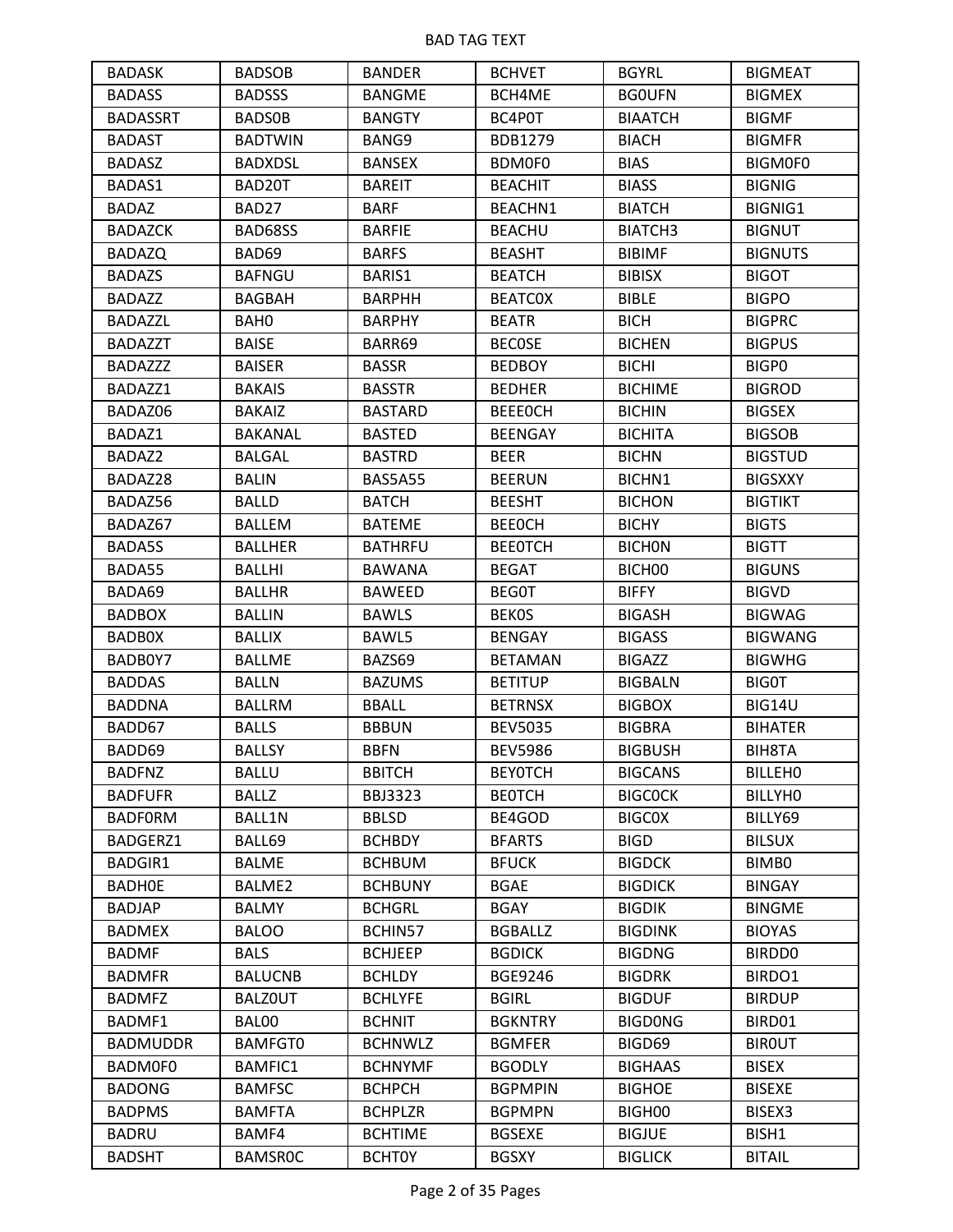| <b>BITCH</b>       | <b>BLCHIT</b>   | <b>BLOME</b>    | <b>BOFFIN</b>   | <b>BSHETR</b>     | <b>BUGGA1</b>  |
|--------------------|-----------------|-----------------|-----------------|-------------------|----------------|
| <b>BITCHEN</b>     | <b>BLCKQN</b>   | BLOOO           | BOKFU1          | <b>BSKID</b>      | <b>BUGGUT</b>  |
| <b>BITCHIN</b>     | <b>BLIEVE8</b>  | BLOO0           | <b>BONESTCK</b> | <b>BSLAP</b>      | <b>BUGITO</b>  |
| <b>BITCHN</b>      | <b>BLITZD</b>   | <b>BLOW</b>     | BONG42          | <b>BSLUDE</b>     | <b>BUGITO</b>  |
| <b>BITCHO</b>      | <b>BLKACE</b>   | <b>BLOWIT</b>   | <b>BOOASS</b>   | BSNO1             | BUGSY69        |
| <b>BITCHY</b>      | <b>BLKADNS</b>  | <b>BLOWJB</b>   | <b>BOOBDR</b>   | <b>BSONU</b>      | <b>BUKNAKD</b> |
| BITCH <sub>0</sub> | <b>BLKASS</b>   | <b>BLOWJOB</b>  | <b>BOOBIE</b>   | <b>BSSHOW</b>     | <b>BULCHT</b>  |
| BITCH1             | <b>BLKBB</b>    | <b>BLOWME</b>   | BOOBS4          | <b>BSSTUD</b>     | <b>BULDYK</b>  |
| BITCH <sub>2</sub> | <b>BLKBET</b>   | <b>BLQICE</b>   | <b>BOOBZ</b>    | <b>BSTWOU</b>     | <b>BULLS</b>   |
| BITCH <sub>3</sub> | <b>BLKBRBI</b>  | <b>BLQ3160</b>  | <b>BOODEE</b>   | <b>BSUKMI</b>     | <b>BULLSI</b>  |
| BITCH4             | <b>BLKBSS</b>   | <b>BLSHIT</b>   | <b>BOODEI</b>   | <b>BSVET</b>      | <b>BULSHH</b>  |
| BITCH <sub>5</sub> | <b>BLKBSTRD</b> | <b>BLSHT</b>    | <b>BOODY</b>    | BS2U              | <b>BULSHT</b>  |
| BITCH <sub>6</sub> | <b>BLKBUT</b>   | <b>BLSIT</b>    | BOODY1          | <b>BTCH</b>       | <b>BULSIT</b>  |
| BITCH7             | <b>BLKB0I</b>   | <b>BLUASS</b>   | <b>BORDELLO</b> | <b>BTCHEN</b>     | <b>BUMBU0Y</b> |
| BITCH <sub>8</sub> | <b>BLKDG</b>    | <b>BLUGOD</b>   | <b>BOSUNI</b>   | <b>BTCHIN</b>     | <b>BUMBOY</b>  |
| BITCH <sub>9</sub> | <b>BLKDMN</b>   | <b>BLUHOR</b>   | <b>BOXDOC</b>   | <b>BTCHMN</b>     | <b>BUMCHUM</b> |
| <b>BITCN</b>       | <b>BLKDTH</b>   | <b>BLUNT2</b>   | <b>BOXDOK</b>   | <b>BTCHN</b>      | <b>BUMFUK</b>  |
| <b>BITECHA</b>     | <b>BLKDU</b>    | <b>BLUSOB</b>   | <b>BOXDR</b>    | BTCHN1            | <b>BUMMSER</b> |
| <b>BITEIT</b>      | BLKD0G3         | <b>BLUZULU</b>  | BOYS69          | <b>BTCHY</b>      | <b>BUMPDS</b>  |
| <b>BITEMBL</b>     | <b>BLKFCE</b>   | <b>BLU666</b>   | BOYZ69          | BTCH1             | <b>BUMRUSH</b> |
| <b>BITEME</b>      | <b>BLKFCR</b>   | <b>BLWGROK5</b> | BOYZ96          | BTCH1N            | <b>BUNFUN</b>  |
| <b>BITHOE</b>      | <b>BLKHOE</b>   | <b>BLWIDOW</b>  | <b>BPIMPIN</b>  | BTCH <sub>2</sub> | <b>BUNG</b>    |
| <b>BITIT</b>       | <b>BLKICCE</b>  | <b>BLY2223</b>  | <b>BPOOP</b>    | <b>BTCS</b>       | BUNG1          |
| <b>BITME</b>       | <b>BLKICE</b>   | <b>BLOJOB</b>   | BPOZZ1          | <b>BTEME</b>      | <b>BUNMAN</b>  |
| <b>BITOFA</b>      | <b>BLKICE6</b>  | <b>BLOME</b>    | <b>BRA</b>      | <b>BTFKR</b>      | <b>BUNSUP</b>  |
| <b>BITOYA</b>      | <b>BLKICE7</b>  | <b>BLOMEE</b>   | BRAT69          | BTIME29           | <b>BUNZUP</b>  |
| <b>BITSH</b>       | <b>BLKICY</b>   | BLOTTO          | <b>BRAYA</b>    | <b>BTIRD</b>      | <b>BURAQT</b>  |
| <b>BITTE</b>       | <b>BLKISE</b>   | <b>BLOWIN</b>   | BRA34E          | <b>BTYHTR</b>     | <b>BUTFUL</b>  |
| <b>BITTU</b>       | <b>BLKIYC</b>   | <b>BLOWJB</b>   | BRA34F          | <b>BUBBES</b>     | BUTGOD1        |
| <b>BITYOU</b>      | <b>BLKKNG</b>   | <b>BLOWJOB</b>  | BRA34G          | <b>BUBIES</b>     | <b>BUTJOY</b>  |
| <b>BIT3ME</b>      | <b>BLKLDY</b>   | <b>BLOWMEE</b>  | <b>BRDBUT</b>   | <b>BUBS</b>       | <b>BUTMAN</b>  |
| BIT3M3             | <b>BLKMABA</b>  | <b>BLOWNHD</b>  | <b>BRDCHT</b>   | <b>BUBONIC</b>    | <b>BUTNICE</b> |
| <b>BIUSUM</b>      | <b>BLKMAJC</b>  | <b>BLOWTHW</b>  | <b>BRDPOO</b>   | <b>BUCFUZ2</b>    | <b>BUTNUT</b>  |
| <b>BIW110</b>      | <b>BLKMBA</b>   | <b>BL000</b>    | BRDP00          | <b>BUCKOFF</b>    | <b>BUTSCH</b>  |
| <b>BIYACH</b>      | <b>BLKMEL</b>   | <b>BMCOP</b>    | <b>BRDSHT</b>   | <b>BUCKU</b>      | <b>BUTT</b>    |
| <b>BIZZA</b>       | <b>BLKMEX</b>   | <b>BMD6895</b>  | <b>BRDTRD</b>   | BUDDA1            | <b>BUTTA</b>   |
| <b>BIOMASS</b>     | <b>BLKMGC</b>   | <b>BMF</b>      | <b>BREAST</b>   | <b>BUDDA2</b>     | BUTTG00        |
| <b>BIOTCH</b>      | BLKMGC1         | <b>BMFCKS</b>   | <b>BRKYNEK</b>  | BUDDA3            | BUTT1          |
| BJB0831            | <b>BLKMUFIA</b> | <b>BMFDMAX</b>  | <b>BRNTRD</b>   | BUDDA4            | <b>BUTOCK</b>  |
| <b>BJB1225</b>     | <b>BLKNEK</b>   | <b>BMFTOW</b>   | <b>BRUBALS</b>  | <b>BUDDA5</b>     | <b>BUTOK</b>   |
| BJS11              | <b>BLKNSTY</b>  | <b>BMFT0Y</b>   | <b>BRUSH</b>    | BUDDA6            | <b>BUTOX</b>   |
| <b>BJTOWI</b>      | <b>BLKPTHR</b>  | <b>BMN5273</b>  | <b>BS</b>       | BUDDA7            | <b>BUYASS</b>  |
| <b>BKDFUP</b>      | <b>BLKPWR</b>   | <b>BMONU</b>    | <b>BSBIRD</b>   | BUDDA8            | <b>BUYCOKE</b> |
| <b>BKK4286</b>     | <b>BLKRCK</b>   | BMWK11R         | <b>BSCAKA</b>   | BUDDA9            | <b>BUYSEX</b>  |
| <b>BKK4768</b>     | <b>BLKSTRT</b>  | <b>BNYKLR</b>   | <b>BSDEPT</b>   | <b>BUDHA</b>      | <b>BUYTAIL</b> |
| <b>BKYGSXY</b>     | <b>BLK1ICE</b>  | <b>BOBCOC</b>   | <b>BSDIST</b>   | <b>BUECHSE</b>    | <b>BVERH</b>   |
| <b>BLAKB0I</b>     | <b>BLO</b>      | <b>BOBLOO</b>   | <b>BSER</b>     | <b>BUGER2</b>     | <b>BVRWRX</b>  |
| <b>BLAKBOY</b>     | <b>BLOIT</b>    | BOBL00          | <b>BSFAN</b>    | <b>BUGGAI</b>     | <b>BVT5734</b> |
| <b>BLAKPWR</b>     | <b>BLOJOB</b>   | <b>BOBPUD</b>   | <b>BSHBNY</b>   | <b>BUGGAV</b>     | BVX2951        |
|                    |                 |                 |                 |                   |                |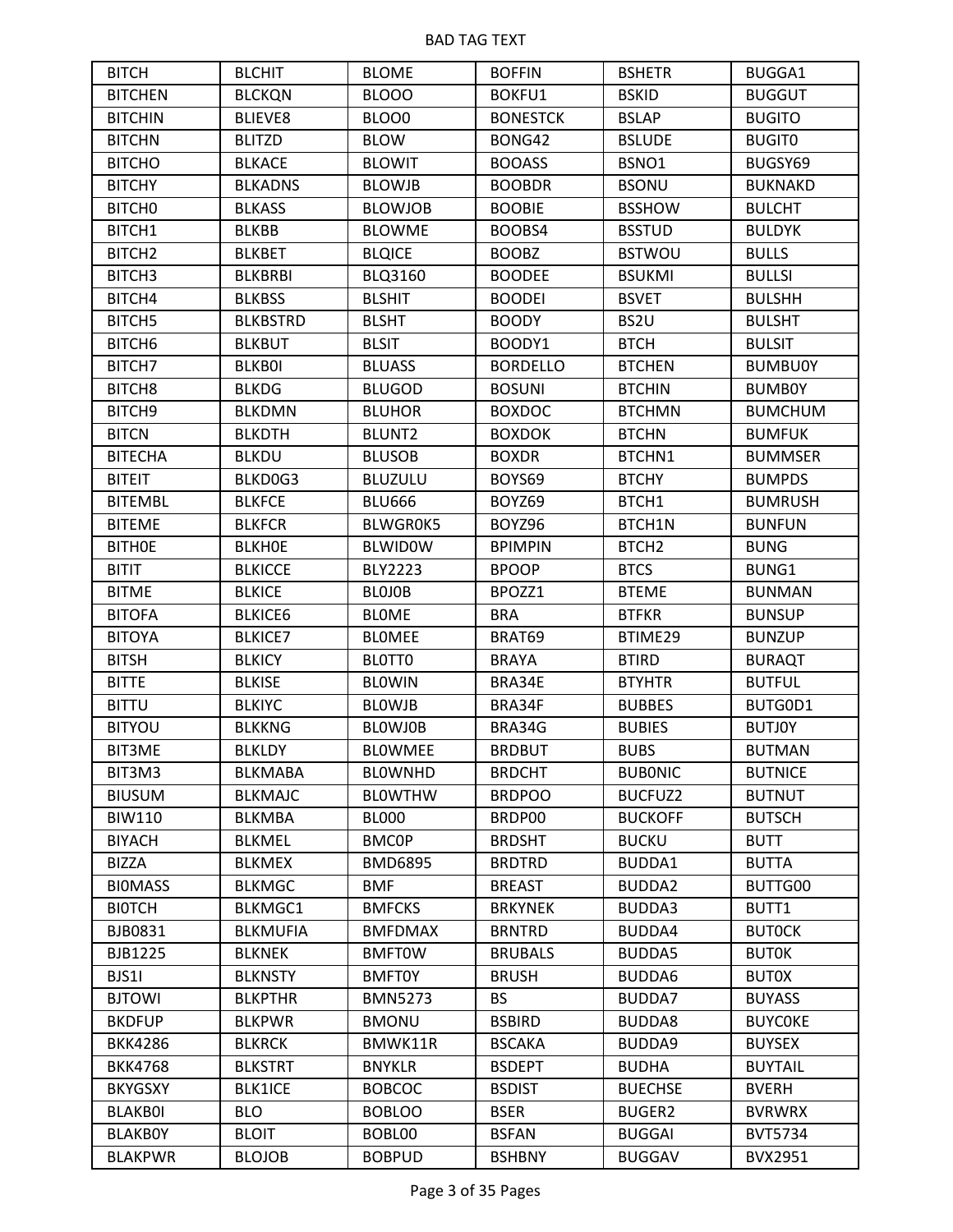| <b>BWF3735</b>                | <b>BOUSHEE</b>                | CACA6           | <b>CFUCK</b>       | <b>CLASSYB</b>    | <b>COKEKN</b>      |
|-------------------------------|-------------------------------|-----------------|--------------------|-------------------|--------------------|
| <b>BWP5192</b>                | <b>BOUTYME</b>                | CACA7           | CHANGU             | <b>CLIMAX</b>     | <b>COLCUM</b>      |
| <b>BXYCHIC</b>                | <b>BOWHONK</b>                | CACA8           | CHEL069            | <b>CLIMAXN</b>    | <b>COME</b>        |
| <b>BYASS</b>                  | BOWK1LL                       | CACA9           | <b>CHEWME</b>      | <b>CLIT</b>       | <b>COMMI</b>       |
| <b>BYBYMF</b>                 | BOWLHO                        | <b>CACHI</b>    | <b>CHICE</b>       | CLRDH0T8          | COMN1              |
| <b>BYBYSX</b>                 | <b>BOXBIZ</b>                 | <b>CALGRL</b>   | <b>CHIEFONE</b>    | <b>CLYMAX</b>     | <b>COMONQ</b>      |
| <b>BYEASS</b>                 | <b>BOOB</b>                   | CALGRL1         | <b>CHIER</b>       | CL1T              | COOCH              |
| <b>BYECOP</b>                 | B00BI                         | CALI69          | <b>CHIKEN</b>      | CL4NKY            | <b>COOCHO</b>      |
| <b>BYECOX</b>                 | <b>BOOBIE</b>                 | <b>CALKKK</b>   | <b>CHINGA</b>      | <b>CMEOD</b>      | COOCH1             |
| <b>BYEHATR</b>                | BOOBIE69                      | CALLGAL         | <b>CHINK</b>       | <b>CMLJKY</b>     | COOCH <sub>2</sub> |
| BYEH8R                        | BOOBS                         | CALLGL          | CHINT <sub>0</sub> | CMS69             | COOCH3             |
| BYEH8TR                       | B <sub>0</sub> O <sub>D</sub> | CALMAN          | <b>CHIRODR</b>     | CMY2SH            | COOCH4             |
| <b>BYESEX</b>                 | B00DI                         | CANDU           | <b>CHITKID</b>     | <b>CNTDVR</b>     | COOCH5             |
| <b>BYETAIL</b>                | <b>BOOEDUP</b>                | <b>CANDYAZZ</b> | <b>CHITS</b>       | <b>COAKEI</b>     | COOCH <sub>6</sub> |
| <b>BYETALE</b>                | <b>B00M7</b>                  | <b>CANEFN</b>   | <b>CHITWNG</b>     | <b>COCAIN</b>     | COOCH7             |
| <b>BYETME</b>                 | <b>BOOTIE</b>                 | CANES69         | <b>CHIVASS</b>     | COCAN             | COOCH <sub>8</sub> |
| BYE8RS                        | B00TY                         | CANU69          | <b>CHIOTT</b>      | <b>COCANE</b>     | COOCH9             |
| <b>BYHATER</b>                | B00ZCRZ                       | <b>CAPON</b>    | <b>CHNGME</b>      | <b>COCAYN</b>     | COON               |
| <b>BYHATR</b>                 | B00ZE                         | CARGOD          | <b>CHPEP</b>       | <b>COCK</b>       | <b>COONAS</b>      |
| BYH8TER                       | B00ZED                        | <b>CARNAL</b>   | <b>CHPER</b>       | COCKA2            | <b>COONS</b>       |
| BYH8TR                        | <b>BOOZKAR</b>                | <b>CARZAR</b>   | <b>CHPRD</b>       | <b>COCKCA</b>     | COON1              |
| BYRH8R                        | <b>B008B</b>                  | CASTER8         | <b>CHRGEX</b>      | <b>COCKEN</b>     | COON <sub>2</sub>  |
| <b>BYTAIL</b>                 | B1ASS                         | <b>CATCHSE</b>  | <b>CHRGIT</b>      | <b>COCKR</b>      | COON3              |
| <b>BYTCH</b>                  | B1GC0CK                       | <b>CATSAS</b>   | <b>CHRIST</b>      | <b>COCKYB</b>     | COON4              |
| <b>BYTEEM</b>                 | B1GD1CK                       | <b>CATSASS</b>  | CHR1ST             | COCK1             | COON5              |
| <b>BYTEME</b>                 | B1GS3X1                       | <b>CATSAZ</b>   | <b>CHUBUT</b>      | COCK10            | COON <sub>6</sub>  |
| <b>BYUBOY</b>                 | <b>B1TAIL</b>                 | <b>CATSHT</b>   | <b>CHUCA</b>       | COCK10            | COON7              |
| <b>BYUGRL</b>                 | B1TCH                         | <b>CATZAS</b>   | CHUCA0             | COCK11            | COON8              |
| BYZ2MEN                       | <b>B1TEME</b>                 | <b>CAVCOP</b>   | <b>CHUCHA</b>      | COCK12            | COON <sub>9</sub>  |
| <b>BZDICK</b>                 | B1T3M3                        | CAZA2Z          | <b>CHULO</b>       | COCK13            | COOZ               |
| <b>BODHI</b>                  | B18CT                         | CAZZ0           | <b>CHUVET</b>      | COCK14            | COOZE              |
| BODYX90                       | B18CYA                        | CA18FT          | <b>CHUVIT</b>      | COCK <sub>2</sub> | COOZIE             |
| <b>BOE777</b>                 | B4PLAY                        | CA8EU           | <b>CHVYSUX</b>     | COCK3             | <b>COPGAY</b>      |
| <b>BOHICA</b>                 | B424                          | CA8U            | <b>CHOCH</b>       | COCK4             | <b>COPTZR</b>      |
| <b>BOHUNK</b>                 | <b>CABALO</b>                 | CBBOMB          | <b>CHOCHA</b>      | COCK5             | COPUL8             |
| B <sub>O</sub> H <sub>O</sub> | CABINH <sub>0</sub>           | <b>CBITCH</b>   | CHOCH01            | COCK6             | <b>COQ</b>         |
| <b>BOHONK</b>                 | <b>CABRON</b>                 | CCC01           | <b>CHOKPIS</b>     | COCK7             | COQUII             |
| <b>BOMB</b>                   | <b>CACA</b>                   | <b>CDEUCE</b>   | CHONCHO            | COCK8             | <b>COWPI</b>       |
| <b>BOMBER</b>                 | CACAAAW                       | <b>CDEWCE</b>   | CH8EU              | COCK <sub>9</sub> | <b>COWPIE</b>      |
| <b>BONBTCH</b>                | CACAI                         | <b>CDUCE</b>    | <b>CIAART</b>      | <b>COCROC</b>     | <b>COWPII</b>      |
| <b>BONER</b>                  | <b>CACAIS</b>                 | <b>CDUCER</b>   | <b>CIA0IIU</b>     | <b>COCSUCR</b>    | <b>CQC</b>         |
| <b>BONEYA</b>                 | CACA1                         | <b>CDUCEU</b>   | CIA44E             | <b>COCTZR</b>     | <b>CQK</b>         |
| BONE6Q                        | CACA1O                        | <b>CDUCME</b>   | CINDY69            | <b>COIT</b>       | <b>CQN</b>         |
| <b>BORDEL</b>                 | CACA11                        | <b>CDUSME</b>   | <b>CISOB</b>       | <b>COITUS</b>     | <b>CRABS</b>       |
| <b>BORDELO</b>                | CACA12                        | <b>CEDUCE</b>   | <b>CJESUS</b>      | <b>COKANE</b>     | <b>CRACK</b>       |
| BORDLO                        | CACA <sub>2</sub>             | CEME2P          | <b>CJK104</b>      | COKA4U            | <b>CRAK</b>        |
| <b>BOSBTCH</b>                | CACA3                         | <b>CERFIR</b>   | CJ69               | <b>COKED</b>      | CRAMIT             |
| <b>BOSSHRD</b>                | CACA4                         | <b>CEXEBLK</b>  | <b>CKFFCK</b>      | <b>COKEHI</b>     | CRANK1             |
| <b>BOTCH</b>                  | CACA5                         | <b>CFUCIT</b>   | <b>CLAPDR</b>      | <b>COKEIT</b>     | <b>CRAP</b>        |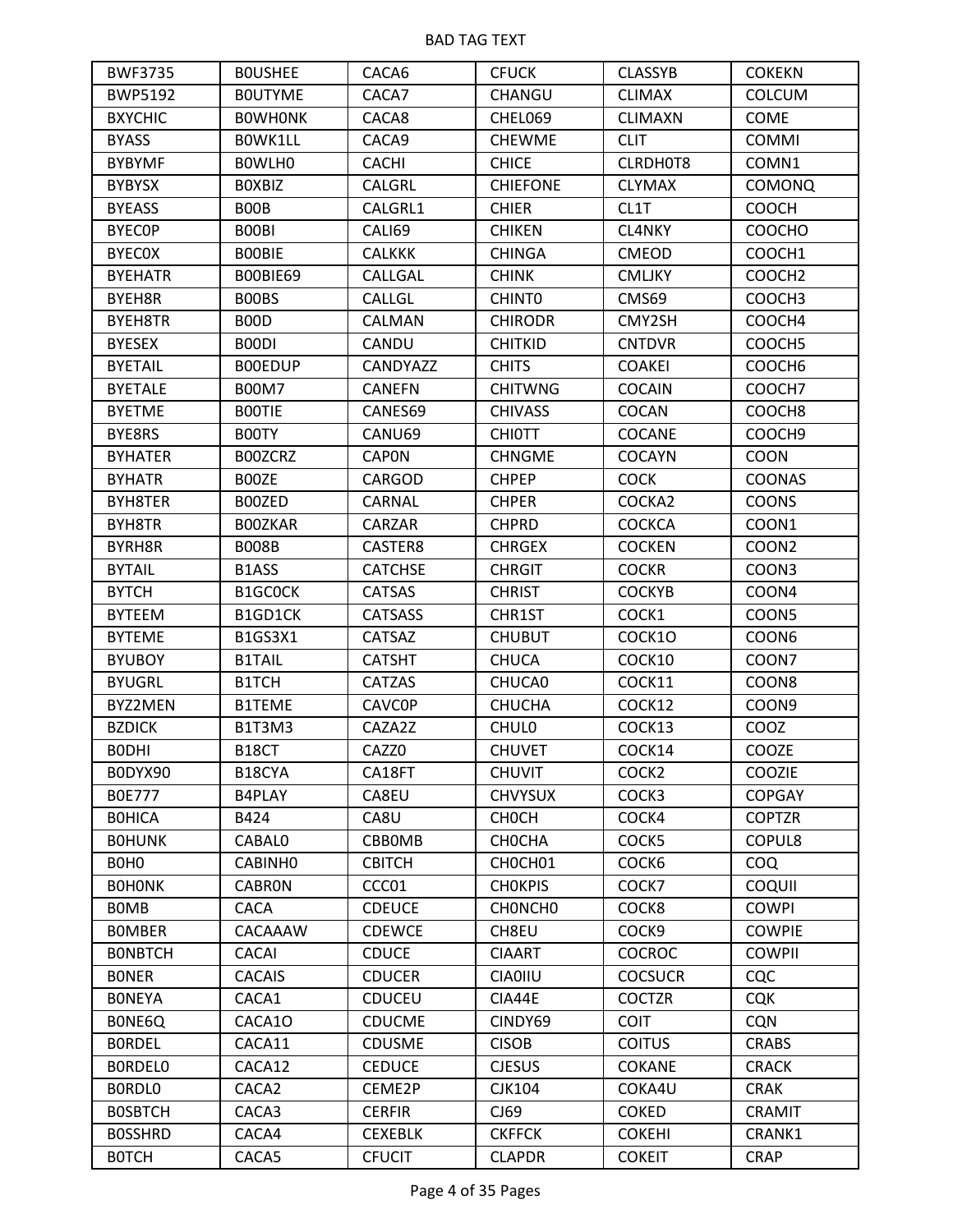| <b>CRAPAW</b>      | CUM4ME          | <b>COIT</b>     | <b>CORKIT</b>     | <b>DAMKID</b>      | <b>DCHBG</b>    |
|--------------------|-----------------|-----------------|-------------------|--------------------|-----------------|
| CRAPI1             | <b>CUM4RT</b>   | <b>COITION</b>  | <b>COTES</b>      | <b>DAMMIT</b>      | <b>DCHBX</b>    |
| <b>CRAPPY</b>      | CUM4U           | <b>COITUS</b>   | <b>COTEX</b>      | DAMMU              | <b>DCHBOX</b>   |
| CRAP69             | CUM4Y0U         | <b>COK</b>      | <b>COTICS</b>     | <b>DAMMWF</b>      | <b>DCHB0Y</b>   |
| CRAP7              | <b>CUN</b>      | <b>COKE</b>     | <b>COTUS</b>      | DAMM1T             | <b>DCKSNRW</b>  |
| CRASID             | <b>CUNCT</b>    | <b>COKECAD</b>  | <b>COTVD</b>      | <b>DAMN</b>        | <b>DDONG</b>    |
| <b>CRAZBCH</b>     | <b>CUNILNGS</b> | <b>COKENAY</b>  | <b>COUILA</b>     | <b>DAMNIT</b>      | DDP2K11         |
| <b>CRAZYAS</b>     | <b>CUNT</b>     | <b>COKEY</b>    | <b>COUILE</b>     | <b>DAMNSTR</b>     | <b>DEABLO</b>   |
| <b>CRAZYBTC</b>    | <b>CUNTFU</b>   | <b>COKKOLA</b>  | <b>COUILL</b>     | DAMNU2             | DEAK9           |
| <b>CREMON</b>      | <b>CUNTRE</b>   | <b>COKPIT</b>   | <b>COUZIE</b>     | <b>DAMNYAK</b>     | DEASS1          |
| <b>CROTTE</b>      | <b>CURTFU</b>   | <b>COKSUCK</b>  | <b>COVRKLR</b>    | DAMN1              | <b>DEATH</b>    |
| <b>CRTAPL</b>      | CUSN69          | <b>COKSUCR</b>  | <b>COWPATY</b>    | DAMN <sub>2</sub>  | DEATH1          |
| <b>CRUSAY</b>      | <b>CUTASS</b>   | <b>COKSUKR</b>  | <b>COWPIMP</b>    | DAMN65             | <b>DEBALL</b>   |
| <b>CRUSHIT</b>     | <b>CUTMUP</b>   | <b>COLPRT</b>   | <b>COONASS</b>    | <b>DAMPIG</b>      | <b>DEBULL</b>   |
| <b>CRYPT</b>       | <b>CUTNAZZ</b>  | <b>COMALE</b>   | C00NAZ            | <b>DAMRAT</b>      | <b>DEELDO</b>   |
| <b>CRZBCH</b>      | <b>CUTONE</b>   | <b>COMCAST</b>  | C00NAZS           | <b>DAMRITE</b>     | <b>DEEPNU</b>   |
| <b>CRZYBCH</b>     | <b>CUTSUM</b>   | <b>COMIE</b>    | <b>COONA55</b>    | <b>DAMSAM</b>      | <b>DEEZNTS</b>  |
| <b>CRZYBIT</b>     | <b>CUUM</b>     | <b>COMM</b>     | <b>COORVA</b>     | <b>DAMSHT</b>      | <b>DEEZNUTS</b> |
| <b>CRZYBTH</b>     | <b>CUZZY</b>    | <b>COMMI</b>    | C00ZEY            | <b>DAMSKPY</b>     | DEE812          |
| CROMH <sub>0</sub> | <b>CU812</b>    | <b>COMMIE</b>   | C00ZY             | <b>DAMTRD</b>      | DEFAK8          |
| <b>CROW69</b>      | CVJ69           | <b>COMMY</b>    | C01TUS            | <b>DAMTUF</b>      | DEFEC8          |
| CR8ZBCH            | <b>CVYKILR</b>  | <b>COMPLO</b>   | C1S0B             | DAMU               | DEFEK8          |
| <b>CSI01</b>       | CWB0Y69         | COM2ME          | C <sub>2</sub> AI | <b>DAMUFF</b>      | DEFIK8          |
| CUAT12             | <b>CWEER</b>    | CONASE          | C <sub>2</sub> ME | DAMU2              | <b>DEFLOUR</b>  |
| <b>CUBUFF</b>      | <b>CYPUM</b>    | <b>CONASS</b>   | C4PLAY            | <b>DAMYNKE</b>     | <b>DEFLOWR</b>  |
| CUCE4U             | CY25YH          | <b>CONCHI</b>   | C4PLAYN           | DANG0              | <b>DEKHED</b>   |
| <b>CUCKOLD</b>     | CY3CKB          | <b>CONDUM</b>   | C5SUX             | DANSH <sub>0</sub> | <b>DEMONJR</b>  |
| CUCU               | CY4XRF          | <b>CONDOM</b>   | C8KSTAR           | <b>DAPIG</b>       | <b>DEPUSY</b>   |
| <b>CUCUL</b>       | CY4YP0          | <b>CONRI</b>    | DABANGG           | <b>DAPUTZ</b>      | <b>DEPUTY</b>   |
| <b>CUHATIN</b>     | CY5ZG4          | <b>CONSLR</b>   | <b>DABITCH</b>    | <b>DARKIE</b>      | <b>DERPUD</b>   |
| <b>CUL</b>         | CY6QIJ          | CONSTP8D        | <b>DABLOCK</b>    | <b>DARKY</b>       | <b>DETHWSH</b>  |
| <b>CULARD</b>      | <b>CZDAMMT</b>  | <b>CONSUL</b>   | <b>DAGGED</b>     | <b>DARPUD</b>      | <b>DETURD</b>   |
| <b>CULUS</b>       | <b>COBRKLR</b>  | C <sub>OP</sub> | DAG0S5            | <b>DAROCK</b>      | <b>DEVEL</b>    |
| <b>CULO</b>        | <b>COCAIN</b>   | COPB8           | DAG0T             | <b>DASHIT</b>      | <b>DEVIL</b>    |
| <b>CUM</b>         | <b>COCANE</b>   | <b>COPCHR</b>   | <b>DAJEW</b>      | <b>DASS</b>        | <b>DEVILAX</b>  |
| <b>CUMDEO</b>      | <b>COCANG</b>   | <b>COPFCK</b>   | <b>DAM</b>        | DATAH0             | <b>DEVL666</b>  |
| <b>CUMIN</b>       | <b>COCFKR</b>   | <b>COPFCR</b>   | <b>DAMAGG</b>     | <b>DATNIG</b>      | <b>DEW</b>      |
| <b>CUMINU</b>      | <b>COCK</b>     | <b>COPFKR</b>   | <b>DAMBAD</b>     | <b>DATRPR</b>      | <b>DEWIT</b>    |
| CUMIN2             | <b>COCKCA</b>   | <b>COPINN</b>   | DAMB0             | <b>DATSOB</b>      | <b>DEXY</b>     |
| <b>CUMMMN</b>      | <b>COCKFAN</b>  | <b>COPIT</b>    | DAMB0Y            | <b>DATURD</b>      | <b>DEZNTS</b>   |
| <b>CUMNEZ</b>      | <b>COCKR</b>    | <b>COPKLR</b>   | <b>DAMFIC</b>     | <b>DAWGSUK</b>     | <b>DE812</b>    |
| <b>CUMNU</b>       | <b>COCKYB</b>   | <b>COPLX</b>    | <b>DAMFINO</b>    | DAWNS69            | <b>DFLOUR</b>   |
| <b>CUMONQ</b>      | <b>COCPIT</b>   | <b>COPLOVR</b>  | <b>DAMGUD</b>     | <b>DBALL</b>       | <b>DFREAK</b>   |
| <b>CUMONU</b>      | <b>COCSUC</b>   | COPSGAL         | DAMG00D           | <b>DBICH</b>       | <b>DFUCK</b>    |
| <b>CUMPLA</b>      | <b>COCSUCK</b>  | <b>COPUL</b>    | <b>DAMH</b>       | <b>DBITCH</b>      | <b>DF0XY</b>    |
| <b>CUMTO</b>       | <b>COCSUCR</b>  | <b>COPULE</b>   | <b>DAMIFINO</b>   | DBLO7              | DGINR8          |
| CUMT0              | <b>COCSUKR</b>  | COPUL8          | <b>DAMIT</b>      | <b>DBLRYE</b>      | DG0DS           |
| <b>CUMWME</b>      | <b>CODEFU</b>   | COQ             | DAMIT1            | DBLOH <sub>2</sub> | <b>DHAMU</b>    |
| CUM2ME             | <b>COFCKR</b>   | <b>COQUE</b>    | <b>DAMJED</b>     | <b>DCHBAG</b>      | <b>DHJAP</b>    |
|                    |                 |                 |                   |                    |                 |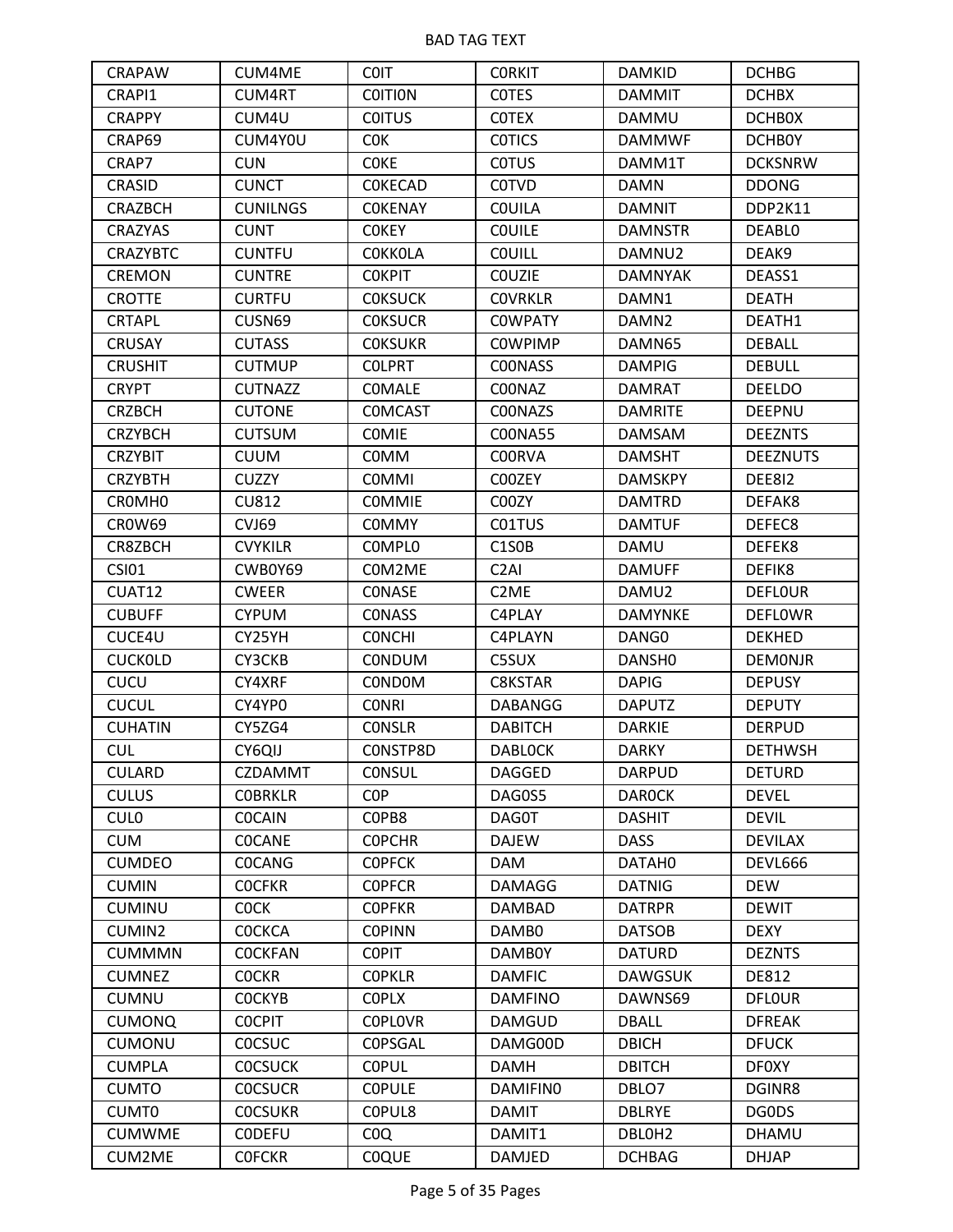| DH00KA             | <b>DJPMP</b>    | <b>DORKUS</b>  | DROCK03        | <b>DWOO</b>       | DOUP00         |
|--------------------|-----------------|----------------|----------------|-------------------|----------------|
| <b>DIABLE</b>      | DLAW2           | DORKY1         | DR4PUS         | <b>DXLUV</b>      | <b>DOUSCK</b>  |
| <b>DIABLTO</b>     | <b>DMBSHT</b>   | DORK1          | <b>DS BTCH</b> | <b>DYKE</b>       | <b>DOUSCRU</b> |
| <b>DIABLO</b>      | <b>DMCHINE</b>  | <b>DOTRIX</b>  | <b>DSBTCH</b>  | DYKES69           | <b>DOUSHT</b>  |
| <b>DICDOC</b>      | DMF1            | <b>DOUCHE</b>  | <b>DSNUTS</b>  | DYKE1             | <b>DOUSUCK</b> |
| <b>DICKDOC</b>     | <b>DMLTLSHT</b> | <b>DOUCME</b>  | <b>DSNYFN</b>  | DYKE10            | D0U692         |
| DICKD0G            | <b>DMNSKPY</b>  | DOUG8I         | <b>DSOB</b>    | DYKE <sub>2</sub> | DOU8           |
| <b>DICKEI</b>      | <b>DMNT</b>     | <b>DOUHOZ</b>  | <b>DUBAHLC</b> | DYKE3             | DOU8IT         |
| <b>DICKEM</b>      | <b>DMNYANK</b>  | <b>DOU69</b>   | <b>DUBALL</b>  | DYKE4             | <b>DOWNIE</b>  |
| <b>DICKER</b>      | <b>DMSHIT</b>   | <b>DOXBOX</b>  | <b>DUBBIE</b>  | DYKE5             | <b>DOYNME</b>  |
| <b>DICKFT</b>      | <b>DMSHT</b>    | DOYA69         | DUBB69         | DYKE6             | <b>DOYUEAT</b> |
| <b>DICKIN</b>      | <b>DMTIRD</b>   | DPRMRK1        | <b>DUBLA</b>   | DYKE7             | <b>DOYUP</b>   |
| <b>DICKIT</b>      | <b>DMTRD</b>    | <b>DPSHT</b>   | <b>DUBLER</b>  | DYKE8             | D0YUP2         |
| <b>DICKME</b>      | <b>DMTURD</b>   | <b>DPTHRT</b>  | <b>DUBLO</b>   | DYKE9             | D00GMAD        |
| <b>DICKU</b>       | <b>DMVSHT</b>   | DP69ER         | <b>DUBLOW</b>  | <b>DYPCHT</b>     | <b>DOOKIE</b>  |
| <b>DICKUM</b>      | <b>DMVSX</b>    | DRADD69        | <b>DUCBUT</b>  | <b>DZSEXYB</b>    | D00SH          |
| DICK2O             | <b>DMYANKEE</b> | <b>DRAG</b>    | <b>DUCOKE</b>  | <b>DZZNUTZ</b>    | D01NME2        |
| DICK <sub>20</sub> | <b>DMYANKY</b>  | <b>DRAGING</b> | <b>DUD0IT</b>  | D0AC              | D01T2ME        |
| DICK3O             | <b>DMYSHT</b>   | <b>DRAGME</b>  | <b>DUENME</b>  | <b>DOBLOW</b>     | D01T2M1        |
| DICK30             | DM101           | <b>DRCOON</b>  | <b>DUFCK</b>   | <b>DODRTY</b>     | D3DS3XY        |
| <b>DIDLE</b>       | <b>DNMBASS</b>  | <b>DRCRAB</b>  | <b>DUFUCK</b>  | <b>DODOBUG</b>    | D812           |
| <b>DIDLER</b>      | <b>DNUTS</b>    | <b>DRECK</b>   | <b>DUIDOA</b>  | <b>DOGEATR</b>    | <b>EACHID</b>  |
| DIEH8R             | <b>DOCOKE</b>   | <b>DRFUKU</b>  | DUIMAN11       | <b>DOGNUT</b>     | <b>EACHIT</b>  |
| <b>DIEU</b>        | <b>DOCSBM</b>   | <b>DRGOD</b>   | DUI7           | <b>DOGSSUK</b>    | <b>EASIPU</b>  |
| <b>DIGSEX</b>      | <b>DODO</b>     | <b>DRGPCK</b>  | <b>DUKBUT</b>  | <b>DOGSTYL</b>    | <b>EASYME</b>  |
| <b>DIK</b>         | DOD073          | <b>DRGPHD</b>  | <b>DUKEDVL</b> | <b>DOGYSTY</b>    | <b>EASYNUH</b> |
| DIKAZ0             | DODO8I          | <b>DRHYFN</b>  | <b>DUMASS</b>  | <b>DOINMEE</b>    | <b>EASYPU</b>  |
| <b>DIKDIK</b>      | DOD081          | DRH0B0         | <b>DUMBSH</b>  | DOINME2           | EASYU          |
| <b>DIKDOC</b>      | <b>DOGGYSTL</b> | <b>DRIFUK</b>  | <b>DUMMSH</b>  | <b>DOITWT</b>     | EASY69         |
| <b>DIKDOC</b>      | <b>DOINGIT</b>  | <b>DRJIG</b>   | <b>DUMSH</b>   | D0IT2ME           | <b>EATART</b>  |
| <b>DIKKIT</b>      | <b>DOINIT</b>   | <b>DRKCOKE</b> | <b>DUMSHT</b>  | D0IT2MI           | <b>EATASS</b>  |
| <b>DILDO</b>       | DOINIT69        | <b>DRKICE</b>  | <b>DUMWOP</b>  | <b>DOIT69</b>     | EATAZ          |
| <b>DILDOE</b>      | DOIT2ME         | <b>DRKNRG</b>  | <b>DUNG</b>    | DONTHA8           | <b>EATCHA</b>  |
| DILD <sub>0</sub>  | DOIT69          | <b>DRKNSXY</b> | <b>DUNGJ</b>   | <b>DOPE</b>       | <b>EATCHP</b>  |
| <b>DILLIGAF</b>    | <b>DONGG</b>    | <b>DRMEAT</b>  | <b>DUNGN</b>   | D0P4EVA           | <b>EATCNT</b>  |
| <b>DILLIGAS</b>    | <b>DONGU</b>    | <b>DRMUF</b>   | <b>DUNGS</b>   | <b>DOUBAL</b>     | <b>EATCUNT</b> |
| <b>DIQDOC</b>      | DONG13          | DRNKSV8        | <b>DUNGVT</b>  | <b>DOUBLO</b>     | <b>EATCOC</b>  |
| <b>DIRDEE</b>      | DONG3           | <b>DRPC</b>    | DUNG1          | <b>DOUCHE</b>     | <b>EATCOCK</b> |
| <b>DIRDIE</b>      | DONJ4Q          | <b>DRPNWET</b> | <b>DUROS</b>   | <b>DOUCHIE</b>    | <b>EATCOK</b>  |
| <b>DIRTDEE</b>     | DOODOO          | <b>DRSEX</b>   | <b>DUSCHE</b>  | DOUCH3            | <b>EATCOX</b>  |
| DIRTY10            | <b>DOOSH</b>    | <b>DRTPIMP</b> | <b>DUSCRU</b>  | <b>DOUEAT</b>     | EATEM          |
| <b>DISJEW</b>      | <b>DOPER</b>    | <b>DRTYBIT</b> | <b>DUSGIRL</b> | <b>DOUET</b>      | <b>EATER</b>   |
| <b>DISNYA</b>      | <b>DORASS</b>   | <b>DRTYBOI</b> | <b>DUWANA</b>  | <b>DOUFCK</b>     | <b>EATHER</b>  |
| <b>DISPER</b>      | <b>DORK</b>     | DRTYD0G        | DVE8           | <b>DOUFRT</b>     | <b>EATHIM</b>  |
| <b>DISVET</b>      | <b>DORKER</b>   | <b>DRTYJRZ</b> | <b>DVRMUF</b>  | DOUG69            | <b>EATIRA</b>  |
| <b>DITTLE</b>      | <b>DORKM</b>    | <b>DRTYMAN</b> | <b>DWANG</b>   | <b>DOUNCK</b>     | <b>EATIT</b>   |
| <b>DIVMUF</b>      | <b>DORKME</b>   | <b>DRUGS</b>   | <b>DWEED</b>   | <b>DOUNECK</b>    | <b>EATLEAD</b> |
| DJANG0             | <b>DORKS</b>    | <b>DRUK</b>    | <b>DWEEDY</b>  | D <sub>0</sub> UP | <b>EATME</b>   |
| <b>DJESUS</b>      | <b>DORKUM</b>   | <b>DRUNK</b>   | <b>DWNONME</b> | <b>DOUPEE</b>     | <b>EATMY</b>   |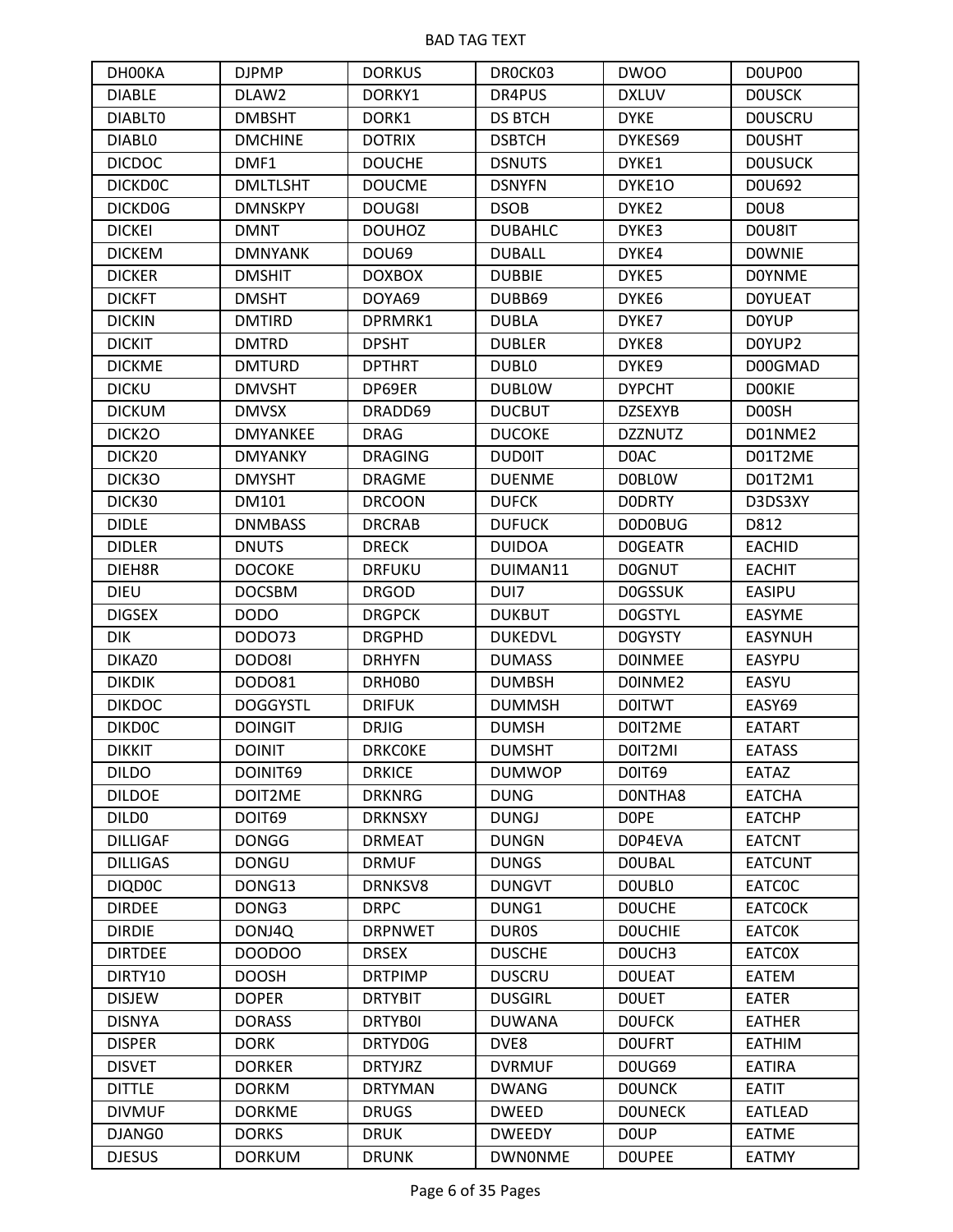| <b>EATMYMT</b> | <b>ELCACO</b>  | <b>EROTIQ</b>   | <b>EYASS</b>   | <b>FACUE</b>      | FASTH <sub>0</sub> |
|----------------|----------------|-----------------|----------------|-------------------|--------------------|
| <b>EATMYS</b>  | <b>ELCACO</b>  | <b>ESAD</b>     | EZBALL         | <b>FADUK2</b>     | <b>FASTMF</b>      |
| <b>EATMYZ</b>  | <b>ELDIK</b>   | <b>ESEGAL</b>   | <b>EZBUT</b>   | <b>FAECES</b>     | <b>FATA</b>        |
| <b>EATOIT</b>  | ELFYOU2        | <b>ESEGUY</b>   | EZELAY         | <b>FAERIE</b>     | <b>FATASS</b>      |
| <b>EATONE</b>  | ELKOK1         | <b>ESMFUF</b>   | EZELY8         | <b>FAFAQ</b>      | <b>FATAZZ</b>      |
| <b>EATPNS</b>  | <b>ELLAY</b>   | <b>ESOB</b>     | <b>EZFUCK</b>  | FAG               | <b>FATGIRL</b>     |
| <b>EATPUD</b>  | <b>ELSSOL</b>  | <b>ESOBEE</b>   | <b>EZHEAD</b>  | <b>FAGBAG</b>     | <b>FATICE</b>      |
| <b>EATRAW</b>  | <b>ELSTUD</b>  | <b>ESOHBE</b>   | <b>EZITIN</b>  | <b>FAGGOT</b>     | <b>FATLADY</b>     |
| <b>EATSAM</b>  | <b>ELTOKE</b>  | <b>ESSOB</b>    | <b>EZLAER</b>  | <b>FAGG0T</b>     | <b>FATNASTY</b>    |
| <b>EATSHIT</b> | <b>ELOHSSA</b> | <b>ESSOBE</b>   | <b>EZLAI</b>   | <b>FAGHAG</b>     | FAT84U             |
| <b>EATSHT</b>  | <b>EL4N08</b>  | <b>ESSOHB</b>   | <b>EZLAID</b>  | FAGU2             | <b>FAUKIT</b>      |
| EATSH1T        | <b>EMAHO</b>   | <b>ESSOHBE</b>  | <b>EZLAY</b>   | FAG2              | <b>FAWCUE</b>      |
| EATSN0         | <b>EMERD</b>   | ESYPR0          | <b>EZLEI</b>   | <b>FAHCUE</b>     | <b>FAWQ</b>        |
| <b>EATSNOW</b> | <b>EMERDE</b>  | <b>ESOHBE</b>   | EZLEY1         | FAHCU2            | FAWQ2              |
| EATTWAT        | <b>EMKCUF</b>  | <b>ETASS</b>    | EZLEY2         | <b>FAHKEW</b>     | FBI                |
| <b>EATUUP</b>  | EMS69U         | <b>ETBUSH</b>   | <b>EZLOVN</b>  | <b>FAHQ</b>       | FBIOO1             |
| <b>EAT12</b>   | <b>EMTAE</b>   | <b>ETDIK</b>    | <b>EZMAKE</b>  | FAHQ1             | FBIOO2             |
| <b>EAT69</b>   | <b>ENCUL</b>   | <b>ETEMUP</b>   | <b>EZMT</b>    | FAHQ11            | FBIOO4             |
| EAZIPU         | <b>ENCULE</b>  | <b>ETIT</b>     | <b>EZMUFF</b>  | FAHQ <sub>2</sub> | FBIOO5             |
| <b>EAZYFK</b>  | <b>ENDVD</b>   | <b>ETMRAW</b>   | <b>EZP</b>     | <b>FAHRT</b>      | FBIOO6             |
| <b>EAZYFU</b>  | <b>ENEMA</b>   | <b>ETMYSPRA</b> | <b>EZPIKUP</b> | <b>FAIRY</b>      | FBIOO7             |
| EAZYPU         | ENEMA1         | <b>ETSHT</b>    | <b>EZPTR</b>   | <b>FAIRYP</b>     | FBIOO8             |
| <b>EAZYSK</b>  | <b>ENME</b>    | <b>ETTWAT</b>   | <b>EZRU</b>    | <b>FAKADE</b>     | FBIOO9             |
| <b>EAZYSX</b>  | <b>ENOGOD</b>  | <b>EUNUCH</b>   | <b>EZSTUD</b>  | <b>FAKT</b>       | <b>FBIO10</b>      |
| EBAYSUZ        | <b>ENVOGUE</b> | <b>EUNUQU</b>   | <b>EZSTUF</b>  | <b>FALUS</b>      | <b>FBIO11</b>      |
| <b>EBITCH</b>  | <b>ENXTASE</b> | <b>EURINE</b>   | EZYPRO         | <b>FANCUL</b>     | <b>FBIO12</b>      |
| EBSOB1         | <b>EPOD</b>    | EVEL1           | <b>EZZN</b>    | <b>FAQ</b>        | <b>FBIO13</b>      |
| <b>ECSTAZ</b>  | <b>EPUCCI</b>  | EVER8           | EZ2CUM         | <b>FAQALL</b>     | <b>FBIO14</b>      |
| <b>ECTC</b>    | <b>EPUSSY</b>  | <b>EVIL</b>     | EZ2LEI         | <b>FAQEER</b>     | <b>FBIO15</b>      |
| <b>ECOPSS</b>  | <b>EPOD</b>    | <b>EVIL6665</b> | EZ469          | <b>FAQUE</b>      | <b>FBIO17</b>      |
| <b>EDAMIN</b>  | <b>ERECTO</b>  | EVIL69          | E1OMUP         | FAQ <sub>2</sub>  | <b>FBIO18</b>      |
| <b>EDS450</b>  | <b>ERECTR</b>  | <b>EVLFLGL</b>  | E1PHABA        | FARAZ             | <b>FBIO19</b>      |
| <b>EDUPSY</b>  | ERECT0         | <b>EVLGNS</b>   | E10MUP         | <b>FARKED</b>     | <b>FBIO20</b>      |
| <b>EEGODS</b>  | ERECT1         | <b>EVLKITY</b>  | E6V6I          | <b>FARQS</b>      | <b>FBIO21</b>      |
| <b>EESIPU</b>  | ERECT2         | EV08MR          | E6V616L        | <b>FART</b>       | <b>FBIO22</b>      |
| <b>EESYPU</b>  | ERECT3         | <b>EV08U</b>    | <b>FAAAHQ</b>  | <b>FARTED</b>     | <b>FBIO23</b>      |
| EETME          | ERECT4         | EV1LSS          | <b>FAAAK</b>   | <b>FARTS</b>      | <b>FBIO24</b>      |
| <b>EETMEE</b>  | ERECT5         | <b>EWANG</b>    | FAAAQ          | FARTY2            | <b>FBIO25</b>      |
| <b>EETSHT</b>  | ERECT6         | <b>EXCON</b>    | <b>FAACUE</b>  | FART1             | <b>FBIO26</b>      |
| EEZYPU         | ERECT7         | <b>EXCOP</b>    | <b>FAAHQ</b>   | <b>FASCNT</b>     | <b>FBIO27</b>      |
| <b>EFFOFF</b>  | ERECT8         | <b>EXFUZZ</b>   | <b>FAAQ</b>    | <b>FASFCK</b>     | <b>FBIO28</b>      |
| <b>EFFU</b>    | ERECT9         | <b>EXLAX</b>    | <b>FAAQUE</b>  | <b>FASFUC</b>     | <b>FBIO29</b>      |
| <b>EFNFAST</b> | EROS69         | <b>EXTAC</b>    | FAAQUE2        | <b>FASFUK</b>     | <b>FBIO30</b>      |
| <b>EFUCK</b>   | <b>EROTIC</b>  | <b>EXTASEE</b>  | FAAQ2          | <b>FASJAK</b>     | <b>FBIO31</b>      |
| EGLISE         | EROTK1         | <b>EXXOTIC</b>  | FABINHO        | <b>FASS</b>       | <b>FBIO32</b>      |
| EJACUL8        | EROHW          | <b>EXORCST</b>  | <b>FACA</b>    | <b>FASSO</b>      | <b>FBIO33</b>      |
| EJAKUL8        | <b>EROICA</b>  | <b>EXOTICO</b>  | <b>FACKED</b>  | FASS0             | <b>FBIO34</b>      |
| EJS1968        | <b>EROTIK</b>  | <b>EXOTIX</b>   | <b>FACKUE</b>  | <b>FASTF</b>      | <b>FBIO35</b>      |
| <b>ELCACA</b>  | EROTIKA        | EX469           | <b>FACONI</b>  | <b>FASTFK</b>     | <b>FBIO36</b>      |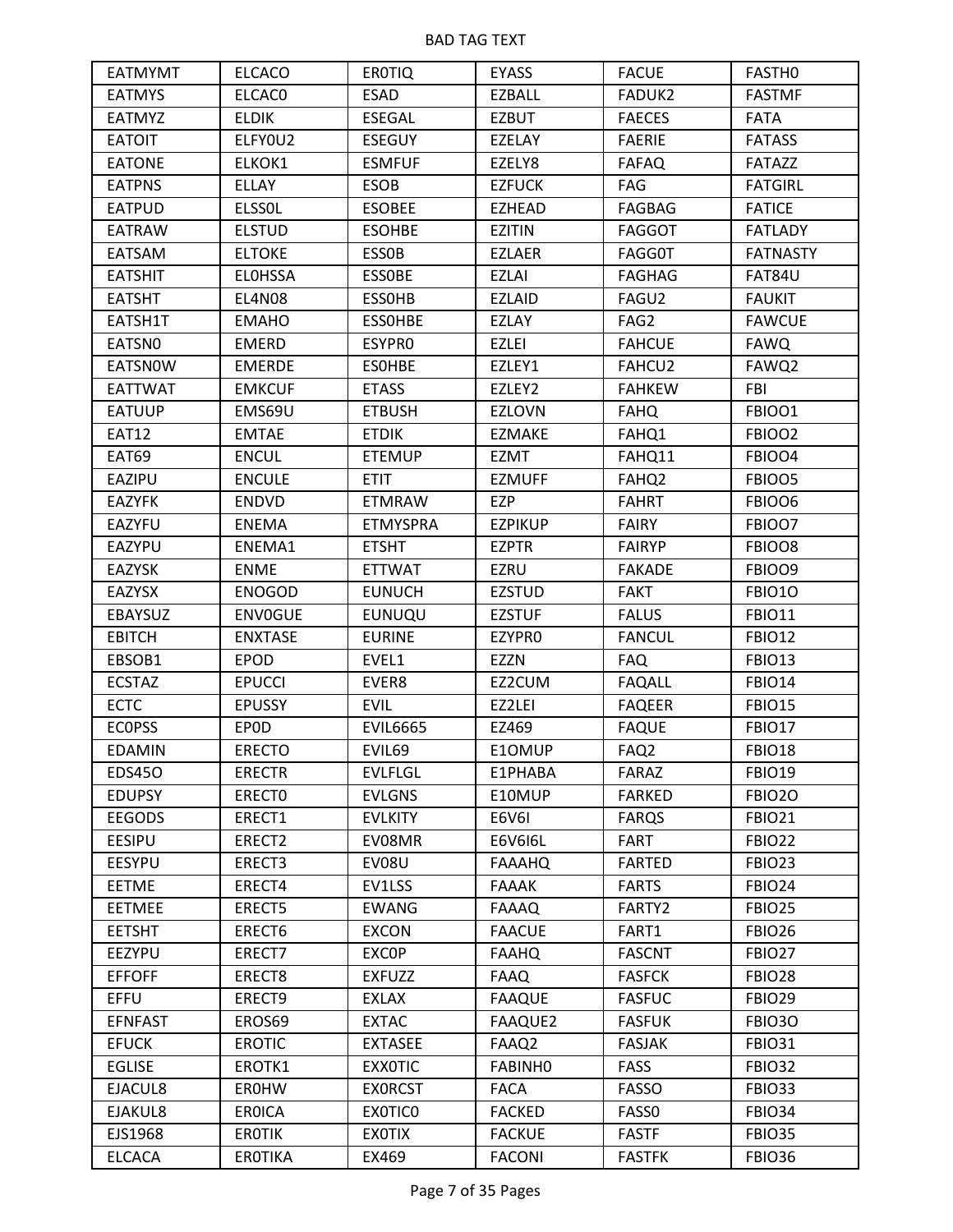| FBIO37        | FBIO87            | <b>FDISCO</b>  | <b>FHUKME</b>  | <b>FKOFF</b>      | <b>FOOMUF</b>   |
|---------------|-------------------|----------------|----------------|-------------------|-----------------|
| <b>FBIO38</b> | <b>FBIO88</b>     | <b>FDREAMS</b> | <b>FHUKYU</b>  | <b>FLANT</b>      | <b>FOPEC</b>    |
| <b>FBIO39</b> | <b>FBIO89</b>     | <b>FDUENT</b>  | <b>FICACA</b>  | <b>FLASHSR</b>    | <b>FOPLAY</b>   |
| FBIO4O        | <b>FBIO90</b>     | <b>FDWSUX</b>  | <b>FICKEN</b>  | <b>FLAYME</b>     | <b>FOQ</b>      |
| <b>FBIO41</b> | <b>FBIO91</b>     | <b>FECAL</b>   | <b>FICO</b>    | <b>FLAYMO</b>     | <b>FORCUE</b>   |
| <b>FBIO42</b> | <b>FBIO92</b>     | <b>FECES</b>   | <b>FIGA</b>    | FLAYM0            | <b>FOREPL</b>   |
| <b>FBIO43</b> | <b>FBIO93</b>     | <b>FEELDS</b>  | <b>FIGGIN</b>  | FLEX69            | <b>FOREQ</b>    |
| <b>FBIO44</b> | <b>FBIO94</b>     | <b>FEELIT</b>  | <b>FILLME</b>  | <b>FLFDVR</b>     | <b>FORKON</b>   |
| <b>FBIO45</b> | <b>FBIO95</b>     | <b>FEELME</b>  | <b>FILME</b>   | FLIPS69           | <b>FORKU</b>    |
| <b>FBIO46</b> | <b>FBIO96</b>     | <b>FELASS</b>  | <b>FIRAN</b>   | <b>FLIT</b>       | FORKU2          |
| <b>FBIO47</b> | <b>FBIO97</b>     | FELAT0         | <b>FIRBOX</b>  | <b>FLNGOD</b>     | FORNK8          |
| <b>FBIO48</b> | <b>FBIO98</b>     | <b>FELCOC</b>  | <b>FIRKIN</b>  | <b>FLOCKU</b>     | <b>FORPLA</b>   |
| <b>FBIO49</b> | <b>FBIO99</b>     | <b>FELLME</b>  | <b>FISHKLR</b> | <b>FLUGIT</b>     | <b>FORPLAY</b>  |
| FBIO5O        | FBIRD69           | <b>FELPUS</b>  | <b>FITITN</b>  | <b>FLUXOFF</b>    | <b>FORPLY</b>   |
| <b>FBIO51</b> | <b>FBITCH</b>     | <b>FELTME</b>  | <b>FIXER</b>   | <b>FLYBAL</b>     | <b>FORPOO</b>   |
| <b>FBIO52</b> | FBI1              | FELON          | <b>FJESUS</b>  | <b>FLYCOP</b>     | FORPO0          |
| <b>FBIO53</b> | <b>FBI100</b>     | FEL8TO         | <b>FKAREI</b>  | <b>FLYINHI</b>    | <b>FORQ</b>     |
| <b>FBIO54</b> | FBI4LF            | <b>FEMM</b>    | <b>FKBABY</b>  | <b>FLOETE</b>     | <b>FORQUE</b>   |
| <b>FBIO55</b> | <b>FBI40</b>      | <b>FEMME</b>   | <b>FKFIVEO</b> | <b>FLOTE</b>      | FORQ2           |
| <b>FBIO56</b> | <b>FBI88</b>      | FEMMI          | <b>FKFROG</b>  | <b>FLOOZEE</b>    | <b>FORTIT</b>   |
| <b>FBIO57</b> | <b>FBLOFCR</b>    | <b>FENSE</b>   | <b>FKFROG</b>  | FL00ZIE           | <b>FOURQ</b>    |
| <b>FBIO58</b> | <b>FBOM</b>       | <b>FEQMA</b>   | <b>FKINA</b>   | FL00ZY            | FOURQ2          |
| <b>FBIO59</b> | <b>FBOMB</b>      | <b>FERIE</b>   | <b>FKING</b>   | FL8US             | <b>FOURU</b>    |
| FBIO6O        | <b>FCAR</b>       | <b>FERKIN</b>  | <b>FKINGA</b>  | <b>FMEXF</b>      | FOX8ME          |
| <b>FBIO61</b> | <b>FCIO</b>       | <b>FERRIE</b>  | <b>FKIRAN</b>  | <b>FMLMARC</b>    | <b>FPENIS</b>   |
| <b>FBIO62</b> | <b>FCIO</b>       | <b>FESS</b>    | <b>FKNA</b>    | FM893             | <b>FQBOYS</b>   |
| <b>FBIO63</b> | <b>FCKER</b>      | <b>FESSE</b>   | <b>FKNBAD</b>  | <b>FNCAR</b>      | <b>FQC</b>      |
| <b>FBIO64</b> | <b>FCKIEDS</b>    | <b>FESSER</b>  | <b>FKNBUDA</b> | <b>FNFAST</b>     | <b>FQK</b>      |
| <b>FBIO65</b> | <b>FCKIT</b>      | <b>FESSIE</b>  | <b>FKNCRAN</b> | <b>FNFNFN</b>     | <b>FQLEAR</b>   |
| <b>FBIO66</b> | <b>FCKNTS</b>     | <b>FESSU</b>   | <b>FKNFAST</b> | <b>FNHOT</b>      | <b>FQU</b>      |
| <b>FBIO67</b> | <b>FCKNXN</b>     | <b>FESSUE</b>  | <b>FKNFIRE</b> | <b>FNKWRKS</b>    | <b>FQUAIL</b>   |
| <b>FBIO68</b> | <b>FCKPIG</b>     | <b>FETAL</b>   | <b>FKNFST</b>  | <b>FNK87</b>      | <b>FQUALL</b>   |
| <b>FBIO69</b> | <b>FCKRAQ</b>     | <b>FETUS</b>   | <b>FKNHSTL</b> | <b>FNPHAST</b>    | <b>FRASS</b>    |
| FBIO7O        | <b>FCKRGN</b>     | <b>FFAPIG</b>  | <b>FKNJOE</b>  | <b>FNSICK</b>     | <b>FRDKILA</b>  |
| <b>FBIO72</b> | <b>FCKSUM</b>     | <b>FFCOP</b>   | <b>FKNMVN</b>  | <b>FNXN</b>       | <b>FRDSUX</b>   |
| <b>FBIO73</b> | <b>FCKU</b>       | FFQSASY1       | <b>FKNNUKE</b> | <b>FOC</b>        | <b>FREAKNU</b>  |
| <b>FBIO74</b> | FCKU <sub>2</sub> | <b>FFRICK</b>  | <b>FKNQK</b>   | <b>FOCHP</b>      | <b>FREAKNUT</b> |
| FBIO75        | <b>FCKYOU</b>     | <b>FFUCK</b>   | <b>FKNSXY</b>  | <b>FOCKAT</b>     | FREAK69         |
| <b>FBIO76</b> | <b>FCKOFF</b>     | FFYO47         | <b>FKNTYT</b>  | <b>FOCKIT</b>     | <b>FRECKU</b>   |
| <b>FBIO77</b> | FCK11             | FFYO48         | <b>FKNWDR</b>  | <b>FOCKMC</b>     | FRED69          |
| <b>FBIO78</b> | <b>FCNLDY</b>     | FFYO49         | <b>FKNWGN</b>  | <b>FOCKME</b>     | <b>FREEF</b>    |
| <b>FBIO79</b> | <b>FCR</b>        | FFYO53         | <b>FKNXN</b>   | <b>FOCKYU</b>     | FRELAY          |
| FBIO8O        | <b>FCUK</b>       | FFYO54         | <b>FKOFF</b>   | <b>FOETUS</b>     | <b>FRENEZ</b>   |
| <b>FBIO81</b> | <b>FCUKIT</b>     | <b>FFOSSIP</b> | <b>FKPAPA</b>  | <b>FOK</b>        | <b>FRGTIT</b>   |
| <b>FBIO82</b> | FCUKU2            | <b>FHER</b>    | <b>FKSJOY</b>  | <b>FONGO</b>      | <b>FRICER</b>   |
|               |                   |                |                |                   |                 |
| <b>FBIO83</b> | <b>FDAI</b>       | <b>FHODGES</b> | <b>FKS240</b>  | FONG <sub>0</sub> | <b>FRICKR</b>   |
| <b>FBIO84</b> | <b>FDAM</b>       | <b>FHUCAT</b>  | <b>FKTAXS</b>  | <b>FOOBAR</b>     | <b>FRICKU</b>   |
| <b>FBIO85</b> | FDAM1             | <b>FHUCIT</b>  | <b>FKTHNVY</b> | <b>FOOCHU</b>     | <b>FRIG</b>     |
| <b>FBIO86</b> | <b>FDISCO</b>     | <b>FHUKIT</b>  | <b>FKU</b>     | <b>FOOKU</b>      | <b>FRIGAT</b>   |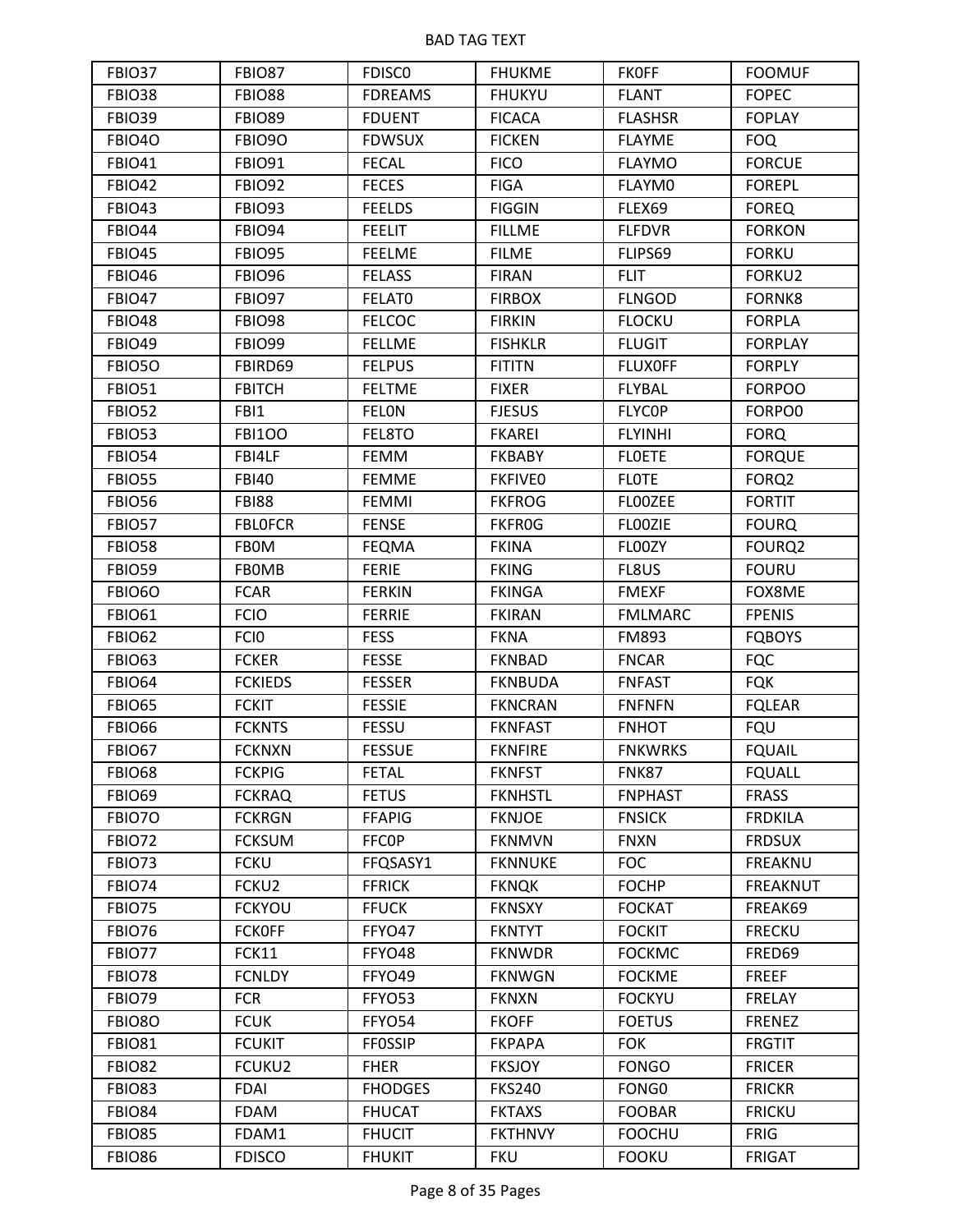| <b>FRIGEM</b>  | <b>FTZO21</b> | <b>FTZO71</b>  | <b>FUCKIN</b> | FUCK4O        | FUCK80            |
|----------------|---------------|----------------|---------------|---------------|-------------------|
| <b>FRIGID</b>  | <b>FTZO22</b> | FTZO72         | <b>FUCKIT</b> | FUCK40        | FUCK81            |
| <b>FRIGIN</b>  | FTZ023        | FTZO73         | <b>FUCKM</b>  | FUCK41        | FUCK82            |
| <b>FRIGIT</b>  | FTZ024        | FTZO74         | <b>FUCKME</b> | FUCK42        | FUCK83            |
| <b>FRIKER</b>  | <b>FTZO25</b> | FTZO75         | <b>FUCKO</b>  | FUCK43        | FUCK84            |
| <b>FRIT</b>    | FTZ026        | <b>FTZO76</b>  | <b>FUCKON</b> | FUCK44        | FUCK85            |
| <b>FRITO</b>   | <b>FTZO27</b> | FTZ077         | <b>FUCKOO</b> | FUCK45        | FUCK86            |
| <b>FRKSZY</b>  | <b>FTZO28</b> | FTZO78         | <b>FUCKSM</b> | FUCK46        | FUCK87            |
| <b>FRNGOV</b>  | <b>FTZO29</b> | FTZO79         | <b>FUCKU</b>  | FUCK47        | FUCK88            |
| <b>FROMMF</b>  | FTZO3O        | FTZO8O         | <b>FUCKUP</b> | FUCK48        | FUCK89            |
| <b>FRPLAY</b>  | FTZ031        | <b>FTZO81</b>  | <b>FUCKU2</b> | FUCK49        | FUCK9             |
| <b>FRSKN</b>   | <b>FTZO32</b> | <b>FTZO82</b>  | <b>FUCKOF</b> | FUCK5         | FUCK9O            |
| <b>FRTBOX</b>  | FTZ033        | FTZO83         | FUCK1         | <b>FUCK5O</b> | FUCK90            |
| <b>FRUCK</b>   | <b>FTZO34</b> | FTZO84         | FUCK1O        | FUCK50        | FUCK91            |
| <b>FRUCKN</b>  | <b>FTZO35</b> | FTZO85         | FUCK10        | FUCK51        | FUCK92            |
| FRUFU2         | <b>FTZO36</b> | <b>FTZO86</b>  | FUCK11        | FUCK52        | FUCK93            |
| <b>FRUTIE</b>  | FTZO37        | FTZO87         | FUCK12        | FUCK53        | FUCK94            |
| <b>FSPOKER</b> | <b>FTZO38</b> | FTZO88         | FUCK13        | FUCK54        | FUCK95            |
| <b>FSTASS</b>  | <b>FTZO40</b> | <b>FTZO89</b>  | FUCK14        | FUCK55        | FUCK96            |
| <b>FSTFCK</b>  | <b>FTZO41</b> | FTZ090         | FUCK15        | FUCK56        | FUCK97            |
| <b>FSTGSP</b>  | <b>FTZO42</b> | <b>FTZO91</b>  | FUCK16        | FUCK57        | FUCK98            |
| <b>FSUSUKS</b> | FTZO43        | <b>FTZO92</b>  | FUCK17        | FUCK58        | FUCK99            |
| <b>FTAXES</b>  | <b>FTZO44</b> | FTZO93         | FUCK18        | FUCK59        | <b>FUCLA</b>      |
| <b>FTCGUY</b>  | <b>FTZO45</b> | FTZO94         | FUCK19        | FUCK6         | <b>FUCM</b>       |
| <b>FTVAL</b>   | <b>FTZO46</b> | <b>FTZO95</b>  | FUCK2         | FUCK6O        | <b>FUCME</b>      |
| <b>FTW666</b>  | <b>FTZO47</b> | <b>FTZO96</b>  | FUCK2O        | FUCK60        | <b>FUCME2</b>     |
| FTW69          | <b>FTZO48</b> | FTZO97         | FUCK20        | FUCK61        | <b>FUCOFF</b>     |
| <b>FTZ</b>     | <b>FTZO49</b> | <b>FTZO98</b>  | FUCK21        | FUCK62        | <b>FUCOWE</b>     |
| FTZOOO         | FTZO50        | <b>FTZO99</b>  | FUCK22        | FUCK63        | <b>FUCOWY</b>     |
| <b>FTZOO1</b>  | FTZ051        | <b>FTZ100</b>  | FUCK23        | FUCK64        | FUCQ <sub>2</sub> |
| <b>FTZOO2</b>  | <b>FTZO52</b> | FT2DIC         | FUCK24        | FUCK65        | <b>FUCTRK</b>     |
| FTZOO3         | <b>FTZO53</b> | <b>FU</b>      | FUCK25        | FUCK66        | <b>FUCUNT</b>     |
| FTZOO4         | <b>FTZO54</b> | <b>FUAA</b>    | FUCK26        | FUCK67        | <b>FUCUTO</b>     |
| FTZOO5         | <b>FTZ055</b> | <b>FUBARD</b>  | FUCK27        | FUCK68        | FUCU2             |
| <b>FTZOO6</b>  | FTZ056        | FUBAR1         | FUCK28        | FUCK69        | <b>FUDGEU</b>     |
| FTZOO7         | FTZO57        | <b>FUBB</b>    | FUCK29        | FUCK7         | <b>FUDITO</b>     |
| FTZOO8         | <b>FTZO58</b> | FUBGU2         | FUCK3         | FUCK7O        | <b>FUDITO</b>     |
| FTZOO9         | <b>FTZO59</b> | <b>FUBIS</b>   | FUCK3O        | FUCK70        | <b>FUDO</b>       |
| <b>FTZO10</b>  | FTZO6O        | <b>FUC</b>     | FUCK30        | FUCK71        | <b>FUDPKR</b>     |
| FTZ011         | <b>FTZO61</b> | <b>FUCAWI</b>  | FUCK31        | FUCK72        | <b>FUDPUC</b>     |
| <b>FTZO12</b>  | <b>FTZO62</b> | <b>FUCEMAL</b> | FUCK32        | FUCK73        | <b>FUDPUK</b>     |
| FTZ013         | FTZ063        | <b>FUCHAN</b>  | FUCK33        | FUCK74        | <b>FUDUNK</b>     |
| FTZO14         | <b>FTZO64</b> | <b>FUCHE</b>   | FUCK34        | FUCK75        | <b>FUEAR</b>      |
| FTZ015         | FTZ065        | <b>FUCHI</b>   | FUCK35        | FUCK76        | <b>FUF</b>        |
| FTZ016         | FTZ066        | <b>FUCHIN</b>  | FUCK36        | FUCK77        | FUFUT00           |
| FTZO17         | <b>FTZO67</b> | <b>FUCK</b>    | FUCK37        | FUCK78        | <b>FUG</b>        |
| <b>FTZO18</b>  | <b>FTZO68</b> | <b>FUCKEM</b>  | FUCK38        | FUCK79        | <b>FUGASS</b>     |
| <b>FTZO19</b>  | <b>FTZO69</b> | <b>FUCKEN</b>  | FUCK39        | <b>FUCK8</b>  | <b>FUGAZZ</b>     |
| <b>FTZO20</b>  | <b>FTZ070</b> | <b>FUCKER</b>  | FUCK4         | <b>FUCK8O</b> | <b>FUGGIN</b>     |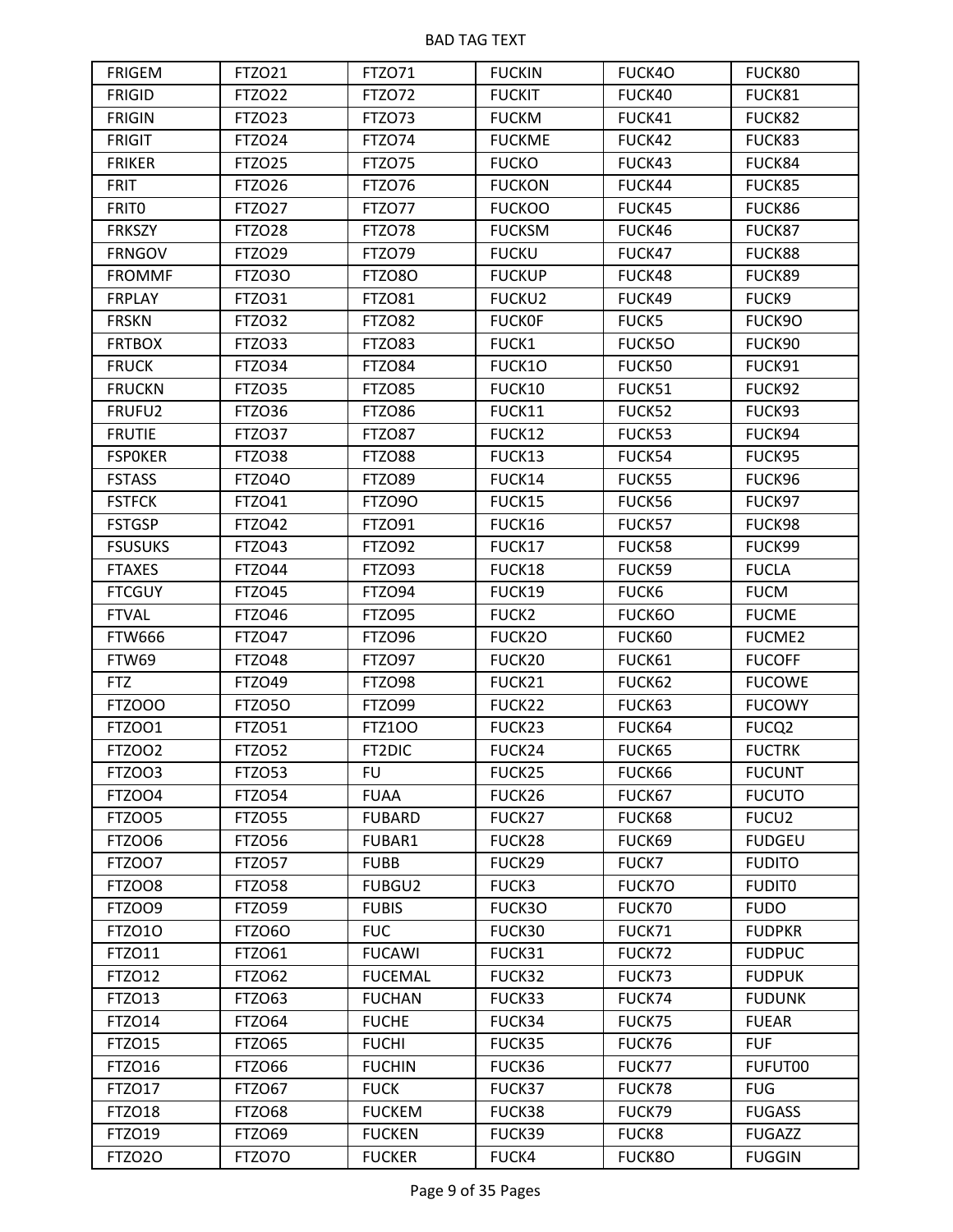| <b>FUGGIT</b>     | FUK1             | <b>FUTY</b>       | FYYO26        | FYYO78             | <b>FORTU</b>    |
|-------------------|------------------|-------------------|---------------|--------------------|-----------------|
| <b>FUGGM</b>      | <b>FULABS</b>    | <b>FUTZ</b>       | FYYO27        | FYYO79             | <b>FOTZE</b>    |
| <b>FUGGNA</b>     | <b>FUMDUK</b>    | FUTZ1             | FYYO28        | FYYO8O             | <b>FOURF</b>    |
| <b>FUGGUM</b>     | <b>FUMF</b>      | FUTZ2             | FYYO29        | <b>FYYO81</b>      | <b>FOURQ</b>    |
| FUGGY2            | <b>FUMFEM</b>    | FUTZ3             | FYYO3O        | FYYO82             | FOURQ2          |
| <b>FUGIRS</b>     | <b>FUMTU</b>     | FUT00             | <b>FYYO31</b> | FYYO83             | <b>FOURRE</b>   |
| <b>FUGIT</b>      | <b>FUNBOX</b>    | <b>FUUF</b>       | FYYO32        | FYYO84             | <b>FOURSUM</b>  |
| <b>FUGMMM</b>     | <b>FUNK</b>      | <b>FUX</b>        | FYYO33        | FYYO85             | <b>FOUTRE</b>   |
| FUGM2             | <b>FUNKER</b>    | <b>FUXIT</b>      | FYYO34        | FYYO86             | <b>FOUTU</b>    |
| <b>FUGNA</b>      | <b>FUNKME</b>    | <b>FUXXIT</b>     | FYYO35        | FYYO87             | <b>FOUTOI</b>   |
| <b>FUGOFF</b>     | <b>FUNKU</b>     | <b>FUZION</b>     | FYYO36        | <b>FYYO89</b>      | FOXIE1          |
| <b>FUGOWI</b>     | <b>FUNKU2</b>    | <b>FUZION</b>     | FYYO37        | FYYO9O             | FOXLUV69        |
| <b>FUGRWE</b>     | <b>FUNPRN</b>    | <b>FUZYBUT</b>    | FYYO38        | FYYO91             | <b>FOXTANG</b>  |
| <b>FUGUE</b>      | <b>FUNQUE</b>    | FU <sub>2</sub>   | FYYO39        | FYYO92             | <b>FOXXXY</b>   |
| FUGUM1            | <b>FUNSEX</b>    | FU <sub>3</sub>   | FYYO4O        | FYYO93             | <b>FOXYAMI</b>  |
| FUGU2             | <b>FUNT</b>      | <b>FWDFTW</b>     | <b>FYYO41</b> | FYYO94             | <b>FOXYBRWN</b> |
| <b>FUGYA</b>      | <b>FUNTLY</b>    | <b>FWORD</b>      | FYYO42        | FYYO95             | <b>FOXYNANA</b> |
| <b>FUHCUE</b>     | <b>FUN69</b>     | <b>FWURD</b>      | FYYO43        | <b>FYYO96</b>      | F0XY6MT         |
| <b>FUHQ</b>       | <b>FUP</b>       | <b>FXY</b>        | FYYO44        | FYYO97             | F0XY6MY         |
| <b>FUHQUE</b>     | <b>FUPAYME</b>   | <b>FXYLDY</b>     | FYYO45        | FYYO98             | <b>FOXY87</b>   |
| FUHQU2            | <b>FUPAYMI</b>   | <b>FYALL</b>      | FYYO46        | FYYO99             | <b>FOOL</b>     |
| FUHQ <sub>2</sub> | <b>FUPLDN</b>    | <b>FYFB</b>       | FYYO5O        | <b>FYY100</b>      | <b>FOOMIT</b>   |
| FUHQ3             | <b>FUQ</b>       | <b>FYOUCK</b>     | FYYO51        | <b>FYOU</b>        | F1GA            |
| <b>FUH8RS</b>     | <b>FUQEEZY</b>   | FYOU <sub>2</sub> | FYYO52        | <b>FZYBUT</b>      | F120            |
| FUH8RZ            | <b>FUQGM</b>     | <b>FYY</b>        | FYYO53        | <b>FOCK</b>        | F4U             |
| <b>FUII</b>       | <b>FUQQQQ</b>    | FYYOO1            | FYYO54        | <b>FOCKMC</b>      | F55MPH          |
| <b>FUJIGM</b>     | <b>FUQRON</b>    | FYYOO2            | FYYO55        | <b>FOCKME</b>      | <b>F690RL</b>   |
| <b>FUJINO</b>     | <b>FUQUE</b>     | FYYOO4            | FYYO56        | FODOH <sub>0</sub> | GABITCH5        |
| FUJ1GM            | <b>FUQUER</b>    | FYYOO5            | FYYO57        | <b>FOKKER</b>      | <b>GABRAS</b>   |
| <b>FUK</b>        | <b>FUQYOU</b>    | FYYOO6            | <b>FYYO58</b> | <b>FONKEY</b>      | GAB0169         |
| <b>FUKARI</b>     | FUQ <sub>2</sub> | FYYOO7            | <b>FYYO59</b> | <b>FONKIE</b>      | GAC0PS1         |
| <b>FUKDUP</b>     | <b>FURBGR</b>    | FYYOO8            | FYYO6O        | <b>FONKY</b>       | GACOPS2         |
| <b>FUKENEH</b>    | <b>FURBOX</b>    | FYYOO9            | <b>FYYO61</b> | <b>FOPD</b>        | <b>GAGCIC</b>   |
| <b>FUKINA</b>     | <b>FURBUS</b>    | <b>FYYO10</b>     | FYYO62        | <b>FOPIG</b>       | GAH00           |
| <b>FUKIT</b>      | <b>FURKIT</b>    | <b>FYYO11</b>     | <b>FYYO63</b> | <b>FOREPLAY</b>    | <b>GAIBOI</b>   |
| <b>FUKKIT</b>     | <b>FURPI</b>     | <b>FYYO12</b>     | FYYO64        | <b>FOREQ</b>       | <b>GAIBOY</b>   |
| <b>FUKME2</b>     | <b>FURPIE</b>    | FYYO13            | FYYO65        | <b>FORKU</b>       | GAMC0K1         |
| <b>FUKNA</b>      | <b>FURPLA</b>    | <b>FYYO14</b>     | FYYO66        | <b>FORNIC</b>      | <b>GAMECCK</b>  |
| <b>FUKOFF</b>     | <b>FURTZ</b>     | FYYO15            | FYYO67        | FORNIC8            | <b>GANGFCK</b>  |
| <b>FUKOWY</b>     | <b>FURUCK</b>    | <b>FYYO16</b>     | FYYO68        | FORNIK8            | <b>GANJA</b>    |
| FUKQ2             | <b>FUSID</b>     | FYYO17            | FYYO69        | <b>FORNIQ</b>      | GANJI           |
| <b>FUKSM</b>      | <b>FUSTV</b>     | <b>FYYO18</b>     | FYYO70        | FORN1C8            | <b>GAPAGAN</b>  |
| <b>FUKSUM</b>     | <b>FUTARZT</b>   | FYYO19            | <b>FYYO71</b> | FORN1K8            | GASAS           |
| <b>FUKUE</b>      | <b>FUTO</b>      | FYYO2O            | FYYO72        | <b>FORPLAY</b>     | GASEY           |
| <b>FUKUTO</b>     | <b>FUTSIE</b>    | FYYO21            | FYYO73        | <b>FORQ</b>        | <b>GASHOLE</b>  |
| FUKU2             | <b>FUTSY</b>     | FYYO22            | FYYO74        | <b>FORQUE</b>      | GASH01E         |
| <b>FUKWAR</b>     | <b>FUTU</b>      | FYYO23            | FYYO75        | F0RQ2              | <b>GASPSR</b>   |
| <b>FUKYA</b>      | <b>FUTWIT</b>    | FYYO24            | FYYO76        | <b>FORSKIN</b>     | <b>GASTAU</b>   |
| <b>FUKOFF</b>     | <b>FUTWO</b>     | FYYO25            | FYYO77        | FORSK1N            | <b>GASUX</b>    |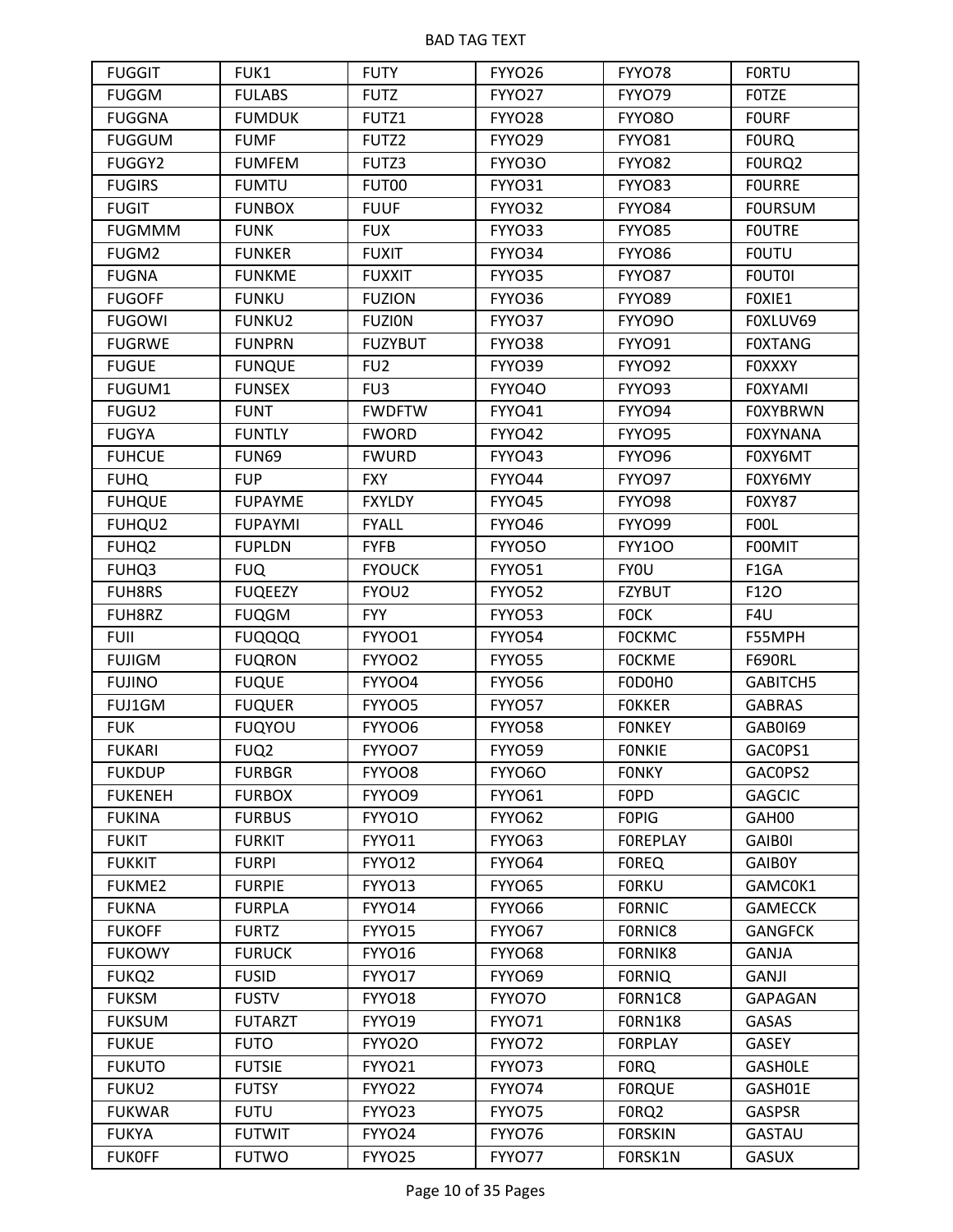| GASW           | GBIO13        | GBIO64         | <b>GEEZED</b>   | GG812              | <b>GODNME</b> |
|----------------|---------------|----------------|-----------------|--------------------|---------------|
| <b>GAVEVD</b>  | <b>GBIO14</b> | GBIO67         | <b>GEEZUZ</b>   | <b>GHANG</b>       | GODNO1        |
| GAWD           | <b>GBIO15</b> | GBIO68         | <b>GELDED</b>   | <b>GHUMPS</b>      | GODNU         |
| <b>GAWICCN</b> | <b>GBIO16</b> | GBIO70         | GELD1           | GIBO28             | GODO          |
| <b>GAYBLO</b>  | GBIO17        | <b>GBIO71</b>  | <b>GEMA</b>     | <b>GIBO47</b>      | <b>GODONE</b> |
| <b>GAYBOY</b>  | <b>GBIO18</b> | GBIO72         | GEMINI69        | GIBO69             | <b>GODRAT</b> |
| GAYBRD         | <b>GBIO19</b> | GBIO73         | GENE69          | <b>GICU812</b>     | <b>GODSBB</b> |
| GAYB0I         | GBIO2O        | GBIO74         | GEN69           | GIGI8I             | <b>GODSIT</b> |
| GAYB0Y         | <b>GBIO21</b> | GBIO75         | <b>GEOPEE</b>   | <b>GIMISUM</b>     | <b>GODSMG</b> |
| <b>GAYCOP</b>  | <b>GBIO22</b> | GBIO76         | <b>GESU</b>     | GINHQ <sub>2</sub> | <b>GODSO</b>  |
| <b>GAYDCVR</b> | GBIO23        | GBIO77         | <b>GETBNT</b>   | <b>GINK</b>        | <b>GODSPD</b> |
| <b>GAYFCK</b>  | GBIO24        | GBIO78         | <b>GETBUT</b>   | <b>GINNED</b>      | <b>GODSPY</b> |
| <b>GAYFK</b>   | GBIO25        | GBIO79         | <b>GETCHSOM</b> | GIN4Q2             | <b>GODSUN</b> |
| <b>GAYFUK</b>  | GBIO26        | GBIO8O         | <b>GETDWN</b>   | <b>GIPUCUF</b>     | <b>GODSZI</b> |
| <b>GAYFUX</b>  | GBIO27        | <b>GBIO81</b>  | <b>GETFKD</b>   | <b>GITFUK</b>      | GODS1         |
| GAYGAL         | GBIO28        | <b>GBIO82</b>  | <b>GETFUC</b>   | <b>GITLAD</b>      | GODS10        |
| GAYGUY         | GBIO29        | GBIO83         | <b>GETFUK</b>   | <b>GITNIT</b>      | GODS10        |
| <b>GAYING</b>  | GBIO3O        | <b>GBIO84</b>  | <b>GETHI</b>    | <b>GITSM</b>       | GODS11        |
| <b>GAYLAY</b>  | <b>GBIO31</b> | GBIO85         | GETHI1          | <b>GITSOM</b>      | GODS12        |
| <b>GAYLIB</b>  | GBIO32        | GBIO86         | <b>GETHOT</b>   | <b>GITSUM</b>      | GODS13        |
| <b>GAYMAN</b>  | GBIO33        | GBIO87         | <b>GETHOT</b>   | <b>GITSOM</b>      | GODS14        |
| <b>GAYPWR</b>  | GBIO34        | <b>GBIO88</b>  | <b>GETITUP</b>  | <b>GITUSUM</b>     | GODS15        |
| GAYRU          | GBIO35        | GBIO89         | <b>GETLAD</b>   | <b>GIVEHED</b>     | GODS16        |
| <b>GAYRYTS</b> | GBIO36        | GBIO9O         | <b>GETLAY</b>   | <b>GIVEVD</b>      | GODS17        |
| <b>GAYSCK</b>  | GBIO37        | <b>GBIO91</b>  | <b>GETLAYD</b>  | <b>GIVHED</b>      | GODS18        |
| GAYSEX         | <b>GBIO38</b> | GBIO92         | GETL8D          | GIZUM              | GODS19        |
| <b>GAYSOK</b>  | GBIO39        | GBIO93         | <b>GETMUF</b>   | <b>GLADAZ</b>      | GODS2         |
| <b>GAYSROC</b> | GBIO4O        | GBIO94         | <b>GETNIT</b>   | <b>GLANS</b>       | GODS20        |
| <b>GAYSROK</b> | <b>GBIO41</b> | GBIO95         | <b>GETNKD</b>   | <b>GLESMA</b>      | GODS20        |
| <b>GAYSUK</b>  | <b>GBIO42</b> | GBIO96         | GETNK8          | <b>GLHNIC</b>      | GODS21        |
| <b>GAYSUX</b>  | GBIO43        | GBIO97         | <b>GETNSUM</b>  | <b>GLSEX</b>       | GODS22        |
| <b>GAYSOK</b>  | GBIO44        | GBIO98         | <b>GETSHOT</b>  | <b>GLUCK</b>       | GODS23        |
| <b>GAYTR</b>   | GBIO45        | GBIO99         | <b>GETSOM</b>   | <b>GMFGFT</b>      | GODS24        |
| GAYTR6         | <b>GBIO46</b> | <b>GBITCH</b>  | <b>GETSSUM</b>  | <b>GMSUCK</b>      | GODS25        |
| GA69JA         | GBIO48        | <b>GBI100</b>  | <b>GETSUM</b>   | <b>GMSUX</b>       | GODS26        |
| <b>GBANG</b>   | GBIO49        | GB69           | GETSUM1         | <b>GNGBANG</b>     | GODS27        |
| GBI            | GBIO5O        | GC6507         | GETSUM2         | <b>GNGBNG</b>      | GODS28        |
| GBIOO1         | <b>GBIO51</b> | <b>GDACID</b>  | <b>GETSOME</b>  | GOD                | GODS29        |
| GBIOO2         | GBIO52        | <b>GDBLEK</b>  | <b>GETTNIT</b>  | <b>GODAGO</b>      | GODS30        |
| GBIOO3         | <b>GBIO53</b> | <b>GDBPRDS</b> | <b>GETUSUM</b>  | GODAM              | GODS31        |
| GBIOO4         | <b>GBIO54</b> | <b>GDBPRSD</b> | GETUSUM1        | <b>GODCME</b>      | GODS32        |
| GBIOO5         | <b>GBIO55</b> | <b>GDHEAD</b>  | GETUSUM2        | GODDAM             | GODS33        |
| GBIOO6         | GBIO56        | <b>GDMF</b>    | <b>GETUSOME</b> | <b>GODFOX</b>      | GODS34        |
| GBIOO7         | <b>GBIO58</b> | <b>GDNBTCH</b> | <b>GETUWET</b>  | <b>GODGGG</b>      | GODS35        |
| GBIOO8         | GBIO59        | <b>GDPSY</b>   | <b>GETVD</b>    | GODGOD             | GODS36        |
| GBIOO9         | GBIO6O        | <b>GDSGURL</b> | <b>GETOFF</b>   | <b>GODINC</b>      | GODS37        |
| GBIO10         | <b>GBIO61</b> | <b>GDTAIL</b>  | <b>GETONME</b>  | <b>GODLYN</b>      | GODS38        |
| <b>GBIO11</b>  | <b>GBIO62</b> | <b>GDTALE</b>  | <b>GFAIRY</b>   | <b>GODME</b>       | GODS39        |
| <b>GBIO12</b>  | GBIO63        | <b>GDZCHLD</b> | <b>GFUCK</b>    | GODMOM             | GODS4         |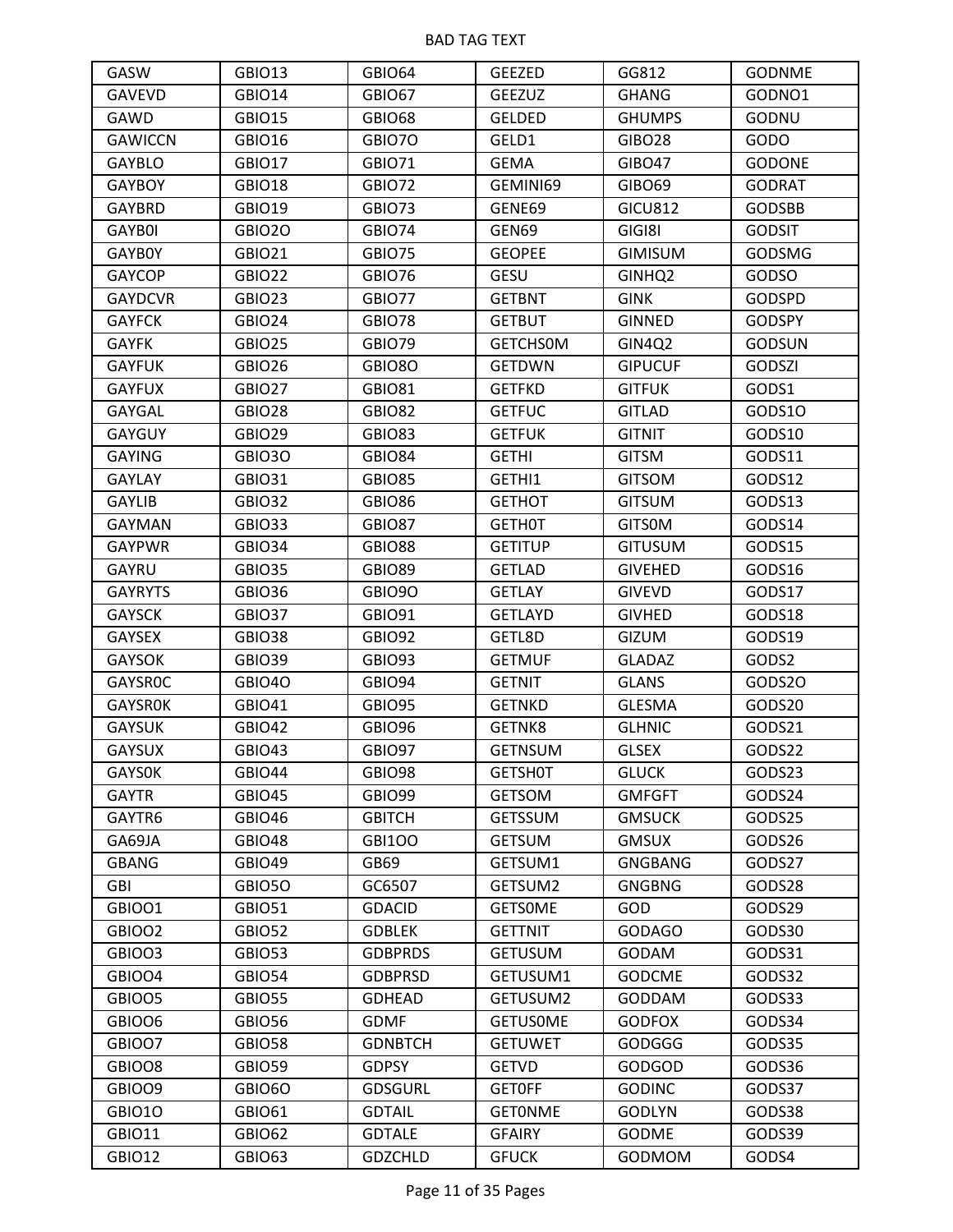| GODS40 | GODS80          | GOW0           | <b>GTOKLR</b>  | G0DWH0           | G69             |
|--------|-----------------|----------------|----------------|------------------|-----------------|
| GODS40 | GODS81          | <b>GOYLAY</b>  | <b>GUDASS</b>  | G0D0WND          | G8ACE           |
| GODS41 | GODS82          | GO4A69         | <b>GUDG0D</b>  | G0D001           | <b>HADANY</b>   |
| GODS42 | GODS83          | GO4SUM         | <b>GUDLAY</b>  | G0D1GFT          | <b>HADAZZ</b>   |
| GODS43 | GODS84          | GO69           | <b>GUDTAIL</b> | <b>GOLFA</b>     | <b>HADVD</b>    |
| GODS44 | GODS85          | <b>GPIMP</b>   | <b>GUDTALE</b> | <b>GOLYKHL</b>   | HAEL            |
| GODS45 | GODS86          | GPS505         | <b>GUMIT</b>   | G0MA             | <b>HAFBRED</b>  |
| GODS46 | GODS87          | <b>GPUSSY</b>  | <b>GUMME</b>   | <b>GONAD</b>     | <b>HAFST</b>    |
| GODS47 | GODS88          | <b>GRABAS</b>  | <b>GUN</b>     | <b>GONADE</b>    | <b>HAGASS</b>   |
| GODS48 | GODS89          | <b>GRAPPO</b>  | <b>GUNMAN</b>  | <b>GONADS</b>    | HAILCAT         |
| GODS49 | GODS9           | <b>GRENAS</b>  | <b>GUNNYP</b>  | <b>GONIFF</b>    | <b>HAILNO</b>   |
| GODS5  | GODS90          | GRGSGMA        | <b>GUNRDY</b>  | <b>GONURS</b>    | <b>HAILYA</b>   |
| GODS50 | GODS90          | <b>GRIFA</b>   | <b>GUNRUNR</b> | G0N <sub>0</sub> | <b>HAILYEH</b>  |
| GODS50 | GODS91          | <b>GRIFFO</b>  | <b>GUNSEL</b>  | <b>GOSSE</b>     | <b>HAIRPI</b>   |
| GODS51 | GODS92          | GRING0         | GU8IT2         | <b>GOTBEER</b>   | <b>HAIRPY</b>   |
| GODS52 | GODS93          | <b>GRMRPR</b>  | GU812          | <b>GOTBLLZ</b>   | <b>HALASS</b>   |
| GODS53 | GODS94          | GRR8SX         | <b>GVEHED</b>  | <b>GOTGRSS</b>   | <b>HALAZZ</b>   |
| GODS54 | GODS95          | <b>GRYFOXX</b> | GVSPS01        | GOTH8RS          | HALA55          |
| GODS55 | GODS96          | GR0GGD         | <b>GVTSUX</b>  | <b>GOTICE</b>    | <b>HALFIN</b>   |
| GODS56 | GODS97          | GR8ASS         | GV338          | <b>GOTMEAT</b>   | <b>HALFY</b>    |
| GODS57 | GODS98          | GR8FCK         | GV721          | <b>GOTMUCK</b>   | <b>HALLASS</b>  |
| GODS58 | GODS99          | <b>GR8FCKR</b> | GWANG1         | <b>GOTROK</b>    | <b>HALLAZZ</b>  |
| GODS59 | <b>GODUS</b>    | GR8LAY         | <b>GWASSO</b>  | <b>GOTROX</b>    | <b>HALLNAS</b>  |
| GODS6  | GODWIL          | GR8M8IN        | <b>GWCOCK</b>  | G0TSS            | HALNA55         |
| GODS60 | <b>GODWIT</b>   | GR8SEX         | <b>GYHUTNX</b> | <b>GOTVD</b>     | <b>HALYEA</b>   |
| GODS60 | GODZ28          | <b>GR8TAIL</b> | <b>GYMN</b>    | G0T150           | <b>HALZAS</b>   |
| GODS61 | GOD4U           | GR82B8         | <b>GYUE</b>    | <b>GOUROU</b>    | <b>HANDC</b>    |
| GODS62 | GOD4U2          | <b>GSPOT</b>   | <b>GYZM</b>    | G <sub>0</sub> V | <b>HANDJOB</b>  |
| GODS63 | <b>GOIN</b>     | GSP0T1         | <b>GZUFRK</b>  | <b>GOVGEN</b>    | <b>HANJOB</b>   |
| GODS64 | <b>GOLORD</b>   | GSP1           | GZUZZ          | <b>GOVSPIS</b>   | <b>HANJOB</b>   |
| GODS65 | <b>GOMFM</b>    | GSP220         | <b>GOBEDE</b>  | G0VT             | <b>HANVET</b>   |
| GODS66 | GONAD           | GSP824         | G0DAG0         | G0V13            | HARD1           |
| GODS67 | <b>GONADE</b>   | GSP98          | <b>GODAW</b>   | <b>GOWSTR</b>    | HARD10          |
| GODS68 | <b>GONADZ</b>   | GSTAP0         | GODBOD1        | G0YIM            | HARD10          |
| GODS69 | <b>GONCUM</b>   | <b>GSTRNG</b>  | G0DDAM         | G0ZNTYT          | HARD4U          |
| GODS7  | <b>GOODAS</b>   | GS4PLAY        | <b>GODDAMN</b> | G00DASS          | HARD69          |
| GODS70 | <b>GOODSX</b>   | <b>GTAIL</b>   | <b>GODDID</b>  | G00DAZZ          | <b>HAREPI</b>   |
| GODS70 | GOOD69          | GTEMH8N        | GODGR8C        | G00DLAY          | <b>HARLET</b>   |
| GODS71 | <b>GOOK</b>     | <b>GTGASS</b>  | <b>GODGUNS</b> | G00H             | <b>HARLOT</b>   |
| GODS72 | GOOK17          | <b>GTITUP</b>  | <b>GODHW</b>   | G00K             | <b>HARSHIT</b>  |
| GODS73 | <b>GOOSEE</b>   | <b>GTKILLR</b> | GODJPT         | G00SEM           | HASH            |
| GODS74 | GOOZU           | <b>GTNAKD</b>  | <b>GODPATH</b> | G00SEY           | <b>HASHER</b>   |
| GODS75 | <b>GORIM</b>    | <b>GTNKD</b>   | <b>GODROKS</b> | G01AS            | <b>HASHG</b>    |
| GODS76 | <b>GOSHIT</b>   | <b>GTNOFF</b>  | <b>GODSAII</b> | G02HELL          | HATERS1         |
| GODS77 | <b>GOTOGUNS</b> | <b>GTRSUX</b>  | <b>GODSEKR</b> | G069ER           | HATERZ1         |
| GODS78 | <b>GOTWOP</b>   | <b>GTSEX</b>   | GODS0          | G1CAMP           | <b>HATESUX</b>  |
| GODS79 | <b>GOVTMC</b>   | GTWH0A         | G0DS0N7        | G1TRD0N          | <b>HAULASS</b>  |
| GODS8  | GOWO            | GTW0A          | G0DS1GFT       | G1VEVD           | <b>HAULAZZ</b>  |
| GODS80 | <b>GOWSTI</b>   | GT0B0M         | <b>GODTHX</b>  | G3TSUM           | <b>HAULBUTT</b> |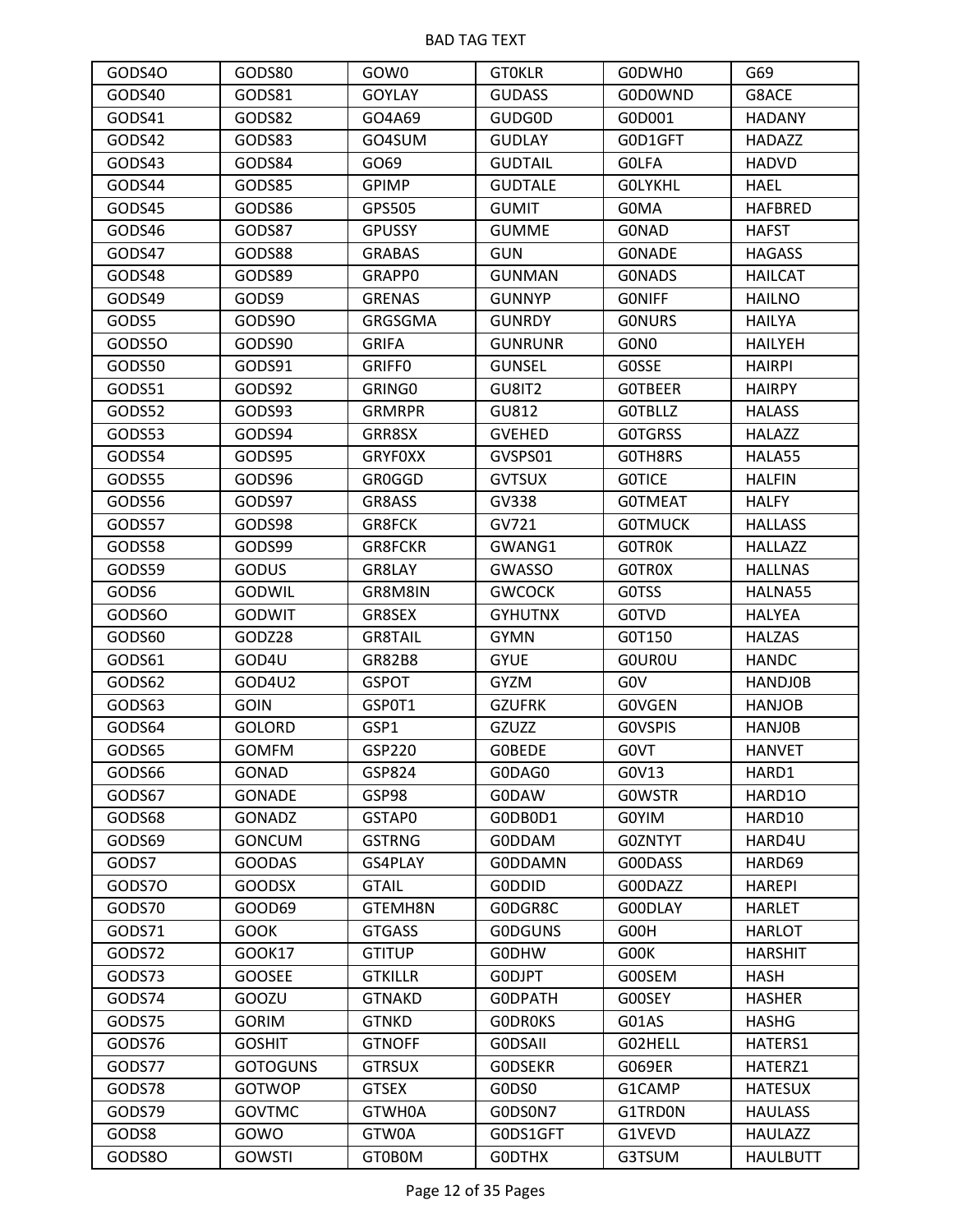| <b>HAULNACE</b> | <b>HELLS</b>   | <b>HITITS</b>     | HORNY8        | <b>HPYHKR</b>      | HUNG2                         |
|-----------------|----------------|-------------------|---------------|--------------------|-------------------------------|
| <b>HAULNAS</b>  | <b>HELLYEA</b> | <b>HITLER</b>     | HORNY9        | <b>HRDCOR</b>      | HUNG3                         |
| <b>HAULNASP</b> | HELL2PAY       | <b>HITMAN</b>     | <b>HORSID</b> | <b>HRDON</b>       | HUNG4                         |
| <b>HAULNASS</b> | <b>HELNAL</b>  | HITMAN6           | <b>HOSALE</b> | HRDON1             | HUNG4U                        |
| <b>HAULNSS</b>  | <b>HELRAZ</b>  | <b>HITMKR</b>     | <b>HOSEUM</b> | HRDON <sub>2</sub> | HUNG5                         |
| HAULS2          | <b>HELSUK</b>  | <b>HITNRUN</b>    | <b>HOTAS</b>  | HRDON3             | HUNG6                         |
| <b>HAVEVD</b>   | <b>HELYA</b>   | HI8TEA            | <b>HOTASI</b> | HRDON4             | HUNG7                         |
| <b>HAWICE</b>   | <b>HELYEA</b>  | HI8TER            | <b>HOTASL</b> | HRDON5             | HUNG8                         |
| <b>HAWKO</b>    | <b>HELZBLZ</b> | <b>HLBOUND</b>    | <b>HOTASS</b> | HRDON6             | HUNG9                         |
| <b>HAWKO</b>    | <b>HEMIHO</b>  | <b>HMROID</b>     | HOTAS4        | HRDON7             | <b>HUPURS</b>                 |
| <b>HAWLAS</b>   | HERA69         | <b>HNDJOB</b>     | HOTA1I        | HRDON8             | <b>HUSLER</b>                 |
| HAYFU2          | <b>HERBS</b>   | <b>HNDJOB</b>     | HOTA11        | HRDON9             | <b>HUSLR</b>                  |
| HA82CME         | HERB69         | HNIC1             | <b>HOTBUN</b> | <b>HRDPKR</b>      | <b>HUSLRR</b>                 |
| <b>HBHIV</b>    | <b>HEROIN</b>  | HNIC <sub>2</sub> | <b>HOTBUT</b> | <b>HRDROK</b>      | <b>HUSSY</b>                  |
| HBIC4LF         | <b>HERPE</b>   | HNIC3             | <b>HOTCOX</b> | HRD1               | <b>HUSY</b>                   |
| HBIC85          | <b>HERPEES</b> | HNIC4             | <b>HOTDAM</b> | <b>HRLYGAL</b>     | <b>HUYU</b>                   |
| <b>HBITCH</b>   | <b>HERPEEZ</b> | HNIC5             | <b>HOTDIC</b> | <b>HRNEDVL</b>     | <b>HUZAI</b>                  |
| <b>HBUNNS</b>   | <b>HERPES</b>  | HNIC <sub>6</sub> | <b>HOTDIK</b> | <b>HRSAPL</b>      | <b>HUZY</b>                   |
| HB1C            | <b>HERPEZ</b>  | HNIC7             | <b>HOTDMN</b> | <b>HRTON</b>       | <b>HUZZY</b>                  |
| <b>HCTIB</b>    | <b>HERPIES</b> | HNIC8             | <b>HOTFUC</b> | <b>HSTLR</b>       | <b>HVYGUNS</b>                |
| <b>HDFTB0Y</b>  | <b>HERPIEZ</b> | HNIC9             | <b>HOTFUG</b> | <b>HTCOBRA</b>     | <b>HYATOY</b>                 |
| <b>HDMF</b>     | <b>HERSHYT</b> | HNK4D1K           | <b>HOTFUK</b> | <b>HTFU</b>        | <b>HYFN</b>                   |
| HD2D0IT         | <b>HEROIN</b>  | <b>HNSTEVL</b>    | <b>HOTKOK</b> | <b>HTMF</b>        | HYH8TA                        |
| HD69            | <b>HEROINE</b> | HN1C              | <b>HOTLAY</b> | HUBN80R            | <b>HYMEN</b>                  |
| <b>HEADJB</b>   | <b>HESGOD</b>  | <b>HOGSHT</b>     | <b>HOTLIC</b> | <b>HUCHIEE</b>     | <b>HYNEE</b>                  |
| <b>HEADPIT</b>  | <b>HEYSTFU</b> | <b>HOLASS</b>     | <b>HOTLUV</b> | HUEV0              | <b>HYONI</b>                  |
| HEAD69          | HEY6C          | <b>HOMESELL</b>   | <b>HOTMF</b>  | <b>HUEVOS</b>      | HY666                         |
| <b>HEATME</b>   | <b>HEZNME</b>  | <b>HONCON</b>     | <b>HOTNAM</b> | <b>HUICHOL</b>     | H0A19755                      |
| <b>HEDEAD</b>   | <b>HE812</b>   | <b>HONKEY</b>     | <b>HOTNEZ</b> | <b>HUMJ0B</b>      | <b>HOCKY</b>                  |
| <b>HEDIE</b>    | <b>HFUCK</b>   | <b>HONOMO</b>     | <b>HOTNJC</b> | <b>HUMPDO</b>      | <b>HOFAMER</b>                |
| <b>HEDJOB</b>   | <b>HGIHG</b>   | <b>HOOKER</b>     | <b>HOTNUT</b> | <b>HUMPEM</b>      | H0GASM                        |
| <b>HEDOFU</b>   | <b>HIFUZZ</b>  | HOOKR1            | <b>HOTP</b>   | <b>HUMPEN</b>      | <b>HOGKILR</b>                |
| HED4ME          | <b>HIHATAZ</b> | HOOKR4            | <b>HOTPUS</b> | <b>HUMPHER</b>     | <b>HOGNUT</b>                 |
| <b>HEINU</b>    | <b>HIHATER</b> | <b>HOR</b>        | HOTP1         | <b>HUMPIN</b>      | <b>HOGNUTS</b>                |
| <b>HELBILY</b>  | <b>HIHATR</b>  | <b>HORE</b>       | HOTP2         | <b>HUMPING</b>     | <b>HOHA</b>                   |
| <b>HELCMNO</b>  | <b>HIHATRS</b> | <b>HORHOP</b>     | <b>HOTRAG</b> | <b>HUMPIT</b>      | <b>HOHAQUA</b>                |
| <b>HELION</b>   | HIHAT3R        | <b>HORNEY</b>     | <b>HOTRKS</b> | <b>HUMPME</b>      | <b>HOIKA</b>                  |
| <b>HELL</b>     | <b>HIHORS</b>  | HORNI1            | <b>HOTROK</b> | <b>HUMPMEE</b>     | <b>HOLYSPT</b>                |
| <b>HELL YES</b> | HIH8ER         | <b>HORNY</b>      | <b>HOTROX</b> | <b>HUMPMI</b>      | H <sub>0</sub> M <sub>0</sub> |
| <b>HELLAS</b>   | HIH8TER        | <b>HORNYE</b>     | <b>HOTS</b>   | <b>HUMPN</b>       | <b>HONKIE</b>                 |
| <b>HELLAZ</b>   | HIH8TR         | <b>HORNYH</b>     | <b>HOTSEX</b> | <b>HUMPOR</b>      | <b>HONKRS</b>                 |
| <b>HELLBENT</b> | HIH8TRZ        | <b>HORNYU</b>     | <b>HOTSHT</b> | <b>HUMPU</b>       | <b>HONKY</b>                  |
| <b>HELLBOY</b>  | <b>HIMEN</b>   | HORNY1            | <b>HOTSX</b>  | <b>HUMPUM</b>      | <b>HOPDUP</b>                 |
| <b>HELLCAT</b>  | HIM8NSE        | HORNY2            | HOTS4U        | <b>HUMPUN</b>      | <b>HOPHEAD</b>                |
| <b>HELLFIR</b>  | HINC3          | HORNY3            | HOTZ4U        | HUMP3              | <b>HOPHED</b>                 |
| <b>HELLGA</b>   | <b>HINEI</b>   | HORNY4            | HOT4ME        | <b>HUNGLO</b>      | <b>HOPIG</b>                  |
| <b>HELLMI</b>   | <b>HIPOOP</b>  | HORNY5            | HOT4U         | HUNG1              | <b>HORNEE</b>                 |
| <b>HELLNO</b>   | <b>HIPYKLR</b> | HORNY6            | HOT6T9        | HUNG10             | <b>HORNIE</b>                 |
| <b>HELLRZR</b>  | <b>HISVEH</b>  | HORNY7            | HOZZME        | HUNG10             | H0RNY4                        |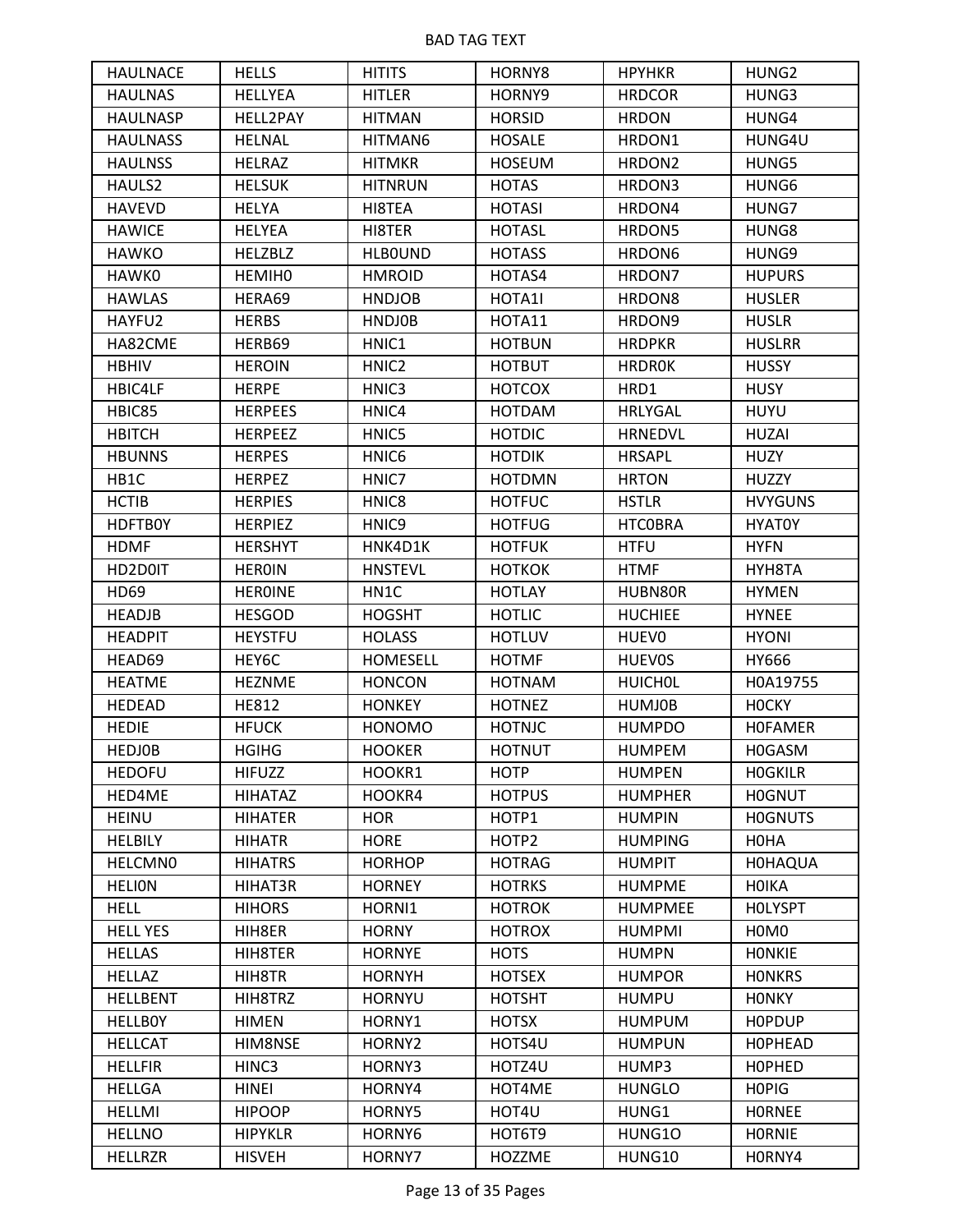| <b>HORSEM</b>                 | <b>HOTTGAL</b>      | H8ILUV         | IB9UB6           | <b>IDPH</b>    | IFUK10 |
|-------------------------------|---------------------|----------------|------------------|----------------|--------|
| <b>HORUNNR</b>                | HOTTI3              | H8MENW         | IB96BU           | <b>IDRF</b>    | IFUK10 |
| <b>HOSEME</b>                 | <b>HOTTMMA</b>      | H8PLOW         | <b>ICAMNU</b>    | <b>IDRILLU</b> | IFUK11 |
| <b>HOSTIE</b>                 | <b>HOTWES</b>       | H8PVMNT        | ICAM4U           | <b>IDUIT</b>   | IFUK12 |
| <b>HOTAIL</b>                 | H0TW0P              | H8RMBL         | <b>ICCE</b>      | <b>ID0GRLS</b> | IFUK13 |
| <b>HOTALLY</b>                | HOT1                | H8RZH8         | <b>ICDUCEU</b>   | <b>IDOIT</b>   | IFUK14 |
| <b>HOTASH</b>                 | HOT1CE              | H8TED0N        | ICE              | <b>ID00IT</b>  | IFUK15 |
| HOTBED1                       | HOT2TRT             | H8TEME         | <b>ICEBOXX</b>   | <b>IEATIT</b>  | IFUK16 |
| <b>HOTBUN</b>                 | H0T350              | H8TRPRF        | <b>ICECREW</b>   | <b>IEATV8</b>  | IFUK17 |
| HOTBODY                       | <b>HOT71SS</b>      | H8T0W8         | <b>ICECOLE</b>   | <b>IECHAS</b>  | IFUK18 |
| <b>HOTCAT</b>                 | H0T92               | H8USN0W        | <b>ICEDOUT</b>   | <b>IEMHYE</b>  | IFUK19 |
| <b>HOTCHE</b>                 | H0V0T               | H8WW           | <b>ICEEANN</b>   | <b>IETPSY</b>  | IFUK2  |
| <b>HOTCZ</b>                  | <b>HOWJIG</b>       | H80NDIS        | <b>ICEHD</b>     | <b>IEZLAY</b>  | IFUK2O |
| <b>HOTCOC</b>                 | <b>HOYKA</b>        | H86Q79         | <b>ICELADY</b>   | <b>IEZZ</b>    | IFUK20 |
| <b>HOTCOK</b>                 | HOOCHE              | H8866          | <b>ICEMAN</b>    | <b>IFART</b>   | IFUK21 |
| <b>HOTCOX</b>                 | HOOCHI              | H88888         | <b>ICEMAN2</b>   | <b>IFARTED</b> | IFUK22 |
| <b>HOTDAMN</b>                | <b>HOOCHIE</b>      | <b>IAMCIA</b>  | <b>ICEMAN3</b>   | IFART1         | IFUK23 |
| <b>HOTDGS</b>                 | H00CHY              | IAMEZ2         | <b>ICEMAN7</b>   | IFART2         | IFUK24 |
| <b>HOTDIVA</b>                | H00CH1              | <b>IAMF</b>    | <b>ICEMAN8</b>   | IFART3         | IFUK25 |
| <b>HOTEPK</b>                 | H00DRAT             | <b>IAMGOD</b>  | <b>ICEMIKE</b>   | IFART4         | IFUK26 |
| HOTEP1                        | HOOHAHA             | <b>IAMHARD</b> | <b>ICEPICK</b>   | IFART5         | IFUK27 |
| <b>HOTFCK</b>                 | H00H00              | <b>IAMHUNG</b> | <b>ICEQUEN</b>   | IFART6         | IFUK28 |
| <b>HOTFU</b>                  | H00KA               | <b>IAMINU</b>  | <b>ICESIS</b>    | IFART7         | IFUK29 |
| <b>HOTFUC</b>                 | H00KAH              | <b>IAMLIMP</b> | <b>ICESIUS</b>   | IFART8         | IFUK3  |
| <b>HOTFUK</b>                 | HOOKAH1             | <b>IAMRAW</b>  | <b>ICETRE</b>    | IFART9         | IFUK3O |
| <b>HOTGRAN</b>                | H00KAS              | <b>IAMSEXY</b> | <b>ICETOY</b>    | <b>IFEELU</b>  | IFUK30 |
| <b>HOTGTAR</b>                | HOOKER1             | <b>IAMSHT</b>  | <b>ICEWHLS</b>   | <b>IFKDEP</b>  | IFUK31 |
| <b>HOTGYAL</b>                | HOOKER10            | <b>IAMTITE</b> | ICE1             | <b>IFKDP</b>   | IFUK32 |
| <b>HOTIME</b>                 | HOOKER2             | <b>IATEHER</b> | ICE <sub>2</sub> | <b>IFORTE</b>  | IFUK33 |
| <b>HOTJUG</b>                 | HOOKER3             | <b>IATER</b>   | ICE4ME           | <b>IFUCK</b>   | IFUK34 |
| <b>HOTLINC</b>                | HOOKER4             | <b>IATETA</b>  | ICE69            | <b>IFUCKM</b>  | IFUK35 |
| <b>HOTMAA</b>                 | HOOKER5             | <b>IBADMF</b>  | ICE71            | <b>IFUCKP</b>  | IFUK36 |
| <b>HOTMEZ</b>                 | HOOKER6             | <b>IBADSS</b>  | ICK4DK           | <b>IFUCKR</b>  | IFUK37 |
| <b>HOTMOMI</b>                | HOOKER7             | <b>IBALLU</b>  | <b>ICOMEZ</b>    | <b>IFUCKU</b>  | IFUK38 |
| <b>HOTNAIL</b>                | HOOKER8             | <b>IBAMF</b>   | <b>ICUINME</b>   | IFUCK1         | IFUK39 |
| <b>HOTNHVY</b>                | HOOKER9             | <b>IBANES</b>  | <b>ICUM</b>      | IFUCK2         | IFUK4  |
| <b>HOTNRSE</b>                | <b>HOOKEY</b>       | <b>IBANGU</b>  | <b>ICUMHI</b>    | IFUCK3         | IFUK40 |
| <b>HOTNZZ</b>                 | H <sub>0</sub> OKR  | <b>IBDAM</b>   | <b>ICUTI</b>     | IFUCK4         | IFUK40 |
| HOTN3SS                       | H00KY               | <b>IBDAMN</b>  | <b>ICU8ME</b>    | <b>IFUCK5</b>  | IFUK41 |
| H0TN3ZZ                       | H00MANA             | <b>IBEDAM</b>  | ICU81            | <b>IFUCK6</b>  | IFUK42 |
| <b>HOTRUB</b>                 | HOOTCH              | <b>IBITCH</b>  | <b>ICU812</b>    | <b>IFUCK7</b>  | IFUK43 |
| HOTROZZ                       | H00Y00              | <b>IBKNKY</b>  | <b>ICYUH8N</b>   | <b>IFUCK8</b>  | IFUK44 |
| H <sub>0</sub> T <sub>S</sub> | H001KER             | <b>IBLOW</b>   | <b>ICOPSE</b>    | IFUCK9         | IFUK45 |
| <b>HOTSHT</b>                 | H1HATER5            | <b>IBLOWU</b>  | IDAH0            | <b>IFUK</b>    | IFUK46 |
| HOTSHU2                       | H1TMAN              | <b>IBLOWYU</b> | <b>IDEWIT</b>    | <b>IFUKAN</b>  | IFUK47 |
| <b>HOTTAZZ</b>                | H <sub>2</sub> OSNO | <b>IBURF</b>   | <b>IDGAF</b>     | <b>IFUKEZ</b>  | IFUK48 |
| <b>HOTTES</b>                 | H3LLYEA             | IB6UB9         | IDH8ME2          | <b>IFUKNEW</b> | IFUK49 |
| <b>HOTTEST</b>                | H <sub>8</sub>      | <b>IB6U9</b>   | IDH82BU          | <b>IFUKU</b>   | IFUK5  |
| <b>HOTTG</b>                  | H8BAMA2             | IB69BU         | <b>IDO69</b>     | IFUK1          | IFUK50 |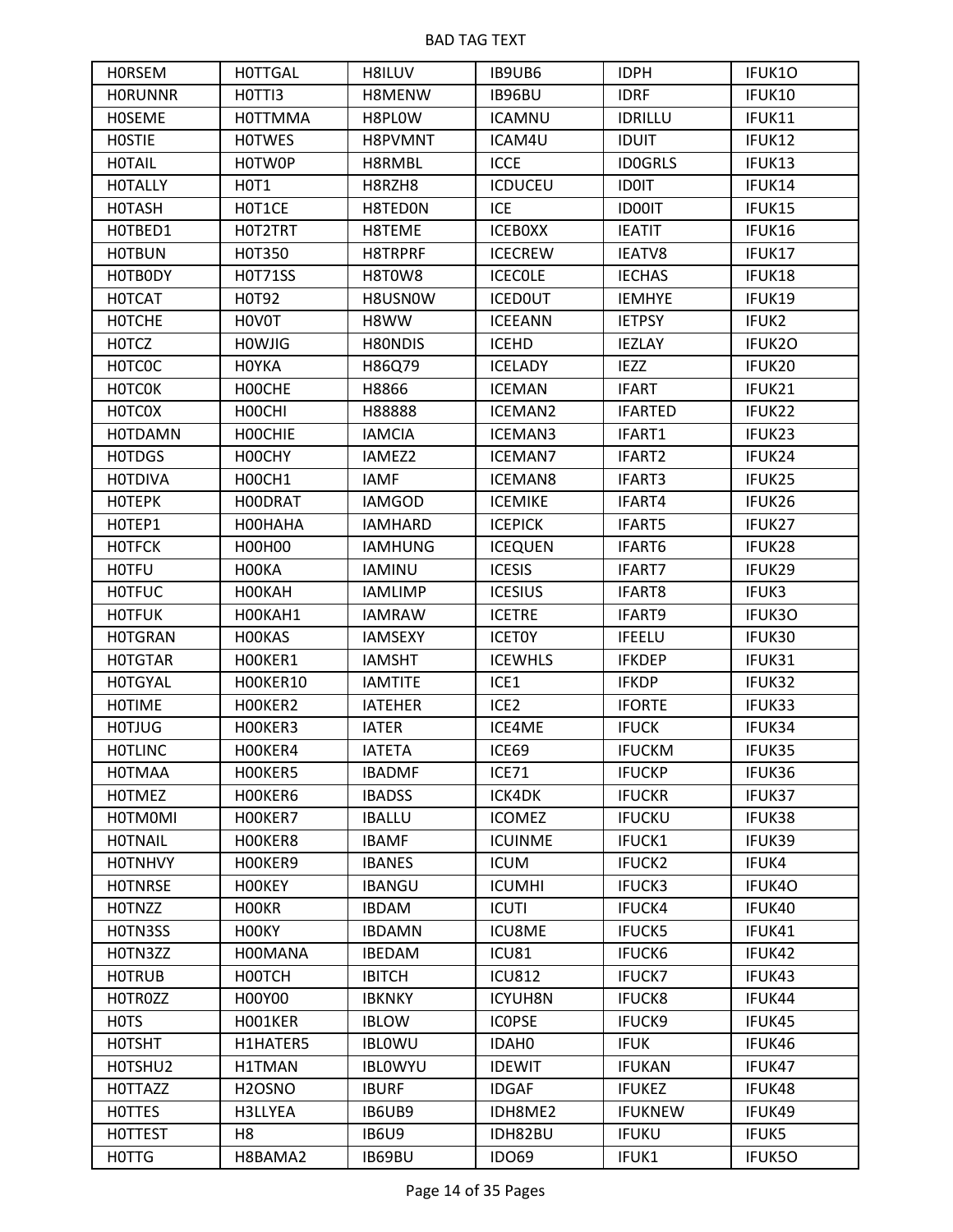| IFUK50        | IFUK91         | IH8Y0U          | <b>IMARS</b>    | <b>IMMORAL</b> | <b>INFUSEME</b>   |
|---------------|----------------|-----------------|-----------------|----------------|-------------------|
| IFUK51        | IFUK92         | <b>IIQXII</b>   | <b>IMASS</b>    | <b>IMNAKED</b> | INF1DEL           |
| IFUK52        | IFUK93         | <b>IIRAW</b>    | <b>IMASOP</b>   | <b>IMNEKD</b>  | <b>INGGOD</b>     |
| IFUK53        | IFUK94         | <b>IIVCUE</b>   | <b>IMATEX</b>   | <b>IMNGRI</b>  | <b>INHALE</b>     |
| IFUK54        | IFUK95         | <b>IIXIIQ</b>   | IMA69           | <b>IMNXTC</b>  | <b>INHEAT</b>     |
| IFUK55        | IFUK96         | IJAP1           | IMA69R          | IMN2II         | <b>INHER</b>      |
| IFUK56        | IFUK97         | <b>IJERK</b>    | <b>IMBI</b>     | <b>IMPIMP</b>  | <b>INLUST</b>     |
| IFUK57        | IFUK98         | IJU             | <b>IMBIG</b>    | <b>IMPXN</b>   | <b>INMA</b>       |
| IFUK58        | IFUK99         | <b>IJUMPU</b>   | <b>IMBLOWN</b>  | IMQU2          | <b>INME</b>       |
| IFUK59        | <b>IFUNUE</b>  | <b>IJUMPYU</b>  | <b>IMCOMN</b>   | <b>IMRDRXB</b> | <b>INNER</b>      |
| IFUK6         | IFU12          | <b>IJUT</b>     | <b>IMCUMN</b>   | IMRU2          | <b>INNOUT</b>     |
| IFUK6O        | IF6WAS9        | <b>IJUTE</b>    | <b>IMDALAW</b>  | <b>IMSEXY</b>  | <b>INODHO</b>     |
| IFUK60        | <b>IGETHOT</b> | <b>IJOUI</b>    | <b>IMDAMT</b>   | <b>IMSOAZN</b> | <b>INOOKI</b>     |
| IFUK61        | IGETWET2       | <b>IKESTOY</b>  | <b>IMDASIT</b>  | <b>IMSORE</b>  | <b>INOUHO</b>     |
| IFUK62        | <b>IGOD</b>    | <b>IKUTI</b>    | <b>IMDLAW</b>   | <b>IMTHOR</b>  | <b>INSEST</b>     |
| IFUK63        | <b>IGODI</b>   | IKUT1           | <b>IMDNGME</b>  | <b>IMTITE</b>  | <b>INUKIU</b>     |
| IFUK64        | <b>IGODWN</b>  | ILAYEM          | <b>IMEASI</b>   | <b>IMTUSH</b>  | <b>IN2B82</b>     |
| IFUK65        | IGOD4U         | ILAY4U          | <b>IMEASY</b>   | IMUFF1         | IN2HOT            |
| IFUK66        | <b>IGOHARD</b> | <b>ILAZYB</b>   | <b>IMEECE</b>   | <b>IMURAC</b>  | <b>IN4FUN</b>     |
| IFUK67        | <b>IGOTLEZ</b> | <b>ILEGAL</b>   | <b>IMEESE</b>   | IM1RU          | <b>IODDMF</b>     |
| IFUK68        | IG0T2P         | ILFU0C0         | <b>IMEZNU</b>   | IM1RU1         | <b>IOQLUV</b>     |
| IFUK69        | IG04MEN        | <b>ILLASS</b>   | <b>IMEZRU</b>   | <b>IM1RU12</b> | <b>IOUSOB</b>     |
| IFUK7         | <b>IHOOK</b>   | ILLB6UB9        | <b>IMEZY</b>    | IM1RU2         | IPB4U             |
| IFUK70        | <b>IHORNE</b>  | <b>ILUST</b>    | <b>IMFAIT</b>   | IM2BIG         | IPB4YU            |
| IFUK70        | <b>IHORNY</b>  | <b>ILUVBS</b>   | <b>IMFIXD</b>   | IM2EZ          | IPB4Y0U           |
| IFUK71        | <b>IHUK4U</b>  | <b>ILUVDK</b>   | <b>IMFIXT</b>   | IM2SXY         | IPB4Y00           |
| IFUK72        | <b>IHUMP</b>   | <b>ILUVGUNS</b> | <b>IMFSTR</b>   | IM2SXYY        | <b>IPENIS</b>     |
| IFUK73        | <b>IHUMPU</b>  | <b>ILUVPP</b>   | <b>IMGAY</b>    | IM4ASS         | IPHQU             |
| IFUK74        | <b>IHUMP2</b>  | <b>ILUVSEX</b>  | <b>IMGLAW</b>   | IM4PLA         | <b>IPIMP</b>      |
| IFUK75        | <b>IHUNLO</b>  | ILUV2F          | <b>IMGNGME</b>  | IM4RENT        | <b>IPINIS</b>     |
| IFUK76        | <b>IH8AU</b>   | ILUV69          | <b>IMGOD</b>    | <b>IM4SAIL</b> | <b>IPLAY</b>      |
| <b>IFUK77</b> | IH8DPS         | ILVHD           | IMGOD2          | <b>IM4SALE</b> | <b>IPNITLY</b>    |
| IFUK78        | IH8FAGS        | <b>ILVHEAD</b>  | IMG0D           | IM4SEX         | <b>IPNTLY</b>     |
| IFUK79        | IH8GAS         | <b>ILVMUF</b>   | <b>IMHARD</b>   | <b>IM4TAIL</b> | <b>IPONU</b>      |
| IFUK8         | <b>IH8GAYS</b> | <b>ILVPE</b>    | <b>IMHIGH</b>   | IM4VD          | IPPBQ4            |
| <b>IFUK8O</b> | IH8G8RZ        | <b>ILVSEX</b>   | <b>IMHOT</b>    | IM469          | IPPB04            |
| IFUK80        | IH8JUZ         | <b>ILVTOFU</b>  | <b>IMHOTP</b>   | IM6RU9         | <b>IPSYCHO</b>    |
| IFUK81        | <b>IH8MYCR</b> | ILV2FU          | <b>IMHRNY</b>   | IM6UB9         | <b>IPUE</b>       |
| IFUK82        | IH8MYX         | ILV2S0          | <b>IMHUNG</b>   | IM69           | <b>IPUMPU</b>     |
| IFUK83        | IH8NDP         | ILOVE69         | <b>IMH0T</b>    | INA69          | <b>IPUSH</b>      |
| IFUK84        | <b>IH8PIGS</b> | <b>IL4N08</b>   | <b>IMHOTT</b>   | <b>INCEST</b>  | <b>IPUTZ</b>      |
| IFUK85        | <b>IH8SEX</b>  | <b>IMAATC</b>   | IMH00D          | <b>INCULO</b>  | <b>IPYOU</b>      |
| IFUK86        | IH8U           | <b>IMACOP</b>   | <b>IMINNER</b>  | <b>INDEEP</b>  | IPOH <sub>8</sub> |
| IFUK87        | IH8UF          | <b>IMAFAG</b>   | <b>IMINU</b>    | <b>INDICK</b>  | IQ                |
| IFUK88        | <b>IH8UGA</b>  | <b>IMAFRK</b>   | IMINU2          | <b>INDINK</b>  | <b>IQBALR</b>     |
| IFUK89        | <b>IH8UNIX</b> | <b>IMAHAKR</b>  | <b>IMISUJOE</b> | <b>INDJUN</b>  | <b>IQUEER</b>     |
| IFUK9         | IH8VOLS        | <b>IMAHATR</b>  | <b>IMJ870</b>   | <b>INDONG</b>  | <b>IRAKSUX</b>    |
| IFUK9O        | <b>IH8WCC</b>  | <b>IMAPHQ</b>   | <b>IMLIMP</b>   | <b>INFIDEL</b> | IRAN2             |
| IFUK90        | IH8W0PS        | <b>IMARAKE</b>  | IML00SE         | <b>INFIEL</b>  | <b>IRAPE</b>      |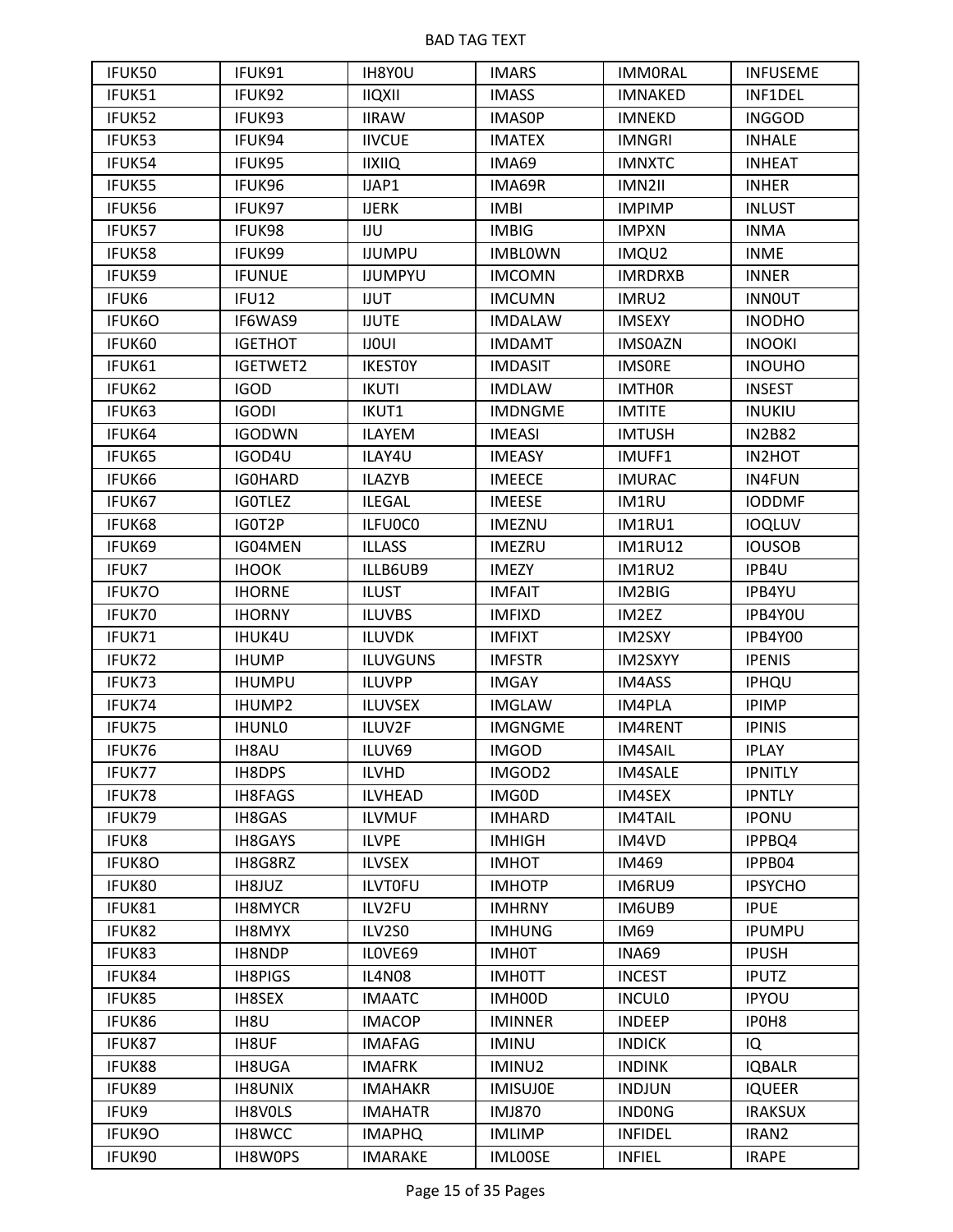| <b>IRAPEU</b>  | <b>IVNICS</b>    | <b>I8HER</b>   | <b>JAPZAP</b>  | JK69           | <b>JUST4Q</b>  |
|----------------|------------------|----------------|----------------|----------------|----------------|
| <b>IRAPEYU</b> | IVNIC8           | I8HER2         | <b>JASPIS</b>  | <b>JLCUM</b>   | JUS69R         |
| <b>IRAQ</b>    | <b>IVNIK8</b>    | 8 T            | JASS1          | JMAC69         | <b>JWV289</b>  |
| <b>IRAWK</b>   | <b>IVPLA</b>     | I8ITB4         | <b>JAZZPV</b>  | <b>JOBALZ</b>  | <b>JZSFRK</b>  |
| <b>IRCMP</b>   | <b>IVPLAI</b>    | <b>ISITOO</b>  | <b>JBITCH</b>  | <b>JOEPOT</b>  | JO ICE         |
| <b>IRFUS</b>   | <b>IVPLAY</b>    | <b>ISJPN</b>   | JBK8I          | <b>JOGSEX</b>  | <b>JOBALIN</b> |
| <b>IRFUZ</b>   | <b>IVPLA2</b>    | <b>I8MEIN</b>  | JB2K11         | <b>JOHNCI</b>  | JOBPOP         |
| <b>IRNBUT</b>  | <b>IVQ</b>       | <b>18U</b>     | <b>JCKASS</b>  | <b>JOINT</b>   | <b>JOBSSUK</b> |
| <b>IRSKILR</b> | <b>IVQII</b>     | <b>ISUOUT</b>  | <b>JCLORD</b>  | <b>JOSANI</b>  | <b>JOCDOK</b>  |
| <b>IRSSUX</b>  | <b>IVQIRS</b>    | <b>I8URSS</b>  | <b>JDFXK</b>   | <b>JOSARO</b>  | JOEPOT         |
| IRS4Q          | <b>IVQU</b>      | <b>I8UUP</b>   | <b>JDUNG</b>   | JOSAR0         | <b>JOEYICE</b> |
| <b>IRUB</b>    | <b>IVQUII</b>    | <b>18U2</b>    | <b>JEEPXTC</b> | <b>JOSESI</b>  | J0H002         |
| IRUB4U         | IVQU2            | <b>I8YRSS</b>  | <b>JEP980</b>  | <b>JOSHI9</b>  | <b>JOINTUP</b> |
| <b>IRYDHRD</b> | IVQ <sub>2</sub> | 181            | <b>JERKCOX</b> | JOSH69         | <b>JOLT</b>    |
| <b>IROLLAS</b> | <b>IVSKIN</b>    | I81DIDU        | <b>JERKIT</b>  | <b>JOSONI</b>  | JOLOHO         |
| <b>IRONBT</b>  | <b>IWAMFW</b>    | <b>181TO</b>   | <b>JERKOF</b>  | <b>JOSTOO</b>  | J0S240         |
| <b>ISCREW</b>  | <b>IWANK</b>     | <b>181TOO</b>  | <b>JERKOF</b>  | JOST00         | JOTO           |
| <b>ISCRU</b>   | <b>IWANKII</b>   | <b>I81TWO</b>  | <b>JERKOFF</b> | JOVAN1         | <b>JOUAL</b>   |
| <b>ISCRU2</b>  | <b>IWANNA</b>    | 1812           | JESUSE1        | <b>JOYPOT</b>  | <b>JOUALE</b>  |
| <b>ISCRWU</b>  | <b>IWANTU</b>    | <b>1812B4</b>  | <b>JESUSFK</b> | JOY2FU         | <b>JOUI</b>    |
| <b>ISHACK</b>  | <b>IWANT2</b>    | <b>1814U2</b>  | <b>JES980</b>  | <b>JSFART</b>  | <b>JOUIR</b>   |
| <b>ISOBB</b>   | IWIL8U           | <b>JABOFF</b>  | <b>JEUSTO</b>  | <b>JSMOKE</b>  | <b>JOUIS</b>   |
| <b>ISSPAY</b>  | IYQI1            | <b>JABOFF</b>  | JEUS2          | <b>JSTUSH</b>  | JOYPOP         |
| <b>ISTGOD</b>  | <b>IYQ11</b>     | <b>JACASS</b>  | <b>JEWBOY</b>  | JSU1           | J0YP0T         |
| ISTRIP4        | <b>IZAWOP</b>    | <b>JACHIN</b>  | <b>JEWCEE</b>  | JS4PLA         | J812           |
| <b>ISTUD</b>   | <b>IZUCK</b>     | <b>JACKAS</b>  | <b>JEWCNU</b>  | <b>JTOKER</b>  | KAAKAA         |
| <b>ISUCK</b>   | <b>IODEED</b>    | <b>JACKASS</b> | <b>JEWPIP</b>  | JUDY69         | <b>KABRON</b>  |
| <b>ISUESZ</b>  | <b>IOQLUV</b>    | <b>JACKCOX</b> | <b>JEWS</b>    | <b>JUGS</b>    | <b>KACKA</b>   |
| <b>ISUEZ</b>   | <b>I124Q</b>     | JACKEM         | <b>JEWSEE</b>  | <b>JUICEEE</b> | <b>KADHAFI</b> |
| <b>ISUZU</b>   | 11853            | <b>JACKIT</b>  | <b>JFETUS</b>  | <b>JUICI</b>   | <b>KAIAY</b>   |
| <b>IS69</b>    | I4BIGD           | <b>JACKME</b>  | <b>JFUCK</b>   | <b>JUICYP</b>  | <b>KAIEYE</b>  |
| <b>ITHOR</b>   | 14K              | <b>JACKOF</b>  | <b>JIG</b>     | JUICY1         | <b>KAKA</b>    |
| <b>ITNUC</b>   | <b>I4KNOI</b>    | <b>JACKOF</b>  | <b>JIGABO</b>  | JUICY69        | <b>KAKAA</b>   |
| <b>ITRIK</b>   | <b>I4KRIS</b>    | <b>JACKOFF</b> | <b>JIGABOI</b> | JUICY91        | <b>KAKAE</b>   |
| <b>ITSBIG</b>  | <b>I4KTMC</b>    | JACQ38DD       | <b>JIGILO</b>  | <b>JUIF</b>    | KAKAE1         |
| <b>ITSBS</b>   | I4KTOP           | <b>JAILSUX</b> | <b>JIGNAN</b>  | <b>JUIVE</b>   | <b>KAKAH</b>   |
| <b>ITSHAY</b>  | I4NAK8           | <b>JAKASS</b>  | <b>JIGPUZ</b>  | <b>JUJUG</b>   | KAKA2U         |
| <b>ITSIIIT</b> | I4NIK8           | <b>JAKFOK</b>  | <b>JIGROD</b>  | JUJU69         | KAKA21         |
| <b>ITSLONG</b> | <b>I4PLAY</b>    | <b>JAKME</b>   | <b>JIGS</b>    | <b>JUKEDU</b>  | KAKA4U         |
| <b>ITSRAW</b>  | 14Q              | <b>JAKOFF</b>  | <b>JISGOD</b>  | <b>JUKEIT</b>  | KAM4UK         |
| <b>ITTAY</b>   | <b>I4RICK</b>    | <b>JAMIO</b>   | <b>JISSOM</b>  | <b>JUKIE</b>   | <b>KARASS</b>  |
| <b>IURREA</b>  | <b>I4RRIC</b>    | JAMI0          | <b>JIZZ</b>    | <b>JUMENT</b>  | <b>KATSAS</b>  |
| <b>IUSETO</b>  | <b>I6U9</b>      | JAMM1N         | <b>JIZZDG</b>  | <b>JUMPHER</b> | <b>KATZN</b>   |
| <b>IUSE2</b>   | 169              | <b>JANFU</b>   | <b>JIZZER</b>  | <b>JUMPME</b>  | KAYAIE         |
| <b>IVCUE</b>   | <b>I69DOU</b>    | <b>JAPIS</b>   | <b>JIZZIN</b>  | <b>JUMPMI</b>  | KA1668         |
| <b>IVCUEU</b>  | 169U             | <b>JAPKAP</b>  | <b>JIZZME</b>  | JUMPM1         | KA2XZE         |
| <b>IVCUE2</b>  | <b>ISABW</b>     | <b>JAPKIG</b>  | <b>JIZZUM</b>  | <b>JUMPON</b>  | <b>KBITCH</b>  |
| <b>IVNAK8</b>  | <b>ISAFOX</b>    | <b>JAPPIS</b>  | JJ812          | <b>JUNKEY</b>  | <b>KBTOYS</b>  |
| <b>IVNICK8</b> | <b>I8ANSX</b>    | <b>JAPVAN</b>  | <b>JKILLER</b> | <b>JUNKIE</b>  | <b>KCHP</b>    |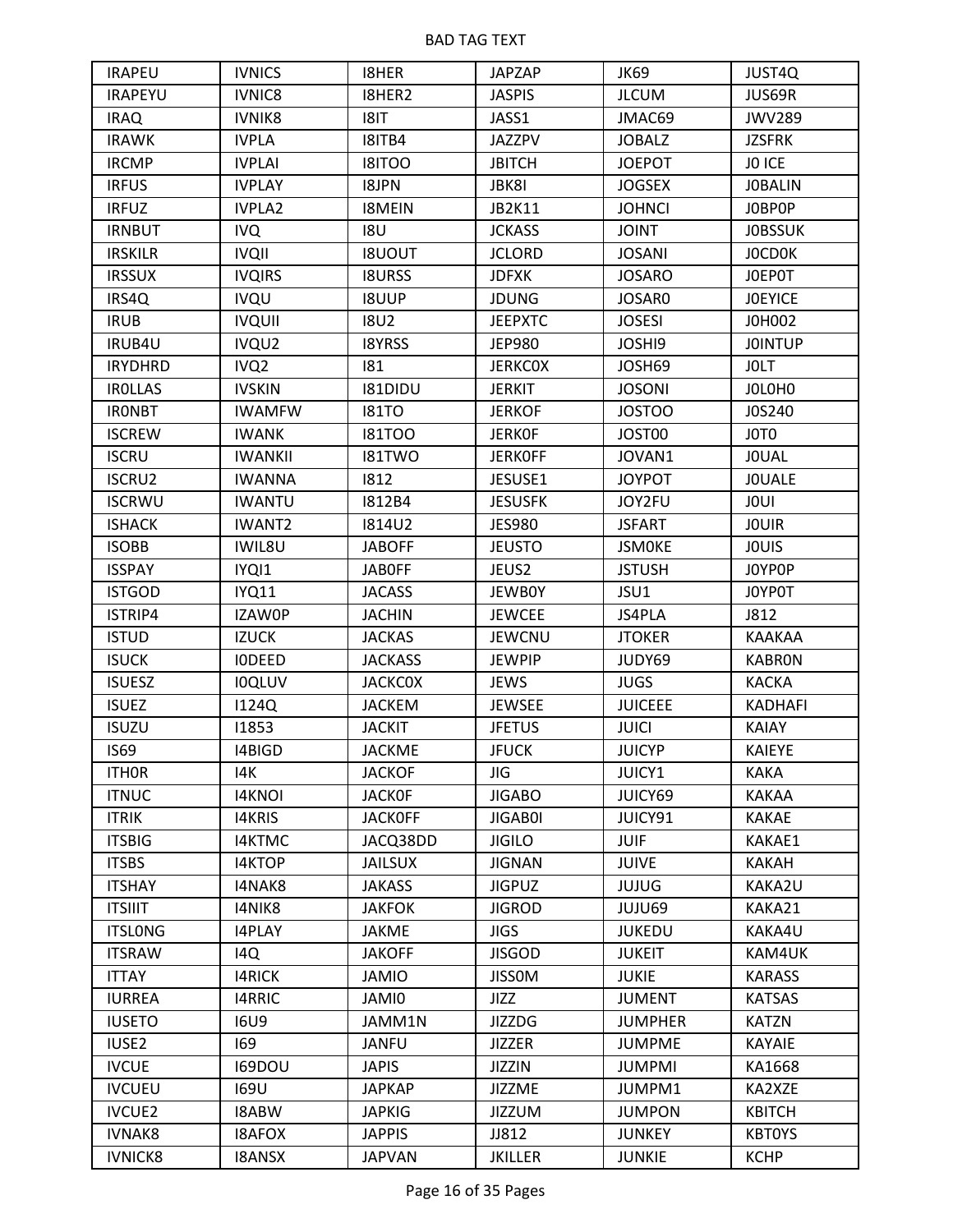| <b>KCIRP</b>   | KILLER          | <b>KNOOKY</b>       | <b>KUSO</b>       | LATITI         | <b>LEPOT</b>    |
|----------------|-----------------|---------------------|-------------------|----------------|-----------------|
| <b>KCUBED</b>  | KILLER2         | <b>KNOKER</b>       | <b>KUTTY</b>      | <b>LATUSH</b>  | <b>LEPOT</b>    |
| <b>KCUF</b>    | <b>KILRB</b>    | <b>KNOXROX</b>      | <b>KWEER</b>      | <b>LAVASS</b>  | LESBAN          |
| <b>KCUFHO</b>  | <b>KILRKLA</b>  | KNOXROX1            | <b>KWIKIE</b>     | <b>LAWITCH</b> | LESBIAN         |
| <b>KCUFI</b>   | <b>KILO</b>     | KOC                 | KYJELY            | LAWJR          | <b>LESBIE</b>   |
| <b>KCUFO</b>   | <b>KINAYE</b>   | KOCE50              | <b>KYKE</b>       | LAXATI         | LESBIN          |
| <b>KCUFTI</b>  | <b>KINGBS</b>   | <b>KOKIN</b>        | <b>KZMIAZ</b>     | LAXLUVR        | <b>LESBON</b>   |
| <b>KCUFU</b>   | <b>KINGSHT</b>  | <b>KOQ</b>          | <b>KZMYAZ</b>     | LAXMI56        | <b>LESBOS</b>   |
| <b>KCUHP</b>   | <b>KINKI</b>    | <b>KOTEX</b>        | <b>KOCHIES</b>    | LAYAH          | LESB1AN         |
| <b>KCUMHS</b>  | <b>KINKY</b>    | <b>KP8888</b>       | K0DA55            | LAYAL          | <b>LESTUD</b>   |
| <b>KCOC</b>    | <b>KIPSOB</b>   | <b>KQZ247</b>       | <b>KOKANE</b>     | LAYANA         | <b>LETCHR</b>   |
| KC4CKN         | <b>KISASS</b>   | <b>KRAKAS</b>       | <b>KOLBEN</b>     | LAYDC          | <b>LETSF</b>    |
| KDM4UF         | KISAZZ          | <b>KRAKAZ</b>       | <b>KONAR</b>      | LAYED          | <b>LETSFK</b>   |
| <b>KEB069</b>  | <b>KISHIT</b>   | <b>KRAMIT</b>       | KONARD            | LAYEM          | LETSM8          |
| <b>KEER</b>    | <b>KISIT</b>    | <b>KRAP</b>         | <b>KONNE</b>      | LAYENEM        | LETS69          |
| KEKE69         | <b>KISMYBAS</b> | <b>KRAPER</b>       | K <sub>0</sub> Q  | LAYING         | LETS96          |
| KEPH8N         | <b>KISMYS</b>   | <b>KRAPS</b>        | <b>KOTEX</b>      | LAYIT          | <b>LETURD</b>   |
| <b>KESBCH</b>  | <b>KISSAS</b>   | <b>KRAPZ</b>        | KOX               | LAYME          | LETZBN          |
| <b>KESHEL</b>  | <b>KISSASS</b>  | <b>KRBMF</b>        | K00NAZ            | LAYME2         | <b>LETONE</b>   |
| <b>KESOFF</b>  | <b>KISSAZ</b>   | <b>KRIPLE</b>       | K1CKASS           | LAYONE         | LEV69           |
| KETA55         | <b>KISSIT</b>   | <b>KRIPPL</b>       | K1CKR0X           | LAYTHEM        | LEWD            |
| <b>KETHEL</b>  | <b>KISSMA</b>   | <b>KRUZME</b>       | K1LLER            | LAYZME         | LEWD1           |
| <b>KEYSEXY</b> | <b>KISSMI</b>   | KR0D                | K1SSASS           | LAY1           | LEXSEX          |
| <b>KFUCK</b>   | <b>KISSMIS</b>  | <b>KSMYA</b>        | K1SSMYS           | <b>LAZSOB</b>  | <b>LEXTC</b>    |
| <b>KHUFU</b>   | <b>KISSMY</b>   | <b>KSMYAS</b>       | K33PH8N           | LAZYGD         | <b>LEXTSY</b>   |
| <b>KHOTEP</b>  | <b>KISSMYM</b>  | <b>KSMYAZ</b>       | K4GSU             | LAZYMF         | <b>LEXXTC</b>   |
| <b>KICASS</b>  | <b>KISSUS</b>   | <b>KSMYBT</b>       | K4NMH             | <b>LAZYSB</b>  | LEXXW           |
| <b>KICBUT</b>  | <b>KISSOF</b>   | <b>KSMYS</b>        | LAAME             | <b>LAORG</b>   | LEYI            |
| <b>KICICE</b>  | <b>KISSOFF</b>  | <b>KSMYSA</b>       | LABIA             | <b>LAORGY</b>  | LEYME           |
| <b>KICKAS</b>  | <b>KISOF</b>    | <b>KSMYSS</b>       | <b>LACUNT</b>     | LA4MEE         | LEZBIUN         |
| <b>KICKASS</b> | <b>KIXAS</b>    | <b>KSSMYS</b>       | <b>LADE</b>       | LA4ME2         | <b>LEZBN</b>    |
| <b>KICKSS</b>  | <b>KIXASS</b>   | <b>KSSOFF</b>       | LADYRAW           | <b>LBIDO</b>   | LEZBN14         |
| <b>KICNAS</b>  | <b>KIXBUT</b>   | <b>KSSTHS</b>       | LAGAY             | <b>LBITCH</b>  | <b>LEZI</b>     |
| <b>KIDSUK</b>  | <b>KIZMYS</b>   | KTURD2              | LAID              | LB4CES         | <b>LEZIUS</b>   |
| <b>KIEF</b>    | <b>KJESUS</b>   | KTZHELL5            | LAIDDM            | <b>LCKR</b>    | LE081           |
| <b>KIFFEIJ</b> | <b>KKFUSS</b>   | <b>KUFASO</b>       | LAIDEZ            | LCNC2KL        | <b>LFUCK</b>    |
| <b>KIFFER</b>  | <b>KKK</b>      | <b>KUFTAH</b>       | LAID1             | LDS1931        | <b>LFOX</b>     |
| <b>KIKASS</b>  | KKKU2           | <b>KUKU</b>         | LAIVME            | LD50           | LIC             |
| <b>KIKBUT</b>  | KKK4U           | <b>KUKUL</b>        | LALGOD            | <b>LEBUBI</b>  | <b>LICIT</b>    |
| <b>KIKE</b>    | <b>KKNASS</b>   | <b>KULAS</b>        | LAMEYA            | LEB00BI        | <b>LICK</b>     |
| <b>KIKES</b>   | <b>KK69</b>     | KUMICH <sub>0</sub> | LAME <sub>2</sub> | <b>LECHE</b>   | <b>LICKER</b>   |
| KIKE1          | <b>KLAN</b>     | <b>KUMKAR</b>       | LANDH0            | <b>LECHEC</b>  | <b>LICKIT</b>   |
| <b>KIKNAS</b>  | <b>KLIMAX</b>   | KUM4U               | LAPORN            | LEDUNG         | <b>LICKITUP</b> |
| <b>KIKNAZ</b>  | <b>KMASOB</b>   | KUNI1               | <b>LAPUSE</b>     | <b>LEFART</b>  | <b>LICKME</b>   |
| <b>KIKSAS</b>  | KMXTC10         | <b>KUNLNGUS</b>     | <b>LAPUSS</b>     | LEG0           | <b>LICKVD</b>   |
| <b>KIKSAZ</b>  | KMXTC12         | <b>KUNT</b>         | <b>LAPUTA</b>     | LEIME          | <b>LICSEX</b>   |
| KILL           | KMXTC13         | <b>KUNTRY7</b>      | <b>LASTFX</b>     | LEIU           | LIFE69          |
| <b>KILLABS</b> | <b>KMYA</b>     | KUN1I               | <b>LASUKS</b>     | <b>LENINE</b>  | <b>LIFSUX</b>   |
| KILLA4         | <b>KNID</b>     | KUN11               | LASUX             | LEPEI          | <b>LIKCUNT</b>  |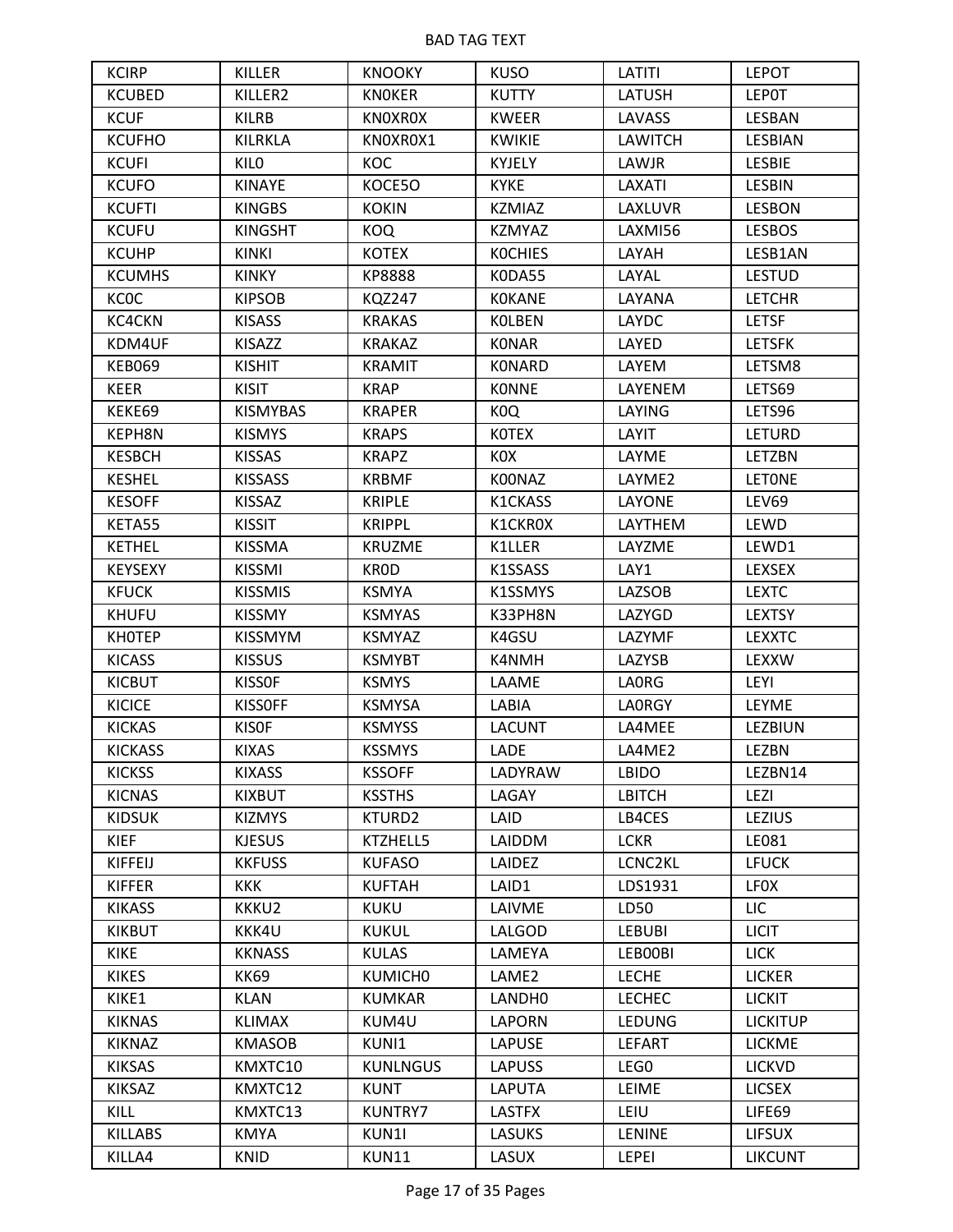| <b>LIKEIT</b>   | <b>LSD</b>      | LUV2FK          | <b>MADAS</b>   | <b>MBITCH</b>  | <b>MESORE</b>   |
|-----------------|-----------------|-----------------|----------------|----------------|-----------------|
| <b>LIKOUS</b>   | <b>LSDEE</b>    | LUV2H8T         | MADC069        | MBS69          | <b>METH</b>     |
| <b>LIKSEX</b>   | LSP4444         | LUV2Q           | <b>MAFEA</b>   | <b>MBTUSH</b>  | <b>METHOR</b>   |
| <b>LIKTWAT</b>  | LSSG0V          | LUV269          | <b>MAFIA</b>   | <b>MBUYAZI</b> | <b>METIS</b>    |
| <b>LILBS</b>    | <b>LSUSUX</b>   | LUV4QUE         | <b>MAFIAS</b>  | <b>MBYTEME</b> | <b>METSE</b>    |
| <b>LILCOX</b>   | <b>LSXN</b>     | <b>LUXURE</b>   | <b>MAFIAX</b>  | MB4SHT         | <b>METZE</b>    |
| <b>LILDIC</b>   | <b>LTDBUS</b>   | <b>LVMYSX</b>   | MAFIA0         | <b>MCBOOB</b>  | <b>MEUPNU</b>   |
| <b>LILFRT</b>   | <b>LTITSNOW</b> | LVRGRL          | MAFIA1         | <b>MCDEAL</b>  | <b>MEUSE</b>    |
| <b>LILNUTZ</b>  | <b>LTLSHT</b>   | LV2ETR          | MAFI0          | <b>MCDUDU</b>  | ME4PLA          |
| <b>LILPCE</b>   | <b>LTSFCK</b>   | LV24Q2          | <b>MAFUZZ</b>  | <b>MCPOO</b>   | ME9Y0U6         |
| <b>LILPIMP</b>  | <b>LTSFK</b>    | LV269           | MAF1A          | MCPO0          | MF              |
| <b>LILPKR</b>   | <b>LTSFUC</b>   | <b>LXIXER</b>   | MAJIC69        | <b>MDIVER</b>  | <b>MFBALL</b>   |
| <b>LILPUD</b>   | <b>LTSFUK</b>   | <b>LXIY</b>     | <b>MAKEIT</b>  | <b>MEARAS</b>  | <b>MFCAR</b>    |
| LILSEXC         | <b>LUBED</b>    | <b>LXSTASY</b>  | <b>MAKELUV</b> | <b>MEASS</b>   | <b>MFCHR</b>    |
| <b>LILSHH</b>   | <b>LUBEUUP</b>  | <b>LXTACY</b>   | <b>MAKLUV</b>  | <b>MEASY</b>   | <b>MFCREW</b>   |
| <b>LILSHT</b>   | <b>LUBRIC</b>   | <b>LXXLESI</b>  | <b>MAKRO</b>   | MEAT8          | <b>MFDC</b>     |
| <b>LILSOB</b>   | <b>LUCIFER</b>  | LXXLES1         | <b>MAKUCUM</b> | <b>MEAZZ</b>   | <b>MFDEAC</b>   |
| <b>LILSXC</b>   | <b>LUCIFR</b>   | <b>LYFSUX</b>   | <b>MAKOUT</b>  | <b>MEBEDU</b>  | <b>MFDIVER</b>  |
| <b>LILTWT</b>   | <b>LUCY812</b>  | LYLSEXY         | MALAT0         | <b>MEBITE</b>  | <b>MFDIVR</b>   |
| LIMP1           | LUC1FER         | <b>LYNCHE</b>   | <b>MALIBUT</b> | MECOM2         | <b>MFFDVR</b>   |
| <b>LINGA</b>    | <b>LUDES</b>    | LYTAH0E         | MALIT0         | <b>MEDCOL</b>  | <b>MFFICON</b>  |
| <b>LIPIMPN</b>  | LUEMMEL         | LZYG0D          | MAMBA24        | MEDEAD         | <b>MFGOAT</b>   |
| <b>LIPPU</b>    | <b>LUMPIT</b>   | LOAZZ63         | MANDA69        | <b>MEDED</b>   | <b>MFHOG</b>    |
| <b>LIQHSE</b>   | <b>LUPANA</b>   | <b>LOCH</b>     | <b>MANIAQ</b>  | MEDIC8R        | <b>MFHORN</b>   |
| <b>LIQHOU</b>   | <b>LUSH</b>     | LOCO            | <b>MANNR0X</b> | MELAYU         | <b>MFHORN</b>   |
| <b>LIQRSTKR</b> | LUSH1           | <b>LOLFORK</b>  | <b>MANUFC</b>  | <b>MENAL</b>   | <b>MFJOE</b>    |
| <b>LIQSE</b>    | <b>LUST</b>     | <b>LOLWTF</b>   | <b>MANUFR</b>  | <b>MENGOD</b>  | <b>MFKR</b>     |
| <b>LIQUOR</b>   | <b>LUSTME</b>   | LONGB0I         | <b>MANURE</b>  | <b>MENIGG</b>  | <b>MFLRSVC</b>  |
| LIQU8R          | LUUD            | <b>LOTITS</b>   | <b>MAQUE</b>   | <b>MENSTR</b>  | <b>MFM</b>      |
| <b>LISPIS</b>   | LUVA69          | <b>LOV</b>      | <b>MAQUER</b>  | <b>MERD</b>    | MFMACH1         |
| <b>LLEH</b>     | <b>LUVBOX</b>   | <b>LOVECOX</b>  | MAQUR0         | <b>MERDA</b>   | <b>MFNHB</b>    |
| <b>LLEHHO</b>   | <b>LUVBYRS</b>  | LOVESUX         | <b>MARBLS</b>  | <b>MERDBY</b>  | <b>MFPI</b>     |
| LLEH20G         | <b>LUVCEX</b>   | LOVE2F          | <b>MARDE</b>   | <b>MERDE</b>   | <b>MFPO</b>     |
| LMS25           | <b>LUVCOK</b>   | LOVE69          | <b>MARDEU</b>  | <b>MERDEU</b>  | MFP0            |
| LOASS1          | <b>LUVCOK</b>   | LOVSEX          | <b>MARIJ</b>   | <b>MERDEV</b>  | <b>MFR</b>      |
| LOASS2          | <b>LUVCOX</b>   | L0V69           | <b>MARIJN</b>  | <b>MERDEX</b>  | <b>MFSB</b>     |
| <b>LOBLOW</b>   | LUVER69         | <b>LOWHOE</b>   | <b>MARJUN</b>  | MERDE1         | MFSI1           |
| <b>LOGMOMEY</b> | LUVESUZ         | L0X4G0D         | <b>MARXIE</b>  | MERDE2         | <b>MFSTUD</b>   |
| <b>LOMOFO</b>   | <b>LUVLSD</b>   | L00KN46         | <b>MARXIS</b>  | MERDE3         | MFSX2           |
| <b>LONGDK</b>   | <b>LUVMUF</b>   | <b>LO69VE</b>   | <b>MARYMF</b>  | MERDE5         | <b>MFUCK</b>    |
| <b>LORDIS</b>   | LUVMYA          | L1CK1T          | MASAH          | MERDE8         | <b>MFUCKR</b>   |
| <b>LORDME</b>   | LUVN8           | L1LSEXY         | MASTB8         | <b>MERDI</b>   | <b>MFUKER</b>   |
| LOVE69          | <b>LUVSBS</b>   | L8TR            | MASTRB8        | <b>MERDIE</b>  | <b>MFUKR</b>    |
| LOVMUF          | <b>LUVSEX</b>   | <b>MAAFA</b>    | <b>MATITI</b>  | <b>MERDOO</b>  | MF1GT05         |
| LOV24Q          | <b>LUVSHIT</b>  | <b>MACKUCUM</b> | <b>MATRIC</b>  | <b>MERDS</b>   | MF <sub>2</sub> |
| LPZ591          | LUVSX           | <b>MACSUX</b>   | <b>MATYICE</b> | <b>MERDOI</b>  | <b>MGABICH</b>  |
| <b>LRTWAT</b>   | <b>LUVTOY</b>   | MADAM           | <b>MAUDIT</b>  | MERD1          | <b>MGASS</b>    |
| LSBEAN          | LUV2BS          | MADAME          | MAY666         | <b>MESASS</b>  | MGBGT69         |
| <b>LSBIAN</b>   | LUV2B8          | MADAM2          | MA0            | <b>MESC</b>    | <b>MGK762</b>   |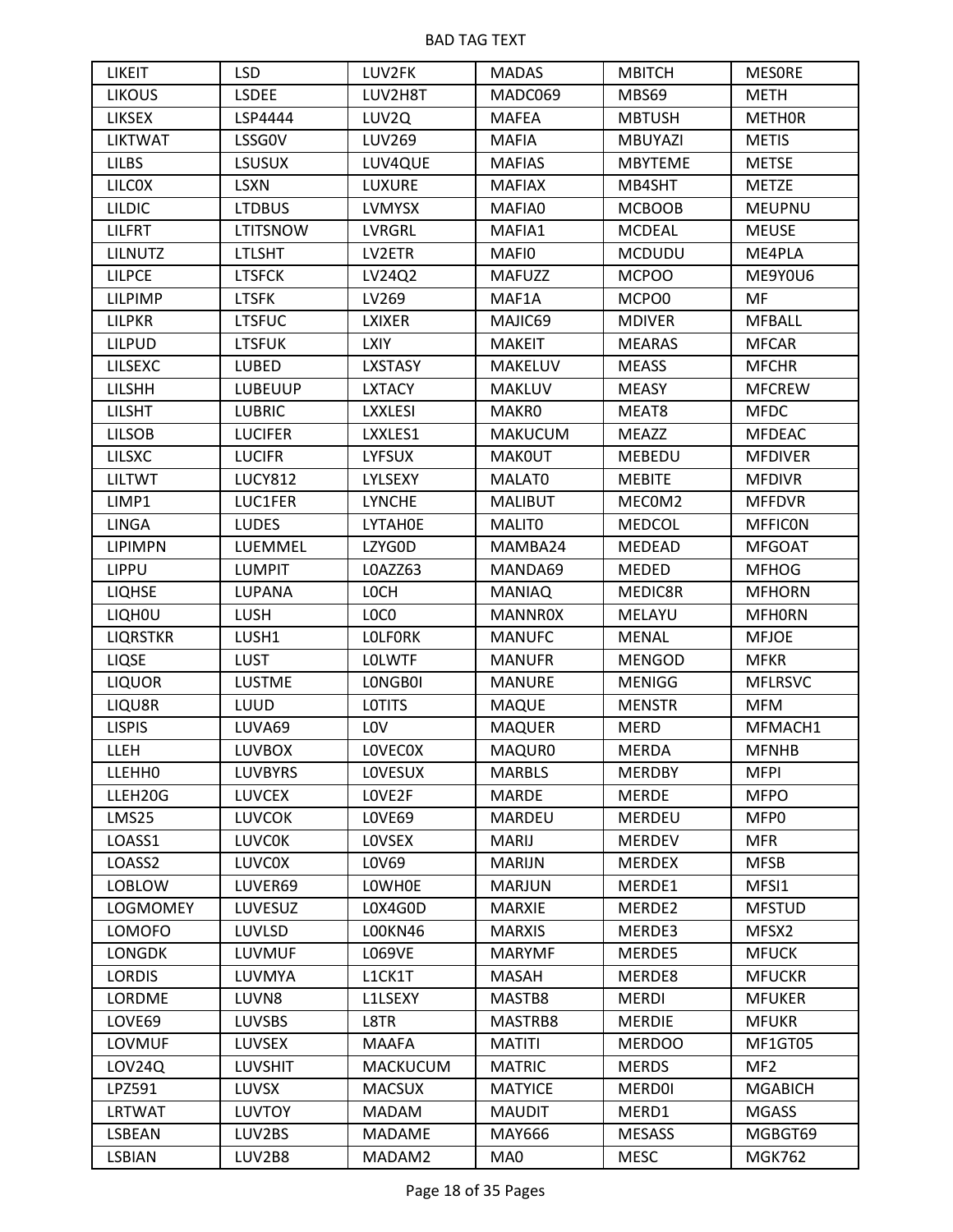| MGSUX1            | <b>MOONU</b>   | <b>MSBICH</b>   | MUFER1          | <b>MYBS</b>      | <b>MYSTUD</b>     |
|-------------------|----------------|-----------------|-----------------|------------------|-------------------|
| <b>MGUNS</b>      | <b>MOORSH</b>  | <b>MSBTCH</b>   | <b>MUFF</b>     | <b>MYBUNS</b>    | <b>MYTAIL</b>     |
| <b>MHOFU</b>      | <b>MOPIMPN</b> | <b>MSBUNS</b>   | <b>MUFFBR</b>   | <b>MYBUNZ</b>    | <b>MYTRD</b>      |
| <b>MIASUK</b>     | <b>MORASS</b>  | MSCUT1          | <b>MUFFDIVR</b> | <b>MYBURO</b>    | MYWHT0            |
| MIBOCHO           | <b>MORBRN</b>  | MSC00N          | <b>MUFFDVR</b>  | <b>MYCRAP</b>    | MYYAH00           |
| <b>MICULO</b>     | <b>MORCUM</b>  | MSDAM0          | <b>MUFFER</b>   | <b>MYCUL</b>     | MY0H0             |
| <b>MICUZI</b>     | <b>MORHSE</b>  | MSDAM2          | <b>MUFFMAN</b>  | <b>MYCUNT</b>    | <b>MYOMFB</b>     |
| <b>MICOCK</b>     | <b>MORKOM</b>  | <b>MSDYKE</b>   | <b>MUFFME</b>   | <b>MYCOCK</b>    | MY1H0E            |
| <b>MIDLIF</b>     | <b>MORKUM</b>  | <b>MSEXYF</b>   | <b>MUFFNZ</b>   | <b>MYDICK</b>    | MY96SS            |
| <b>MIERDA</b>     | <b>MORMUF</b>  | <b>MSFUZZ</b>   | <b>MUFFOK</b>   | <b>MYDINGHT</b>  | MZJU1CY           |
| <b>MIESS</b>      | <b>MORSEX</b>  | <b>MSGAY</b>    | <b>MUFFPU</b>   | <b>MYDRUG</b>    | <b>MZKILO</b>     |
| <b>MIETZE</b>     | <b>MOSOB</b>   | <b>MSIPEE</b>   | <b>MUFFUR</b>   | <b>MYDYKE</b>    | <b>MZMUFF</b>     |
| <b>MIFUKU</b>     | <b>MOWFO</b>   | <b>MSKL</b>     | MUFFY5          | <b>MYELLO</b>    | MZPYT84           |
| <b>MIHOLE</b>     | <b>MPRICK</b>  | MSL0H2U         | MUFF1           | <b>MYELLO</b>    | <b>MZSEXI</b>     |
| MIIH <sub>0</sub> | <b>MRAHOL</b>  | <b>MSMEXY</b>   | MUFF69          | <b>MYFNTC</b>    | M0B               |
| MIKE69            | <b>MRASHO</b>  | <b>MSMUFF</b>   | MUFF81          | MYFN66           | M0B INC           |
| <b>MIKFIN</b>     | <b>MRAZI</b>   | <b>MSPEE</b>    | MUFF83          | <b>MYFXS</b>     | <b>MOBCHS</b>     |
| MIKUN1            | <b>MRBATE</b>  | <b>MSPUD</b>    | MUFF87          | <b>MYGOD</b>     | <b>MODESS</b>     |
| <b>MILKAS</b>     | <b>MRBLDYT</b> | MSP2U           | MUFKA2          | <b>MYGSP0T</b>   | <b>MODICE</b>     |
| <b>MILKME</b>     | <b>MRBONG</b>  | <b>MSSASS</b>   | <b>MUFLUV</b>   | MYH <sub>0</sub> | M0EH0             |
| <b>MINIPD</b>     | MRBS50         | <b>MSSEXI</b>   | <b>MUFMAN</b>   | MYH0E            | <b>MOESE</b>      |
| <b>MINNA</b>      | MRBS50         | <b>MSSHIT</b>   | <b>MUFOVR</b>   | MYH0TY           | M <sub>OF</sub> O |
| <b>MINNEA</b>     | <b>MRDHON</b>  | <b>MSSOB</b>    | <b>MUFTRK</b>   | <b>MYIONU</b>    | M0H0E             |
| <b>MINPAD</b>     | <b>MREMMA</b>  | <b>MSTITZ</b>   | <b>MUFU</b>     | <b>MYIQ</b>      | M0IST1            |
| <b>MINTIE</b>     | <b>MRGLOCK</b> | MSTRB8          | MUF4ME          | <b>MYIUD</b>     | <b>MOLA</b>       |
| <b>MINUTS</b>     | <b>MRGOD</b>   | <b>MSTXLGZ</b>  | MUGDH0          | MYLILH0          | <b>MOME</b>       |
| MISHI1            | <b>MRHUMP</b>  | MS2DMGD         | <b>MUGGER</b>   | <b>MYLOOD</b>    | <b>MOMER</b>      |
| <b>MISSEX</b>     | <b>MRJPNME</b> | MTP69           | <b>MUGGUF</b>   | <b>MYMFM</b>     | <b>MOMSER</b>     |
| <b>MISTASS</b>    | <b>MRLSD</b>   | <b>MTYMUF</b>   | <b>MUHFUH</b>   | <b>MYMOFO</b>    | <b>MOMZAI</b>     |
| <b>MISUX</b>      | <b>MRLUDE</b>  | <b>MUCI</b>     | <b>MUK</b>      | <b>MYMUFC</b>    | M0MZA1            |
| <b>MI69SS</b>     | <b>MRNASTY</b> | <b>MUCKIT</b>   | <b>MUKIE</b>    | <b>MYMUFF</b>    | M0M747            |
| MJS11             | <b>MRPEE</b>   | <b>MUCOUS</b>   | <b>MUKK</b>     | MYM0F0           | <b>MONCUL</b>     |
| <b>MKSHTHPN</b>   | <b>MRPIMP</b>  | <b>MUDHO</b>    | <b>MUKMUK</b>   | <b>MYMONTE</b>   | <b>MOREASS</b>    |
| MK4U2             | <b>MRPMF</b>   | <b>MUDH0E</b>   | <b>MULDIK</b>   | <b>MYNUKI</b>    | <b>MORF</b>       |
| MMF81             | <b>MRPUD</b>   | <b>MUFBME</b>   | <b>MUMKA</b>    | <b>MYNUT</b>     | <b>MORFIA</b>     |
| MM357             | <b>MRSCREN</b> | <b>MUFBUF</b>   | <b>MUMZER</b>   | <b>MYNUTTZ</b>   | MORH55            |
| <b>MODOPE</b>     | <b>MRSCOP</b>  | <b>MUFCOK</b>   | <b>MUNSMA</b>   | <b>MYODB</b>     | <b>MORPH</b>      |
| <b>MOEFO</b>      | <b>MRSDRTY</b> | MUFC1           | <b>MURDER</b>   | <b>MYPOOP</b>    | <b>MOSHKY</b>     |
| <b>MOEFOE</b>     | <b>MRSEX</b>   | MUFC2           | <b>MURDERD</b>  | <b>MYPRIC</b>    | M0SH8ED           |
| <b>MOEFOW</b>     | <b>MRSEZZ</b>  | MUFC3           | MURD3R          | <b>MYPUKE</b>    | <b>MOUNTME</b>    |
| <b>MOEFO</b>      | <b>MRSGOD</b>  | MUFC4           | <b>MUTHA</b>    | <b>MYPUTA</b>    | M00CAH            |
| <b>MOFO</b>       | <b>MRSHIT</b>  | <b>MUFDIE</b>   | <b>MUTINY</b>   | <b>MYQQQQ</b>    | <b>MOONER</b>     |
| <b>MOFOE</b>      | <b>MRSLICK</b> | <b>MUFDIV</b>   | <b>MUVFCK</b>   | <b>MYQUIF</b>    | M069              |
| <b>MOFOZ</b>      | <b>MRSMF</b>   | <b>MUFDIVER</b> | <b>MUVFKR</b>   | MYSER8U          | M1ALL0            |
| MOFO55            | MRSMF1         | <b>MUFDIVR</b>  | <b>MUVFUC</b>   | <b>MYSEXT</b>    | M1NNA             |
| MOFO80            | <b>MRWANG</b>  | <b>MUFDUR</b>   | <b>MUVFUK</b>   | <b>MYSHIT</b>    | M1NNEA            |
| MOFO80            | MSAGR0         | <b>MUFDVR</b>   | <b>MYASS</b>    | <b>MYSHT</b>     | M3F               |
| <b>MOONEY</b>     | <b>MSARS</b>   | <b>MUFDYV</b>   | <b>MYBADDD</b>  | <b>MYSHYT</b>    | M4PLAY            |
| <b>MOONME</b>     | <b>MSBCHE</b>  | <b>MUFEE</b>    | <b>MYBM</b>     | <b>MYSOB</b>     | M8SWAP            |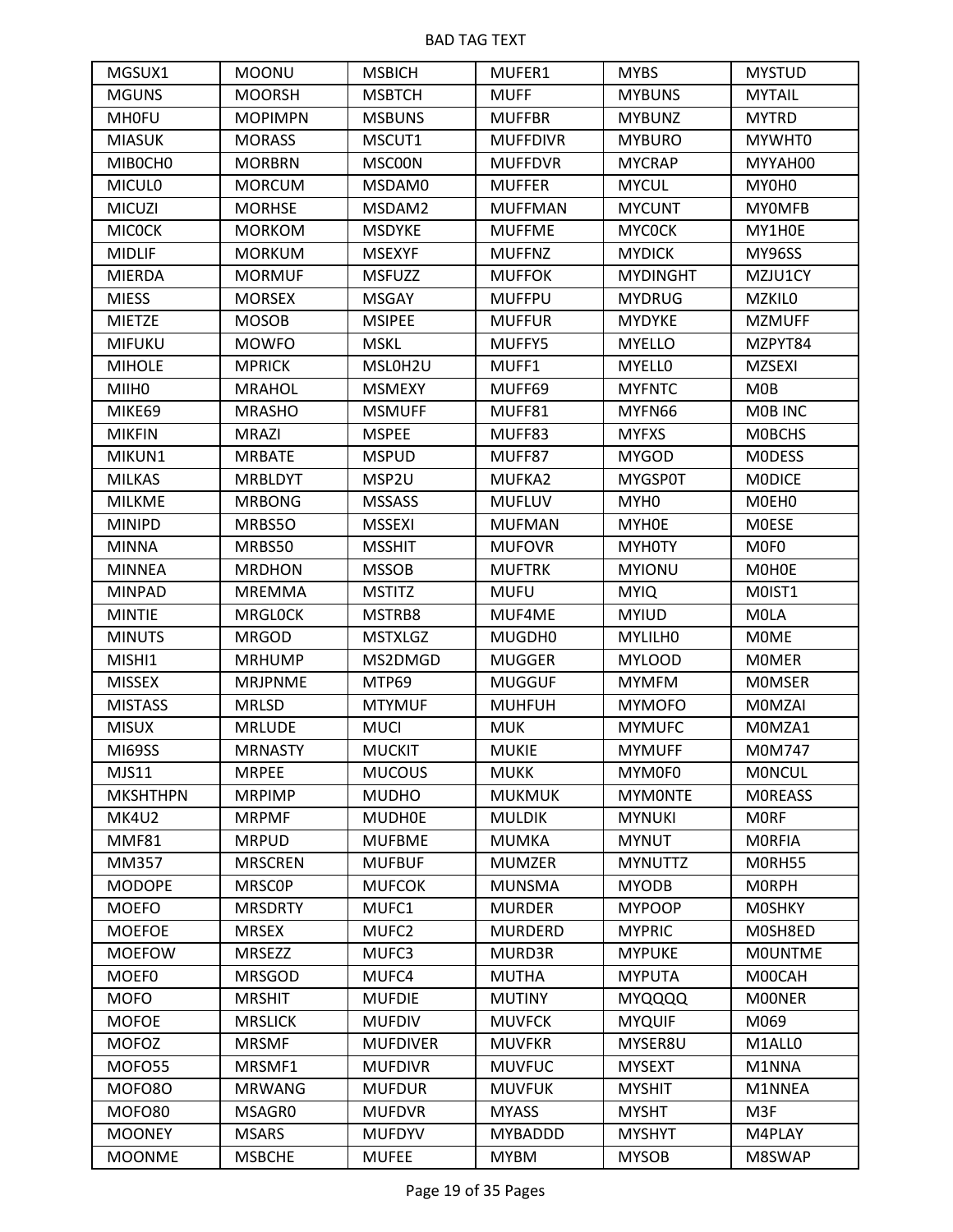| M8SWOP             | <b>NEWTAG</b>   | <b>NOOKE</b>   | <b>NUKY</b>        | N01FCK                        | <b>OLFART</b>   |
|--------------------|-----------------|----------------|--------------------|-------------------------------|-----------------|
| M84RENT            | <b>NEWTER</b>   | <b>NOOKEE</b>  | <b>NUMMER</b>      | N02HIT                        | <b>OLSB</b>     |
| M84SALE            | NEW69Z          | <b>NOOKER</b>  | <b>NUMNTS</b>      | N1TTHIS1                      | <b>OMERDA</b>   |
| <b>NAKDCAT</b>     | NE14G0D         | <b>NOOKEY</b>  | <b>NUMNUT</b>      | N2SUXS                        | <b>OMERDE</b>   |
| <b>NAKED</b>       | NE14SX          | <b>NOOKIE</b>  | <b>NUMNUTS</b>     | N <sub>2</sub> X <sub>S</sub> | <b>ONASID</b>   |
| <b>NAKKIN</b>      | NE146T9         | <b>NOOKII</b>  | NUM1BS             | N24PLA                        | <b>ONEBMF</b>   |
| <b>NANI666</b>     | <b>NE1469</b>   | <b>NOOKY</b>   | <b>NUTBSTR</b>     | N24PLAY                       | <b>ONETATER</b> |
| <b>NARC</b>        | <b>NFA4295</b>  | <b>NOPOHO</b>  | <b>NUTER</b>       | N24PLY                        | ONHARD          |
| <b>NARCO</b>       | <b>NFM</b>      | <b>NORAW</b>   | <b>NUTERD</b>      | <b>N26T9S</b>                 | <b>ONMYAS</b>   |
| NASH69             | <b>NFUCK</b>    | <b>NOSHIQ</b>  | <b>NUTGURL</b>     | N3GR0                         | <b>ONPOLE</b>   |
| NASTE <sub>2</sub> | NGAP00L         | <b>NOSHT</b>   | <b>NUTSUP</b>      | N4QS2                         | ONSTUD          |
| NASTE95            | NGBD0GS         | <b>NOTAIL</b>  | <b>NUT220</b>      | <b>OBARF</b>                  | <b>ONUNEZ</b>   |
| <b>NASTG</b>       | <b>NGRGT</b>    | <b>NOTGAY</b>  | <b>NVSTGTR</b>     | <b>OBITCH</b>                 | <b>OOBARF</b>   |
| NASTGT0            | <b>NGROPLS</b>  | <b>NOTSOB</b>  | <b>NVSXYK</b>      | <b>OBYTCH</b>                 | <b>OOHSHT</b>   |
| <b>NASTVET</b>     | <b>NGTGR</b>    | <b>NOWSEX</b>  | NXTAC7             | <b>OCACA</b>                  | 000             |
| <b>NASTYG</b>      | <b>NGYSOB</b>   | NO169          | NXTC <sub>2</sub>  | <b>OCHIT</b>                  | 0000            |
| NASTY01            | <b>NHEAT</b>    | NO5HIT         | NYC4Q              | ODLID                         | 00000           |
| NASTY2             | NHEAT2          | <b>NO694U</b>  | <b>NYG</b>         | ODLIDU                        | 000000          |
| NASTY96            | <b>NICBLO</b>   | <b>NSEX</b>    | NYH00D             | <b>OEATME</b>                 | <b>OPHUCK</b>   |
| NAST67             | <b>NICHUH</b>   | <b>NSXCHIK</b> | <b>NYMPH</b>       | <b>OFUCK</b>                  | <b>OPILE</b>    |
| <b>NATGRD</b>      | <b>NIG</b>      | <b>NTCCOP</b>  | <b>NYMPHE</b>      | <b>OGASM</b>                  | <b>OPNYDR</b>   |
| <b>NAVET</b>       | <b>NIGER</b>    | <b>NUBENQN</b> | <b>NYMPHO</b>      | <b>OGAZUM</b>                 | <b>OPPOT</b>    |
| <b>NAVOT</b>       | <b>NIGG</b>     | <b>NUBILE</b>  | NYMPH <sub>0</sub> | <b>OGEEZ</b>                  | <b>OPUTZ</b>    |
| <b>NAZI</b>        | <b>NIGGAR</b>   | <b>NUBNQWN</b> | <b>NYPD</b>        | <b>OHBARF</b>                 | <b>OPUTZY</b>   |
| <b>NAZIK</b>       | <b>NIGGER</b>   | NUB00TY        | <b>NYSASS</b>      | <b>OHCHIT</b>                 | OPUTZ1          |
| <b>NAZIMR</b>      | <b>NIGGIR</b>   | <b>NUCHI</b>   | <b>NYYSUX</b>      | OHEL                          | OP8             |
| NAZIR7             | <b>NIGHAT</b>   | <b>NUCHIE</b>  | NY922PD            | <b>OHELL</b>                  | ORALP           |
| NAZI77             | <b>NIGRA</b>    | <b>NUCKY</b>   | <b>NOBULL</b>      | OHGAWD                        | ORAL6           |
| NAZ1               | <b>NIGSUE</b>   | NUCK93         | <b>NOBUNS</b>      | <b>OHGEEZ</b>                 | ORAL6X          |
| <b>NA0MI69</b>     | <b>NIMPHO</b>   | <b>NUDDEE</b>  | <b>NOCHET</b>      | <b>OHHELL</b>                 | ORGASM          |
| <b>NBITCH</b>      | <b>NIPLES</b>   | <b>NUDE</b>    | <b>NOCKERS</b>     | <b>OHKAKA</b>                 | ORGAZM          |
| NBR1HKR            | <b>NIPPLE</b>   | <b>NUDEEP</b>  | <b>NOCKRS</b>      | <b>OHKWAP</b>                 | <b>ORGY</b>     |
| <b>NCSLAVE</b>     | <b>NIPTOY</b>   | <b>NUDIE</b>   | <b>NODIVAB</b>     | <b>OHQQQQ</b>                 | ORGYAL          |
| <b>NDCENT</b>      | <b>NISASS</b>   | <b>NUDIST</b>  | NOHOMO             | <b>OHQUAP</b>                 | ORGY11          |
| NEAL69             | <b>NIYAZ</b>    | <b>NUE</b>     | <b>NONNE</b>       | <b>OHSHI</b>                  | ORGY2           |
| <b>NEAL6946</b>    | <b>NKLBLO</b>   | NUFC1          | <b>NONSEX</b>      | <b>OHSHIT</b>                 | ORGY42          |
| NEGA0              | <b>NMAD</b>     | <b>NUG</b>     | <b>NONUKE</b>      | <b>OHSHT</b>                  | ORGZ            |
| <b>NEGGER</b>      | <b>NMBNTS</b>   | <b>NUKEE</b>   | <b>NOPCPLZ</b>     | <b>OHSIT</b>                  | ORG42           |
| <b>NEGGR</b>       | <b>NMBNUT</b>   | <b>NUKEIT</b>  | <b>NOROM</b>       | OHSIT <sub>2</sub>            | <b>ORLSXX</b>   |
| <b>NEGRA</b>       | <b>NOBUNS</b>   | <b>NUKEM</b>   | <b>NOSHIT</b>      | <b>OICUPP</b>                 | <b>ORNYI</b>    |
| <b>NEGRE</b>       | <b>NOBUTS</b>   | <b>NUKESO</b>  | <b>NOSHT</b>       | OICUP2                        | ORNY1           |
| NEGR0              | <b>NOCACA</b>   | <b>NUKESO</b>  | <b>NOTIRSH</b>     | OICU81                        | ORRG            |
| <b>NEKED</b>       | <b>NOCHET</b>   | <b>NUKEY</b>   | <b>NOTJAP</b>      | OI812                         | <b>OSEX</b>     |
| <b>NEKID</b>       | <b>NOCHIT</b>   | NUKEY1         | NOTSTR8            | <b>OJEEZ</b>                  | <b>OSHEET</b>   |
| <b>NEKKID</b>      | <b>NOCKRS</b>   | NUKE1          | <b>NOUILL</b>      | <b>OKAKA</b>                  | <b>OSHEIT</b>   |
| <b>NERTS</b>       | <b>NOISEX</b>   | <b>NUKI</b>    | NOX2PLA            | <b>OKEFU</b>                  | <b>OSHHIT</b>   |
| <b>NEUTER</b>      | <b>NOISOB</b>   | <b>NUKIE</b>   | <b>NOOKIE</b>      | <b>OKSUKR</b>                 | <b>OSHIT</b>    |
| <b>NEWBOX</b>      | <b>NOLATX</b>   | <b>NUKIEE</b>  | NOOKY              | <b>OLDFART</b>                | <b>OSHITI</b>   |
| <b>NEWKEE</b>      | <b>NOLIMITS</b> | <b>NUKIME</b>  | NOOK1E             | <b>OLDFRT</b>                 | <b>OSIT</b>     |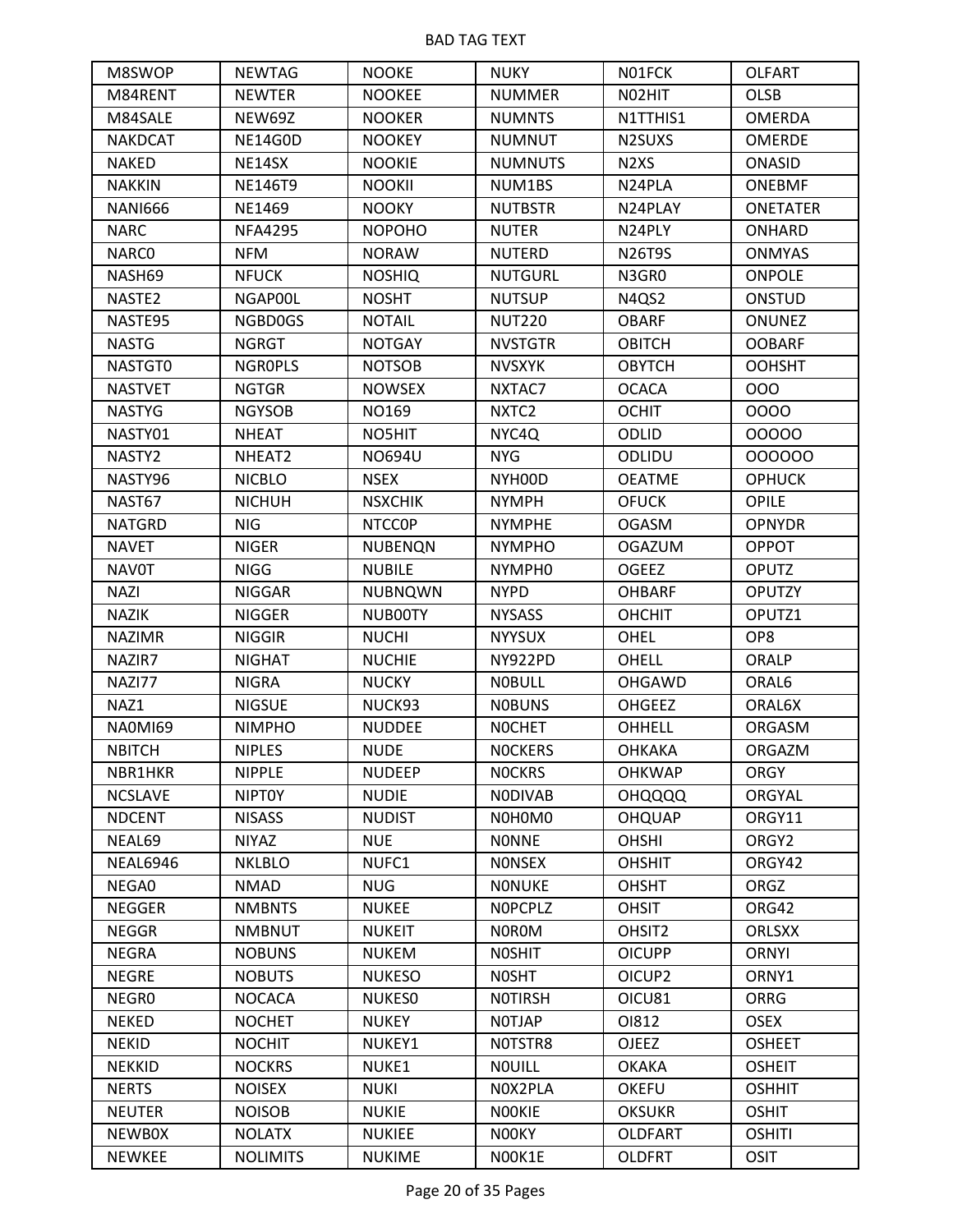| OTAY69            | PEDERI         | PENUS8         | PHAQU2         | PHQ <sub>2</sub> | <b>PILKFTW</b> |
|-------------------|----------------|----------------|----------------|------------------|----------------|
| OUA12             | PEE            | PENUS9         | PHAQ11         | PHQ77            | <b>PILLOCK</b> |
| <b>OUW601</b>     | PEEANT         | <b>PENYEN</b>  | PHAQ2          | <b>PHRQ</b>      | <b>PILPSR</b>  |
| OU8IT2            | PEED           | <b>PEN15</b>   | PHARQUE        | <b>PHRRRT</b>    | <b>PILPUSR</b> |
| <b>OU81</b>       | PEEDADU        | <b>PEONME</b>  | PHART          | <b>PHRRTZ</b>    | PIMMEL         |
| OU81TO            | <b>PEEDOC</b>  | PEONU          | <b>PHARTS</b>  | <b>PHRUCK</b>    | PIMP           |
| <b>OU812</b>      | <b>PEEKOP</b>  | <b>PEONVA</b>  | <b>PHATAS</b>  | <b>PHUCDUP</b>   | PIMPALA        |
| <b>OVERYZ</b>     | <b>PEELEE</b>  | <b>PEPRHD</b>  | <b>PHATAZ</b>  | PHUCHU           | PIMPCRU        |
| <b>OWTAZ</b>      | PEEPEE         | <b>PERVER</b>  | <b>PHATB</b>   | <b>PHUCIT</b>    | PIMPDADY       |
| O2BWET            | <b>PEEPOT</b>  | <b>PERVERT</b> | <b>PHATFUK</b> | <b>PHUCK</b>     | <b>PIMPEN</b>  |
| 02Q4U             | PEESHY         | <b>PERVRT</b>  | PHATGAL        | <b>PHUCKE</b>    | PIMPF25        |
| O4Q               | PEESZ          | <b>PETARD</b>  | PHATGUL        | <b>PHUCKIT</b>   | <b>PIMPIN</b>  |
| O <sub>4</sub> QT | PEEU           | <b>PETEUX</b>  | PHAUQU         | <b>PHUCKT</b>    | <b>PIMPINS</b> |
| <b>04Q2</b>       | PEEYOU         | <b>PETSEC</b>  | PHAWKU         | PHUCKU           | PIMPIN2        |
| O5HIT             | PEEZ           | PETU           | <b>PHAWQ</b>   | PHUCK2           | <b>PIMPIT</b>  |
| <b>PACHU</b>      | <b>PEEOFF</b>  | <b>PETOCU</b>  | <b>PHBOYS</b>  | PHUCQU           | <b>PIMPJ</b>   |
| PAGAN             | PEE1           | <b>PETOIR</b>  | <b>PHCAWF</b>  | <b>PHUCT</b>     | <b>PIMPN</b>   |
| <b>PAINE</b>      | PEE2           | PEU            | <b>PHCK</b>    | PHUCU            | PIMPN8EZ       |
| PAKI              | PEE3           | <b>PEVERT</b>  | <b>PHCKME</b>  | <b>PHUCUE</b>    | <b>PIMPY</b>   |
| <b>PALGAY</b>     | <b>PEGASS</b>  | <b>PEYOTE</b>  | <b>PHCKU</b>   | PHUCU2           | PIMP0          |
| <b>PALITO</b>     | <b>PEJOC</b>   | PEYOT2         | <b>PHCKUS</b>  | PHUG             | PIMP07         |
| PANGOD            | <b>PEK</b>     | <b>PEOCUL</b>  | <b>PHENIE</b>  | <b>PHUGIT</b>    | PIMP1          |
| PANGOD            | <b>PEKKAR</b>  | PEONU          | <b>PHEOF</b>   | <b>PHUGUE</b>    | PIMP2          |
| <b>PAPAFK</b>     | <b>PEKKER</b>  | <b>PEOQ</b>    | <b>PHHRRT</b>  | PHUGU2           | PIMP54         |
| PAPAS69           | PELADO         | PE8CGY         | <b>PHILME</b>  | PHUG2            | PIMTOUT        |
| <b>PAPISTY</b>    | PELT81         | PFAGS          | PHILME2        | <b>PHUHQ</b>     | <b>PINGA</b>   |
| PASGAS            | PENAS8         | <b>PFINOH</b>  | <b>PHIQUE</b>  | <b>PHUKET</b>    | PINGAN         |
| <b>PASNGAS</b>    | PENAS9         | <b>PFOKJO</b>  | <b>PHKNA</b>   | PHUKHU           | PINIS1         |
| PASSGAS           | PENEZ          | <b>PFREE</b>   | PHKU           | <b>PHUKIT</b>    | PINIS2         |
| <b>PATGNFN</b>    | <b>PENIEN</b>  | PFU            | <b>PHOCKT</b>  | PHUKNA           | PINIS3         |
| PATZ8I            | <b>PENILVR</b> | <b>PFUCK</b>   | PHOQUE         | PHUKU            | PINIS4         |
| PAT <sub>0</sub>  | <b>PENIS</b>   | <b>PFUGIT</b>  | PHORQ2         | PHUKU2           | PINIS5         |
| <b>PAYLAY</b>     | PENIS1         | <b>PFUNK</b>   | <b>PHOUKA</b>  | PHUQ             | PINIS6         |
| PAZGAS            | PENIS2         | <b>PFUOFF</b>  | <b>PHQ</b>     | PHUQIT           | PINIS7         |
| PBITCH            | PENIS3         | PFY0U          | PHQAWL         | PHUQU            | PINIS8         |
| PB4ICU            | PENIS4         | <b>PFOFF</b>   | <b>PHQDEB</b>  | PHUQUE           | PINIS9         |
| PB41CU            | PENIS5         | PFORTE         | <b>PHQIRAQ</b> | PHUQUU           | <b>PINKAS</b>  |
| <b>PCKER</b>      | PENIS6         | PGHFN1         | <b>PHQIT</b>   | PHUQ2            | <b>PINKXTC</b> |
| <b>PCOFAS</b>     | PENIS7         | <b>PGICE</b>   | <b>PHQOFF</b>  | PHUQ4            | <b>PINKO</b>   |
| <b>PCOFCK</b>     | PENIS8         | <b>PHACUE</b>  | <b>PHQTOO</b>  | <b>PHUX</b>      | <b>PINSEL</b>  |
| <b>PCOCK</b>      | PENIS9         | <b>PHALAS</b>  | PHQU           | <b>PHOCKT</b>    | <b>PIPI</b>    |
| PDQ69             | <b>PENUS</b>   | PHALIK         | PHQUE          | PHOEF            | <b>PIPIS</b>   |
| <b>PDOFF</b>      | PENUS1         | <b>PHALLUS</b> | PHQUE1         | PHORQ2           | PIPN8EZ        |
| PD <sub>0</sub> G | PENUS2         | <b>PHALUS</b>  | PHQUE2         | <b>PICKAS</b>    | <b>PIPPN</b>   |
| PEAONU            | PENUS3         | PHAQ           | PHQUII         | <b>PICSOFU</b>   | <b>PIS</b>     |
| <b>PEAPOT</b>     | PENUS4         | PHAQGM         | PHQUIT         | PIDG0D           | <b>PISANT</b>  |
| PEAONU            | PENUS5         | PHAQTO         | <b>PHQUS</b>   | PIEID            | <b>PISEUX</b>  |
| <b>PECKER</b>     | PENUS6         | PHAQTU         | PHQYOU         | <b>PIEZ</b>      | <b>PISHER</b>  |
| <b>PECKR</b>      | PENUS7         | PHAQUE         | PHQ1           | PIKA69           | <b>PISHR</b>   |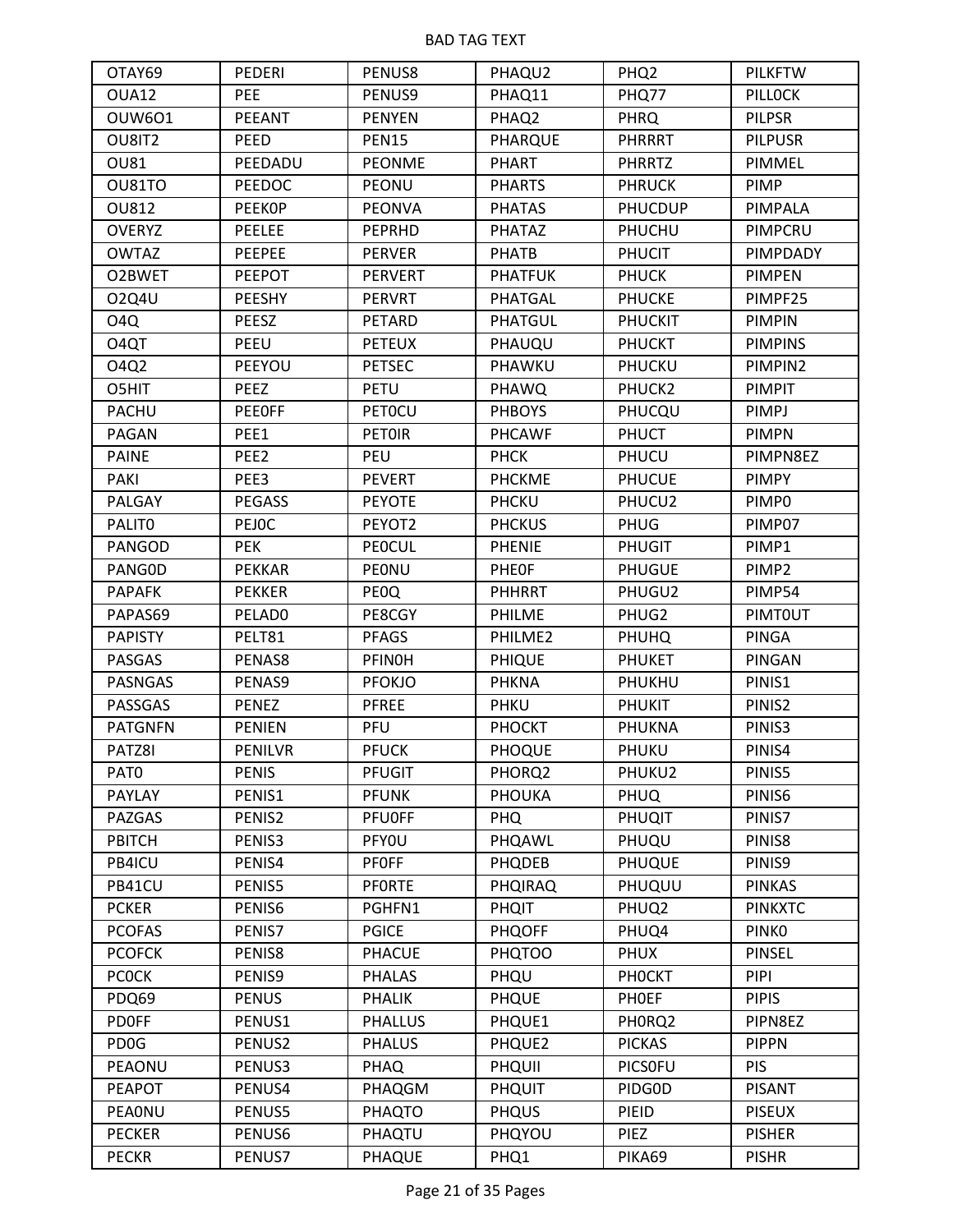| <b>PISOFF</b>  | <b>PMPR</b>     | <b>POOTAY</b>     | <b>PRICK</b>    | <b>PUCHAS</b>  | <b>PULLCOX</b> |
|----------------|-----------------|-------------------|-----------------|----------------|----------------|
| <b>PISONU</b>  | <b>PMPRYD</b>   | <b>POOZEI</b>     | <b>PRIK</b>     | <b>PUCHKE</b>  | <b>PUMPHER</b> |
| <b>PISS</b>    | PMPR1           | POOZE1            | <b>PRIKIN</b>   | <b>PUCHKI</b>  | <b>PUMPME</b>  |
| <b>PISSAT</b>  | <b>PMPSHT</b>   | <b>POOZY</b>      | <b>PRISSPOT</b> | <b>PUCHVW</b>  | <b>PUNJAB</b>  |
| <b>PISSE</b>   | <b>PMPSTRS</b>  | <b>PORBLK</b>     | <b>PRNPRL</b>   | <b>PUCI</b>    | <b>PUNONY</b>  |
| <b>PISSER</b>  | <b>PMPWGN</b>   | <b>PORKI</b>      | <b>PRSI</b>     | <b>PUCK</b>    | <b>PUNTANG</b> |
| <b>PISSIE</b>  | PMP04           | <b>PORNE</b>      | <b>PRUEGEL</b>  | <b>PUCKGRL</b> | <b>PUREBS</b>  |
| <b>PISSOF</b>  | PMP8EZ          | <b>PORNO</b>      | <b>PRVERT</b>   | <b>PUCKME</b>  | <b>PURESX</b>  |
| <b>PISSPOT</b> | <b>PMSGUN</b>   | <b>PORNOE</b>     | <b>PRVRT</b>    | <b>PUCKU</b>   | <b>PUREVL</b>  |
| <b>PISSY</b>   | <b>PMSYES</b>   | <b>PORNOP</b>     | <b>PROSSI</b>   | <b>PUCKOFF</b> | <b>PURFUK</b>  |
| <b>PISSYC</b>  | <b>PMS666</b>   | <b>PORNOS</b>     | PROSSY          | PUCK7          | <b>PURFUX</b>  |
| <b>PISSOF</b>  | PMS9II          | PORNO1            | <b>PROSTI</b>   | <b>PUCLE</b>   | <b>PURP</b>    |
| <b>PISSOFF</b> | <b>PNIS</b>     | <b>PORUNO</b>     | <b>PROSTY</b>   | <b>PUCU</b>    | PURP1          |
| <b>PISSOI</b>  | PNITWO          | <b>POSASI</b>     | PR069           | <b>PUDARD</b>  | <b>PUS</b>     |
| PISSONU        | PNITW0          | <b>POSSEI</b>     | <b>PSANT</b>    | <b>PUDC</b>    | <b>PUSA</b>    |
| <b>PISTA</b>   | <b>PNKPSYK</b>  | <b>POSSI</b>      | <b>PSDICK</b>   | <b>PUDCAB</b>  | <b>PUSANP</b>  |
| <b>PISTOF</b>  | <b>PNKROCK</b>  | POT               | PSEX69          | <b>PUDD</b>    | <b>PUSEE</b>   |
| <b>PISTOF</b>  | PNK08           | <b>POTANG</b>     | <b>PSFSHT</b>   | <b>PUDDA</b>   | <b>PUSFCE</b>  |
| <b>PISTOLE</b> | <b>PNOI</b>     | <b>POTHED</b>     | <b>PSHR</b>     | <b>PUDDAR</b>  | <b>PUSHER</b>  |
| <b>PISOFF</b>  | <b>PNORNY</b>   | <b>POTMAN</b>     | <b>PSONYA</b>   | <b>PUDDER</b>  | <b>PUSHI</b>   |
| PIS1           | <b>PNSNV</b>    | <b>POTSOK</b>     | <b>PSSANT</b>   | <b>PUDDS</b>   | <b>PUSI</b>    |
| PI5TA          | PNTANG          | <b>POTTE</b>      | <b>PSSOFF</b>   | <b>PUDDU</b>   | <b>PUSIE</b>   |
| <b>PKRCKR</b>  | <b>PNTDRPA</b>  | <b>POTTI</b>      | PSSONU          | <b>PUDDUM</b>  | PUSIE8         |
| PKR69          | <b>PNTYPLR</b>  | POT <sub>13</sub> | <b>PSTOFF</b>   | <b>PUDDYW</b>  | <b>PUSS</b>    |
| <b>PKTAS</b>   | <b>PNUKIE</b>   | POT4ME            | <b>PSTOFF</b>   | PUDD1          | <b>PUSSAS</b>  |
| PLANKED        | PNUSNV          | POURQU01          | <b>PSURX</b>    | <b>PUDEND</b>  | <b>PUSSAY</b>  |
| <b>PLANKT</b>  | <b>PNUSS</b>    | POUYOU            | <b>PSY</b>      | <b>PUDIES</b>  | <b>PUSSE</b>   |
| <b>PLAYTME</b> | PODGOD          | <b>PPCACA</b>     | PSYANAL         | <b>PUDLEY</b>  | <b>PUSSI</b>   |
| PLAY4          | PODNAI          | PPDUDU            | PSYCH069        | <b>PUDMO</b>   | <b>PUSSIE</b>  |
| PLAY69         | <b>PONIT</b>    | PPGAL             | <b>PSYCUM</b>   | <b>PUDS</b>    | <b>PUSSIN</b>  |
| <b>PLQ</b>     | <b>PONLA</b>    | <b>PPIS</b>       | <b>PSYDR</b>    | <b>PUDSIE</b>  | <b>PUSSKZ</b>  |
| <b>PLTYPUS</b> | PONU            | PPKAKA            | <b>PSYWGN</b>   | <b>PUDSVW</b>  | <b>PUSSMD</b>  |
| <b>PLUCK</b>   | PONU2           | PPLE8ER           | <b>PTANG</b>    | <b>PUDSY</b>   | <b>PUSSS</b>   |
| <b>PLUGIT</b>  | <b>PONVA</b>    | PPNOW             | <b>PTWANG</b>   | <b>PUDWOD</b>  | <b>PUSSY</b>   |
| PLUG11         | <b>PONYA</b>    | PPNUT             | <b>PUBERE</b>   | <b>PUDZ</b>    | <b>PUSSYZ</b>  |
| <b>PLYA</b>    | <b>POOBUT</b>   | <b>PPONE</b>      | <b>PUBERT</b>   | PUD1           | PUSSY3         |
| PLYGRL         | <b>POOHAPNS</b> | PPONU             | <b>PUBERTY</b>  | <b>PUEASY</b>  | PUSSY8         |
| <b>PLZDYE</b>  | <b>POOHTA</b>   | <b>PPTWAT</b>     | <b>PUBES</b>    | <b>PUFC</b>    | PUSS1E         |
| <b>PLZHATE</b> | POOKN1          | <b>PP21</b>       | PUBES7          | <b>PUFFME</b>  | PUSS21         |
| <b>PLZHRD</b>  | <b>POONER</b>   | PP8               | <b>PUBIC</b>    | <b>PUFFUX</b>  | PUSS69         |
| PL8B0Y         | <b>POOPAS</b>   | <b>PQNA</b>       | <b>PUBIK</b>    | <b>PUFTER</b>  | <b>PUSWIP</b>  |
| <b>PMMMP</b>   | <b>POOPI</b>    | PRAY2ME           | <b>PUBLIX</b>   | <b>PUKA</b>    | <b>PUSZ</b>    |
| <b>PMPDDY</b>  | <b>POORNO</b>   | <b>PRAY714</b>    | <b>PUBRTY</b>   | <b>PUKE</b>    | <b>PUSZEE</b>  |
| <b>PMPDIVA</b> | <b>POOSEA</b>   | <b>PREDATR</b>    | <b>PUCCIE</b>   | <b>PUKEUP</b>  | <b>PUSZZZ</b>  |
| <b>PMPINN</b>  | <b>POOSIE</b>   | <b>PREPUC</b>     | <b>PUCE</b>     | PUKE1          | PUS4ME         |
| <b>PMPJEW</b>  | POOSZ           | <b>PREPUS</b>     | <b>PUCEAU</b>   | <b>PUKOFF</b>  | <b>PUTA</b>    |
| <b>PMPLESS</b> | <b>POOT</b>     | <b>PREVRT</b>     | <b>PUCEL</b>    | <b>PUKU</b>    | <b>PUTAIN</b>  |
| <b>PMPN</b>    | <b>POOTA</b>    | PRIASE            | <b>PUCELE</b>   | <b>PUKOFF</b>  | <b>PUTANG</b>  |
| PMPN8EZ        | POOTAH          | <b>PRIC</b>       | <b>PUCHA</b>    | PUK1           | <b>PUTE</b>    |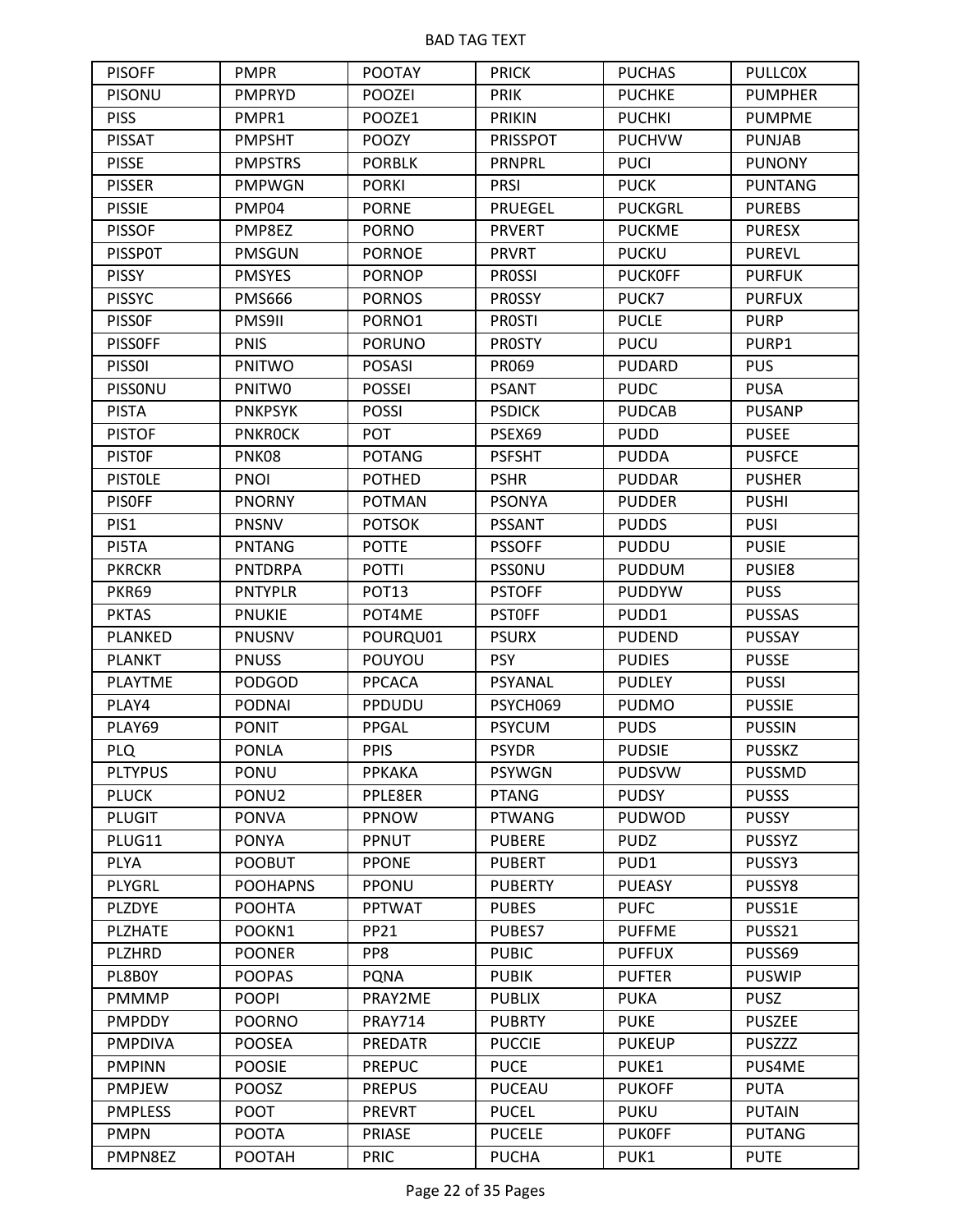| <b>PUTHER</b>     | <b>POLICA</b>     | QUEER          | RAGME          | RAWR77         | <b>REVCOP</b>   |
|-------------------|-------------------|----------------|----------------|----------------|-----------------|
| <b>PUTKE</b>      | <b>POLICE</b>     | QUEER1         | <b>RAGMUF</b>  | <b>RAWSEX</b>  | <b>RFUCK</b>    |
| <b>PUTS</b>       | <b>POLICIA</b>    | QUEER2         | <b>RAGON</b>   | <b>RAWSPEC</b> | <b>RFOXY</b>    |
| <b>PUTSCH</b>     | POLIZE            | QUEER3         | <b>RAGRUG</b>  | <b>RAWTOY</b>  | RGASM           |
| <b>PUTSER</b>     | <b>POLOK</b>      | QUEER4         | <b>RAGSOFF</b> | RAWZ           | RGAZM           |
| <b>PUTSEY</b>     | POMOFO            | QUEER5         | <b>RAGSON</b>  | RAWZ28         | <b>RHORNY</b>   |
| PUTSY2            | <b>PONTNG</b>     | QUEER6         | RAGS11         | RAW1           | RIDEIT          |
| PUTSZU            | PONU              | QUEER7         | <b>RAIDUC</b>  | RAW2           | <b>RIDEME</b>   |
| <b>PUTTANA</b>    | <b>PORNO</b>      | QUEER8         | <b>RAIDUQ</b>  | RAW77          | <b>RIDETHIS</b> |
| <b>PUTTZ</b>      | <b>PORQUOI</b>    | QUEER9         | <b>RAMA</b>    | RAYA69         | RIEMEN          |
| <b>PUTTZY</b>     | P0T               | <b>QUENEZ</b>  | RAMEM          | <b>RAYOVAC</b> | RILYED          |
| PUTTZ3            | POTHED            | QUEQUE         | RAMIT          | RAZHEL         | <b>RIMJOB</b>   |
| <b>PUTUKE</b>     | <b>POTOCU</b>     | <b>QUER</b>    | RAMIT1         | RAZHELL        | <b>RIMJOB</b>   |
| <b>PUTYKE</b>     | P0T4ME            | <b>QUEREZ</b>  | RAMIT2         | RAZZL          | <b>RISHIT</b>   |
| <b>PUTZ</b>       | <b>POUX</b>       | QUEUE          | <b>RAMJOB</b>  | <b>RBHINE</b>  | <b>RISKAY</b>   |
| <b>PUTZER</b>     | <b>POOFTER</b>    | <b>QUEUES</b>  | <b>RAMMIT</b>  | <b>RBITCH</b>  | RITZE           |
| <b>PUTZING</b>    | POOHSHT           | <b>QUEUEZ</b>  | RAMROD2        | <b>RBNSCRW</b> | <b>RIOT</b>     |
| <b>PUTZR</b>      | <b>POONER</b>     | <b>QUICKE</b>  | <b>RAMSIT</b>  | RCEH8TR        | <b>RKSOFF</b>   |
| <b>PUTZSR</b>     | POOP              | <b>QUICKI</b>  | RAM2NI         | <b>RCHBTCH</b> | RK2PUSS         |
| <b>PUTZY</b>      | <b>POOSIE</b>     | QUIDAM         | RANZER         | <b>RC10</b>    | <b>RLYWTF</b>   |
| <b>PUTZZ</b>      | P1MP              | <b>QUIF</b>    | <b>RAPE</b>    | <b>RDDEVIL</b> | RMB69           |
| PUTZ2             | P1MPUN            | <b>QUIFF</b>   | <b>RAPEHER</b> | RDNBIG1        | RMNOUT          |
| PUTZ21            | P1MP7             | <b>QUIKMF</b>  | RAPEME         | RDRAGE7        | <b>RMNOUT</b>   |
| PUTZ7             | P <sub>1</sub> SS | QUIKY2         | RAPEMI         | RDY2DIE        | <b>ROCHRD</b>   |
| PUTZ9             | P1SSOFF           | <b>QUIKZI</b>  | <b>RAPIST</b>  | REALBS         | <b>ROCKME</b>   |
| PUT <sub>0</sub>  | P1SSONU           | QUIK69         | <b>RAPTUR</b>  | REAL911        | <b>RODNUT</b>   |
| <b>PUTOUT</b>     | P1STA             | <b>QUIM</b>    | RARE69         | <b>REAM</b>    | <b>ROKHRD</b>   |
| <b>PUTOWT</b>     | P <sub>2Q4</sub>  | <b>QUISAIT</b> | <b>RASS</b>    | <b>REAMIT</b>  | <b>ROKOFF</b>   |
| <b>PUUSSS</b>     | P4DAYS            | <b>QUKFUC</b>  | <b>RATFUK</b>  | <b>REBUDDY</b> | <b>ROKUS</b>    |
| <b>PUZETR</b>     | P4ME              | <b>QUKFUK</b>  | <b>RATSAZ</b>  | <b>RECTUM</b>  | <b>ROLLEM</b>   |
| <b>PUZWGN</b>     | QBICHE            | <b>QUKPHKR</b> | <b>RATSBM</b>  | <b>REDBVR</b>  | <b>ROLLIT</b>   |
| PU55Y             | <b>QBITCH</b>     | <b>QUL</b>     | RATZAZ         | <b>REDHOE</b>  | <b>ROTIC</b>    |
| <b>PVERT</b>      | <b>QFORQS</b>     | QUQU           | RAT69          | REDH0T69       | ROTIC1          |
| PYAY2ME           | <b>QFUCK</b>      | QUQUL          | <b>RAWB</b>    | <b>REDRUM</b>  | <b>ROXOFF</b>   |
| <b>PYGFKR</b>     | QHG242            | <b>QUR</b>     | <b>RAWBRED</b> | REDRUM1        | <b>ROXON</b>    |
| PYPJ0B            | <b>QIF</b>        | QWEER          | <b>RAWDHA</b>  | <b>REDSXY</b>  | <b>ROYGOD</b>   |
| <b>PYRICK</b>     | <b>QIFF</b>       | QWIK69         | <b>RAWDNM</b>  | RED2FNB        | <b>RSMUCK</b>   |
| PYR <sub>0</sub>  | QMFB              | QWNVGN         | <b>RAWEST</b>  | REEFER         | <b>RSOB</b>     |
| <b>PZONU</b>      | QQQQ              | Q0UNCE         | <b>RAWFIX</b>  | <b>REEFR</b>   | <b>RTCAL</b>    |
| P0C069            | QQQQFU            | Q44            | RAWMAGE        | <b>REEUQ</b>   | RUAH8R          |
| <b>POFTER</b>     | QQQQTO            | RABG0D         | RAWMET         | <b>REFDUDE</b> | <b>RUBBER</b>   |
| <b>POGEY</b>      | QQQQU2            | RACCOON2       | <b>RAWMF</b>   | <b>REFER</b>   | <b>RUBHER</b>   |
| <b>POGIE</b>      | QQQQ2             | RACEISM        | RAWPWR1        | <b>REGLES</b>  | <b>RUBME</b>    |
| <b>POGNON</b>     | QQQQ4             | <b>RACEMF</b>  | <b>RAWR</b>    | <b>RENTME</b>  | <b>RUBU</b>     |
| P <sub>0</sub> GY | <b>QTASS</b>      | <b>RACIAL</b>  | <b>RAWRAG</b>  | <b>REPENT</b>  | <b>RUBYOU</b>   |
| <b>POLAC</b>      | <b>QTRHOSS</b>    | <b>RACIST</b>  | RAWRAW         | REP07          | RUBY0           |
| POLACK            | <b>QUALEY</b>     | RADAWG         | RAWRRRR        | REP7           | <b>RUCA</b>     |
| <b>POLAK</b>      | QUALIE            | RAF1Q          | <b>RAWRUFN</b> | <b>RESRVE</b>  | <b>RUCMNG</b>   |
| POLAK1            | <b>QUECAS</b>     | RAGJIG         | RAWRZ          | RETARD         | RUEX2           |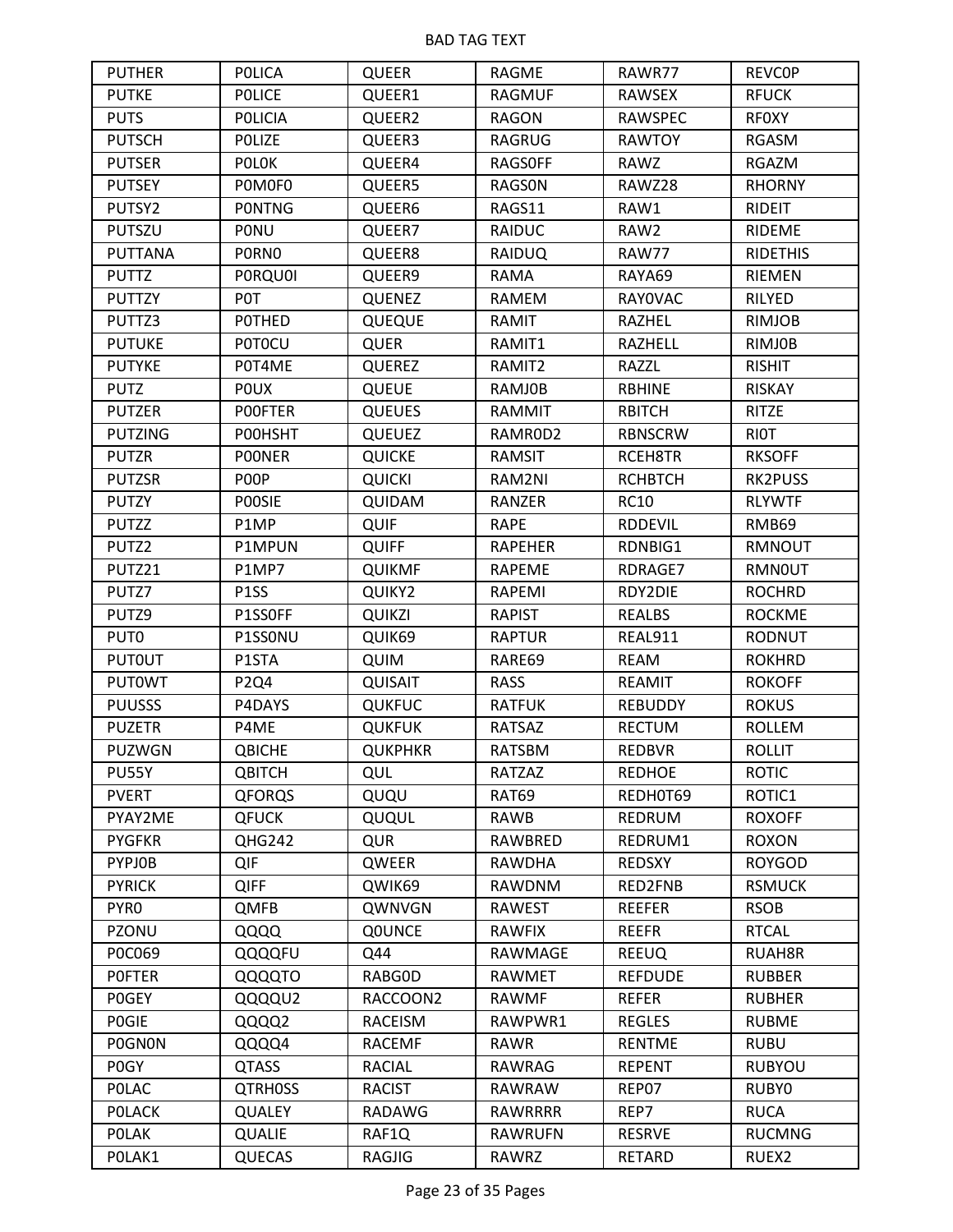| <b>RUEZIM</b>    | <b>RXHEVEN</b>  | <b>SATEN</b>   | <b>SCRUYU</b>  | <b>SEXEY</b>   | <b>SEXY JA</b>   |
|------------------|-----------------|----------------|----------------|----------------|------------------|
| RUEZ2            | <b>RXLAFTER</b> | <b>SATIN</b>   | <b>SCRUOF</b>  | <b>SEXEZ</b>   | SEXYAD           |
| <b>RUFNK</b>     | <b>RXNUPE</b>   | <b>SATNSUX</b> | SCRU2          | SEXE2          | <b>SEXYAZ</b>    |
| RUFNK1           | <b>RXPSHR</b>   | <b>SATYR</b>   | <b>SCRWIT</b>  | <b>SEXFND</b>  | <b>SEXYB</b>     |
| <b>RUGAY</b>     | <b>RXPUSH</b>   | SAUCED         | <b>SCROTE</b>  | <b>SEXFUN</b>  | <b>SEXYBAC</b>   |
| RUGAY2           | <b>RXVII</b>    | SAVEAH0        | <b>SCROTI</b>  | SEXGOD         | <b>SEXYBEA</b>   |
| <b>RUGRDR</b>    | RXZ4FUN         | SAVED          | <b>SCROTU</b>  | <b>SEXHOG</b>  | SEXYBEL          |
| RUHOT2           | RX4AAC          | SAWNS69        | <b>SCROTUM</b> | SEXH0G         | <b>SEXYCAR</b>   |
| RUHOT4           | RX4FUN          | SAYMF          | SCROTO         | <b>SEXIBLQ</b> | <b>SEXYCB</b>    |
| <b>RUHUNG</b>    | <b>RYDADIK</b>  | <b>SAYPOT</b>  | <b>SCUFFR</b>  | SEXIEE1        | <b>SEXYCEL</b>   |
| RUHYE2           | <b>RYDHER</b>   | SAZY692        | <b>SCUM</b>    | <b>SEXIEL</b>  | <b>SEXYCHK</b>   |
| RUHY2            | <b>ROACHEY</b>  | SBACOC         | <b>SCUMCO</b>  | <b>SEXIER</b>  | SEXYCHO          |
| <b>RUH0T</b>     | <b>ROCKA</b>    | <b>SBITCH</b>  | <b>SCUPER</b>  | SEXIE1         | <b>SEXYCJ</b>    |
| <b>RULOOS</b>    | <b>ROCKAZ</b>   | <b>SBPIS</b>   | <b>SCOT82</b>  | SEXILUV        | SEXYD            |
| <b>RUMASS</b>    | ROCKC1          | SBR25          | <b>SDUCEME</b> | <b>SEXIRED</b> | SEXYDYM          |
| <b>RUMBAG</b>    | ROCKDOG         | <b>SCAG</b>    | <b>SEAFUD</b>  | <b>SEXIREE</b> | SEXYD40          |
| <b>RUMBUM</b>    | <b>ROCKH</b>    | <b>SCATZI</b>  | <b>SEALICE</b> | <b>SEXIRN</b>  | <b>SEXYE</b>     |
| <b>RUMDUM</b>    | <b>ROCK333</b>  | <b>SCEXY</b>   | SEAMEN         | <b>SEXIST</b>  | <b>SEXYGB</b>    |
| <b>RUMPSHKR</b>  | <b>ROCSOF</b>   | <b>SCHD</b>    | <b>SEAPEE</b>  | <b>SEXJOY</b>  | <b>SEXYGRL</b>   |
| <b>RUMP0T</b>    | <b>RODPSY</b>   | <b>SCHETA</b>  | <b>SECKS</b>   | <b>SEXJOB</b>  | SEXYJ            |
| RUNAKED          | R0GAY           | <b>SCHITZ</b>  | <b>SECSDR</b>  | <b>SEXLES</b>  | SEXYJAY          |
| <b>RUNASTY</b>   | <b>ROJITA</b>   | <b>SCHLONG</b> | <b>SEDUCE</b>  | <b>SEXME</b>   | <b>SEXYKAT</b>   |
| <b>RUNDSHT</b>   | <b>ROLLI</b>    | <b>SCHMACK</b> | <b>SEDUCEM</b> | <b>SEXNEI</b>  | <b>SEXYLIA</b>   |
| <b>RUNLSD</b>    | ROLL1           | <b>SCHMECK</b> | <b>SEEPEE</b>  | SEXNE1         | <b>SEXYME</b>    |
| <b>RUNUP</b>     | R0M831          | <b>SCHMUC</b>  | SEGREG8        | SEXNOW         | <b>SEXYMEK</b>   |
| <b>RUORNY</b>    | R0M837          | <b>SCHMUK</b>  | SEGRIG8        | SEXNO1         | <b>SEXYMF</b>    |
| <b>RUSIC</b>     | <b>RONCHE</b>   | <b>SCHMOCK</b> | <b>SEIN</b>    | <b>SEXNUT</b>  | <b>SEXYNA</b>    |
| RUSS69           | <b>RONCHY</b>   | <b>SCHWANZ</b> | <b>SEINS</b>   | SEXN01         | <b>SEXYQ</b>     |
| <b>RUTE</b>      | ROSIE69         | <b>SCLC</b>    | <b>SELNME</b>  | SEXN2X         | <b>SEXYR</b>     |
| <b>RUTTING</b>   | <b>ROTNHEL</b>  | <b>SCOF</b>    | <b>SEMAN</b>   | <b>SEXPAK</b>  | <b>SEXYREE</b>   |
| RUT <sub>0</sub> | ROUSH8U2        | <b>SCREAS</b>  | <b>SEMEN</b>   | <b>SEXPERT</b> | <b>SEXYSAG</b>   |
| <b>RUWET</b>     | <b>ROWHOE</b>   | <b>SCREME</b>  | <b>SEMENS</b>  | <b>SEXPOT</b>  | <b>SEXYSGT</b>   |
| RU1IAM           | <b>ROXFOX</b>   | <b>SCREW</b>   | <b>SEMIEN</b>  | <b>SEXPRO</b>  | <b>SEXYSS</b>    |
| RU1TW0           | <b>ROXVET</b>   | <b>SCREWS</b>  | <b>SEX</b>     | <b>SEXPRT</b>  | <b>SEXYSVT</b>   |
| RU1T0            | ROXOFF          | <b>SCREWU</b>  | <b>SEXACT</b>  | <b>SEXPOT</b>  | <b>SEXYSX</b>    |
| <b>RU1T00</b>    | ROYALE8         | <b>SCREWY</b>  | SEXBIN         | <b>SEXSDR</b>  | <b>SEXYTA</b>    |
| <b>RU12</b>      | ROYAL8          | SCREW2         | <b>SEXBUG</b>  | <b>SEXSEA</b>  | SEXYTAE          |
| RU2HOT           | R00TY           | <b>SCROTE</b>  | <b>SEXBUS</b>  | <b>SEXSELZ</b> | <b>SEXYTEE</b>   |
| RU4GOD           | R69QT           | <b>SCROTI</b>  | <b>SEXCAT</b>  | <b>SEXSI</b>   | <b>SEXYTYM</b>   |
| RU4SEX           | <b>R8888FW</b>  | <b>SCROTM</b>  | <b>SEXCDVA</b> | <b>SEXTOY</b>  | <b>SEXYX</b>     |
| RU469            | SAK3B0M         | <b>SCROTO</b>  | <b>SEXCME</b>  | <b>SEXUAL</b>  | SEXY3            |
| <b>RU469N</b>    | SAMGOD          | <b>SCROTT</b>  | SEXC4          | <b>SEXUEL</b>  | SEXY404          |
| RU4692           | SAMPLE          | <b>SCROTUM</b> | <b>SEXDOC</b>  | <b>SEXUUP</b>  | SEXY50           |
| <b>RWASSO</b>    | SANFU6          | <b>SCROTY</b>  | SEXDV8         | SEXVAN         | <b>SEXY569</b>   |
| <b>RXCOBRA</b>   | SAPFU           | <b>SCRRUT</b>  | <b>SEXE</b>    | <b>SEXX</b>    | SEXY69           |
| <b>RXDIDIT</b>   | SASASS          | <b>SCRUIT</b>  | SEXED          | <b>SEXXTOY</b> | SEXY83           |
| RXDIDIT3         | SASS            | <b>SCRUMM</b>  | SEXEED         | <b>SEXXY</b>   | SEXZEE           |
| <b>RXDLR</b>     | SAS69           | <b>SCRUUM</b>  | SEXEE2         | SEXXY1         | SEXZ69           |
| <b>RXDRS</b>     | SATAN           | SCRUU2         | <b>SEXER</b>   | <b>SEXY</b>    | SEX <sub>0</sub> |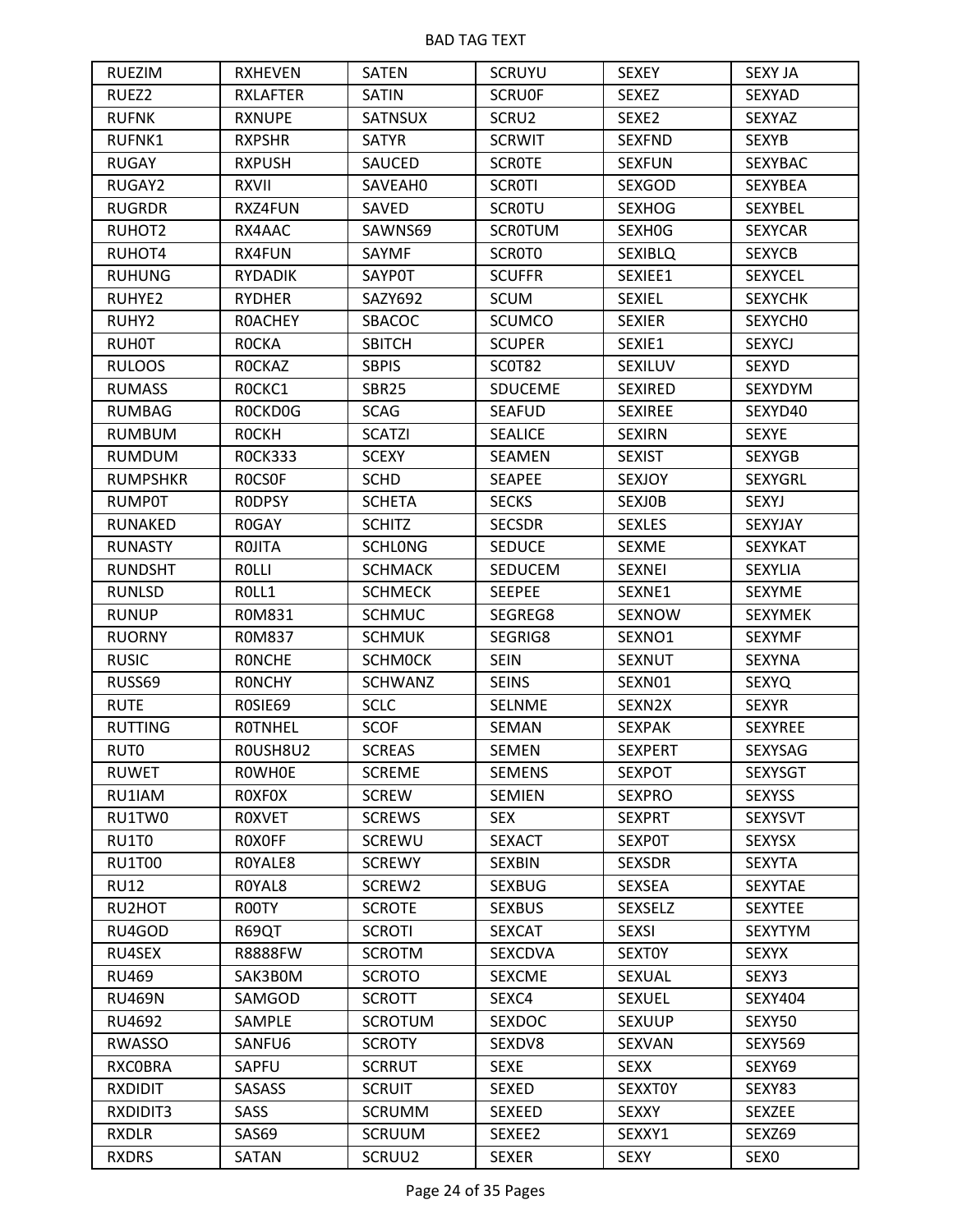| SEX <sub>01</sub> | <b>SHMUK</b>    | SHOOTN           | <b>SLIMAZZ</b>  | SNAFU7             | <b>SPRCRT</b>  |
|-------------------|-----------------|------------------|-----------------|--------------------|----------------|
| SEX4ME            | <b>SHMOCK</b>   | SH1T             | <b>SLIME</b>    | SNAFU8             | SPRDEM         |
| <b>SFGAY</b>      | <b>SHOLE</b>    | SIBTAH0          | <b>SLINGRX</b>  | SNAFU9             | <b>SPRDIT</b>  |
| <b>SFOFKU</b>     | <b>SHOTME</b>   | <b>SICCUM</b>    | <b>SLIT</b>     | <b>SNAKIT</b>      | SPRDVD         |
| <b>SFUCK</b>      | <b>SHOTUP</b>   | <b>SIFLES</b>    | <b>SLKDCK</b>   | SNAPED             | SPREAD         |
| SGNL69            | <b>SHOVIT</b>   | <b>SIFLUS</b>    | <b>SLK230</b>   | <b>SNATCH</b>      | SPREDEM        |
| SGRH003           | <b>SHOWSS</b>   | SIGN69           | SLM10RD         | <b>SNIFGAS</b>     | SPREDM         |
| SGRH04            | <b>SHOYODCK</b> | <b>SIG69</b>     | SLTYD0G         | <b>SNIPER</b>      | SPREDUM        |
| SGRH08            | <b>SHO69</b>    | <b>SIKBCH</b>    | <b>SLUMLRD</b>  | SNIPER1            | SPREDVD        |
| <b>SGORF</b>      | <b>SHT</b>      | SILKY69          | <b>SLUT</b>     | <b>SNIPR</b>       | <b>SPSTUD</b>  |
| <b>SHACKUP</b>    | <b>SHTASS</b>   | <b>SIN</b>       | SLYFOX2         | SNIPR2             | <b>SPOILDB</b> |
| <b>SHACUP</b>     | SHTAX1          | <b>SINCITY</b>   | <b>SLYKBYCH</b> | <b>SNOCRO</b>      | SPOOFEM        |
| <b>SHAIT</b>      | <b>SHTBCH</b>   | <b>SINEP</b>     | <b>SLOFUK</b>   | SNOGLO             | SPOOK          |
| <b>SHAMUS</b>     | <b>SHTBED</b>   | SINI             | <b>SLOSHD</b>   | SNOGOD             | SP00Q          |
| SHAN1CE           | <b>SHTBOX</b>   | SIN1             | <b>SLOSHED</b>  | SNORT1             | SQNADR         |
| SHEC <sub>0</sub> | <b>SHTBY</b>    | SIN <sub>2</sub> | SMAC            | SNOSHO             | SQRT69         |
| <b>SHEECO</b>     | SHTCAR          | <b>SIRMF</b>     | <b>SMACK</b>    | SNOSH <sub>0</sub> | <b>SQUARK</b>  |
| <b>SHEEIT</b>     | <b>SHTFIR</b>   | <b>SITOMF</b>    | <b>SMAK</b>     | <b>SNOT</b>        | <b>SRESSHT</b> |
| <b>SHEEKO</b>     | <b>SHTHD</b>    | <b>SIXNINE</b>   | <b>SMALLC</b>   | <b>SNOTS</b>       | <b>SRKILLR</b> |
| SHEG0             | <b>SHTHDY</b>   | SIXTN9           | <b>SMALLT</b>   | SNOW2I             | SRTH8TN        |
| <b>SHEHE</b>      | <b>SHTHED</b>   | SIX6SIX          | SMARTAZ         | SNRAFU             | <b>SRYOFCR</b> |
| <b>SHEIK</b>      | <b>SHTIST</b>   | <b>SIX66</b>     | SMELLME         | SNOP               | <b>SSEATER</b> |
| <b>SHEIT</b>      | <b>SHTMAN</b>   | SIX <sub>9</sub> | SMELLU          | SNOPIMP            | <b>SSEXFUL</b> |
| <b>SHEPUD</b>     | <b>SHTNGT</b>   | SKANKY2          | <b>SMLUDE</b>   | SNORT              | SSILAW         |
| SHEP69            | <b>SHTNOEM</b>  | <b>SKATZI</b>    | <b>SMRTAS</b>   | SN1P3R             | SSILAW1        |
| <b>SHESTUD</b>    | <b>SHTORG</b>   | <b>SKEET</b>     | <b>SMRTAZ</b>   | SOB                | SSILAW2        |
| <b>SHEYAT</b>     | <b>SHTR</b>     | <b>SKIGOD</b>    | <b>SMUCK</b>    | SOBFD              | <b>SSIP</b>    |
| <b>SHEYIT</b>     | <b>SHTSTUF</b>  | SKIG0D           | <b>SMUK</b>     | <b>SOBGF</b>       | <b>SSMUK</b>   |
| <b>SHEYOT</b>     | SHTSWEK5        | <b>SKIPUD</b>    | <b>SMUKO</b>    | SOBLBA             | <b>SSTHIS</b>  |
| <b>SHEZZI</b>     | <b>SHTUFF</b>   | <b>SKIRUU</b>    | <b>SMOCE</b>    | SOBNOT             | SS96           |
| SHHH1             | <b>SHTUPP</b>   | <b>SKITZO</b>    | <b>SMOCED</b>   | <b>SOBS</b>        | <b>STABS</b>   |
| SHHTZU            | <b>SHTUPT</b>   | <b>SKNEBCH</b>   | <b>SMOCEM</b>   | <b>SOBSIS</b>      | <b>STACKAZ</b> |
| <b>SHHVET</b>     | <b>SHTUPU</b>   | <b>SKREUS</b>    | <b>SMOCIT</b>   | SOB <sub>1</sub>   | <b>STAHARD</b> |
| <b>SHIKOH</b>     | SHTUP1          | <b>SKRU</b>      | SM0C0M          | <b>SODUME</b>      | <b>STALKER</b> |
| <b>SHILL</b>      | SHTUP2          | <b>SKRUIT</b>    | SMOKED          | SOHAIL             | <b>STALKR</b>  |
| <b>SHIT</b>       | <b>SHTYTIMN</b> | SKROTM           | <b>SMOKINN</b>  | SOMF69             | STANK1N        |
| <b>SHITAL</b>     | SHT2KIL         | <b>SKULLS</b>    | <b>SMOKIT</b>   | SONMYF             | <b>STAPTL</b>  |
| SHITAL1           | <b>SHUCK</b>    | SKUZZ            | SMOKUM          | SOWGOD             | <b>STEVIB</b>  |
| <b>SHITH</b>      | <b>SHUCO</b>    | SKUZZY           | SMOKY69         | SPACED             | STFU1          |
| <b>SHITZ</b>      | <b>SHUVET</b>   | <b>SKYJAC</b>    | <b>SMOKOM</b>   | SPADE              | <b>STICKU</b>  |
| SHITZU            | <b>SHUVIT</b>   | SKOL69           | SNAACH          | <b>SPASTC</b>      | STIFF1         |
| <b>SHIZIT</b>     | <b>SHVIT</b>    | <b>SKOOKUM</b>   | <b>SNACH</b>    | SPAYDE             | <b>STIKIT</b>  |
| <b>SHMCHK</b>     | <b>SHWOP</b>    | <b>SLAMPIG</b>   | SNAFFU          | SPAYED             | <b>STIKLA</b>  |
| <b>SHMECK</b>     | <b>SHOEHOT</b>  | <b>SLANTI</b>    | SNAFU           | SPAYEM             | <b>STIKLR</b>  |
| <b>SHMECL</b>     | <b>SHOLE</b>    | <b>SLAPSHT</b>   | <b>SNAFUO</b>   | <b>SPEW</b>        | <b>STIKN</b>   |
| <b>SHMEE</b>      | <b>SHOTAS</b>   | <b>SLAVE</b>     | SNAFU1          | <b>SPIC</b>        | <b>STKIT</b>   |
| <b>SHMEKL</b>     | <b>SHOTTAS</b>  | <b>SLEEZE</b>    | SNAFU3          | <b>SPICYQ</b>      | <b>STKPILT</b> |
| <b>SHMOCK</b>     | <b>SHOVEIT</b>  | <b>SLEEZY</b>    | SNAFU4          | SPLAY              | <b>STLBALN</b> |
| <b>SHMUCK</b>     | <b>SHOWX</b>    | SLICK13          | SNAFU6          | <b>SPLIFF</b>      | <b>STLKING</b> |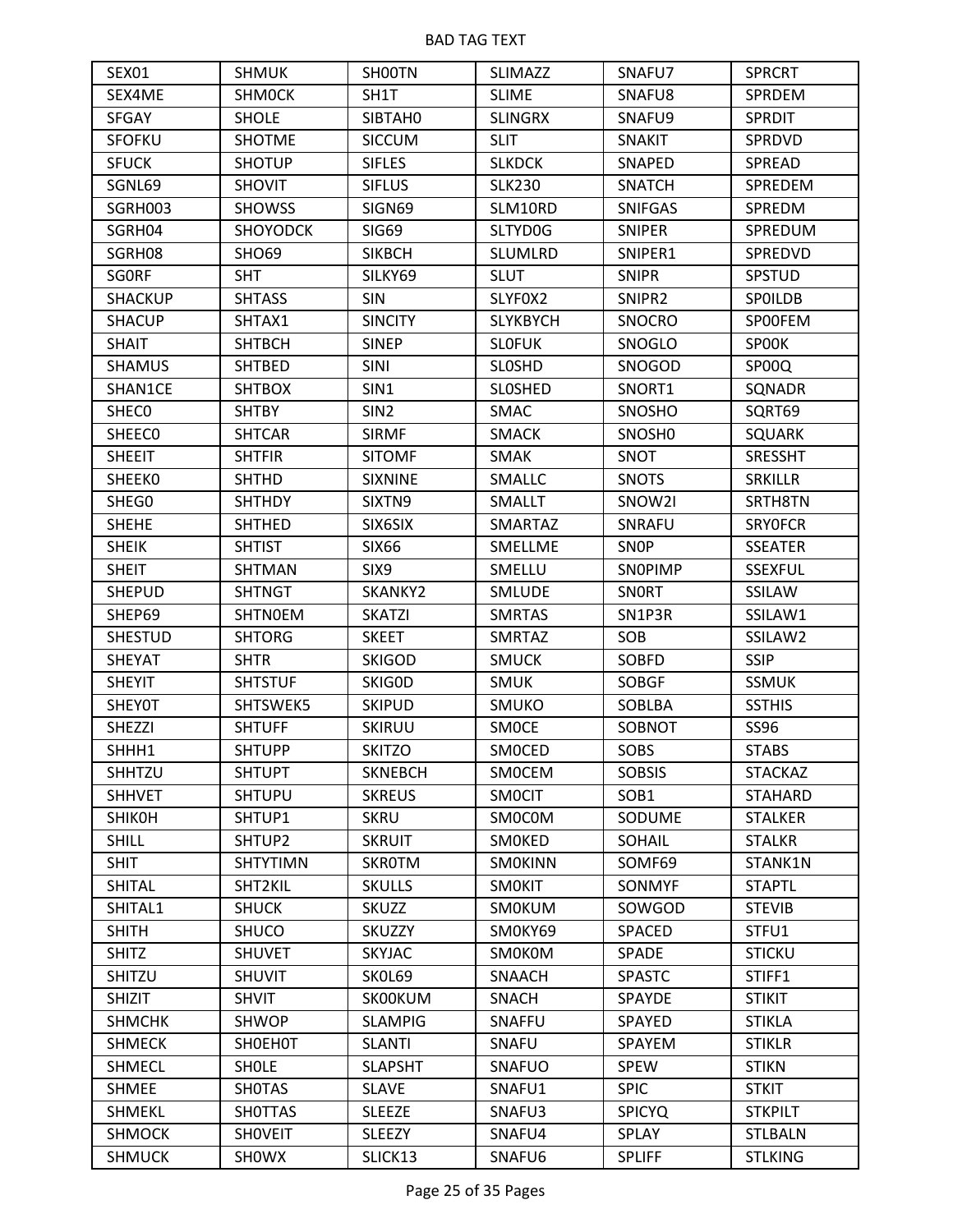| STP70N3           | <b>SUCKW</b>   | SUX2BU          | <b>SOCRED</b>  | TAZZ11            | TERD34 |
|-------------------|----------------|-----------------|----------------|-------------------|--------|
| STQ913            | SUCK1          | <b>SUZBM</b>    | <b>SOCWCOM</b> | <b>TAZZ69</b>     | TERD35 |
| <b>STREP</b>      | SUCK1T         | <b>SUZSOB</b>   | SODOMI         | <b>TBITCH</b>     | TERD36 |
| <b>STROKU</b>     | SUCME2         | <b>SVDNSXY</b>  | SODOMY         | <b>TBOOTIE</b>    | TERD37 |
| STR8FKN           | <b>SUCMUP</b>  | SWAPM8S         | <b>SOFOXY</b>  | <b>TDUNG</b>      | TERD38 |
| STR8JKT           | <b>SUCOCK</b>  | <b>SWASTIK</b>  | <b>SOICEE</b>  | <b>TEAPAD</b>     | TERD39 |
| STR8SXY           | <b>SUCPUS</b>  | <b>SWATZ</b>    | SOICY87        | TEAR1             | TERD4  |
| <b>STSENT</b>     | SUCS2BU        | SWAT54          | SOL069         | <b>TEASER</b>     | TERD4O |
| <b>STUD</b>       | <b>SUDSOB</b>  | SWAT8           | S0MA           | <b>TEAT</b>       | TERD40 |
| <b>STUDME</b>     | <b>SUECHA</b>  | SWAT9           | <b>SOMASS</b>  | <b>TEAYUDO</b>    | TERD41 |
| <b>STUDPKR</b>    | <b>SUEKU</b>   | <b>SWNTSXY</b>  | SOMBCH         | <b>TECATA</b>     | TERD42 |
| STUD1             | <b>SUESBS</b>  | <b>SWORDI</b>   | SOSEXE1        | <b>TECATE</b>     | TERD43 |
| STUD3O            | SUE8I          | <b>SWT FUK</b>  | SOSEXIE        | <b>TECSUKS</b>    | TERD44 |
| STUD69            | <b>SUGABOY</b> | <b>SWTNSXY</b>  | <b>SOSEZC</b>  | <b>TEEZ</b>       | TERD45 |
| STUD <sub>8</sub> | SUGARDAD       | SW0PM8S         | SOSHED         | <b>TEJAFU</b>     | TERD46 |
| STUD96            | SUGARH0        | <b>SXCBLCK</b>  | <b>SOUCED</b>  | TENNIS69          | TERD47 |
| STUFU2            | SUGAR69        | <b>SXCBLK</b>   | <b>SOUL69</b>  | <b>TEN41</b>      | TERD48 |
| <b>STUPUD</b>     | <b>SUGUM</b>   | <b>SXEEFM</b>   | SOUSED         | <b>TERDO</b>      | TERD49 |
| <b>STX</b>        | <b>SUISIDE</b> | <b>SXESURG</b>  | <b>SOWHATB</b> | TERD0             | TERD5  |
| <b>STOCSUX</b>    | <b>SUKAFRE</b> | <b>SXIEBLK</b>  | S00CHA         | TERD1             | TERD50 |
| ST04M69           | <b>SUKCES</b>  | <b>SXI69</b>    | S1X9           | TERD10            | TERD50 |
| ST8SEXI           | <b>SUKCUF</b>  | <b>SXLADY</b>   | S3XYTA3        | TERD10            | TERD51 |
| <b>SUBWAY</b>     | <b>SUKETU</b>  | <b>SXTRRA</b>   | S3XYONE        | TERD11            | TERD52 |
| <b>SUC</b>        | <b>SUKEU</b>   | <b>SXXYRED</b>  | S66666S        | TERD12            | TERD53 |
| <b>SUCCUM</b>     | <b>SUKHMAN</b> | <b>SXY LXY</b>  | S69            | TERD13            | TERD54 |
| <b>SUCCOC</b>     | <b>SUKHUM</b>  | <b>SXYASFK</b>  | S8N            | TERD14            | TERD55 |
| <b>SUCCOCK</b>    | <b>SUKIT</b>   | SXYBLAK         | S8PRCGE        | TERD15            | TERD56 |
| <b>SUCHRD</b>     | <b>SUKK</b>    | <b>SXYBLQ</b>   | S8TAN          | TERD16            | TERD57 |
| <b>SUCK</b>       | <b>SUKKER</b>  | <b>SXYBYCH</b>  | <b>TAHWTF</b>  | TERD17            | TERD58 |
| <b>SUCKAH</b>     | <b>SUKM</b>    | <b>SXYCDUB</b>  | <b>TAILME</b>  | TERD18            | TERD59 |
| <b>SUCKAS</b>     | <b>SUKMUP</b>  | <b>SXYCHIK</b>  | <b>TAKEME</b>  | TERD19            | TERD6  |
| <b>SUCKASS</b>    | <b>SUKNFK</b>  | <b>SXYDXY</b>   | <b>TAMPAX</b>  | TERD <sub>2</sub> | TERD6O |
| SUCKA3            | <b>SUKNGO</b>  | <b>SXYFENX</b>  | <b>TAMPIS</b>  | TERD2O            | TERD60 |
| SUCKA4LV          | <b>SUKOFF</b>  | <b>SXYGEEK</b>  | <b>TAMPZ</b>   | TERD20            | TERD61 |
| <b>SUCKCOC</b>    | <b>SUKSUK</b>  | <b>SXYMARY</b>  | <b>TAMPON</b>  | TERD21            | TERD62 |
| <b>SUCKCOK</b>    | <b>SUKTUB</b>  | <b>SXYMF</b>    | TAMY8I         | TERD22            | TERD63 |
| <b>SUCKCOX</b>    | <b>SUKUMS</b>  | <b>SXYSLIM</b>  | <b>TANKED</b>  | TERD23            | TERD64 |
| <b>SUCKEE</b>     | <b>SUKWAT</b>  | SXYS1M          | <b>TANPIS</b>  | TERD24            | TERD65 |
| <b>SUCKEM</b>     | <b>SUKYEE</b>  | <b>SXYT</b>     | <b>TANTE</b>   | TERD25            | TERD66 |
| <b>SUCKER</b>     | <b>SUMASS</b>  | <b>SXYTHNG</b>  | <b>TAPETE</b>  | TERD26            | TERD67 |
| <b>SUCKI</b>      | SUMMR69        | <b>SXYTIME</b>  | <b>TARFU</b>   | TERD27            | TERD68 |
| <b>SUCKIT</b>     | SUN2NRZ        | <b>SXY40</b>    | TART69         | TERD28            | TERD69 |
| <b>SUCKM</b>      | <b>SUPAHOT</b> | SYBLWCH         | <b>TASHAF</b>  | TERD29            | TERD7  |
| <b>SUCKME</b>     | <b>SUPSEX</b>  | <b>SYFILIS</b>  | <b>TASTME</b>  | TERD3             | TERD70 |
| <b>SUCKMY</b>     | <b>SUQBUS</b>  | SYL1008         | <b>TATURD</b>  | TERD3O            | TERD70 |
| <b>SUCKS</b>      | <b>SUTBUTT</b> | <b>SYPHLIS</b>  | <b>TAWT</b>    | TERD30            | TERD71 |
| <b>SUCKSO</b>     | <b>SUX</b>     | SZDMMNT         | <b>TAXAGNT</b> | TERD31            | TERD72 |
| <b>SUCKTIT</b>    | <b>SUXBUX</b>  | S <sub>OB</sub> | <b>TAXGOD</b>  | TERD32            | TERD73 |
| SUCKT1T           | <b>SUXS</b>    | SOB1            | TAZS69         | TERD33            | TERD74 |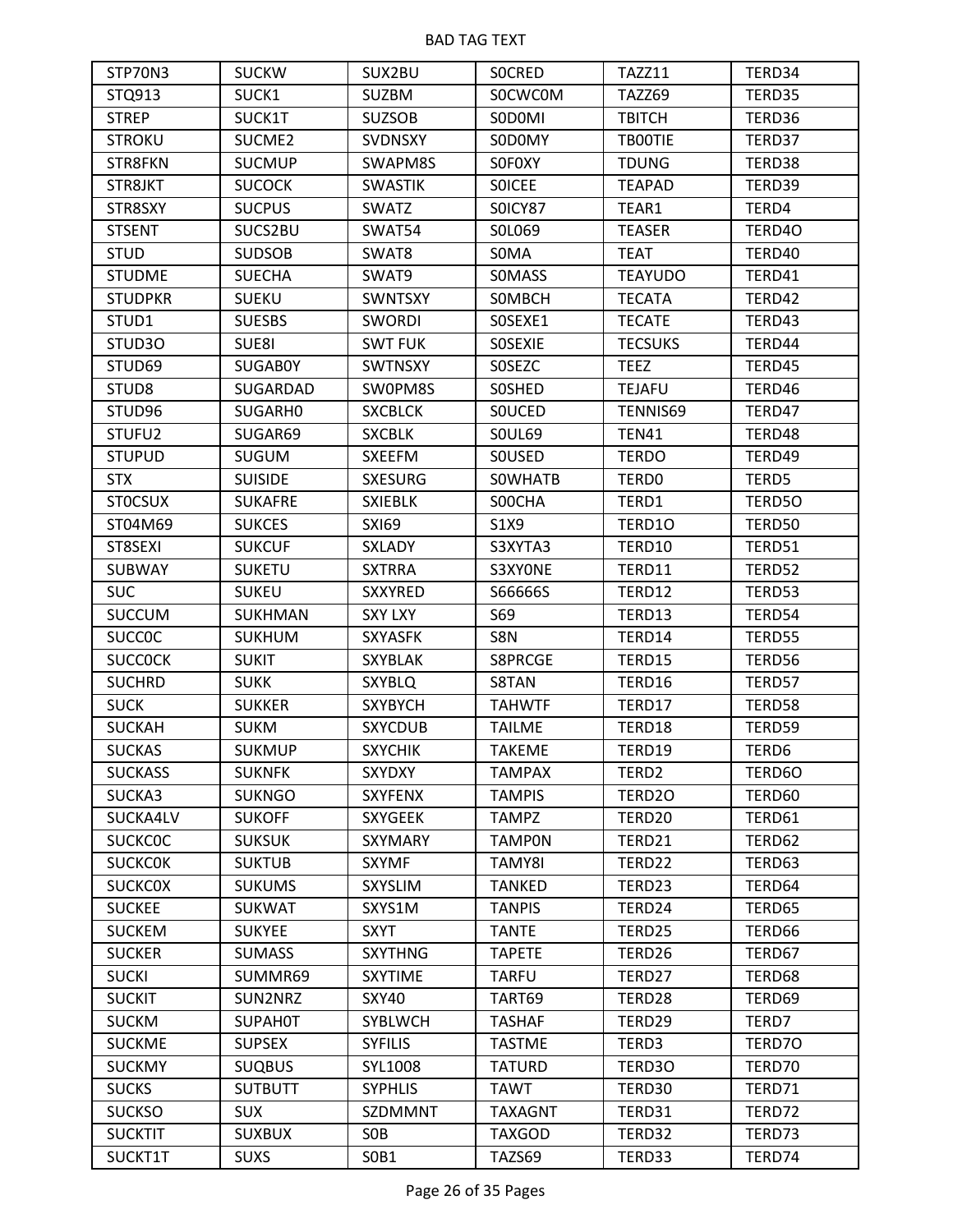| TERD75         | <b>THEJIZ</b>      | <b>TIQLVR</b>  | <b>TOPUTZ</b>  | <b>TROTSK</b>  | <b>TUNTE</b>      |
|----------------|--------------------|----------------|----------------|----------------|-------------------|
| TERD76         | <b>THEMF</b>       | <b>TIRNDON</b> | <b>TORAW</b>   | TROOPER        | <b>TURD</b>       |
| TERD77         | <b>THEMFC</b>      | <b>TISHIT</b>  | <b>TOYLIT</b>  | TR1MYM8        | <b>TURDO</b>      |
| TERD78         | <b>THEPIG</b>      | <b>TIT</b>     | <b>TOYLT</b>   | <b>TR1M1M8</b> | TURD0             |
| TERD79         | <b>THEPKR</b>      | <b>TITASS</b>  | <b>TPLSPNY</b> | TR61972        | TURD1             |
| TERD8          | THEP0P0            | <b>TITBUF</b>  | TPLSS13        | <b>TSCHIK</b>  | TURD10            |
| TERD8O         | <b>THESHT</b>      | <b>TITEASS</b> | TPL3SS         | <b>TSP00N1</b> | TURD10            |
| TERD80         | THE4QS             | <b>TITFUK</b>  | <b>TRAF</b>    | <b>TSTOO</b>   | <b>TURD11</b>     |
| TERD81         | <b>THITY</b>       | <b>TITHEE</b>  | <b>TRAMP</b>   | <b>TSXTACY</b> | TURD12            |
| TERD82         | <b>THKFUM</b>      | <b>TITIII</b>  | <b>TRANSV</b>  | <b>TSXTASY</b> | TURD13            |
| TERD83         | THKH8RZ            | <b>TITIS</b>   | <b>TRDHEAD</b> | <b>TTFNMF</b>  | TURD14            |
| TERD84         | <b>THP129</b>      | <b>TITIT</b>   | <b>TRICK</b>   | <b>TTFUN</b>   | TURD15            |
| TERD85         | <b>THP274</b>      | <b>TITI42</b>  | <b>TRICKN</b>  | <b>TTGNAS</b>  | TURD16            |
| TERD86         | <b>THRUST</b>      | <b>TITLIS</b>  | <b>TRIFUC</b>  | <b>TTOPVT</b>  | TURD17            |
| TERD87         | <b>THROUP</b>      | <b>TITOFF</b>  | <b>TRIFUK</b>  | <b>TTPINK</b>  | TURD18            |
| TERD88         | <b>THUCK</b>       | <b>TITOP</b>   | <b>TRIKHD</b>  | <b>TTTWAT</b>  | TURD19            |
| TERD89         | <b>THUCWU</b>      | <b>TITS</b>    | TRIK69         | TT4NOW         | TURD <sub>2</sub> |
| TERD9          | <b>THUGGA</b>      | <b>TITSUP</b>  | TRIMIM8        | TT4N0W         | TURD20            |
| TERD90         | THUGGN2            | <b>TITT</b>    | TRIMYM8        | <b>TUBI</b>    | TURD20            |
| TERD90         | <b>THUGLIF</b>     | <b>TITTS</b>   | <b>TRINE</b>   | <b>TUCAZ</b>   | TURD21            |
| TERD91         | <b>THXICE</b>      | <b>TITTY</b>   | <b>TRIPPN</b>  | <b>TUCHAS</b>  | TURD22            |
| TERD92         | <b>TICUF</b>       | <b>TITYHED</b> | <b>TRISEX</b>  | <b>TUCHIE</b>  | TURD23            |
| TERD93         | <b>TICUL</b>       | <b>TITZ</b>    | <b>TRIUMF</b>  | <b>TUCHO</b>   | TURD24            |
| TERD94         | <b>TIFCUF</b>      | <b>TITZI</b>   | TRIX69         | <b>TUCHUK</b>  | TURD25            |
| TERD95         | <b>TIFU</b>        | <b>TJMEX</b>   | <b>TRI019</b>  | <b>TUCHUP</b>  | TURD26            |
| TERD96         | TIGHT1             | <b>TJSUK</b>   | <b>TRKFKR</b>  | <b>TUCHUS</b>  | TURD27            |
| TERD97         | <b>TIHS</b>        | <b>TJUANA</b>  | <b>TRLDAME</b> | <b>TUCKE</b>   | TURD28            |
| TERD98         | <b>TIHSHO</b>      | <b>TKRFKR</b>  | <b>TROLOP</b>  | TUCKU2         | TURD29            |
| TERD99         | TIHSH <sub>0</sub> | TL83275        | <b>TRS56</b>   | <b>TUCUM</b>   | TURD3             |
| <b>TERIST</b>  | <b>TIHSO</b>       | TMAC69         | <b>TRUASS</b>  | <b>TUFAS</b>   | TURD30            |
| <b>TERNDON</b> | <b>TIHSON</b>      | TMFM03         | <b>TRUCKU</b>  | <b>TUFAS1</b>  | TURD30            |
| <b>TESTES</b>  | <b>TIHSWA</b>      | TMP00N         | <b>TRUEHD</b>  | <b>TUFAS2</b>  | TURD31            |
| <b>TESTIC</b>  | <b>TIHSON</b>      | <b>TNABRAS</b> | <b>TRUG</b>    | TUFAS3         | TURD32            |
| <b>TETIN</b>   | <b>TIHZHO</b>      | <b>TND5887</b> | <b>TRUGOY</b>  | <b>TUFAS4</b>  | TURD33            |
| <b>TETINE</b>  | TIH <sub>2</sub>   | <b>TNSTUD</b>  | <b>TRUJEW</b>  | <b>TUFAS5</b>  | TURD34            |
| <b>TETTE</b>   | TIH2HA             | <b>TNTSEC</b>  | <b>TRUMF</b>   | <b>TUFAS6</b>  | TURD35            |
| <b>TETTER</b>  | TIH <sub>20</sub>  | <b>TNUC</b>    | <b>TRUMFF</b>  | <b>TUFAS7</b>  | TURD36            |
| <b>TETON</b>   | <b>TIKCUF</b>      | <b>TOEMEI</b>  | TRYA69         | <b>TUFAS8</b>  | TURD37            |
| <b>TEXASS</b>  | <b>TIKCUP</b>      | <b>TOFART</b>  | <b>TRYFUC</b>  | <b>TUFAS9</b>  | TURD38            |
| <b>TEXSEX</b>  | <b>TIKU</b>        | <b>TOJEUS</b>  | <b>TRYFUK</b>  | <b>TUFFHD</b>  | TURD39            |
| <b>TFUCK</b>   | <b>TIKUF</b>       | <b>TOKEIT</b>  | TRYMIM8        | <b>TUFFSX</b>  | TURD4             |
| <b>THEBODY</b> | <b>TIKUL</b>       | <b>TOKEUP</b>  | <b>TRYMMF</b>  | <b>TUFMF</b>   | TURD40            |
| THEB00B        | <b>TILSHI</b>      | TOKE13         | TRYMYM8        | <b>TUFSHT</b>  | TURD40            |
| <b>THEFIX</b>  | TIME48             | <b>TOKIN</b>   | <b>TRYPOT</b>  | <b>TUFTTE</b>  | TURD41            |
| <b>THEFUZ</b>  | <b>TINGOD</b>      | <b>TONI8I</b>  | <b>TRYPOD</b>  | <b>TUFTTI</b>  | TURD42            |
| <b>THEGLO</b>  | <b>TINYTT</b>      | <b>TOPHER</b>  | <b>TRYPOT</b>  | <b>TUFTTY</b>  | TURD43            |
| THEGL0         | <b>TIOCI</b>       | <b>TOPLEZ</b>  | <b>TRYSEX</b>  | <b>TUIFU</b>   | TURD44            |
| <b>THEHBIC</b> | <b>TIPSEY</b>      | TOPLS2         | <b>TRYTTY</b>  | TULS1          | TURD45            |
| <b>THEHOE</b>  | <b>TIPSY</b>       | <b>TOPLUS</b>  | <b>TROIS33</b> | <b>TUNGME</b>  | TURD46            |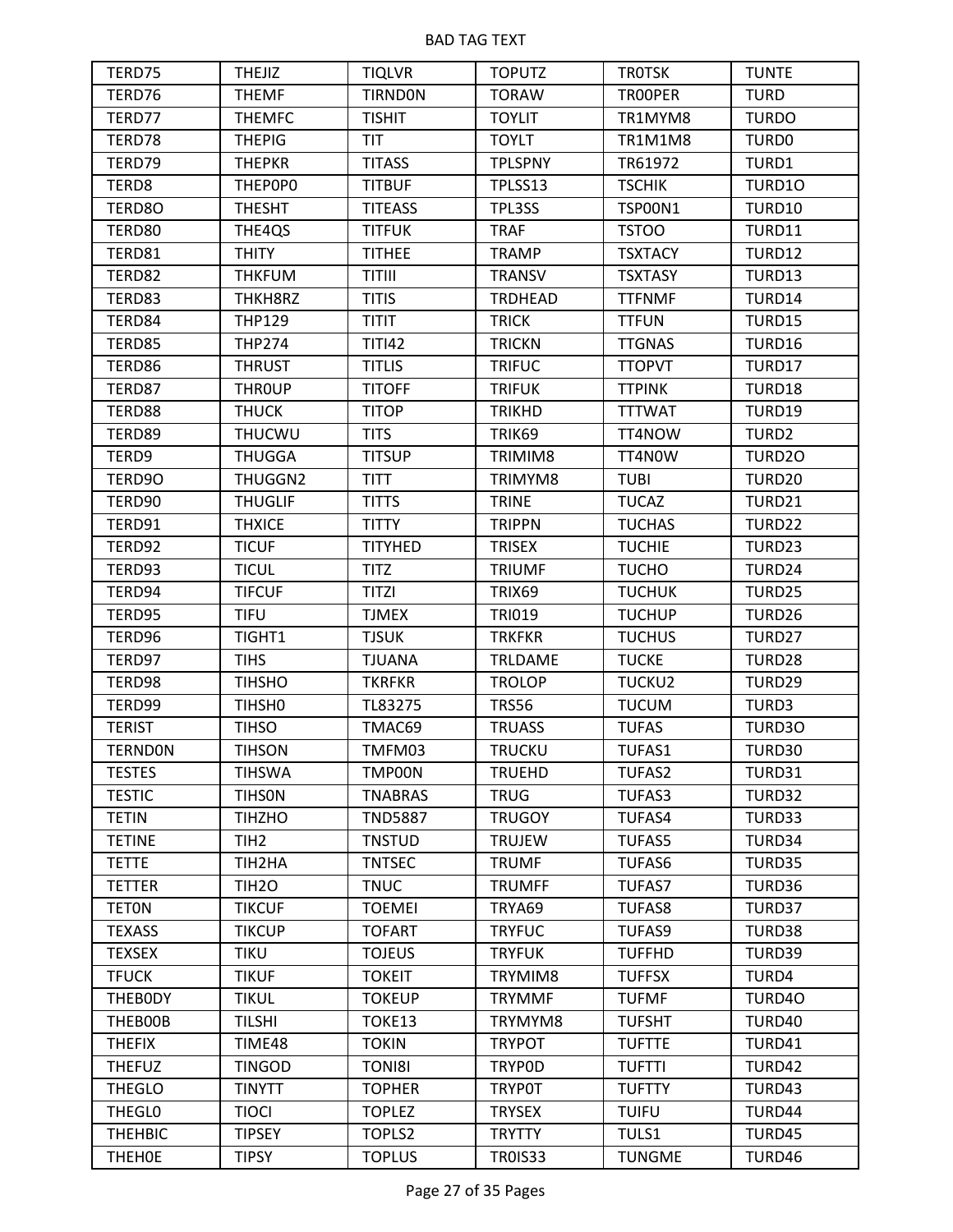| TURD47        | TURD89            | <b>T0GGAF</b>      | <b>UBEDME</b>     | UGARX1          | <b>UKCUFF</b>  |
|---------------|-------------------|--------------------|-------------------|-----------------|----------------|
| TURD48        | TURD9             | T0H0TT             | <b>UBEECH</b>     | <b>UGASUX</b>   | <b>UKCUF0</b>  |
| TURD49        | TURD90            | <b>TOKE</b>        | <b>UBENQNB</b>    | <b>UGAVII</b>   | <b>UKISIT</b>  |
| TURD5         | TURD90            | <b>TOKEIT</b>      | <b>UBGAY</b>      | UGAVIII         | <b>UKUFO</b>   |
| TURD50        | TURD91            | <b>TOKER</b>       | <b>UBGOD</b>      | <b>UGAVIV</b>   | <b>UKUF0</b>   |
| TURD50        | TURD92            | <b>TOKEUP</b>      | UBG0D             | <b>UGAX</b>     | <b>ULAY</b>    |
| <b>TURD51</b> | TURD93            | <b>TOKE13</b>      | <b>UBHIND</b>     | <b>UGAXI</b>    | <b>ULGTBIT</b> |
| TURD52        | TURD94            | <b>TOKUS</b>       | <b>UBITCH</b>     | <b>UGAXII</b>   | ULIC12         |
| TURD53        | TURD95            | T0MAS5             | <b>UBLUMF</b>     | UGAXIII         | <b>UMBAY</b>   |
| TURD54        | TURD96            | <b>TONG666</b>     | <b>UBLOWME</b>    | <b>UGAXIV</b>   | <b>UMCAY</b>   |
| TURD55        | TURD97            | <b>TONYASZ</b>     | <b>UBUTGOD</b>    | <b>UGAXV</b>    | <b>UMEGOD</b>  |
| TURD56        | TURD98            | <b>TOPLASS</b>     | UB6IB9            | <b>UGAXVI</b>   | <b>UMERDE</b>  |
| TURD57        | TURD99            | <b>TOPLESS</b>     | UB6ILB9           | <b>UGAXVII</b>  | <b>UME69</b>   |
| <b>TURD58</b> | <b>TURNDON</b>    | TOPLES5            | UB9IB6            | <b>UGAXVIII</b> | <b>UMFSB</b>   |
| TURD59        | <b>TURNON</b>     | TOPLE33            | UB9ILB6           | <b>UGAXX</b>    | UMF1           |
| TURD6         | <b>TUSCHI</b>     | TOPLE5S            | <b>UCHANG</b>     | <b>UGAXXI</b>   | <b>UMISHT</b>  |
| TURD60        | <b>TUSHA</b>      | TOPLE55            | <b>UCHNG</b>      | <b>UGAXXII</b>  | <b>UMUTHA</b>  |
| TURD61        | <b>TUSHEE</b>     | <b>TOPLUST</b>     | UCH <sub>0</sub>  | UGAXXIII        | <b>UM69</b>    |
| TURD62        | <b>TUSHES</b>     | <b>TOPL355</b>     | <b>UCKFAY</b>     | <b>UGAXXIV</b>  | <b>UNBUSA</b>  |
| TURD63        | <b>TUSHHH</b>     | T0P175             | <b>UCKFEU</b>     | <b>UGAXXV</b>   | <b>UNBUSB</b>  |
| TURD64        | <b>TUSHHI</b>     | <b>TORNUP</b>      | <b>UCKFU</b>      | UGA15           | <b>UNBUSD</b>  |
| TURD65        | <b>TUSHIE</b>     | <b>TOSCA</b>       | <b>UCKYOU</b>     | UGA16           | UNCUT4         |
| TURD66        | <b>TUSHIN</b>     | <b>TOWCAR</b>      | <b>UCMEP</b>      | <b>UGA18</b>    | UNCUT8         |
| TURD67        | <b>TUSHME</b>     | T0WH0              | <b>UCOM</b>       | <b>UGA19</b>    | UNCUT9         |
| TURD68        | <b>TUSHY</b>      | <b>TOYLIT</b>      | UCOME2            | UGA20           | <b>UNEKED</b>  |
| TURD69        | TUSH3             | T0Y002             | UCS2BU            | UGA21           | <b>UNISEX</b>  |
| TURD7         | TUSH4             | T00H0TT            | <b>UCTWAT</b>     | UGA22           | <b>UNIT</b>    |
| TURD70        | TUSH <sub>5</sub> | T1HS               | UCUM2             | UGA23           | <b>UNI69</b>   |
| TURD70        | TUSH8I            | T1HSH0             | <b>UCOM</b>       | UGA25           | <b>UNKN</b>    |
| TURD71        | TUSH81            | T1HS0N             | UCOME2            | UGA9            | UNKUT1         |
| TURD72        | TUZZ7I            | T1HS0NU            | UCOM <sub>2</sub> | <b>UGEEKS</b>   | <b>UNSEX</b>   |
| TURD73        | <b>TWAT</b>       | T1RND0N            | UDAH0             | <b>UGHWTF</b>   | <b>UNTCAY</b>  |
| TURD74        | <b>TWATEA</b>     | T1T                | <b>UDDER</b>      | UHAD12          | <b>UNXHOR</b>  |
| TURD75        | <b>TWATROT</b>    | T1TEASS            | <b>UDDERS</b>     | <b>UHATERS</b>  | <b>UOYCUF</b>  |
| TURD76        | <b>TWATSN</b>     | T1TYCTY            | <b>UDEAD</b>      | <b>UHO</b>      | <b>UOYKUF</b>  |
| TURD77        | <b>TWISTD</b>     | T140               | <b>UDED</b>       | <b>UHORNY</b>   | <b>UOYUKF</b>  |
| TURD78        | <b>TWORAW</b>     | <b>T469NME</b>     | <b>UDIE</b>       | <b>UHUGIT</b>   | <b>UPAAUS</b>  |
| TURD79        | TW0H0T            | <b>UAB69</b>       | <b>UDOJESU</b>    | <b>UHUMP</b>    | <b>UPAUA</b>   |
| TURD8         | <b>TW0T</b>       | <b>UAHOLE</b>      | <b>UEATIT</b>     | <b>UH0H50</b>   | <b>UPAUAZ</b>  |
| TURD80        | <b>TWOTROT</b>    | <b>UAHSO</b>       | <b>UEATME</b>     | UH8ME2          | <b>UPAUES</b>  |
| TURD80        | TYE1ON            | <b>UARCN</b>       | UF                | UH8N            | <b>UPAUSO</b>  |
| TURD81        | TYME269           | UASHO <sub>2</sub> | UFAGU             | <b>UJAC</b>     | UPAUS2         |
| TURD82        | <b>TYT</b>        | <b>UASHOLE</b>     | <b>UFEELME</b>    | <b>UJAC0F</b>   | <b>UPAYRS</b>  |
| TURD83        | TY1ON             | <b>UATEHER</b>     | UFFDA5            | UJAK            | <b>UPAYRZ</b>  |
| TURD84        | <b>TY10N</b>      | <b>UAZHOL</b>      | <b>UFOCIA</b>     | <b>UJESUS</b>   | <b>UPCHUC</b>  |
| TURD85        | <b>TZIP</b>       | <b>UBAHL</b>       | <b>UFUCK</b>      | <b>UKAKA</b>    | <b>UPCHUK</b>  |
| TURD86        | <b>TOAK</b>       | UBALL2             | <b>UFUROW</b>     | UKB0Z0          | <b>UPDMV</b>   |
| TURD87        | <b>TOBIG</b>      | <b>UBANGME</b>     | <b>UF85</b>       | <b>UKCHP</b>    | <b>UPERUS</b>  |
| TURD88        | <b>TOFNLOW</b>    | <b>UBECH</b>       | <b>UGARX</b>      | <b>UKCUF</b>    | <b>UPESI</b>   |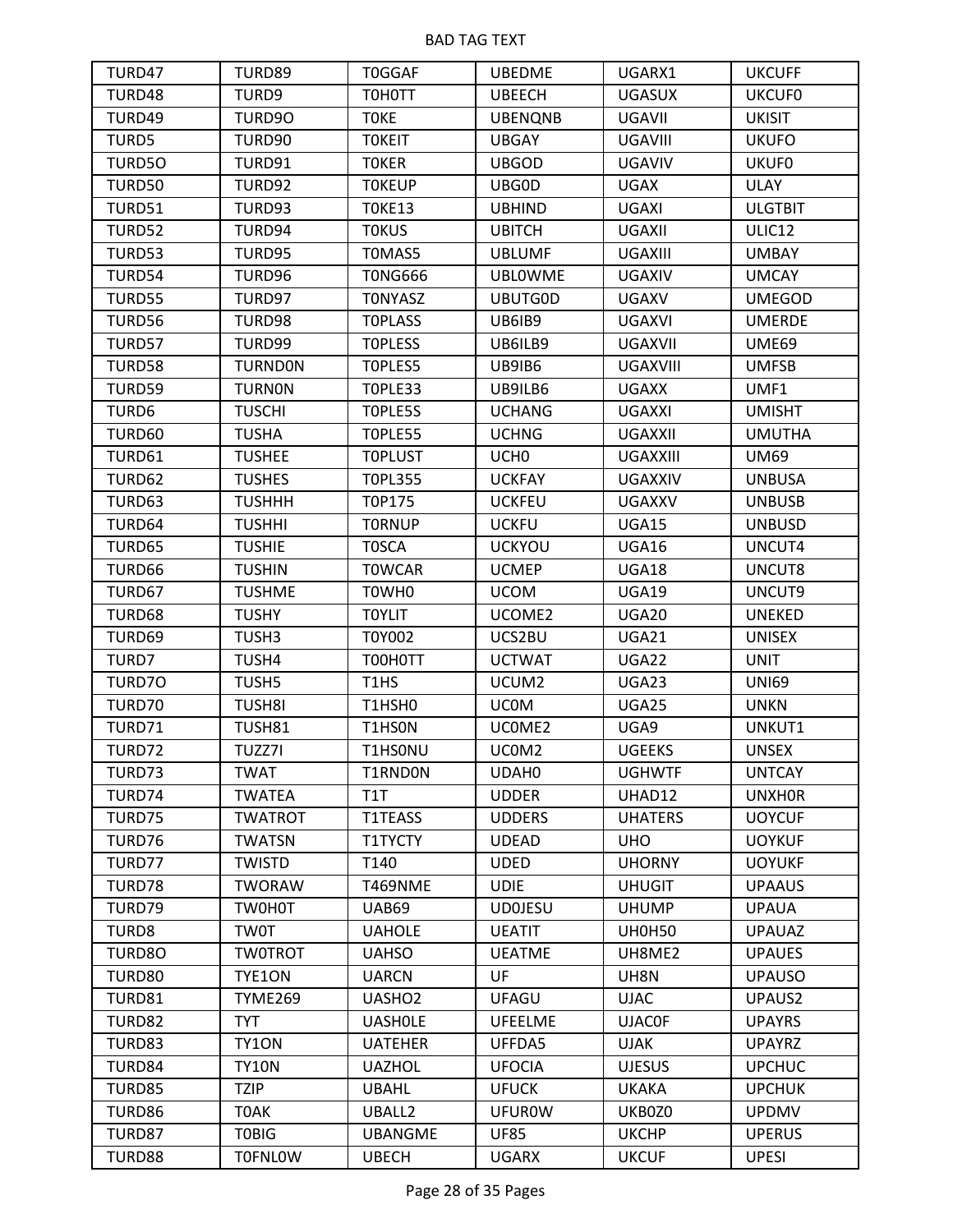| UPESI2         | <b>UPZBUT</b>     | USUK1          | <b>VH8SIT</b>  | WANGWP         | <b>WELUST</b>  |
|----------------|-------------------|----------------|----------------|----------------|----------------|
| UPES12         | <b>UQUEER</b>     | <b>USORE</b>   | VIBR8          | WANG2          | <b>WEMATE</b>  |
| <b>UPHUCK</b>  | <b>URAASS</b>     | <b>UTERUS</b>  | VIBR8ER        | WANG3          | <b>WEMATED</b> |
| <b>UPINU</b>   | <b>URAINUS</b>    | <b>UTILITY</b> | VIBR8R         | WANG4          | WEM8           |
| <b>UPINYA</b>  | <b>URANASS</b>    | <b>UTSNAY</b>  | VIBR8S         | WANKER         | WEM8ED         |
| <b>UPJERS</b>  | <b>URANES</b>     | <b>UTWAT</b>   | VIBR8T         | <b>WANKR</b>   | <b>WENCH</b>   |
| <b>UPNCUM</b>  | <b>URANEUS</b>    | <b>UVASUX</b>  | VIBR8Z         | <b>WANKOF</b>  | <b>WENCHI</b>  |
| <b>UPNIN</b>   | <b>URANIS</b>     | <b>UWANKER</b> | <b>VICK666</b> | <b>WANSOM</b>  | <b>WEPET</b>   |
| <b>UPNON</b>   | <b>URANUS</b>     | <b>UWANKR</b>  | VIC81          | <b>WANTSM</b>  | WEPHQU         |
| <b>UPNU</b>    | <b>URAPNSS</b>    | UWANT2         | VIDE0H0        | <b>WANTSUM</b> | WERAPE         |
| <b>UPNYA</b>   | <b>URAPTR</b>     | <b>UWATIT</b>  | <b>VIERGE</b>  | <b>WANT269</b> | <b>WERGOD</b>  |
| <b>UPOARS</b>  | URASA1            | <b>UWTSUM</b>  | <b>VIIX</b>    | <b>WARDAM</b>  | <b>WERGOD</b>  |
| UPONU2         | <b>URASS</b>      | <b>UZAHOE</b>  | <b>VINFIZ</b>  | <b>WARGOD</b>  | WERSTR8        |
| <b>UPOOP</b>   | <b>URATRD</b>     | <b>UZIDSIT</b> | <b>VIRGIN</b>  | <b>WARGOD</b>  | WESCOL         |
| <b>UPOPEC</b>  | <b>URAW</b>       | UZI4U          | VIT0CH0        | <b>WARLCK</b>  | <b>WETBACK</b> |
| <b>UPPERS</b>  | <b>URCUMN</b>     | UZSTEG0        | VIXXEN1        | <b>WARLOC</b>  | <b>WETDECK</b> |
| <b>UPRAYI</b>  | URG0D             | <b>U0INK</b>   | <b>VNASTY</b>  | <b>WARLOK</b>  | <b>WETDEK</b>  |
| <b>UPSOB</b>   | <b>URIAS</b>      | U2MF           | VNSUM69        | <b>WASHAD</b>  | <b>WETDRM</b>  |
| <b>UPUD</b>    | <b>URIN</b>       | U4SEX2         | <b>VODKA</b>   | <b>WASTD</b>   | WETNEZ         |
| <b>UPUKE</b>   | <b>URINATE</b>    | <b>U4SX2</b>   | <b>VOMET</b>   | WASTED         | <b>WETNOZS</b> |
| <b>UPURA</b>   | <b>URINE</b>      | U6ETHNG        | <b>VOMIT</b>   | WA4SEX         | <b>WETTAS</b>  |
| <b>UPURAS</b>  | <b>URINER</b>     | U6810U1        | VOMIT2         | <b>WBITCH</b>  | <b>WETTOO</b>  |
| <b>UPURASS</b> | <b>URINOI</b>     | U8HER          | <b>VRNASTY</b> | <b>WBSUXX</b>  | <b>WETYET</b>  |
| <b>UPURS</b>   | URIN <sub>8</sub> | U8ME2          | VTEC8U         | WB4C0PZ        | WE4Q           |
| UPURZ2         | <b>URNING</b>     | U8SUM2         | <b>VUC</b>     | WB4C0P2        | WE8BAL         |
| UPUR2Z         | <b>URRP</b>       | U81            | <b>VUCK</b>    | <b>WDYTJWD</b> | WE8IT          |
| UPUR22         | <b>URSOL</b>      | U812           | <b>VUI666</b>  | WEBALL         | WE8ONE         |
| <b>UPUSA</b>   | <b>URWET</b>      | <b>U812IC</b>  | <b>VULVA</b>   | WEBAL2         | WE80NE         |
| <b>UPUSSY</b>  | <b>UR12</b>       | VAGIN          | <b>VULVAH</b>  | <b>WECOME</b>  | <b>WE81</b>    |
| <b>UPUTME</b>  | UR2BIG            | VAGINA         | <b>VYI666</b>  | WECOMN         | <b>WE812</b>   |
| <b>UPUTZ</b>   | <b>USAGAY</b>     | <b>VALSTA</b>  | <b>VOEGELN</b> | <b>WECUMN</b>  | <b>WE82</b>    |
| UPU55Y         | <b>USBASS</b>     | <b>VAPIMP</b>  | <b>VOEGLER</b> | WECUM2         | <b>WE869</b>   |
| <b>UPYERS</b>  | <b>USCREW</b>     | VAT69          | <b>VOGELN</b>  | WECOM2         | <b>WFAKLS</b>  |
| <b>UPYERZ</b>  | <b>USD0T</b>      | <b>VBISHT</b>  | <b>VOLSSUK</b> | <b>WEDEWIT</b> | <b>WFTHPND</b> |
| <b>UPYOAS</b>  | <b>USEDBX</b>     | <b>VBITCH</b>  | <b>VOMI</b>    | <b>WEDOIT</b>  | <b>WFUCK</b>   |
| <b>UPYORZ</b>  | <b>USER</b>       | VBR8R          | <b>VOMIR</b>   | <b>WEENER</b>  | <b>WFUUGA</b>  |
| <b>UPYOUR</b>  | <b>USEXED</b>     | VD4ALL         | <b>VOMIT</b>   | <b>WEENY</b>   | <b>WFOHD</b>   |
| UPYOU2         | <b>USEXME</b>     | VD4ME          | <b>VOYER</b>   | <b>WEFUCK</b>  | <b>WFOKTM</b>  |
| <b>UPYRA</b>   | <b>USGOD</b>      | VD4U           | <b>VOYEUR</b>  | <b>WEFUK</b>   | <b>WGACOL</b>  |
| <b>UPYRAS</b>  | <b>USGOVT</b>     | VD4YU          | <b>VOYUR</b>   | WEGOD          | <b>WGNBNR</b>  |
| <b>UPYRS</b>   | <b>USKUNT</b>     | <b>VD4Y00</b>  | V1RGIN         | <b>WEHUMM</b>  | WGUUGA         |
| <b>UPYRSZ</b>  | <b>USMARS</b>     | <b>VEEGIRL</b> | V1XXXN         | WEH8DPS        | <b>WHANG</b>   |
| UPYRS2         | <b>USMUCK</b>     | <b>VERGA</b>   | V8KLR          | WEH8NDP        | <b>WHINO</b>   |
| <b>UPYRUZ</b>  | <b>USNEKD</b>     | <b>VETKLLR</b> | <b>WAAHMF</b>  | WEH8PCS        | <b>WHIPME</b>  |
| <b>UPYURA</b>  | <b>USOB</b>       | <b>VETTKLR</b> | WALMRT6        | WEH8WCC        | <b>WHITESX</b> |
| <b>UPYURS</b>  | <b>USPSSUX</b>    | <b>VFUCK</b>   | <b>WANAFK</b>  | <b>WEINER</b>  | <b>WHORE</b>   |
| <b>UPYURZ</b>  | <b>USREP</b>      | <b>VFUNK</b>   | WANA4K         | WEJAK          | <b>WHPASS</b>  |
| <b>UPYORS</b>  | <b>USSENT</b>     | <b>VGIRL</b>   | WANG           | <b>WELHNG</b>  | <b>WHRHOP</b>  |
| <b>UPYOUR</b>  | <b>USUKI</b>      | <b>VH0U812</b> | <b>WANGOH</b>  | <b>WELHUNG</b> | <b>WHRWGN</b>  |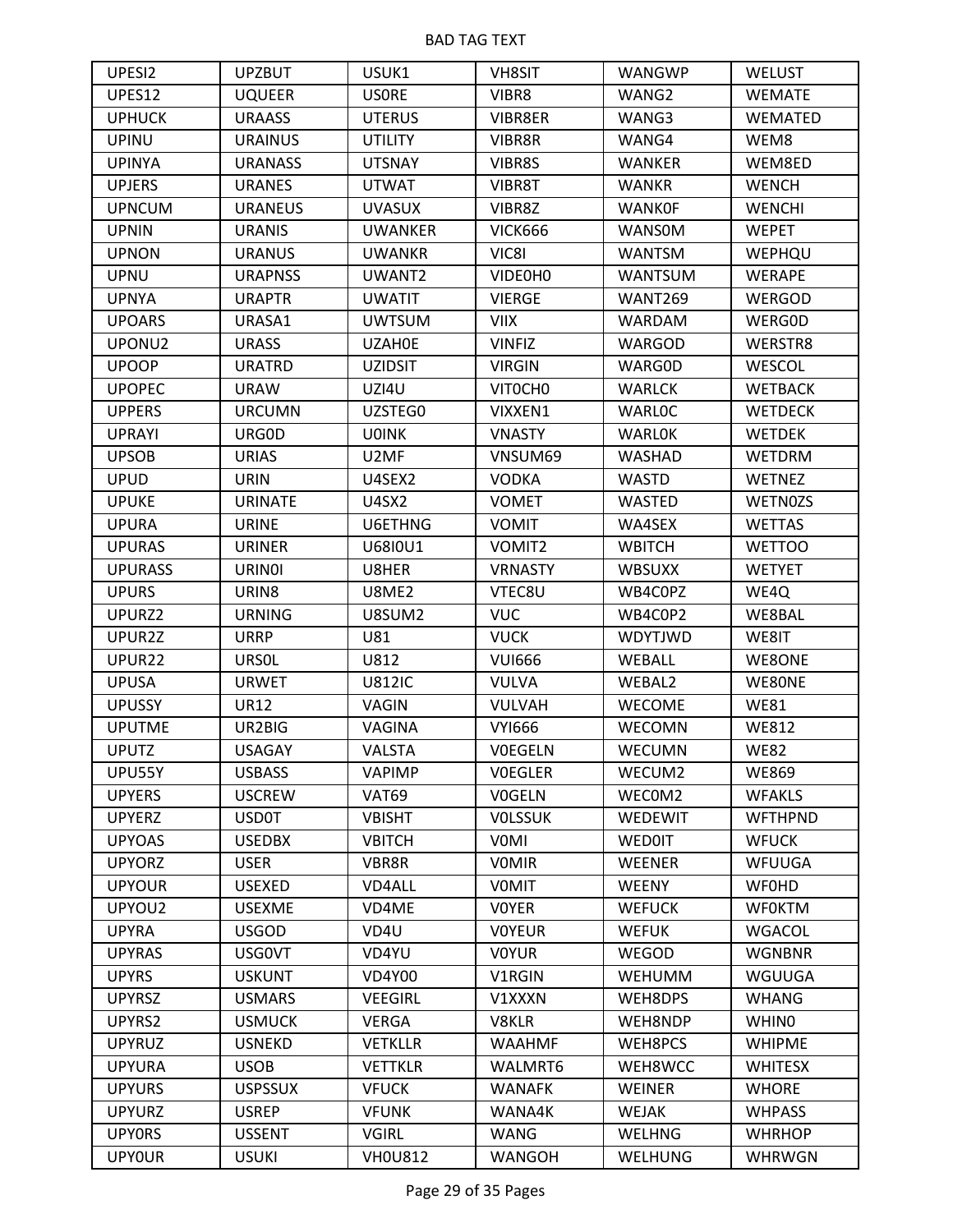| <b>WHTCHTY</b> | W0RX69           | <b>XOTCGRL</b>    | YNOTHD         | ZMZMFTW        | <b>OKUL</b>    |
|----------------|------------------|-------------------|----------------|----------------|----------------|
| <b>WHTEGRL</b> | W0T1F            | X69X              | YNOT69         | <b>ZOOKI</b>   | <b>OLDBLLS</b> |
| <b>WHTGRL</b>  | W <sub>2XL</sub> | YABU              | YOUGOD         | <b>ZPUSSZ</b>  | <b>OLDBOX</b>  |
| <b>WHTGURL</b> | W8BP             | <b>YABUE</b>      | <b>YOYO69</b>  | ZWHIZI         | <b>OLDFRTS</b> |
| <b>WHTPWR</b>  | <b>XBITCH</b>    | YAB0              | <b>YPUE</b>    | <b>ZXSEX</b>   | <b>OLDGZR</b>  |
| <b>WHTRASH</b> | <b>XBXSNPR</b>   | YAB0E             | YPUTCH         | ZX11           | <b>OLDPHRT</b> |
| <b>WHTRSH</b>  | XB1TCH           | YAB0W             | YSASS          | ZZEXY          | 0LD442         |
| <b>WHUFC</b>   | <b>XCON</b>      | YAB00             | YSASS2         | Z0FTIG         | 0LD911         |
| <b>WHWITCH</b> | <b>XCUNAS</b>    | YAHWE             | <b>YSSUP</b>   | <b>ZOHSEXY</b> | <b>OLEGZR</b>  |
| <b>WHYCHTY</b> | <b>XDOPER</b>    | <b>YALCUM</b>     | <b>YTEPIMP</b> | Z0MBED         | <b>OLEPUSS</b> |
| <b>WHYTBOY</b> | <b>XECUTER</b>   | YANG1             | <b>YUCKFU</b>  | <b>ZONKED</b>  | <b>OLPHRT</b>  |
| <b>WHOCHI</b>  | <b>XESACE</b>    | YANG2             | <b>YUCKFUU</b> | Z0RRA          | OLU0M0         |
| <b>WHOERS</b>  | <b>XESAY</b>     | YANG3             | <b>YUCKFOU</b> | Z069R          | <b>OMERDA</b>  |
| <b>WHOLEOS</b> | <b>XESNUT</b>    | YANG4             | YUDH0          | Z29            | <b>OMERDE</b>  |
| <b>WHORE</b>   | <b>XESPOT</b>    | <b>YAVE</b>       | YUH8TEN        | Z4KEYI         | <b>OMGMGB</b>  |
| <b>WICCA</b>   | <b>XFUCK</b>     | YAVEH             | <b>YUKE</b>    | Z4PLAY         | <b>OMGTOAD</b> |
| <b>WICKDX</b>  | XGMAN            | YAYA69            | <b>YUKFU</b>   | 0              | 0MYG0D         |
| WICK3D         | XIE69            | YAZZ1             | <b>YUKFOU</b>  | OAKES2         | 0M0H           |
| <b>WILSEX</b>  | XLER8ER          | <b>YBITCH</b>     | <b>YULEBLO</b> | <b>OALLA</b>   | <b>ONANE</b>   |
| WLMART6        | <b>XLOVES</b>    | <b>YCJEW</b>      | <b>YULEP</b>   | <b>OBARF</b>   | <b>ONEGUN</b>  |
| WNEDNE69       | <b>XORALE</b>    | <b>YC133W</b>     | <b>YULEPEE</b> | <b>OBICHO</b>  | <b>ONE215</b>  |
| <b>WOMB</b>    | <b>XORALY</b>    | <b>YC268N</b>     | YULEP2         | <b>OBLIT</b>   | <b>ONNOFF</b>  |
| WOMB99         | XORIC8           | YC9626            | <b>YULESHT</b> | <b>OBUNS</b>   | <b>ONPIL</b>   |
| WOOMB2         | XPLAIN8          | <b>YEAGOD</b>     | <b>YUPU</b>    | <b>OCUL</b>    | <b>ONPILL</b>  |
| <b>WORKME</b>  | <b>XPLOSIN</b>   | <b>YEATER</b>     | <b>YUPUTME</b> | 0CON           | <b>ONTARIO</b> |
| <b>WTASTO</b>  | <b>XPLOSN</b>    | YED0              | <b>YURASS</b>  | <b>ODAMBOY</b> | <b>OPHRT</b>   |
| WTAST0         | XQQQQX           | <b>YEHPLYA</b>    | YUSOHI         | 0DLID          | <b>OPHUCK</b>  |
| <b>WTFFMF</b>  | <b>XRATED</b>    | YEHPLYA5          | <b>YOUDIE</b>  | 0ES584         | <b>OPIUM</b>   |
| <b>WTFHPND</b> | <b>XRATER</b>    | <b>YENSHE</b>     | YOUP           | <b>OFCRHI</b>  | OPLS69         |
| <b>WTFIS</b>   | <b>XRHARD</b>    | <b>YENYEN</b>     | <b>YOUPIN</b>  | <b>OFFNON</b>  | <b>OPNWDR</b>  |
| <b>WTFJOSI</b> | <b>XRTD</b>      | <b>YESCA</b>      | YOU6ME9        | OFF01          | <b>OPUS</b>    |
| <b>WTFLOL</b>  | <b>XSACID</b>    | YESGAL            | YOU8HER        | <b>OFMGWTF</b> | <b>OPOIL</b>   |
| <b>WTFMON</b>  | <b>XSLAVE</b>    | <b>YESGOD</b>     | Y4PLAY         | <b>OFORT</b>   | ORAL6X         |
| <b>WTFNWTH</b> | <b>XSPUSI</b>    | YES4G0D           | ZAHSO          | <b>OGFRAY</b>  | <b>ORGASM</b>  |
| <b>WTFWZAT</b> | <b>XSTACY</b>    | <b>YFUCK</b>      | <b>ZBALLS</b>  | <b>OHBARF</b>  | <b>ORGATE</b>  |
| <b>WTFOMG</b>  | <b>XSTASY</b>    | YHATEB            | ZBITCH         | <b>OHEL</b>    | <b>ORGIE</b>   |
| <b>WTTRSH</b>  | <b>XTACY</b>     | YHATE2            | ZCAR4Q         | <b>OHELL</b>   | <b>ORGY</b>    |
| <b>WYGURL</b>  | <b>XTASY</b>     | YHWHG0D           | <b>ZCRAPI</b>  | <b>OHHELL</b>  | <b>ORYIDE</b>  |
| <b>WYMEGOD</b> | <b>XTCNRED</b>   | YH8TE             | ZDUCED         | <b>OHNEGAZ</b> | <b>OSEJESU</b> |
| <b>WYSOSRS</b> | XTC2SL           | YH80NME           | <b>ZDUCER</b>  | <b>OHSHIT</b>  | <b>OSEX</b>    |
| <b>WYTEGRL</b> | XTC4ME           | <b>YICUPP</b>     | <b>ZEATER</b>  | OHSH1T         | <b>OSEXE</b>   |
| <b>WYTRASH</b> | XTY3             | <b>YING</b>       | ZETARHO        | <b>OHWTF</b>   | <b>OSHEET</b>  |
| <b>WOLF691</b> | <b>XUQI520</b>   | YING1             | ZEW0P          | OICI8UUP       | <b>OSHIFTZ</b> |
| <b>WOMB</b>    | <b>XXMYPP</b>    | YING <sub>2</sub> | ZEXEY          | <b>OINKPD</b>  | <b>OSHIT</b>   |
| W0MB69         | <b>XXOFF</b>     | <b>YJESUS</b>     | <b>ZFUCK</b>   | <b>OKEFU</b>   | 0SWAT0         |
| W0MB99         | <b>XXXFUN</b>    | YMIASO            | <b>ZIGZIG</b>  | <b>OKFU</b>    | 0S0E0X         |
| W0PAH0         | XXXR8D           | <b>YNEBCH</b>     | ZIPFEL         | <b>OKFUCK</b>  | 0T4PUS         |
| <b>WORKSUX</b> | XX69XX           | <b>YNGHAR</b>     | <b>ZMBEKLR</b> | <b>OKUFU</b>   | <b>OURASS</b>  |
| W0RK2D0        | XORIC8           | <b>YNOTF</b>      | <b>ZMBKLR</b>  | <b>OKUKAE</b>  | <b>OURPOPY</b> |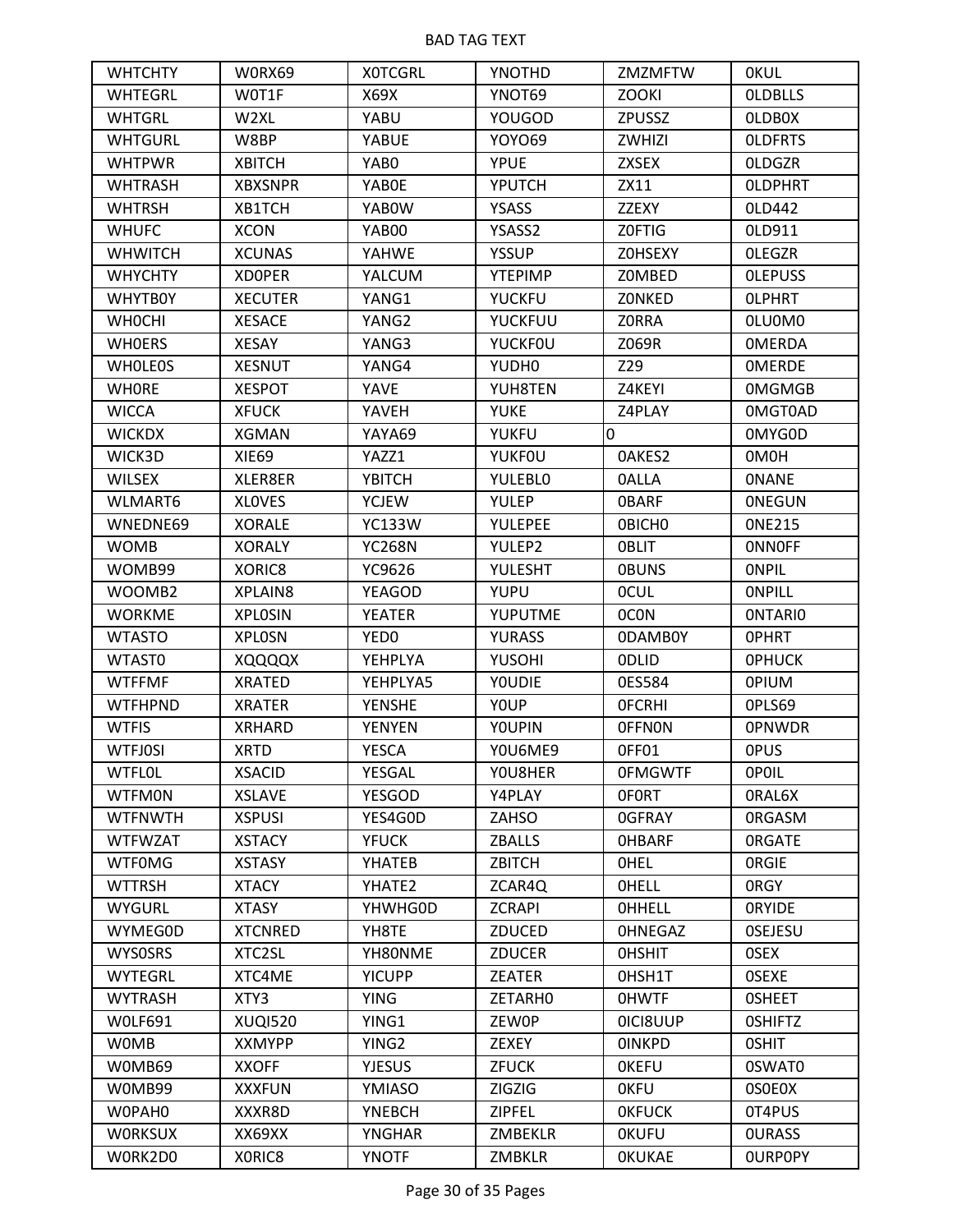| <b>OUTHSE</b> | <b>1AZKIKR</b> | 1DRKNGT           | 1H0TKAT  | 1M1RU          | 1RFUS            |
|---------------|----------------|-------------------|----------|----------------|------------------|
| OUT2STUD      | 1BABGRL        | 1DU1T             | 1HOTRT   | 1M1RU1         | 1RFUZ            |
| <b>0U8I2</b>  | 1BADAS4D       | 1DYKE             | 1H00KER  | 1M1RU12        | <b>1SANITE</b>   |
| 0U81TW0       | 1BADAZ         | 1D0IT             | 1H8F0NZ  | 1M1RU2         | 1SCREW           |
| 0U812         | 1BADAZZ        | 1D0IT2            | 1H8W0PS  | 1M2BIG         | 1SCRU            |
| 0U812T0       | 1BADA8         | 1D001T            | 1ICEG    | 1M4RENT        | 1SCRU2           |
| <b>OVAIRE</b> | 1BADB          | 1D69              | 1ICEMAN  | 1M4SAIL        | 1SCRWU           |
| <b>OVARI</b>  | 1BADF          | 1EATA             | 1INCOCK  | 1M4SALE        | 1SEXY            |
| <b>OVARY</b>  | 1BADF0X        | 1EATZX            | 1IROCZ1  | 1M4SEX         | 1SEXYC           |
| <b>OVEREZ</b> | 1BADGLI        | 1EZLAY            | 1JAP1    | 1M4TA1L        | 1SEXYMD          |
| <b>OVERY</b>  | 1BADM          | 1EZPCE            | 1JESUS   | 1NAZGUL        | 1SEXY69          |
| <b>OVERZ</b>  | 1BADMF         | 1FASMF            | 1JEWJEW  | 1NCEST         | 1SHERF           |
| <b>OVRDSE</b> | 1BADR0C        | 1FASTAZ           | 1JOINT   | 1NCUL0         | <b>1SHRTBS</b>   |
| OVRFLW8       | 1BADS          | 1FATMF            | 1KWIK1   | 1NF1DEL        | 1SMF             |
| 0WF166        | 1BAD0NE        | 1FFIDA            | 1LADY81  | 1NHEAT         | 1SOB             |
| OXYEHHO       | 1BAD69         | 1FGF1             | 1LALU2   | 1NHIM          | 1STUD            |
| <b>OYESS</b>  | 1BAMF          | 1FIDA             | 1LANDH0  | 1NLUST         | 1SUCK            |
| 00            | 1BANG          | 1FIDAI            | 1LAP     | 1NME           | 1SXYBNZ          |
| 00ICU812      | 1BANGR         | 1FINE38           | 1LUDE    | 1NN0UT         | 1SXYDST          |
| <b>OONCAY</b> | 1BAZASS        | 1FUCK             | 1LOMOFO  | 1NSEST         | 1SXYNRS          |
| 00U812        | 1BBY2          | 1FUCT69           | 1MBIG    | <b>1NTCPTR</b> | 1SXYVET          |
| 000           | 1BDCHIC        | 1F0XX             | 1MCUMN   | 1NUBIAN        | 1SXY300          |
| 0000          | 1BDMF          | 1F6WR9            | 1MEASY   | 10CACA         | 1TERD            |
| 00000         | 1BG0D          | 1GETHOT           | 1MERDE   | 10DYKE         | 1THOR            |
| 0000000       | 1BG0D2         | 1GODS             | 1MERDI   | 10FUCK         | 1TNUC            |
| 008B0N        | 1BIBLE         | 1GOD1             | 1MEZRU   | 1OTERD         | 1TOKER           |
| 02BTPLS       | 1BICHN         | 1GONAD            | 1MEZY    | 10TURD         | 1TSBIG           |
| 02PMN         | 1BIGD2         | 1GSP0T            | 1MFGP3   | 1PB4U          | 1TSLONG          |
| 04QS          | 1BIGFD         | <b>1HACKER</b>    | 1MFIC    | 1PDALY         | 1TUFAS           |
| 05H1T         | 1BLOW          | 1HADAZ            | 1MFINA   | 1PIECE         | 1TURD            |
| 07FBI         | 1BMF           | 1HAD12            | 1MFNUPE5 | 1PIMP          | <b>1UKCUF</b>    |
| 086MN0        | 1BTG0D         | 1HARD1            | 1MGAY    | 1PINGA         | 1VNICB           |
| 1ABM          | 1BUDDA         | 1HARD8            | 1MG0D    | 1PISH          | 1VPLAY           |
| 1AC1DC        | 1B0HICA        | 1HBNC             | 1MHARD   | 1PISSY         | 1VQU             |
| 1AFG          | 1B0SSB         | 1HNGLO            | 1MHIGH   | 1PLAYR         | 1VQU2            |
| 1ALAY         | 1B6UB9         | 1HNGL0            | 1MHUNG   | 1PLS68         | 1VQ <sub>2</sub> |
| 1AMBIG        | 1B61B9         | 1HORNY            | 1MH0T    | 1PNTLY         | 1ZAW0P           |
| 1AMESY        | 1B9UB6         | 1HOTFP            | 1MLIT    | 1PPBQ4         | 10AECX           |
| 1AMEZ         | 1CABRON        | 1HOTMF            | 1ML00SE  | 1PPB04         | 10DINK           |
| 1AMEZY        | 1CAPONE        | 1HOTRX            | 1MOFO    | 1PRICK         | 10FUCK           |
| 1AMG0D        | 1CRZBCH        | 1HOTSX            | 1MQU2    | 1PR1CK         | 10GODS           |
| 1AMHUNG       | 1CTWAT         | 1HOT69            | 1MRU2    | 1PUDER         | 10H00KER         |
| 1AMSHI        | 1CUNT          | 1HS4ME            | 1MSORE   | 1PUKE          | 10TERD           |
| 1AMSH1        | 1CU81          | 1HTFP             | 1MTH0R   | 1QUEER         | 10TURD           |
| 1AND68        | 1CU812         | 1HUM4U            | 1MTITE   | 1QWK69         | 1027             |
| <b>1ANN69</b> | 1COME2         | 1HUNGL0           | 1MUFC    | 1RADMF         | 103PKE           |
| 1ASTUD        | 1COM2          | 1HUNL0            | 1MUFDVR  | 1RAWGT         | 109KLR           |
| 1ATEHER       | 1DC1AC         | 1H <sub>0</sub> T | 1MUFF    | 1RAWK9         | 11CACA           |
| 1ATER         | 1DODU2         | 1H0TB0Y           | 1MUFIN   | 1RCMP          | 11FUCK           |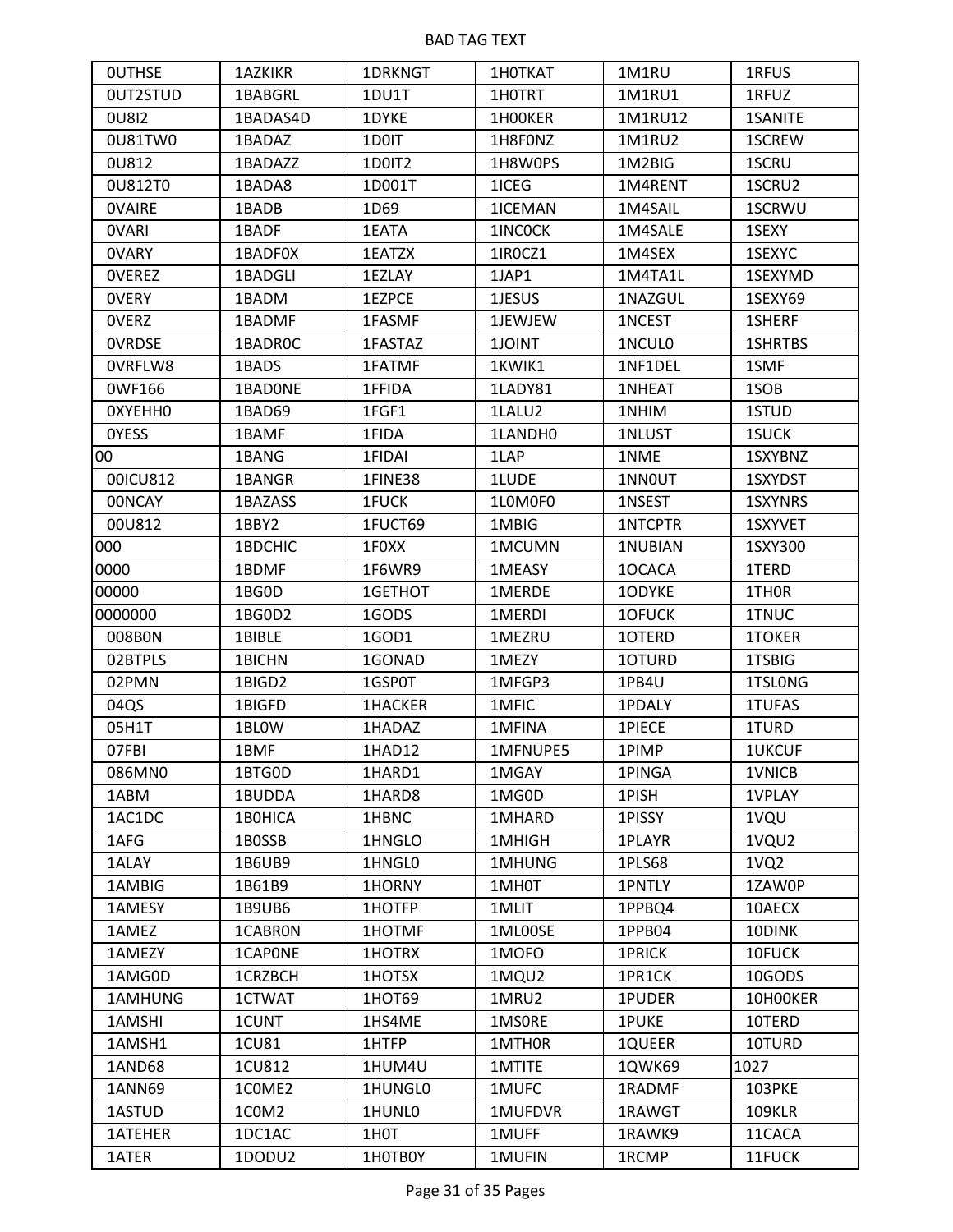| 11GODS        | 18TURD  | 2GLOCKS  | 2SEXIE        | 24PIMP        | 3MTA3         |
|---------------|---------|----------|---------------|---------------|---------------|
| 11TERD        | 18TWAT  | 2GODS    | 2SEXXY        | 24SUX         | 3M3TI8        |
| 11TURD        | 18U2    | 2HARD    | 2SEXY         | 24TERD        | 3OFUCK        |
| 12CACA        | 181T00  | 2HELBAK  | 2SEXYC        | 24TURD        | 30GODS        |
| 12FUCK        | 187UG0  | 2HELL    | 2SEXY1        | 24XPIMP       | 3OTERD        |
| 12GODS        | 19FUCK  | 2HELRZRS | 2SEXY2U       | <b>240TLC</b> | 3OTURD        |
| 12INCH        | 19GODS  | 2HELWGA  | 2SHTUP        | 2411ARW       | 3QUEER        |
| 12INCHS       | 19TERD  | 2HORNY   | 2STIF         | 242CJX        | 3RDLEG        |
| 12SOMF        | 19TURD  | 2HOTFU   | 2SUMBCH       | 247MOM        | 3RDSEX        |
| 12TERD        | 1964SS  | 2HOT4U   | 2SXC4U        | 2476VH        | 3SOME         |
| 12TURD        | 1969ME  | 2HT4WDS  | 2TERD         | 25FUCK        | 3TERD         |
| 124EPW        | 1969U   | 2HUNGL0  | 2THGOD        | 25GODS        | 3TUFAS        |
| 1274VT        | 2BALLS  | 2H0TTIE  | 2TIGHT        | 25TERD        | 3TURD         |
| 13FUCK        | 2BIG2P  | 2H0T4U3  | 2TPUTZ        | 25TURD        | <b>3UKCUF</b> |
| 13GODS        | 2BOOBS  | 2H00KER  | 2TUFAS        | 26FUCK        | 3WANG         |
| 13ITCH        | 2BTCHN  | 2INCOCK  | 2TURD         | 26GODS        | 3WTA3         |
| 13SEX         | 2BUDDA  | 2INY69   | 2UCIA0        | 26TERD        | 3W0PS         |
| 13TERD        | 2BUTCH  | 2JUICII  | <b>2UKCUF</b> | 26TURD        | 30CSI         |
| 13TURD        | 2BYT0   | 2LALUMF  | 2WANG         | 269           | 30FUCK        |
| 14FUCK        | 2BYT00  | 2LAYZ2P  | 2WDSUCZ       | 269RICK       | 30GODS        |
| 14GODS        | 2BY2    | 2LAZ2P   | 2XYS          | 27FUCK        | 30TERD        |
| 14PLAY        | 2BZ2P   | 2LSBNS   | 2X2Q          | 27GODS        | 30TURD        |
| 14SEX         | 2CACA   | 2MERDE   | 2YAHOO        | 27TERD        | 3006ASP       |
| 14TERD        | 2CLIMX  | 2MERDI   | 20FUCK        | 27TURD        | 307ASB        |
| 14TURD        | 2DAMGUD | 2MFU     | 20GODS        | 28FUCK        | 31FUCK        |
| <b>147INR</b> | 2DAML0W | 2MMF4U   | 20N1          | 28GODS        | 31GODS        |
| 15FUCK        | 2DMBAD  | 2MYBED   | 20TERD        | 28TERD        | 31TERD        |
| 15GODS        | 2DMCUTE | 2NNCUM   | 20TURD        | 28TURD        | 31TURD        |
| 15TERD        | 2DOGSF  | 2OFUCK   | 2010H0T       | 29FUCK        | 3111CE        |
| 15TURD        | 2DTITS  | 20GODS   | 21FUCK        | 29GODS        | 32BUNZ        |
| 1527AGR       | 2DYKE   | 20TERD   | 21GODS        | 29TERD        | 32FUCK        |
| 1551ASY       | 2EAT1   | 2PCME    | 21SUKS        | 29TURD        | 32GODS        |
| 16FUCK        | 2FARNU  | 2PIMP4U  | 21TERD        | 29T1HB        | 32TERD        |
| 16GODS        | 2FASMF  | 2PISH    | 21TURD        | 2919ARN       | 32TURD        |
| 16TERD        | 2FKNLO  | 2PMP4U   | 212M0M        | 3ATM3         | 33FUCK        |
| 16TURD        | 2FKNLOW | 2PSEME   | 22FUCK        | 3BUDDA        | 33GODS        |
| 16T9R         | 2FNBAD  | 2PSS     | 22GODS        | 3CACA         | 33TERD        |
| <b>167YRP</b> | 2FNFLY  | 2PUCME   | 22NIK8        | 3DYKE         | 33TURD        |
| 169ER         | 2FNG00D | 2PUKE    | 22TERD        | 3FINGR        | 34BCUP        |
| 17FUCK        | 2FNL0   | 2PUTZ    | 22TURD        | <b>3FUCK</b>  | 34CCUP        |
| 17GODS        | 2FNLOW  | 2QAND2Q  | 23FUCK        | 3GODS         | 34DCUP        |
| 17TERD        | 2FNP0SH | 2QBY2Q   | 23GODS        | 3HORNY        | 34FUCK        |
| 17TURD        | 2FNQUIK | 2QN2Q    | 23TERD        | 3H00KER       | 34GODS        |
| 18FUCK        | 2FNRED  | 2QUEER   | 23TURD        | 3INCOCK       | 34TERD        |
| 18GODS        | 2FNSL0  | 2QX2     | 234T0Y        | 3JESUS        | 34TURD        |
| <b>18IT</b>   | 2FQUIK  | 2RAW     | 24BD          | 3MERDE        | 34ZCUP        |
| 18LIPS        | 2FU     | 2RAW4U   | 24BED         | 3MERDI        | 35FUCK        |
| 18MEME        | 2FUCK   | 2SCREW   | 24FUCK        | 3MMM          | 35GODS        |
| 18TERD        | 2FXXY4U | 2SCREWS  | 24GODS        | 3MTAE         | 35TERD        |
|               |         |          |               |               |               |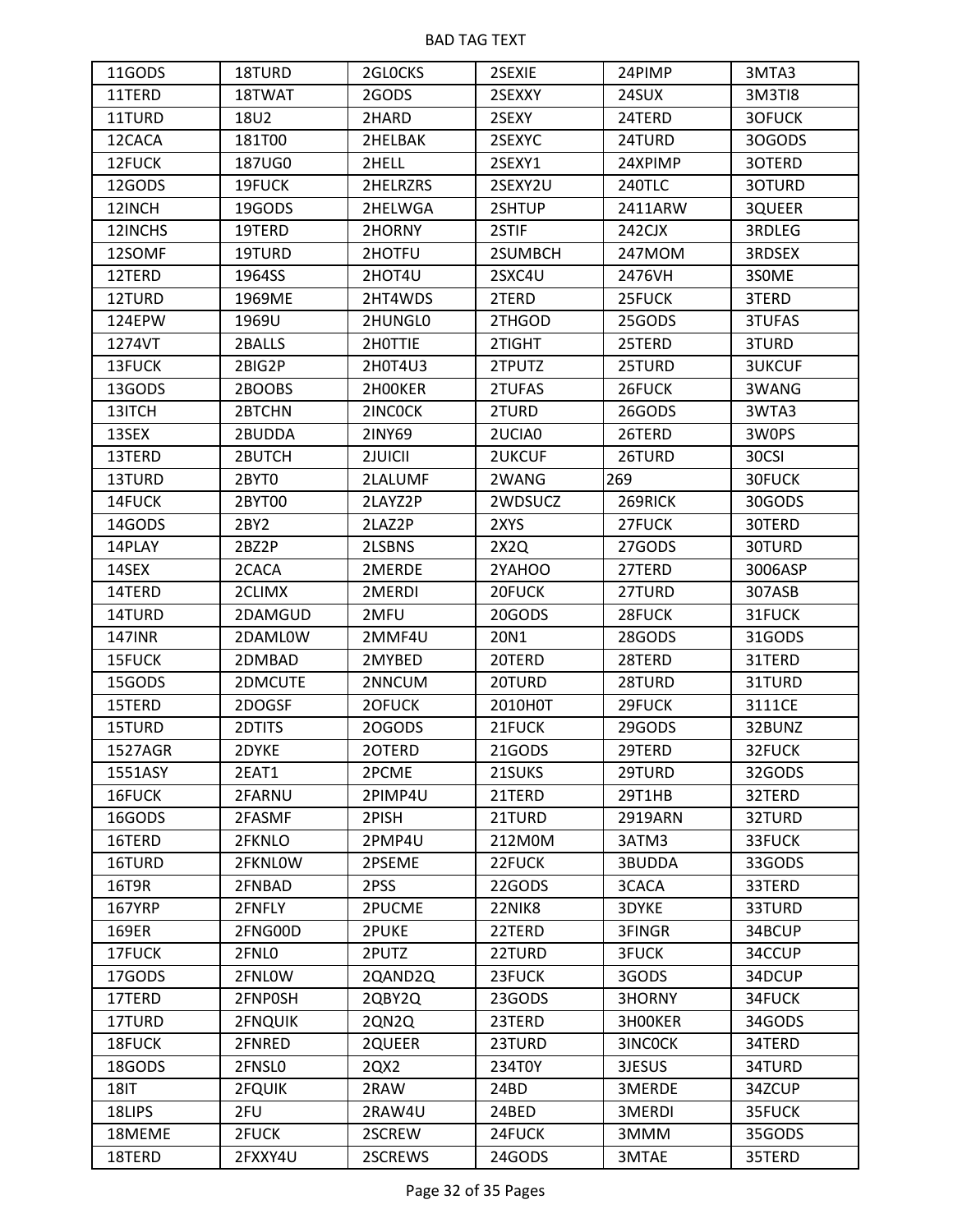| 35TURD         | 4HIGHER         | <b>4NUKE</b>  | 4QR0Y          | 4WANG   | 49FUCK           |
|----------------|-----------------|---------------|----------------|---------|------------------|
| 36DCUP         | 4HORNY          | <b>4NUKEY</b> | 4QTOO          | 4WEENY  | 49GODS           |
| 36FUCK         | 4H00KER         | 4NUK8         | 4QTROY         | 4X4PLA  | 49TERD           |
| 36GODS         | 4ICEMAN         | 4NUK8R        | 4QU            | 4YOASS  | 49TURD           |
| 36TERD         | 4INCOCK         | 4N1CK8        | 4QUE           | 40FUCK  | 496JRQ           |
| 36TURD         | 4KER            | 4N1C8R        | 4QUECA         | 40GODS  | 5BUDDA           |
| 369CW          | 4KIM8I          | 4N1K8         | 4QUEER         | 40TERD  | 5CACA            |
| 37FUCK         | 4KIN            | 4N1K8R        | 4QUES          | 40TURD  | 5DORKS           |
| 37GODS         | 4KING           | 4OFUCK        | 4QUET          | 400IR0C | 5DYKE            |
| 37TERD         | 4KR             | 40GODS        | <b>4QUEUE</b>  | 41FUCK  | <b>5FUCK</b>     |
| 37TURD         | 4KU             | 4ORQUE        | 4QUE2          | 41GODS  | 5GODS            |
| 375FXB         | 4KUR            | 4OTERD        | 4QURAN         | 41TERD  | 5HIT             |
| 376SG          | 4K1             | 40TURD        | 4QUS           | 41TURD  | 5HORNY           |
| 377D0G         | 4LUST           | 4PEE          | 4QUTOO         | 417RLK  | 5H0TTAS          |
| 38FUCK         | 4ME2PN          | 4PIAY2        | 4QU2           | 42FUCK  | 5H00KER          |
| 38GODS         | 4MUFF           | 4PLA          | 4Q11           | 42GODS  | 5H1T             |
| 38INCH         | 4MUFIN          | 4PLAA         | 4Q2            | 42TERD  | 5INCOCK          |
| 38TERD         | 4MYASS          | 4PLAAY        | 4Q2BUD         | 42TURD  | 5JESUS           |
| 38TURD         | 4MYLAY          | 4PLAE         | 4Q2MANG        | 43FUCK  | 5MERDE           |
| 380RXM         | 4NACK8          | 4PLAEJ        | 4RDH8R         | 43GODS  | 50BUSA           |
| 381            | 4NAC8           | <b>4PLAHE</b> | 4REDH0T        | 43TERD  | 50BUSC           |
| 3812           | 4NAKAT          | 4PLAI         | 4RNAK8         | 43TURD  | 5OBUSD           |
| 382ZJS         | 4NAKA8          | <b>4PLAIE</b> | 4RPLEY         | 4321SC  | 5OFUCK           |
| 39FUCK         | <b>4NAKSHUN</b> | 4PLAY         | 4SHOLE         | 44BRA   | 50GODS           |
| 39GODS         | 4NAK8           | 4PLAYD        | 4SHT           | 44FUCK  | 5OPEES           |
| 39TERD         | 4NCATE          | 4PLAYIN       | 4SHT1          | 44GODS  | 5OTERD           |
| 39TURD         | 4NEK8R          | 4PLAYN        | 4SKIIN         | 44PLAY  | 5OTURD           |
| 4AAU2          | 4NEK8U          | 4PLAYS        | 4SKIN          | 44TERD  | 5PLS64           |
| 4AD0SE         | <b>4NICATE</b>  | 4PLAY1        | 4SKINN         | 44TURD  | 5QLES1Q          |
| 4ARTD          | 4NICB           | 4PLAY3        | 4SKINS         | 4419ABF | 5QUEER           |
| 4BOOBS         | 4NICK8          | 4PLAY5        | 4SK1N          | 446FXB  | 5TERD            |
| 4BUDDA         | 4NIC8           | 4PLAY6        | 4SOBS          | 45FUCK  | 5TUFAS           |
| 4BUNS          | 4NIC8R          | 4PLAY7        | 4TERD          | 45GODS  | 5TURD            |
| 4CACA          | 4NIC8U          | 4PLA2         | 4TITI          | 45TERD  | <b>5UKCUF</b>    |
| 4CUE2          | <b>4NIKAT</b>   | 4PLA69        | <b>4TUFAS</b>  | 45TURD  | 5UK0N3           |
| 4DAH8RS        | <b>4NIKATE</b>  | 4PLY69        | 4TURD          | 46FUCK  | 50FUCK           |
| 4DREK          | 4NIKA2          | 4PUSSY        | 4UA69          | 46GODS  | 50GODS           |
| 4DYKE          | 4NIKK8          | 4PUTSY        | 4UHOTS         | 46TERD  | 50H <sub>0</sub> |
| 4ERIN          | 4NIK8           | 4PUTZ         | <b>4UILAY</b>  | 46TURD  | 50KILLER         |
| <b>4EVABAD</b> | 4NIK8U          | 4P1AY         | 4UKC           | 47FUCK  | 50PEES           |
| 4FCLUB         | 4NIQ8           | 4Q            | <b>4UKCUF</b>  | 47GODS  | 50TERD           |
| 4FER           | <b>4NKATE</b>   | 4QALL         | <b>4UKERIA</b> | 47TERD  | 50TURD           |
| 4FUCK          | <b>4NKILR</b>   | 4QBUD         | 4UPING         | 47TURD  | 51FUCK           |
| 4GAYLIB        | 4NK8            | 4QCHUM        | <b>4USPUNK</b> | 470EBR  | 51GODS           |
| 4GETNSUM       | 4NOKTY          | 4QII          | 4UTUSH         | 48FUCK  | 51TERD           |
| 4GODS          | 4NOOKE          | 4QIRS         | 4U2LIK         | 48GODS  | 51TURD           |
| 4GZUS          | 4NOOKY          | 4QIT          | 4VD            | 48TERD  | 52FUCK           |
| 4HANGEN        | 4NPNOS          | 4QNU          | <b>4VRCEXC</b> | 48TURD  | 52GODS           |
| 4HANGIN        | 4NSEX           | 4QNU2         | 4VRSXY         | 49ERFU  | 52TERD           |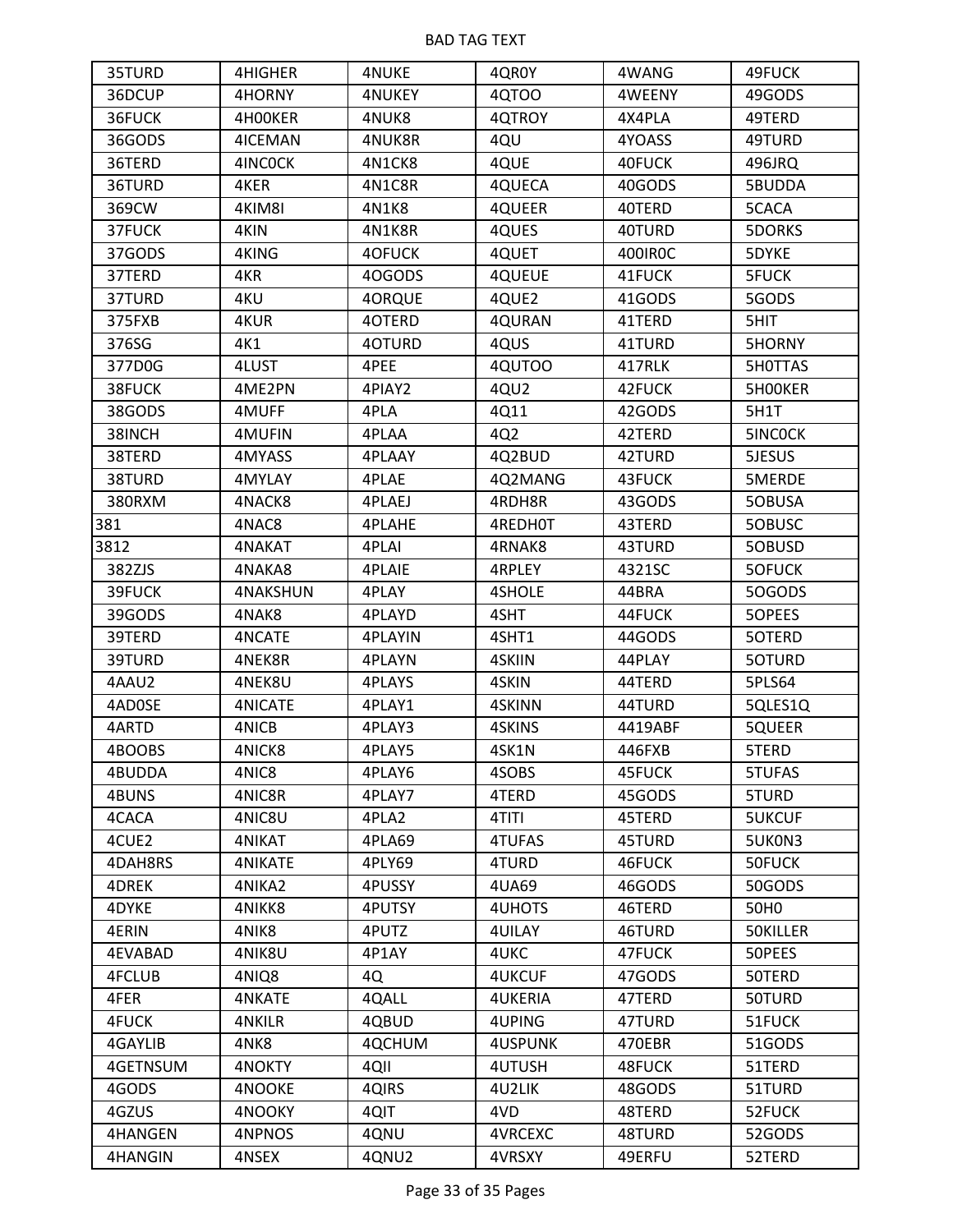| 52TURD   | 6D9      | 61TERD   | 68TURD   | 69STR         | 71TERD        |
|----------|----------|----------|----------|---------------|---------------|
| 52764837 | 6ETSOME  | 61TURD   | 68UVA69  | 69TERD        | 71TURD        |
| 529M0M   | 6EXIT9   | 61VUCK   | 686DMD   | 69TURD        | 72FUCK        |
| 53FUCK   | 6FTBCH   | 612BRD   | 69AG     | 69U           | 72GODS        |
| 53GODS   | 6FT9300  | 62FUCK   | 69AHS    | 69U812        | 72SOB         |
| 53TERD   | 6FUCK    | 62GODS   | 69ALFA   | 69VDUB        | 72TERD        |
| 53TURD   | 6GODS    | 62TERD   | 69AMF    | 69WAYS        | 72TURD        |
| 539NZC   | 6HEAD9   | 62TURD   | 69AWG    | 69WAYZ        | 73FUCK        |
| 54FUCK   | 6HORNY   | 629DABM  | 69BEAST  | 69YNK0        | 73GODS        |
| 54GODS   | 6HOOKER  | 63FUCK   | 69BFD    | 690K          | 73TERD        |
| 54TERD   | 6INCOCK  | 63GODS   | 69BNVL   | 690NE         | 73TURD        |
| 54TURD   | 6JESUS   | 63TERD   | 69BOYS   | 6909APK       | 74FUCK        |
| 5493ALZ  | 6L00KN49 | 63TURD   | 69BOYZ   | 692GO         | 74GODS        |
| 55FUCK   | 6MACB9   | 64FUCK   | 69DAD    | 694NE1        | 74TERD        |
| 55GODS   | 6ME9U    | 64GODS   | 69EASY   | 69442         | 74TURD        |
| 55ISBS   | 6NDREAR  | 64TERD   | 69EAT    | 696A6         | <b>749LHA</b> |
| 55MYAS   | 6NEAL9   | 64TURD   | 69EM     | 696942        | 75FUCK        |
| 55SUCS   | 6NEUF    | 65FUCK   | 69ER     | 696969        | 75GODS        |
| 55SUKS   | 6NINE    | 65GODS   | 69FAMU   | 69911S        | 75TERD        |
| 55SUX    | 6NINER   | 65MYAS   | 69FOR2   | 6999999       | 75TURD        |
| 55SUXE   | 6N10U9   | 65TERD   | 69FUCK   | 7BUDDA        | 76FUCK        |
| 55TERD   | 6OFUCK   | 65TURD   | 69GAG    | 7CACA         | 76GODS        |
| 55TURD   | 6OGODS   | 66FUCK   | 69GODS   | 7DS           | 76TERD        |
| 55UCK    | 6ONINE   | 66GODS   | 69G35    | 7DYKE         | 76TURD        |
| 56FUCK   | 6ONOU9   | 66SIX    | 69HD     | <b>7FUCK</b>  | 77EH          |
| 56GODS   | 6OTERD   | 66TERD   | 69HEAD   | 7GODS         | 77EHH0        |
| 56TERD   | 6OTURD   | 66TURD   | 69HER    | 7HORNY        | 77EH0         |
| 56TURD   | 6PK2GO   | 666      | 69HO     | 7H00KER       | 77FUCK        |
| 5646220  | 6PUSY9   | 6666665  | 69ISOK   | 7INCOCK       | 77GODS        |
| 57FUCK   | 6PUSZ9   | 666999   | 69IT     | 7JESUS        | 77JESUS       |
| 57GODS   | 6SIX6    | 67FUCK   | 69LADY   | 70FUCK        | 77TERD        |
| 57TERD   | 6TERD    | 67GODS   | 69LML11  | 70GODS        | 77TURD        |
| 57TURD   | 6TINK9   | 67PLS2   | 69LOVE   | 70TERD        | 7761MG        |
| 58FUCK   | 6TRY9    | 67TERD   | 69LUV    | 70TURD        | 78FUCK        |
| 58GODS   | 6TUFAS   | 67TURD   | 69L71    | 7QUEER        | 78GODS        |
| 58TERD   | 6TURD    | 67060AC  | 69MAN    | 7TERD         | 78PIMP        |
| 58TURD   | 6T0UCH9  | 68ADD1   | 69ME     | 7TUFAS        | 78TERD        |
| 58USUK   | 6T94ME   | 68AD1    | 69METS   | 7TURD         | 78TURD        |
| 581BTB   | 6UKCUF   | 68ANI0U1 | 69MGCGT  | <b>7UCK13</b> | 786R0Y        |
| 59FUCK   | 6WALLS9  | 68FUCK   | 69MOUS   | <b>7UKCUF</b> | 788SZN        |
| 59GODS   | 6YNOT9   | 68GODS   | 69MYWAY  | 70FUCK        | 79FUCK        |
| 59TERD   | 60FUCK   | 68IOU1   | 690UT    | 70GODS        | 79GODS        |
| 59TURD   | 60GODS   | 6810U1   | 69069    | 70LESS1       | 79TERD        |
| 6APPEL   | 60NOU9   | 68ME     | 69PSYCH0 | 70LES1        | 79TURD        |
| 6BALL9   | 60TERD   | 68MEI0U1 | 69PUSY   | 70TERD        | 8BEVER        |
| 6BEERS   | 60TURD   | 68NIOU1  | 69RAW    | 70TURD        | 8BEVR         |
| 6BUDDA   | 61FUCK   | 68NOU1   | 69RYDR   | 71FUCK        | 8BUDDA        |
| 6CACA    | 61GODS   | 68PLUS1  | 69ROLLS  | 71GODS        | 8BVER         |
| 6DYKE    | 61STUD   | 68TERD   | 69SPUD   | 71H0T1        | 8B47          |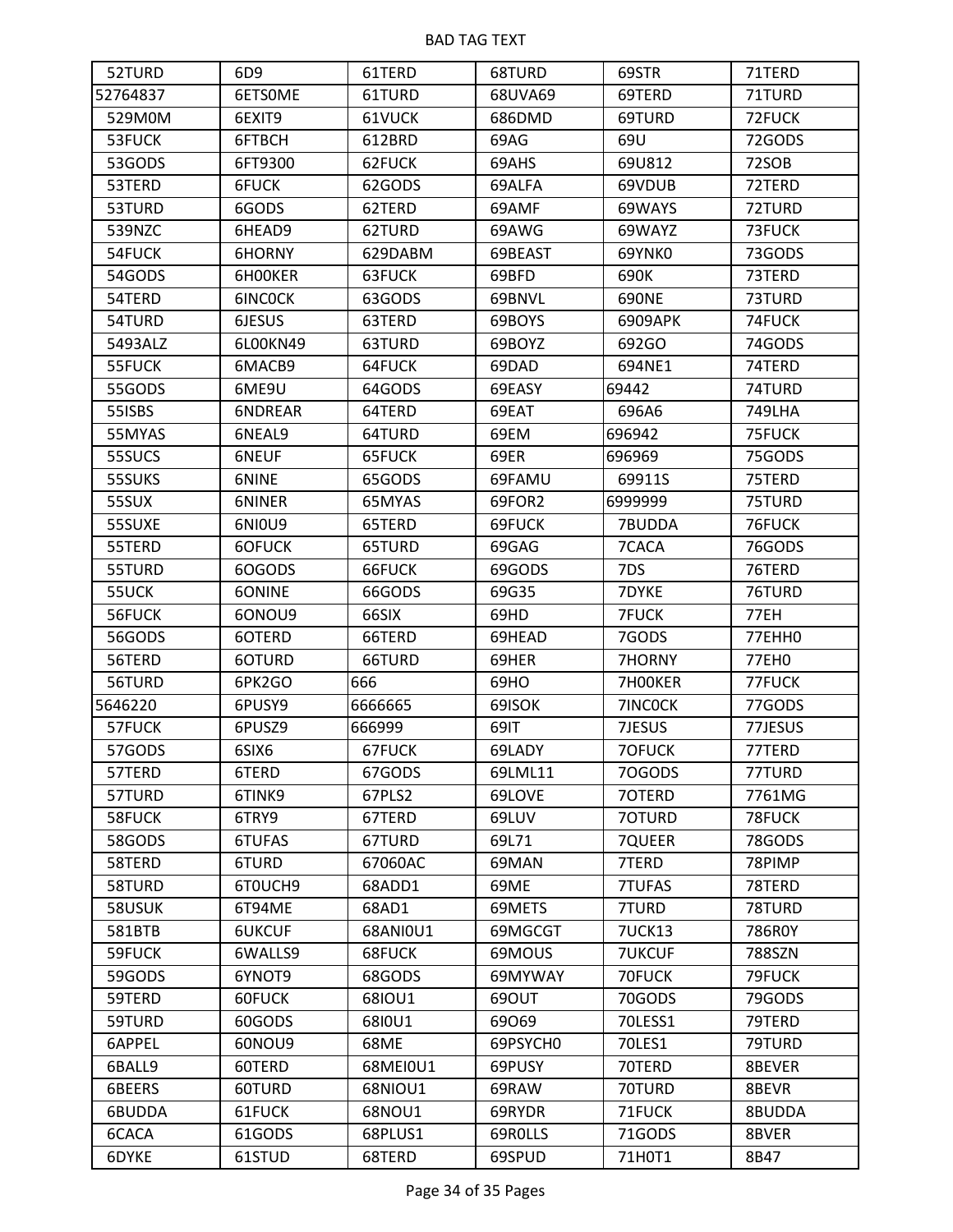| 8CACA            | 8YOURS  | 89TERD        | 94TURD |
|------------------|---------|---------------|--------|
| 8CQC             | 80FUCK  | 89TURD        | 95FUCK |
| 8CQK             | 80GODS  | 9 ICE         | 95GODS |
| 8CRD             | 80TERD  | 9BUDDA        | 95HELL |
| 8CR <sub>0</sub> | 80TURD  | 9BUIB6        | 95TERD |
| 8CROW            | 803XRC  | 9CACA         | 95TURD |
| 8CUM             | 81FUCK  | 9DYKE         | 96BOYS |
| 8CUN             | 81GODS  | 9ERECT        | 96BOYZ |
| 8CUNT            | 81TERD  | 9FUCK         | 96FUCK |
| 8COCK            | 81TURD  | 9GODS         | 96GODS |
| 8COQ             | 812DAY  | 9HORNY        | 96SS   |
| 8COQK            | 812DEE  | 9H00KER       | 96TERD |
| 8C0QUE           | 812NIT  | 9INCHES       | 96TURD |
| 8DINK            | 812NITE | 9INCOCK       | 97FUCK |
| 8DYKE            | 812N1TE | 9INU          | 97GODS |
| 8ERECT           | 82FUCK  | 9JESUS        | 97TERD |
| 8ERMUF           | 82GODS  | 9KFTMFW       | 97TURD |
| 8FUCK            | 82TERD  | 9ME6U         | 98FUCK |
| 8GIRL            | 82TURD  | 9OFUCK        | 98GODS |
| 8GODS            | 8233SC  | 90GODS        | 98TERD |
| 8HORNY           | 83FUCK  | 9OTERD        | 98TURD |
| 8HOOKER          | 83GODS  | 90TURD        | 99FUCK |
| 8INCHS           | 83TERD  | 9PLS60        | 99GODS |
| 8INCOCK          | 83TURD  | 9PLUS         | 99TERD |
| 8JESUS           | 84FUCK  | 9QUEER        | 99TURD |
| 8KOTEX           | 84GODS  | 9TERD         |        |
| 8MYWRDS          | 84TERD  | 9TUFAS        |        |
| 8NCHNG           | 84TURD  | 9TURD         |        |
| 80FUCK           | 848NAX  | <b>9UKCUF</b> |        |
| 8OTERD           | 85FUCK  | 9YNOT6        |        |
| 80TURD           | 85GODS  | 90FUCK        |        |
| 80ZIR            | 85TERD  | 90GODS        |        |
| 8PUSSY           | 85TURD  | 90TERD        |        |
| 8PUSY2           | 86FUCK  | 90TURD        |        |
| 8QUEER           | 86GODS  | 91FUCK        |        |
| 8QUER            | 86TERD  | 91GODS        |        |
| 8SNAKE           | 86TURD  | 91TERD        |        |
| 8TERD            | 87FUCK  | 91TURD        |        |
| 8TUFAS           | 87GODS  | 92FUCK        |        |
| 8TURD            | 87PIMPN | 92GODS        |        |
| 8TWAT            | 87TERD  | 92TERD        |        |
| 8U               | 87TURD  | 92TURD        |        |
| 8UALVE           | 88FUCK  | 93FUCK        |        |
| <b>8UKCUF</b>    | 88GODS  | 93GODS        |        |
| 8UPAUS           | 88TERD  | 93TERD        |        |
| 8UUP             | 88TURD  | 93TURD        |        |
| 8YOO             | 89FUCK  | 94FUCK        |        |
| 8YOUUP           | 89GODS  | 94GODS        |        |
| 8YU              | 89GSP   | 94TERD        |        |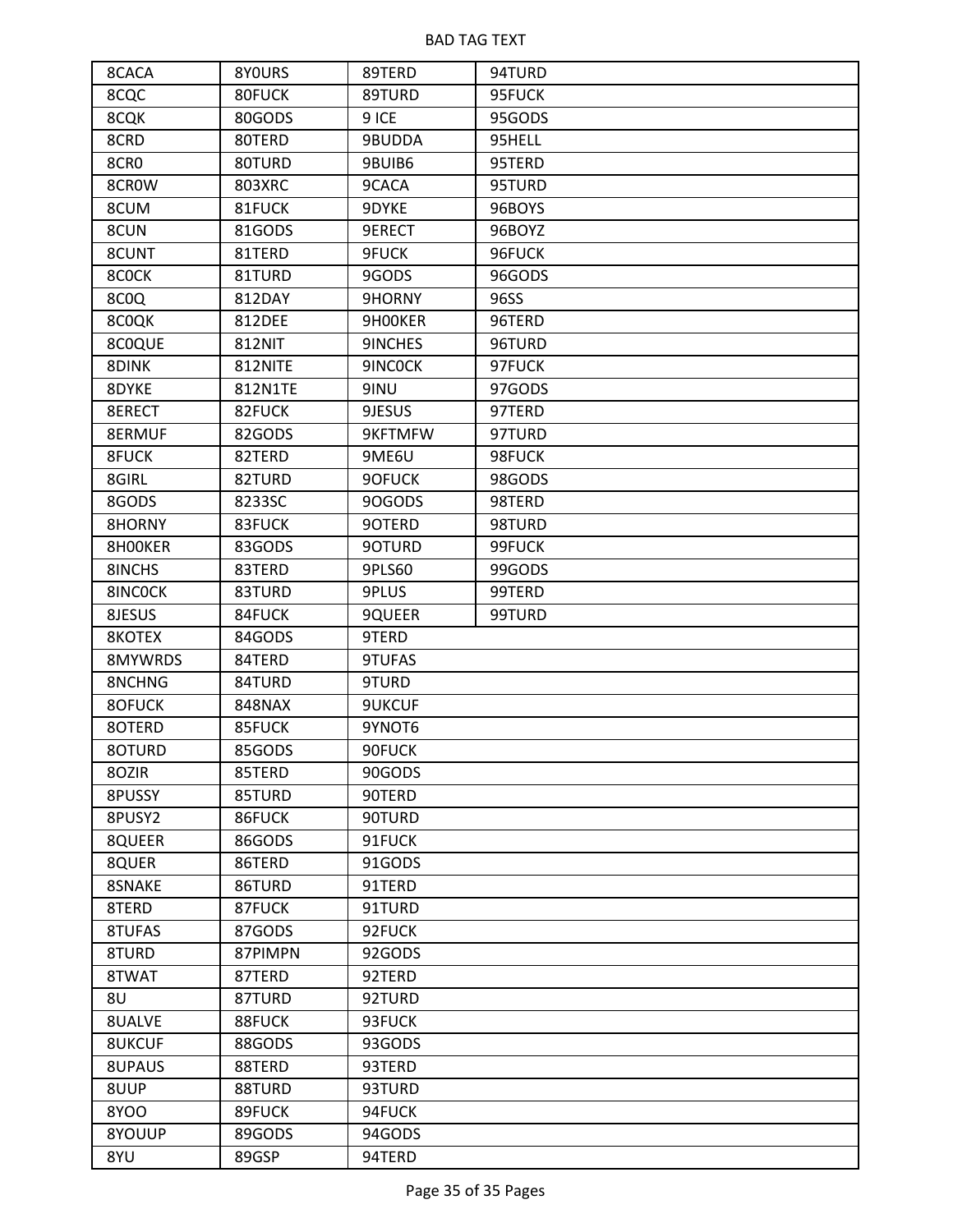

*Pouglas J. MacGinnitie* Commissioner

·--

 $\bigcirc$ tate of Oeorgia $^-$ 

~epartment **of l\ebenue** 

Timothy A. Shields ' JHrrctor ·

Processing Center-Motor Pehicle ~.e. jiox 74038 t

Atlanta, Georgia 30374-0381 Phone: (404) 968-3800



09/19/11 File No: C14726413 written By: 908 V83

Tag No<br>Veh Dtls Vin

**DEAR** 

The personalized license plate combination you requested or have currently registered, ARSNL, is not allowed to be manufactured or displayed at this registered, ARSNL, is not allowed to be manufactured or displayed at this time. This decision was made in accordance with the provisions of Georgia<br>Administrative Regulations, 375-2-3-.02 which in part, designate the Administrative Regulations, 3/5-2-3-.02 which in part, designate the<br>Department as regulatory authority in deciding if the text on Georgia license plates may be deemed offensive or require further qualification to<br>assign.

Pursuant to this notification, we will not manufacture the plate you have requested, or will cancel the existing tag registration, and advise you to apply for a different personlized license plate combination at your tag office.

If you do not choose to order another personalized license plate, please<br>apply for a refund and a standard Georgia license plate. If you have<br>questions, please call your county tag office.

Motor vehicle Division SPECIAL TAGS

 $REC$ 

TRADEPORT *APTASS* OPENED

*OCT 1* 1 *OCT 1 8* '11

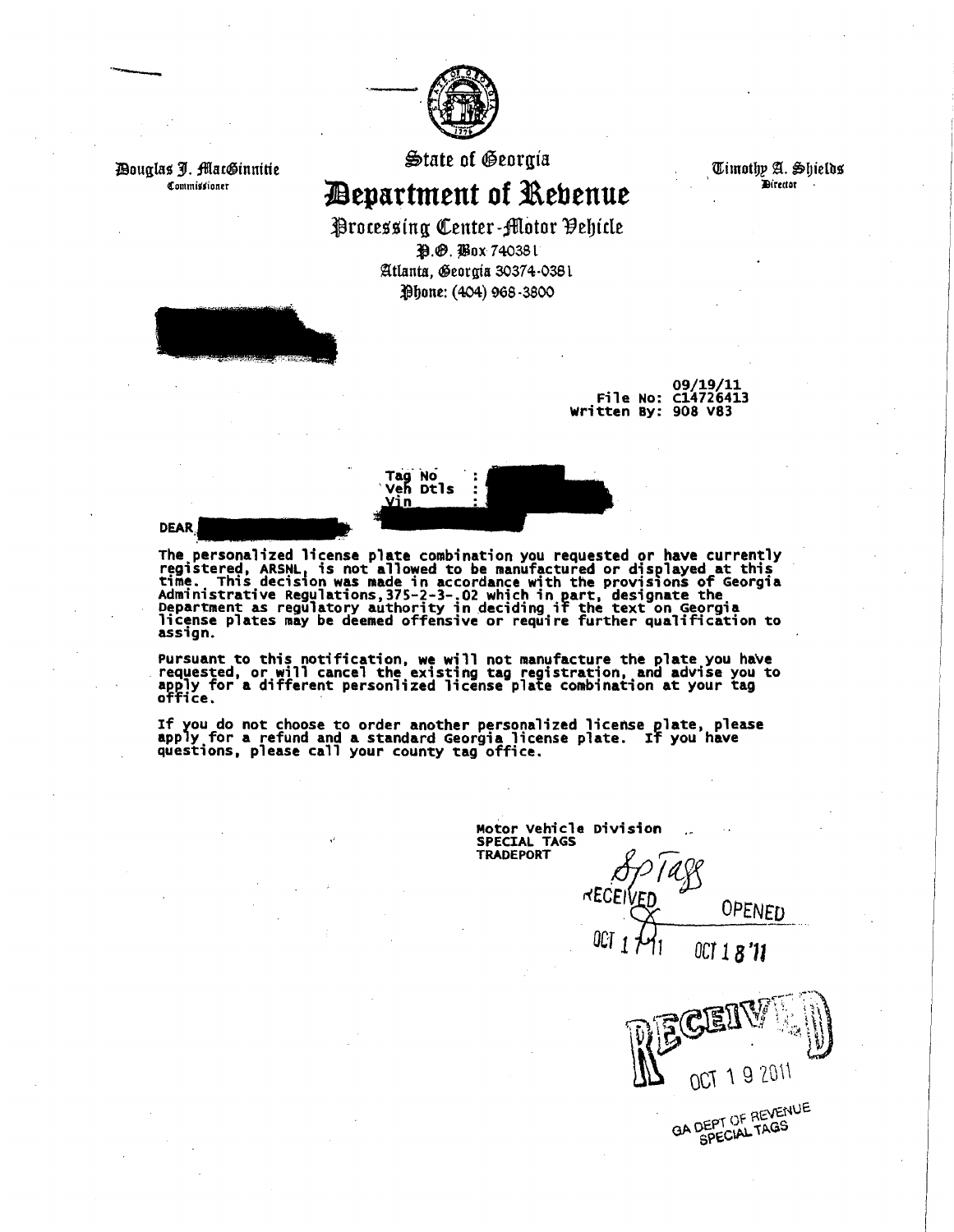

llouglas' 3{. :fflac©innitie Qi:ommiititioner

## $\bigoplus$ tate of Georgia **11Bepartment of 31\ebenue**

Yichi 1Lambcrt lJDircctor

;lflllotor Yebide llibi~ion 4125 Welcome All Road Atlanta, Georgia 30349 855-406-5221

October 24, 2012

#### DEAR APPLICANT:

The personalized license plate combination you requested or have currently registered, is not allowed to be manufactured or displayed at this time.

In accordance with the provisions of Georgia Code 375-2-3.02, the combination is denied because it contains material that:

- may be considered to be obscene according to current community standards;
- may defame or ridicule a person, group, religious belief, race or ethnicity;

is indicating an office or position (elected office, police officer, firefighter, emergency

- technician or etc.);
- may be considered implying the use of profanity;
- is subject to a trademark or copyright (unless the applicant owns the trademark or copyright;
- may be considered to a crime or criminal activity; or
- might reasonably invoke violence upon persons or property.

Please contact your local County Tag office to request another combination or purchase a standard Georgia license plate. If you choose to apply for a new personalized plate please submit your application (MV-9B) and a copy of this letter. If you do not choose to order another personalized plate, you should also visit your local County Tag office to apply for a refund.

Department of Revenue Motor Vehicle Division / Special Tags Unit

#### i&n Qf:qual @ppol'tunitp <!Cmplopcr .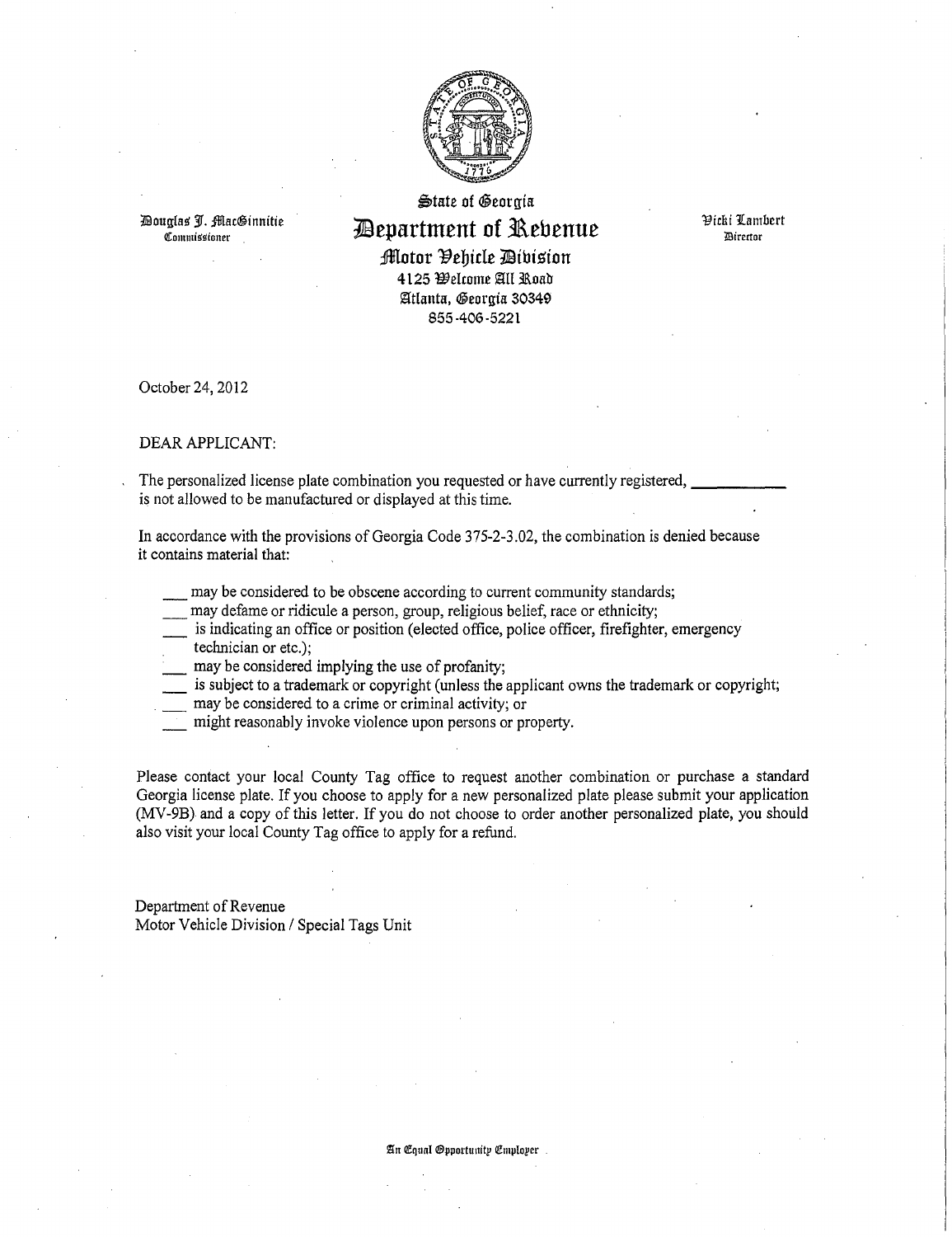Form MV-9B (Revised 04-2011)



| This Box for State or County Use Only! |                                                                                                                                                                                                                                   |
|----------------------------------------|-----------------------------------------------------------------------------------------------------------------------------------------------------------------------------------------------------------------------------------|
| $\Box$ Denied                          | $\Box$ Refund                                                                                                                                                                                                                     |
|                                        | .<br>The contract serves of the contract of the contract of the contract of the contract of the contract of the contract of the contract of the contract of the contract of the contract of the contract of the contract of the c |

Personal Prestige License Plate Application

Before completing this application, please read <u>all</u> of the instructions. Except for your signature, this application must be typed, electronically completed, and printed **or** printed legibly by hand. From the Department of Revenue's (DOR) web site, <u>www.dor.ga.gov</u>, motor vehicle tag and title forms can be electronically completed and printed for signing and submission to your <u>County Tag Office</u> by mail or in-person.

Submit this completed and signed application with the \$35 manufacturing fee to your <u>County Tag Office</u> for each license plate ordered. Pay with cash, check, or money order payable to the Office of the Tax Commissioner. Please <u>do not</u> remit cash through the mail!

| 1. Owner's' Full Legal Name - First, Middle, Last, Suffix                                                                                                                                                                                                                                                                                                                                                                                                                                                                                                                                                                                                                                                                                                                                                                                                                                                                                                                                                                                                                                                                                                                                                                                                                                                                                                                        | Daytime Telephone Number  |  |
|----------------------------------------------------------------------------------------------------------------------------------------------------------------------------------------------------------------------------------------------------------------------------------------------------------------------------------------------------------------------------------------------------------------------------------------------------------------------------------------------------------------------------------------------------------------------------------------------------------------------------------------------------------------------------------------------------------------------------------------------------------------------------------------------------------------------------------------------------------------------------------------------------------------------------------------------------------------------------------------------------------------------------------------------------------------------------------------------------------------------------------------------------------------------------------------------------------------------------------------------------------------------------------------------------------------------------------------------------------------------------------|---------------------------|--|
| <b>Street Address</b>                                                                                                                                                                                                                                                                                                                                                                                                                                                                                                                                                                                                                                                                                                                                                                                                                                                                                                                                                                                                                                                                                                                                                                                                                                                                                                                                                            | E-mail Address (Optional) |  |
| City, State, Zip Code                                                                                                                                                                                                                                                                                                                                                                                                                                                                                                                                                                                                                                                                                                                                                                                                                                                                                                                                                                                                                                                                                                                                                                                                                                                                                                                                                            | County of Residence       |  |
| If you are completing this application by hand, please be sure that the printed information is legible and cannot be misinterpreted. No punctuation<br>2.<br>or symbols are allowed on a license plate. Only letters, numbers, and spaces are allowed. When manufacturing a license plate, the letter 'O' and<br>the number zero are the same. A blank box indicates a space,<br>Personal prestige license plate combinations for a private passenger vehicle including motor homes and non-commercial trailers cannot exceed<br>3.<br>seven (7) letters &/or numbers including spaces. Personal prestige license plate combinations for motorcycles cannot exceed six (6) letters &/or<br>numbers including spaces.<br>Check only one (1) block below to indicate you are applying for a prestige license plate for a private passenger vehicle or for a motorcycle.<br>4.<br>Enter the desired combination in the boxes below the plate type. You may enter three (3) combination choices. The first, available choice will be<br>5.<br>approved. No other combination will be checked for availability.<br>To the right of each choice, you must record the meaning of each combination, i.e. my initials, etc. No personal prestige license plate<br>combination will be approved that may adversely affect public safety or is offensive, profane, or defamatory in nature. |                           |  |
| 6. License plate combination request for a private passenger vehicle including a motor home and a<br>non-commercial trailer:                                                                                                                                                                                                                                                                                                                                                                                                                                                                                                                                                                                                                                                                                                                                                                                                                                                                                                                                                                                                                                                                                                                                                                                                                                                     |                           |  |
| <b>First Choice</b>                                                                                                                                                                                                                                                                                                                                                                                                                                                                                                                                                                                                                                                                                                                                                                                                                                                                                                                                                                                                                                                                                                                                                                                                                                                                                                                                                              | Meaning                   |  |
|                                                                                                                                                                                                                                                                                                                                                                                                                                                                                                                                                                                                                                                                                                                                                                                                                                                                                                                                                                                                                                                                                                                                                                                                                                                                                                                                                                                  |                           |  |
| Second Choice                                                                                                                                                                                                                                                                                                                                                                                                                                                                                                                                                                                                                                                                                                                                                                                                                                                                                                                                                                                                                                                                                                                                                                                                                                                                                                                                                                    | Meaning                   |  |
|                                                                                                                                                                                                                                                                                                                                                                                                                                                                                                                                                                                                                                                                                                                                                                                                                                                                                                                                                                                                                                                                                                                                                                                                                                                                                                                                                                                  |                           |  |
|                                                                                                                                                                                                                                                                                                                                                                                                                                                                                                                                                                                                                                                                                                                                                                                                                                                                                                                                                                                                                                                                                                                                                                                                                                                                                                                                                                                  |                           |  |
| Third Choice                                                                                                                                                                                                                                                                                                                                                                                                                                                                                                                                                                                                                                                                                                                                                                                                                                                                                                                                                                                                                                                                                                                                                                                                                                                                                                                                                                     | Meaning                   |  |
|                                                                                                                                                                                                                                                                                                                                                                                                                                                                                                                                                                                                                                                                                                                                                                                                                                                                                                                                                                                                                                                                                                                                                                                                                                                                                                                                                                                  |                           |  |
| 7. License plate combination request for a motorcycle:                                                                                                                                                                                                                                                                                                                                                                                                                                                                                                                                                                                                                                                                                                                                                                                                                                                                                                                                                                                                                                                                                                                                                                                                                                                                                                                           |                           |  |
| <b>First Choice</b>                                                                                                                                                                                                                                                                                                                                                                                                                                                                                                                                                                                                                                                                                                                                                                                                                                                                                                                                                                                                                                                                                                                                                                                                                                                                                                                                                              | Meaning                   |  |
|                                                                                                                                                                                                                                                                                                                                                                                                                                                                                                                                                                                                                                                                                                                                                                                                                                                                                                                                                                                                                                                                                                                                                                                                                                                                                                                                                                                  |                           |  |
| Second Choice                                                                                                                                                                                                                                                                                                                                                                                                                                                                                                                                                                                                                                                                                                                                                                                                                                                                                                                                                                                                                                                                                                                                                                                                                                                                                                                                                                    | Meaning                   |  |
|                                                                                                                                                                                                                                                                                                                                                                                                                                                                                                                                                                                                                                                                                                                                                                                                                                                                                                                                                                                                                                                                                                                                                                                                                                                                                                                                                                                  |                           |  |
|                                                                                                                                                                                                                                                                                                                                                                                                                                                                                                                                                                                                                                                                                                                                                                                                                                                                                                                                                                                                                                                                                                                                                                                                                                                                                                                                                                                  |                           |  |
| Third Choice                                                                                                                                                                                                                                                                                                                                                                                                                                                                                                                                                                                                                                                                                                                                                                                                                                                                                                                                                                                                                                                                                                                                                                                                                                                                                                                                                                     | Meaning                   |  |
|                                                                                                                                                                                                                                                                                                                                                                                                                                                                                                                                                                                                                                                                                                                                                                                                                                                                                                                                                                                                                                                                                                                                                                                                                                                                                                                                                                                  |                           |  |
| I request that a personal prestige license plate be manufactured. I understand that when I register my vehicle with this license plate,<br>the following additional fees will be collected: \$20 annual tag fee, \$35 annual special tag fee, vehicle ad valorem tax, and \$1 if the plate<br>is to be mailed. I understand that a refund of the manufacturing fee will not be made if I decide that I do not want the license plate<br>ordered: I do not register the plate within a 24 month period; I check the wrong box; or, I become ineligible for it, e.g. become a<br>resident of another state.                                                                                                                                                                                                                                                                                                                                                                                                                                                                                                                                                                                                                                                                                                                                                                        |                           |  |
| Owner's Signature:<br>Date:                                                                                                                                                                                                                                                                                                                                                                                                                                                                                                                                                                                                                                                                                                                                                                                                                                                                                                                                                                                                                                                                                                                                                                                                                                                                                                                                                      |                           |  |
| Owner's Georgia Driver's License Number or Georgia Identification Card Number;                                                                                                                                                                                                                                                                                                                                                                                                                                                                                                                                                                                                                                                                                                                                                                                                                                                                                                                                                                                                                                                                                                                                                                                                                                                                                                   |                           |  |

\:Vww.dor.ga.gov